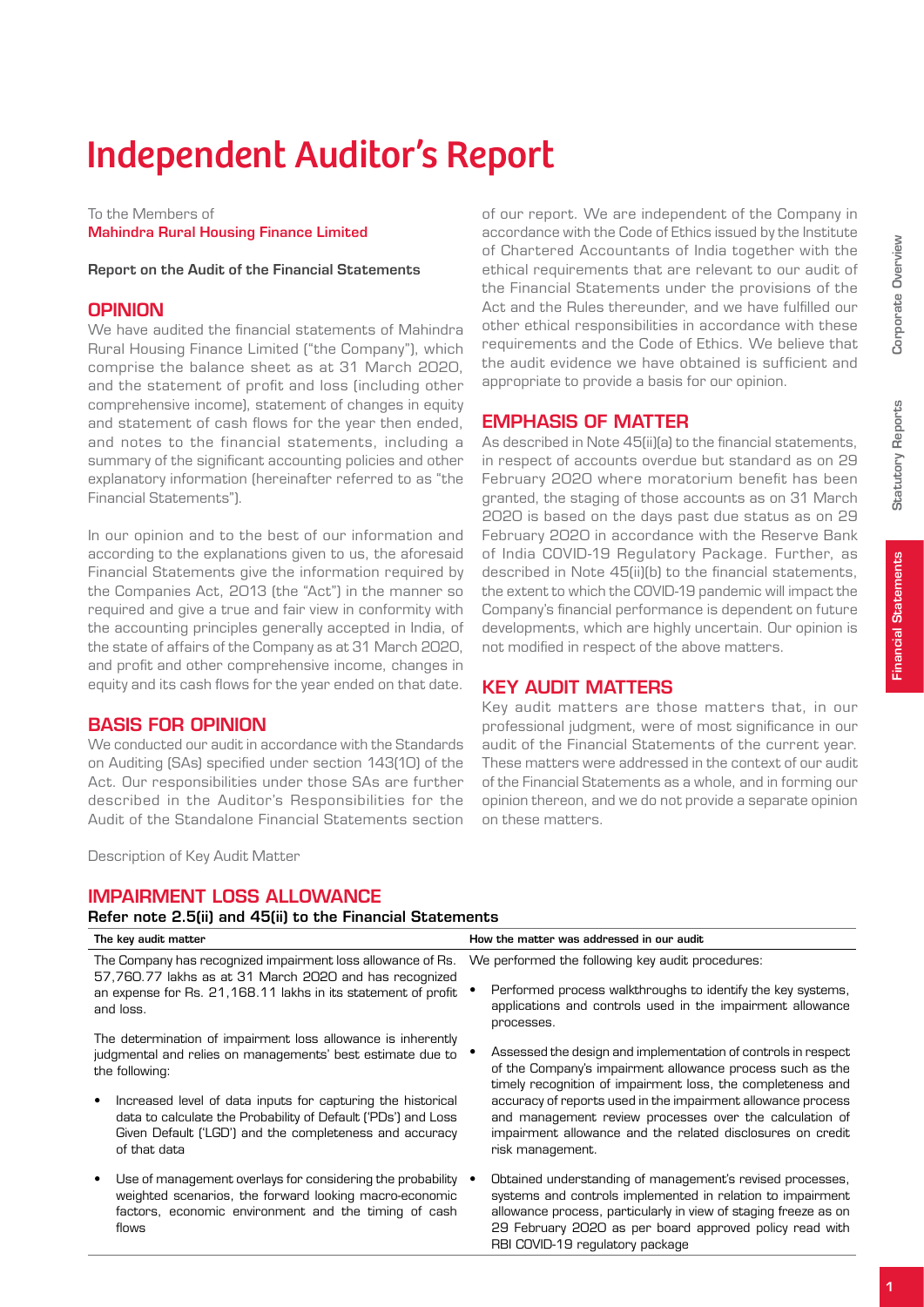| The<br>matte.<br>uan.<br>Pν<br>. | audit<br><b>OUP</b><br>was<br>10W<br>addressed<br>т.ne<br>natter .<br>. |
|----------------------------------|-------------------------------------------------------------------------|
|                                  |                                                                         |

- Criteria selected to identify significant increase in credit . risk, particularly in respect of moratorium benefit given to eligible borrowers, as per the Company's board approved policy, read with the RBI COVID-19 regulatory package.
- In relation to COVID-19 pandemic, judgements and assumptions include the extent and duration of the pandemic, the impacts of actions of governments and other authorities, and the responses of businesses and consumers in different industries, along with the associated impact on the global economy

The underlying forecasts and assumptions used in the estimates of impairment loss allowance are subject to uncertainties which are often outside the control of the Company. The extent to which the COVID-19 pandemic will impact the Company's current estimate of impairment loss allowances is dependent on future developments, which are highly uncertain at this point. Given the size of loan portfolio relative to the balance sheet and the impact of impairment allowance on the financial statements, we have considered this as a key audit matter.

- Tested the relevant general IT and applications controls over key systems used in the impairment allowance processes.
- Evaluated whether the methodology applied by the Company is compliant with the requirements of the relevant accounting standards and confirmed that the calculations are performed in accordance with the approved methodology, including checking mathematical accuracy of the workings.
- Tested the periods considered for capturing underlying data as base to PD and LGD calculations are in line with Company's recent experience of past observed periods.
- Tested the accuracy of the key inputs used in the calculation and independently evaluated the reasonableness of the assumptions made.
- Challenged completeness and validity of management overlays, particularly in response to COVID-19 with assistance of our financial risk modelling experts by critically evaluating the risks that have been addressed by management through overlays and also considering whether there are other risks not captured which require additional overlays. We also tested management's workings supporting the overlay quantum.
- Assessed whether the disclosures on key judgements, assumptions and quantitative data with respect to impairment loss allowance in the financial statements are appropriate and sufficient.

# Going Concern assumption

Refer Note 2.5(vii) to the Financial Statements

| The key audit matter                                                                                                                                                                                                                                                                 | How the matter was addressed in our audit                                                                                                                                                                                                                               |
|--------------------------------------------------------------------------------------------------------------------------------------------------------------------------------------------------------------------------------------------------------------------------------------|-------------------------------------------------------------------------------------------------------------------------------------------------------------------------------------------------------------------------------------------------------------------------|
| The financial statements of the Company have been prepared We performed the following key audit procedures:                                                                                                                                                                          |                                                                                                                                                                                                                                                                         |
| on a going concern basis.<br>Management's assessment of going concern is based on its<br>evaluation of relevant conditions and events that may raise<br>substantial doubt about the Company's ability to continue as<br>a going concern. The following considerations are covered by | Evaluated management's assessment of the Company's ability<br>٠<br>to continue as a going concern by performing an analysis of<br>cash flow forecasts for a period of one year and assessed<br>the reasonableness of assumptions used in developing these<br>forecasts. |
| management:<br>Current financial condition, including liquidity sources;                                                                                                                                                                                                             | Performed stress tests on key assumptions used, including<br>٠<br>cash inflows expected in the next 12 months, given the<br>moratorium benefit offered to its customers and the                                                                                         |
| Fixed obligations due or anticipated within one year;<br>٠                                                                                                                                                                                                                           | uncertainty over the impact of COVID-19 pandemic.                                                                                                                                                                                                                       |
| Consideration of various risks viz., liquidity risk, credit risk,<br>$\bullet$<br>market risk and operational risk;                                                                                                                                                                  | Read the minutes of meetings of the Asset Liability Committee<br>and minutes of the meetings of the Board of Directors for<br>identifying any areas of impact on the asset-liability position.                                                                          |
| Impact of COVID-19 and related uncertainties on the<br>$\bullet$<br>Company's performance.                                                                                                                                                                                           | Reviewed the asset-liability position as at 31 March 2020<br>٠                                                                                                                                                                                                          |
| Significant management judgement is involved in assessing                                                                                                                                                                                                                            | prepared by the Company.                                                                                                                                                                                                                                                |
| the ability of the Company to meet its financial obligations<br>and manage its liquidity position as part of management's<br>assessment of the going concern assumption used in                                                                                                      | Evaluated management's plans for raising additional funding<br>and verified the sanction letters for unused lines of credit.                                                                                                                                            |
| the preparation of the financial statements. As such, we<br>determined this to be a key audit matter.                                                                                                                                                                                | Enquired whether there were any communications from<br>lenders impacting the unused committed lines of credit.                                                                                                                                                          |
|                                                                                                                                                                                                                                                                                      | Assessed the adequacy of the disclosures in the notes to the<br>٠<br>financial statements.                                                                                                                                                                              |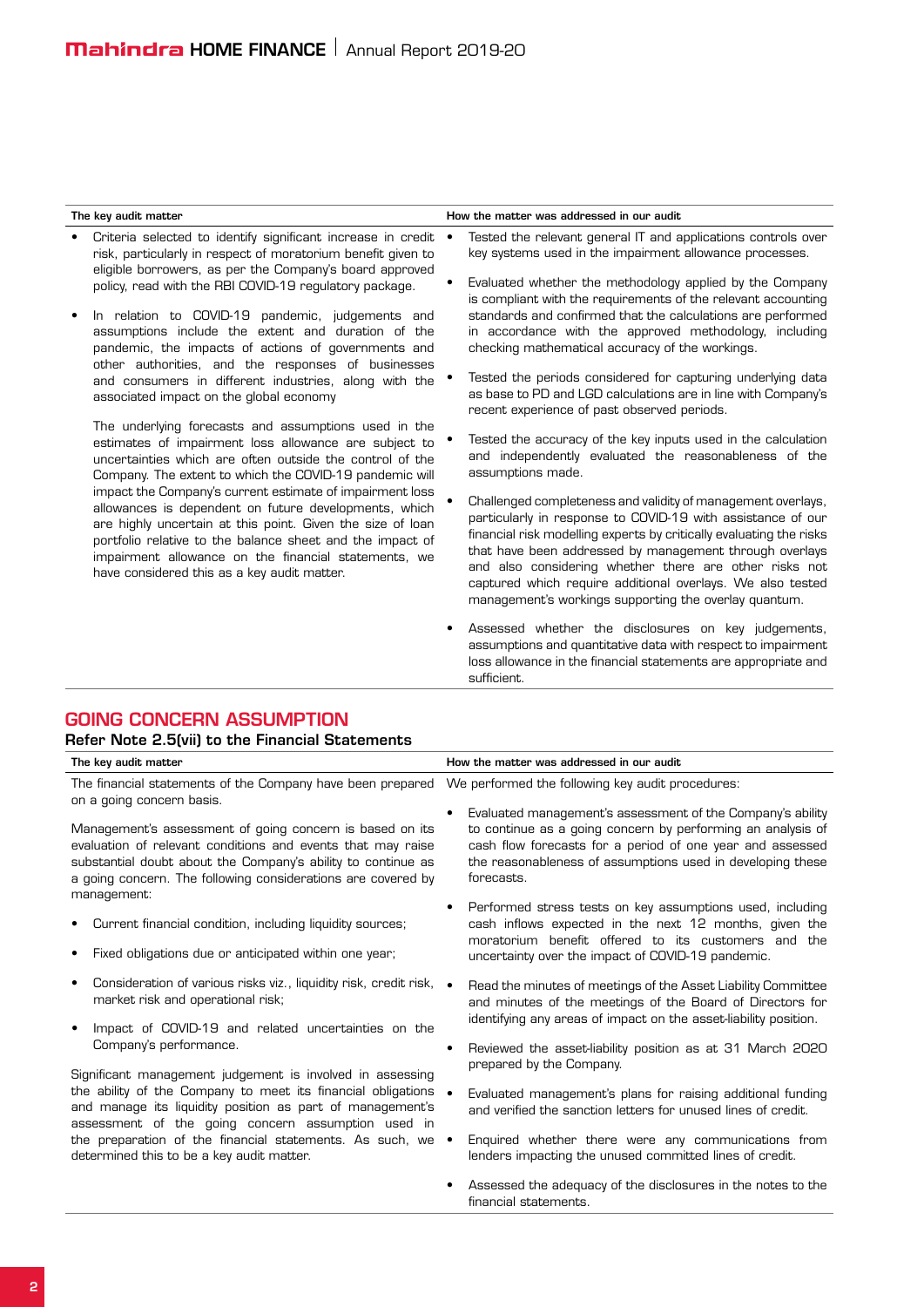# **Statutory Reports** Statutory Reports

# Other Information

The Company's management and Board of Directors are responsible for the other information. The other information comprises the information included in the Company's annual report, but does not include the financial statements and our auditors' report thereon.

Our opinion on the Financial Statements does not cover the other information and we do not express any form of assurance conclusion thereon.

In connection with our audit of the Financial Statements, our responsibility is to read the other information and, in doing so, consider whether the other information is materially inconsistent with the Financial Statements or our knowledge obtained in the audit or otherwise appears to be materially misstated. If, based on the work we have performed, we conclude that there is a material misstatement of this other information, we are required to report that fact. We have nothing to report in this regard.

### Management's Responsibility for the Financial Statements

The Company's management and Board of Directors are responsible for the matters stated in section 134(5) of the Act with respect to the preparation of these Financial Statements that give a true and fair view of the state of affairs, profit and other comprehensive income, changes in equity and cash flows of the Company in accordance with the accounting principles generally accepted in India, including the Indian Accounting Standards (Ind AS) specified under section 133 of the Act. This responsibility also includes maintenance of adequate accounting records in accordance with the provisions of the Act for safeguarding of the assets of the Company and for preventing and detecting frauds and other irregularities; selection and application of appropriate accounting policies; making judgments and estimates that are reasonable and prudent; and design, implementation and maintenance of adequate internal financial controls that were operating effectively for ensuring the accuracy and completeness of the accounting records, relevant to the preparation and presentation of the Financial Statements that give a true and fair view and are free from material misstatement, whether due to fraud or error.

In preparing the Financial Statements, management and Board of Directors are responsible for assessing the Company's ability to continue as a going concern, disclosing, as applicable, matters related to going concern and using the going concern basis of accounting unless management either intends to liquidate the Company or to cease operations, or has no realistic alternative but to do so.

Board of Directors is also responsible for overseeing the Company's financial reporting process.

# Auditor's Responsibilities for the Audit of the Financial Statements

Our objectives are to obtain reasonable assurance about whether the Financial Statements as a whole are free from material misstatement, whether due to fraud or error, and to issue an auditor's report that includes our opinion. Reasonable assurance is a high level of assurance, but is not a guarantee that an audit conducted in accordance with SAs will always detect a material misstatement when it exists. Misstatements can arise from fraud or error and are considered material if, individually or in the aggregate, they could reasonably be expected to influence the economic decisions of users taken on the basis of these Financial Statements.

As part of an audit in accordance with SAs, we exercise professional judgment and maintain professional skepticism throughout the audit. We also:

- Identify and assess the risks of material misstatement of the Financial Statements, whether due to fraud or error, design and perform audit procedures responsive to those risks, and obtain audit evidence that is sufficient and appropriate to provide a basis for our opinion. The risk of not detecting a material misstatement resulting from fraud is higher than for one resulting from error. as fraud may involve collusion, forgery, intentional omissions, misrepresentations, or the override of internal control.
- Obtain an understanding of internal control relevant to the audit in order to design audit procedures that are appropriate in the circumstances. Under section 143(3)(i) of the Act, we are also responsible for expressing our opinion on whether the Company has adequate internal financial controls with reference to Financial Statements in place and the operating effectiveness of such controls.
- Evaluate the appropriateness of accounting policies used and the reasonableness of accounting estimates and related disclosures made by management.
- Conclude on the appropriateness of management's use of the going concern basis of accounting and, based on the audit evidence obtained, whether a material uncertainty exists related to events or conditions that may cast significant doubt on the Company's ability to continue as a going concern. If we conclude that a material uncertainty exists, we are required to draw attention in our auditor's report to the related disclosures in the Financial Statements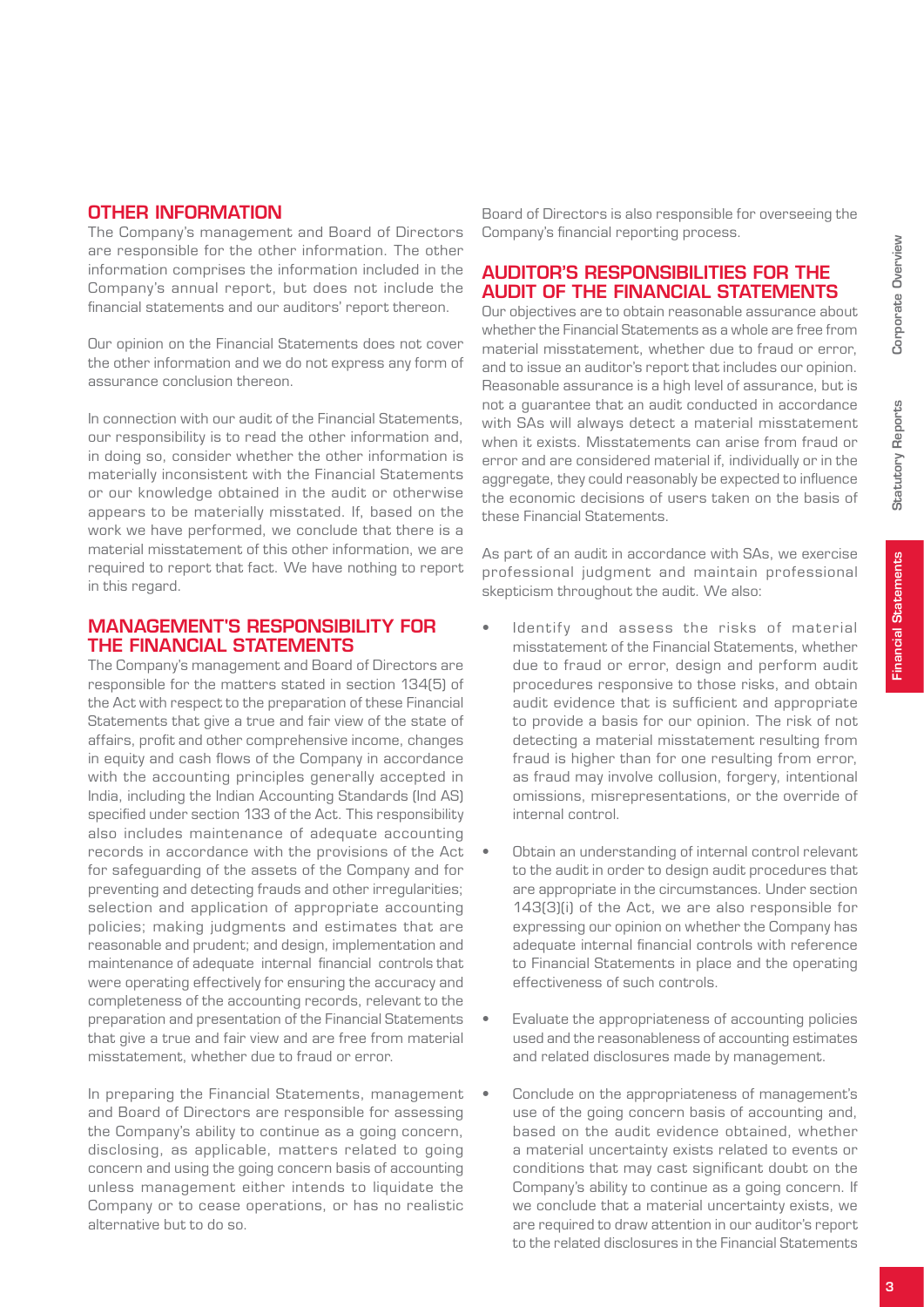or, if such disclosures are inadequate, to modify our opinion. Our conclusions are based on the audit evidence obtained up to the date of our auditor's report. However, future events or conditions may cause the Company to cease to continue as a going concern.

Evaluate the overall presentation, structure and content of the Financial Statements, including the disclosures, and whether the Financial Statements represent the underlying transactions and events in a manner that achieves fair presentation.

We communicate with those charged with governance regarding, among other matters, the planned scope and timing of the audit and significant audit findings, including any significant deficiencies in internal control that we identify during our audit.

We also provide those charged with governance with a statement that we have complied with relevant ethical requirements regarding independence, and to communicate with them all relationships and other matters that may reasonably be thought to bear on our independence, and where applicable, related safeguards.

From the matters communicated with those charged with governance, we determine those matters that were of most significance in the audit of the Financial Statements of the current period and are therefore the key audit matters. We describe these matters in our auditors' report unless law or regulation precludes public disclosure about the matter or when, in extremely rare circumstances, we determine that a matter should not be communicated in our report because the adverse consequences of doing so would reasonably be expected to outweigh the public interest benefits of such communication.

# Report on Other Legal and Regulatory Requirements

As required by the Companies (Auditors' Report) Order, 2016 ("the Order") issued by the Central Government in terms of section 143 (11) of the Act, we give in the "Annexure A" a statement on the matters specified in paragraphs 3 and 4 of the Order, to the extent applicable.

- $[A]$  As required by Section 143 $[3]$  of the Act, we report that:
	- a) We have sought and obtained all the information and explanations which to the best of our knowledge and belief were necessary for the purposes of our audit;
- In our opinion, proper books of account as required by law have been kept by the Company so far as it appears from our examination of those books;
- c) The balance sheet, the statement of profit and loss (including other comprehensive income), the statement of changes in equity and the statement of cash flows dealt with by this Report are in agreement with the books of account;
- d) In our opinion, the aforesaid Financial Statements comply with the Ind AS specified under section 133 of the Act;
- e) On the basis of the written representations received from the directors as on 31 March 2020 taken on record by the Board of Directors, none of the directors is disqualified as on 31 March 2020 from being appointed as a director in terms of Section 164(2) of the Act.
- f) With respect to the adequacy of the internal financial controls with reference to financial statements of the Company and the operating ef fectiveness of such controls, refer to our separate Report in "Annexure B".
- (B) With respect to the other matters to be included in the Auditors' Report in accordance with Rule 11 of the Companies (Audit and Auditors) Rules, 2014, in our opinion and to the best of our information and according to the explanations given to us:
	- i. The Company has disclosed the impact of pending litigations as at 31 March 2020 on its financial position in its Financial Statements - Refer Note 37 to the Financial Statements;
	- ii. The Company has made provision, as required under the applicable law or accounting standards, for material foreseeable losses, if any, on long-term contracts. The Company has not entered into derivative contracts during the year - Refer Note 39 to the Financial Statements;
	- iii. There were no amounts which were required to be transferred to the Investor Education and Protection Fund by the Company.
- (C) With respect to the matter to be included in the Auditors' Report under section 197(16):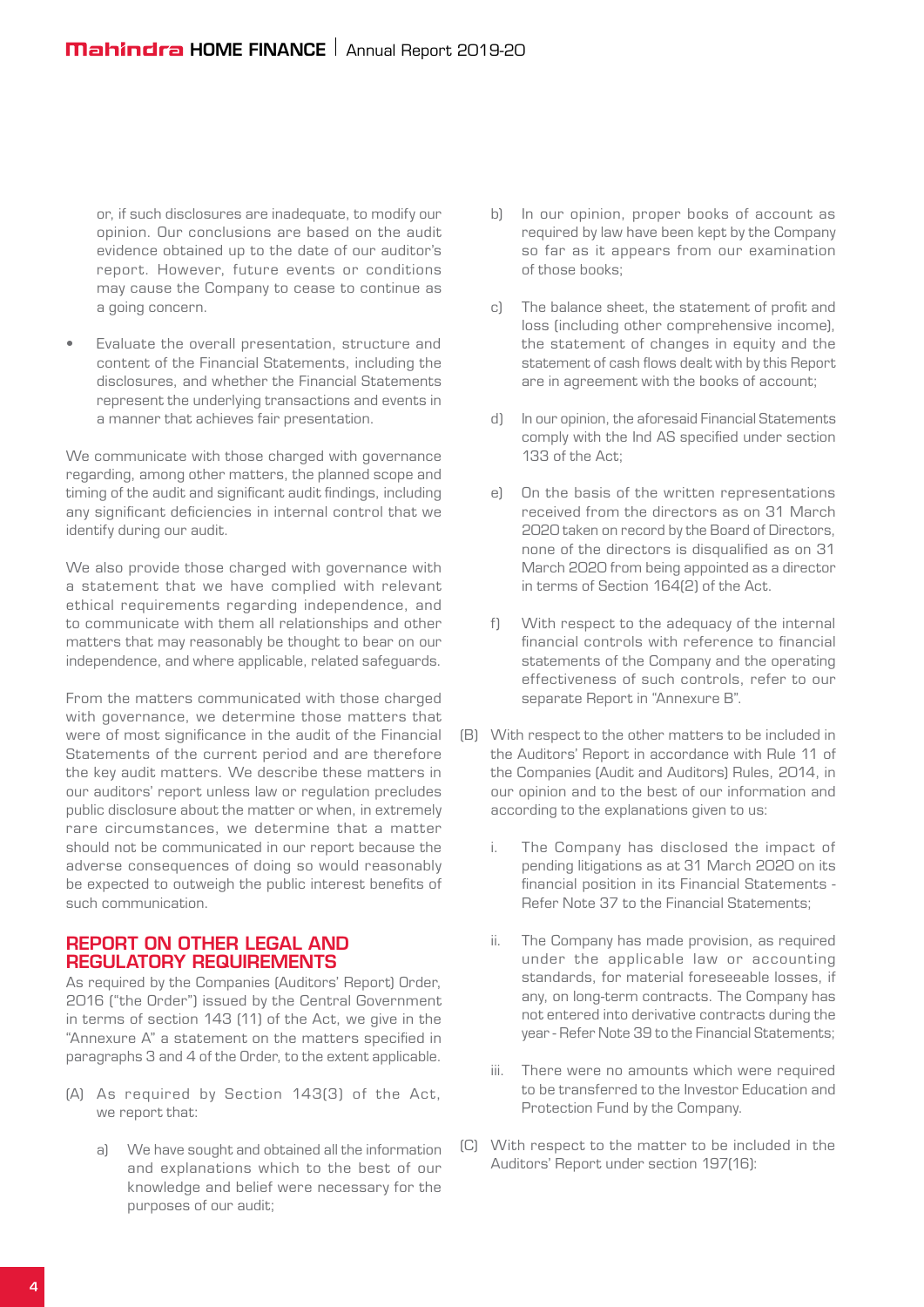In our opinion and according to the information and explanations given to us, the remuneration paid by the Company to its directors during the current year is in accordance with the provisions of Section 197 of the Act. The remuneration paid to any director is not in excess of the limit laid down under Section 197 of the Act. The Ministry of Corporate Affairs has not prescribed other details under Section 197(16) which are required to be commented upon by us.

For **B S R & Co. LLP** Chartered Accountants Firm's Registration No: 101248W/W-100022

### Venkataramanan Vishwanath

Partner Mumbai Membership No: 113156 08 May, 2020 ICAI UDIN: 20113156AAAABO1232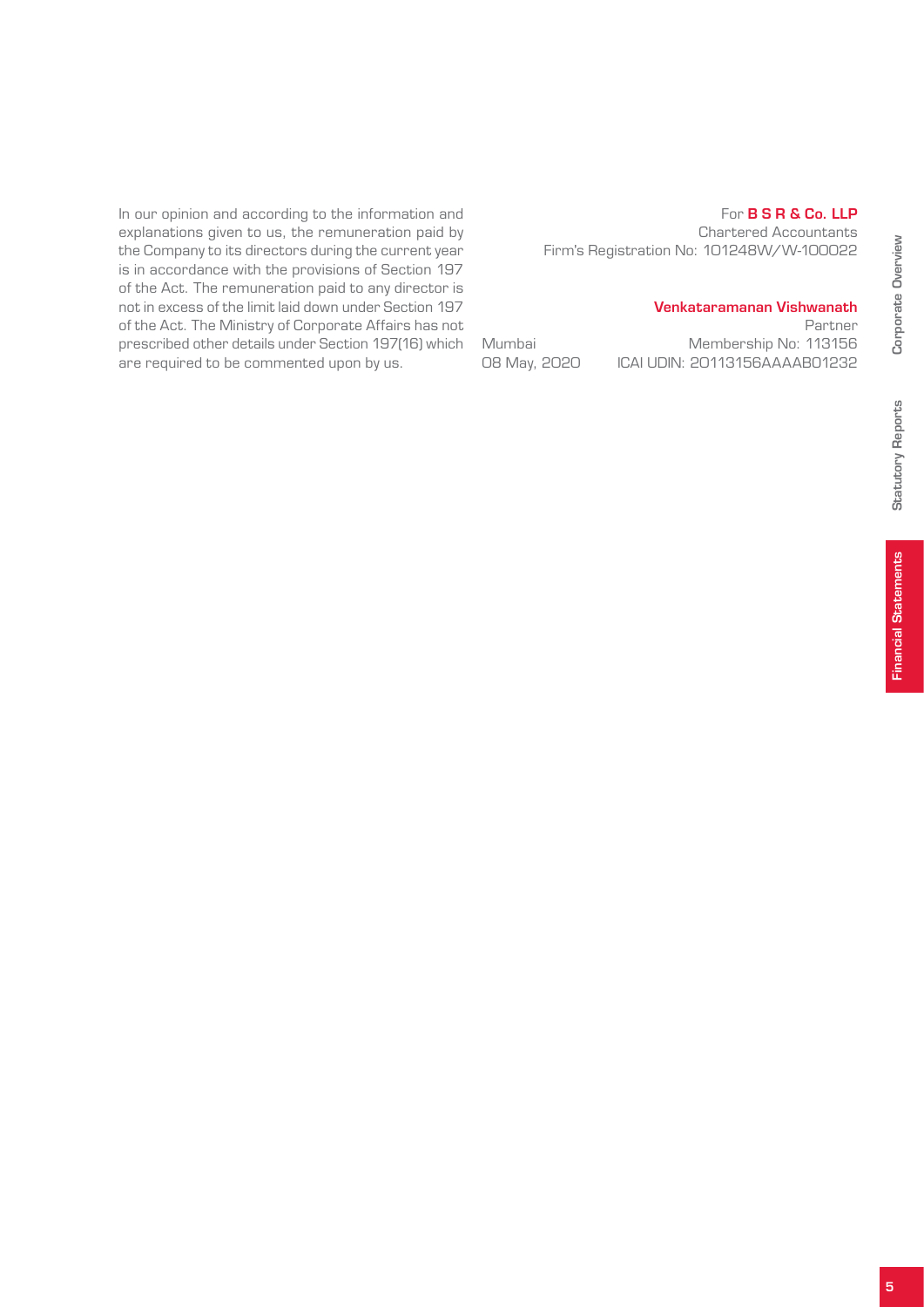#### Annexure A to the Independent Auditor's Report - 31 March 2020

The Annexure referred to in Independent Auditor's Report to the members of the Company on the financial statements for the year ended 31 March 2020, we report that:

- i. (a) The Company has maintained proper records showing full particulars, including quantitative details and situation of fixed assets.
	- (b) The fixed assets are physically verified by the management according to a programme of phased verification, which in our opinion is reasonable having regard to the size of the Company and the nature of its assets. Pursuant to the programme, the fixed assets have been physically verified by management during the year and no material discrepancies were noticed on such verification.
	- (c) According to the information and explanations given to us and on the basis of our examination of the records of the Company, the title deeds of immovable properties are held in the name of the Company.
- ii. The Company is in the business of providing Housing Finance Services and consequently, does not hold any inventory. Accordingly, paragraph 3(ii) of the Order is not applicable to the Company.
- iii. According to the information and explanations given to us and based on the audit procedures conducted by us, the Company has not granted any loans, secured or unsecured to companies, firms, limited liability partnerships or other parties covered in the register maintained under section 189 of the Act. Accordingly, paragraph 3(iii) of the Order is not applicable to the Company.
- iv. In our opinion and according to the information and explanations given to us, there are no loans, investments, guarantees and securities granted in respect of which provisions of section 185 and 186 of the Companies act, 2013 are applicable. Accordingly, paragraph 3(iv) of the Order is not applicable to the Company.
- According to the information and explanations given to us and based on the examination of records, the Company has not accepted any deposits from the public within the meaning of sections 73, 74, 75 and 76 of the Act and Rules framed thereunder to the extent notified. Accordingly, paragraph 3(v) of the Order is not applicable to the Company.
- vi. According to the information and explanations given to us, the Central Government has not prescribed the maintenance of cost records under section 148(1) of the Act, for any activities conducted/ services rendered by the Company. Accordingly, paragraph 3(vi) of the Order is not applicable to the Company.
- vii. (a) According to the information and explanations given to us and on the basis of our examination of the records of the Company, amounts deducted / accrued in the books of account in respect of undisputed statutory dues including provident fund, employees' state insurance, income-tax, goods and service tax, cess and other material statutory dues have generally been regularly deposited during the year by the Company with the appropriate authorities. As explained to us, the Company does not have any dues on account of sales tax, duty of customs, duty of excise, value added tax and service tax. According to the information and explanations given to us and on the basis of our examination of the records of the Company, no undisputed amounts payable in respect of provident fund, employees' state insurance, income-tax, goods and service tax, cess and other material statutory dues were in arrears as at 31 March 2020 for a period of more than six months from the date they become payable.
	- (b) According to the information and explanations given to us and on the basis of our examination of the records of the Company, the following dues have not been deposited by the Company on account of any disputes.

| Name of<br>the statute         | Nature<br>of dues | Amount<br>(Rs. in<br><b>Lakhs</b> | Period to<br>which the<br>amount<br>relates | Forum where dispute<br>is pending                                        |
|--------------------------------|-------------------|-----------------------------------|---------------------------------------------|--------------------------------------------------------------------------|
| Income Tax Income<br>Act, 1961 | Tax               |                                   |                                             | 37.76 2011-12 Commissioner of<br>Income Tax (Appeals)                    |
| Income Tax Income<br>Act, 1961 | Tax               |                                   |                                             | 7.62 2012-13 Commissioner of<br>Income Tax (Appeals)                     |
| Income Tax Income<br>Act. 1961 | Tax               |                                   |                                             | 22.55 2013-14 Commissioner of<br>Income Tax (Appeals)                    |
| Act, 1961                      | Tax               |                                   |                                             | Income Tax Income 332.95 2016-17 Commissioner of<br>Income Tax (Appeals) |

viii. According to the information and explanations given to us and based on our examination of the records of the Company, the Company has not defaulted in the repayment of outstanding dues to financial institution, bank, or debenture holder during the year. The Company did not have any borrowings from the government during the year.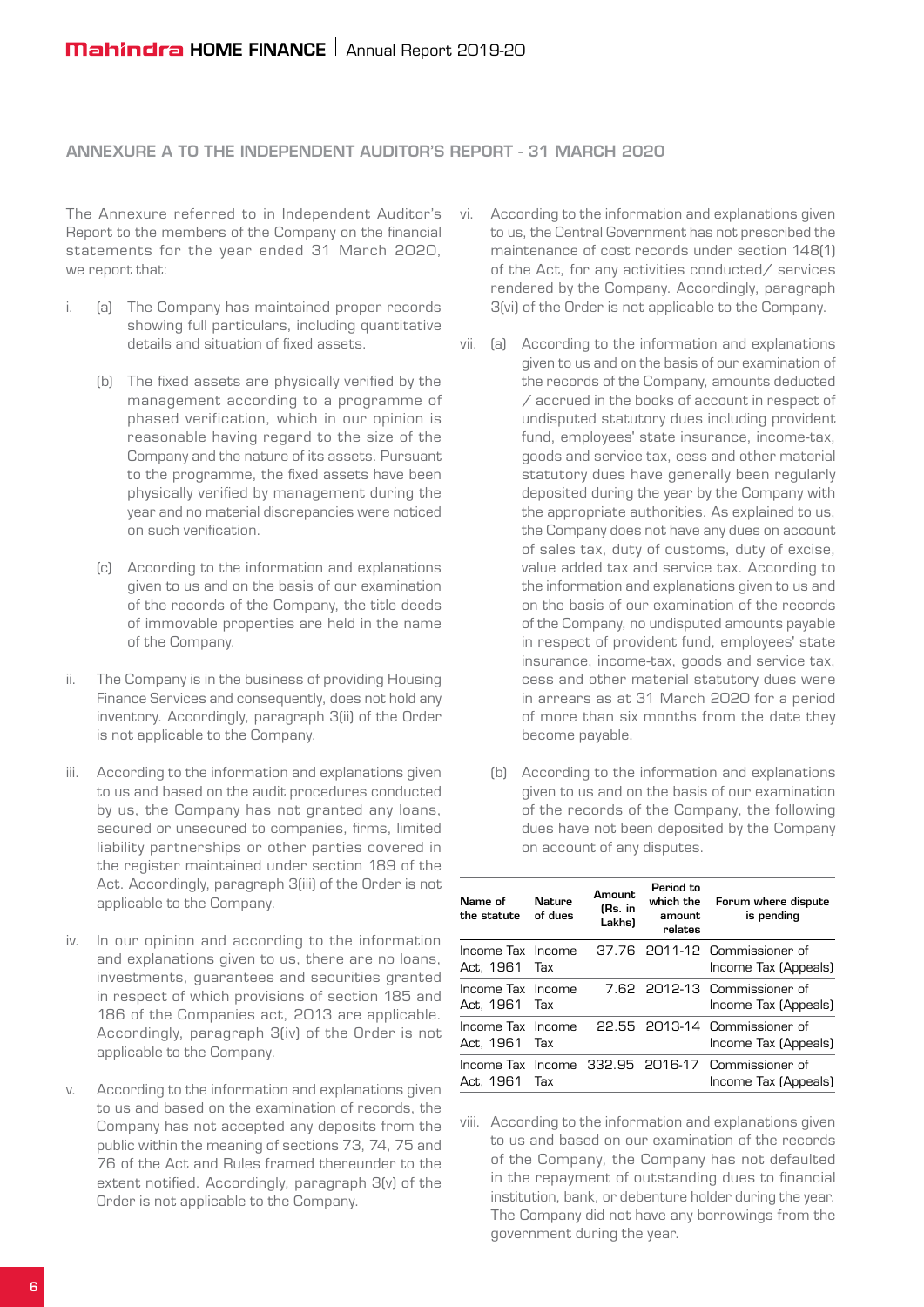Statutory Reports

**Statutory Reports** 

- ix. According to the information and explanations given to us and based on our examination of the records, the Company has utilised the money raised by way of issue of non-convertible debentures and the terms loans during the year for the purpose for which they were raised. During the year, the Company has not raised moneys by way of initial public offer or further public offer.
- x. During the course of our examination of the books and records of the Company, carried out in accordance with the generally accepted auditing practices in India, and according to the information and explanations given to us, except for 271 cases aggregating Rs. 191.18 lakhs, largely pertaining to misappropriation of cash, we have neither come across any instance of fraud by the Company or any material instance of fraud on the Company by its officers or employees, noticed or reported during the year, nor have we been informed of such case by management.
- xi. According to the information and explanations give to us and based on our examination of the records of the Company, the Company has paid/provided for managerial remuneration in accordance with the requisite approvals mandated by the provisions of Section 197 read with Schedule V to the Act.
- xii. In our opinion and according to the information and explanations given to us, the Company is not a Nidhi company. Accordingly, paragraph 3(xii) of the Order is not applicable to the Company.
- xiii. According to the information and explanations given to us and on the basis of our examination of the records of the Company, transactions with the related parties are in compliance with section 177

and 188 of the Act where applicable and the details of such transactions have been disclosed in the financial statements, as required by the applicable accounting standards.

- xiv. According to the information and explanations given to us and based on our examination of the records, the Company has not made preferential allotment or private placement of shares or fully or partly convertible debentures during the year under review and accordingly, paragraph 3(xiv) of the Order is not applicable to the Company.
- xv. According to the information and explanations given to us and based on our examination of the records of the Company, the Company has not entered into any non-cash transactions with directors or persons connected with them. Accordingly, paragraph 3(xv) of the Order is not applicable to the Company.
- xvi. According to the information and explanations given to us and based on our examination of the records of the Company, the Company is not required to be registered under Section 45-IA of the Reserve Bank of India Act, 1934. Accordingly, paragraph 3(xvi) of the Order is not applicable to the Company.

#### For **B S R & Co. LLP**

Chartered Accountants Firm's Registration No: 101248W/W-100022

#### Venkataramanan Vishwanath

|              | Partner                       |
|--------------|-------------------------------|
| Mumbai       | Membership No: 113156         |
| 08 May, 2020 | ICAI UDIN: 20113156AAAAB01232 |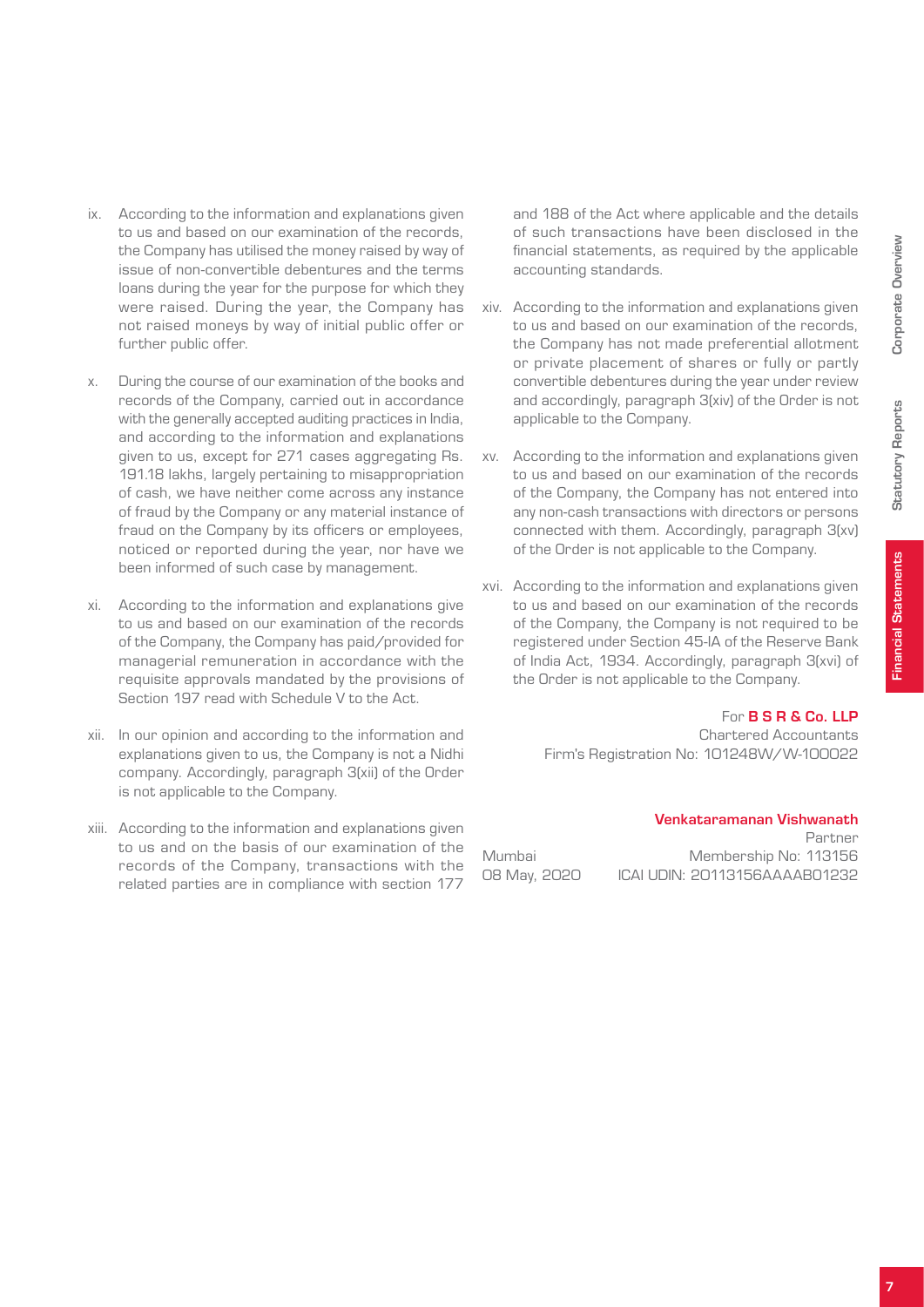#### Annexure B to the Independent Auditors' report on the financial statements of Mahindra Rural Housing Finance Limited for the year ended 31 March 2020

Report on the internal financial controls with reference to the aforesaid financial statements under Clause (i) of Sub-section 3 of Section 143 of the Companies Act, 2013

Referred to in paragraph A(f) under 'Report on Other Legal and Regulatory Requirements' section of our report of even date

### **OPINION**

We have audited the internal financial controls with reference to financial statements of Mahindra Rural Housing Finance Limited ("the Company") as of 31 March 2020 in conjunction with our audit of the financial statements of the Company for the year ended on that date.

In our opinion, the Company has, in all material respects, adequate internal financial controls with reference to financial statements and such internal financial controls were operating effectively as at 31 March 2020, based on the internal financial controls with reference to financial statements criteria established by the Company considering the essential components of internal control stated in the Guidance Note on Audit of Internal Financial Controls Over Financial Reporting issued by the Institute of Chartered Accountants of India (the "Guidance Note").

# Management's Responsibility for Internal Financial Controls

The Company's management and the Board of Directors are responsible for establishing and maintaining internal financial controls based on the internal financial controls with reference to financial statements criteria established by the Company considering the essential components of internal control stated in the Guidance Note. These responsibilities include the design, implementation and maintenance of adequate internal financial controls that were operating effectively for ensuring the orderly and efficient conduct of its business, including adherence to company's policies, the safeguarding of its assets, the prevention and detection of frauds and errors, the accuracy and completeness of the accounting records, and the timely preparation of reliable financial information, as required under the Companies Act, 2013 (hereinafter referred to as "the Act").

## Auditors' Responsibility

Our responsibility is to express an opinion on the Company's internal financial controls with reference to financial statements based on our audit. We conducted our audit in accordance with the Guidance Note and the Standards on Auditing, prescribed under section 143(10) of the Act, to the extent applicable to an audit of internal financial controls with reference to financial statements. Those Standards and the Guidance Note require that we comply with ethical requirements and plan and perform the audit to obtain reasonable assurance about whether adequate internal financial controls with reference to financial statements were established and maintained and whether such controls operated effectively in all material respects.

Our audit involves performing procedures to obtain audit evidence about the adequacy of the internal financial controls with reference to financial statements and their operating effectiveness. Our audit of internal financial controls with reference to financial statements included obtaining an understanding of such internal financial controls, assessing the risk that a material weakness exists, and testing and evaluating the design and operating effectiveness of internal control based on the assessed risk. The procedures selected depend on the auditor's judgement, including the assessment of the risks of material misstatement of the financial statements, whether due to fraud or error.

We believe that the audit evidence we have obtained is sufficient and appropriate to provide a basis for our audit opinion on the Company's internal financial controls with reference to financial statements.

### Meaning of Internal Financial controls with Reference to Financial Statements

A company's internal financial controls with reference to financial statements is a process designed to provide reasonable assurance regarding the reliability of financial reporting and the preparation of financial statements for external purposes in accordance with generally accepted accounting principles. A company's internal financial controls with reference to financial statements include those policies and procedures that (1) pertain to the maintenance of records that, in reasonable detail, accurately and fairly reflect the transactions and dispositions of the assets of the company; (2) provide reasonable assurance that transactions are recorded as necessary to permit preparation of financial statements in accordance with generally accepted accounting principles, and that receipts and expenditures of the company are being made only in accordance with authorisations of management and directors of the company; and (3) provide reasonable assurance regarding prevention or timely detection of unauthorised acquisition, use, or disposition of the company's assets that could have a material effect on the financial statements.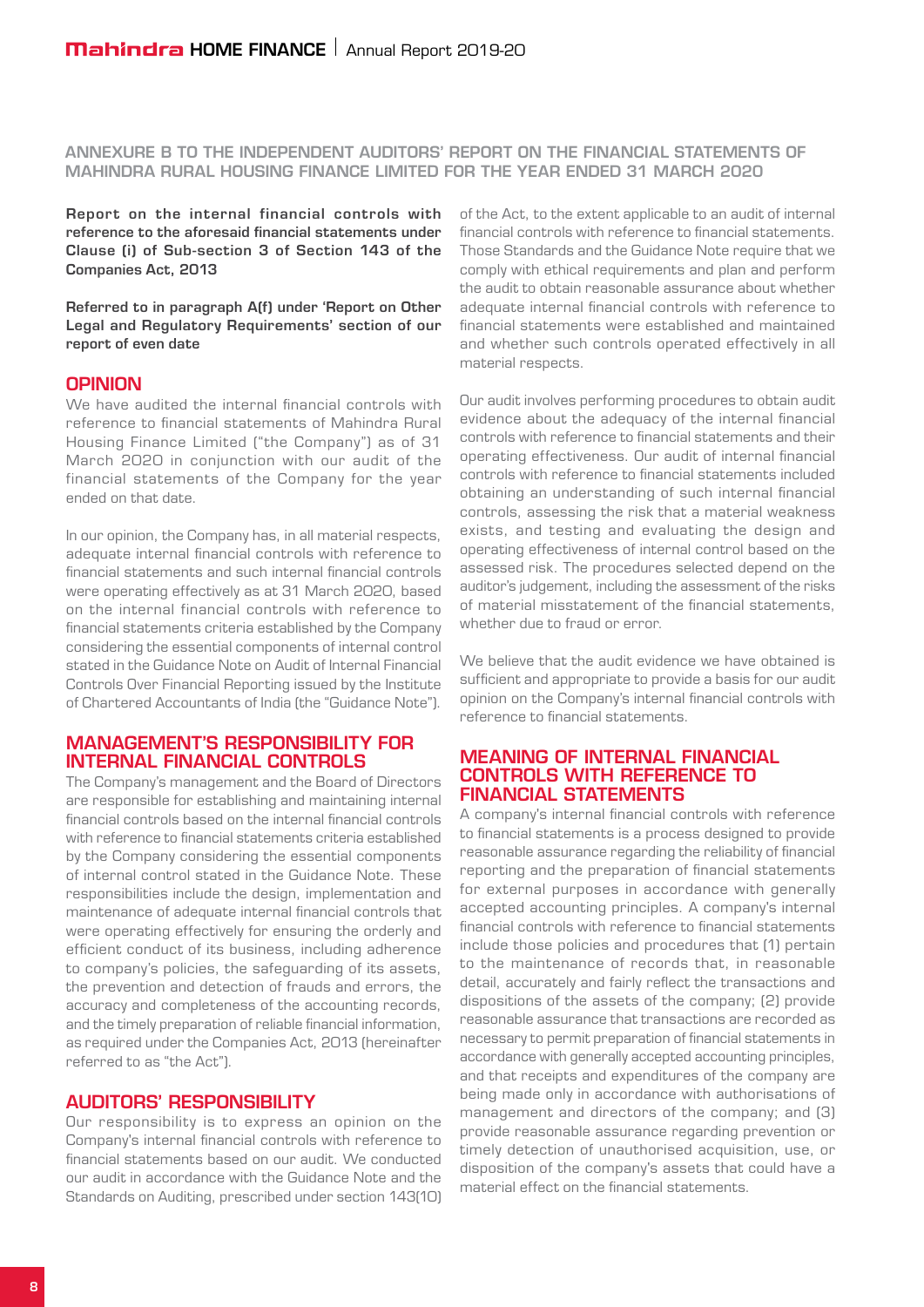### Inherent Limitations of Internal Financial controls with Reference to Financial Statements

Because of the inherent limitations of internal financial controls with reference to financial statements, including the possibility of collusion or improper management override of controls, material misstatements due to error or fraud may occur and not be detected. Also, projections of any evaluation of the internal financial controls with reference to financial statements to future periods are subject to the risk that the internal financial controls with reference to financial statements may become inadequate because of changes in conditions, or that the

degree of compliance with the policies or procedures may deteriorate.

### For **B S R & Co. LLP**

Chartered Accountants Firm's Registration No: 101248W/W-100022

#### Venkataramanan Vishwanath

Partner Mumbai Membership No: 113156 08 May, 2020 ICAI UDIN: 20113156AAAABO1232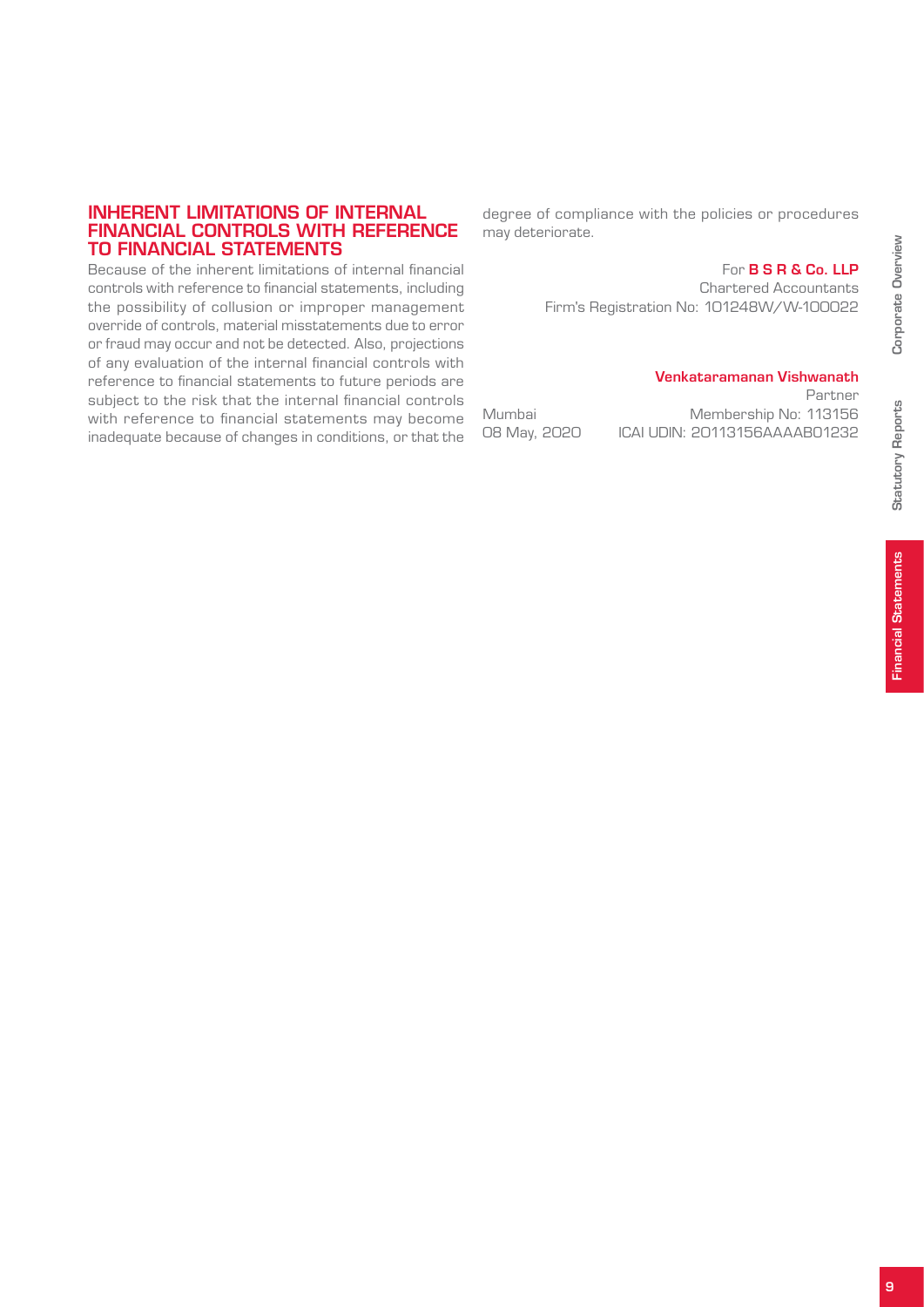# Balance Sheet

as at 31 March 2020

|                                                                                               |                |                        | Rs. in Lakhs           |
|-----------------------------------------------------------------------------------------------|----------------|------------------------|------------------------|
| <b>Particulars</b>                                                                            | <b>Note</b>    | As at<br>31 March 2020 | As at<br>31 March 2019 |
| <b>ASSETS</b>                                                                                 |                |                        |                        |
| 1) Financial Assets                                                                           |                |                        |                        |
| a) Cash and cash equivalents                                                                  | З              | 9,238.78               | 2,982.62               |
| b) Loans                                                                                      | $\overline{4}$ | 7,87,008.00            | 7,68,924.90            |
| c) Investments                                                                                | 5              | 11,509.35              |                        |
| Other financial assets<br>d)                                                                  | 6              | 353.03                 | 315.10                 |
|                                                                                               |                | 8,08,109.16            | 7,72,222.62            |
| 2) Non-financial Assets                                                                       |                |                        |                        |
| a) Current tax assets (Net)                                                                   |                | 528.62                 | 402.53                 |
| b) Deferred tax Assets (Net)                                                                  | 7              | 8,448.75               | 7,404.97               |
| c) Property, Plant and Equipment                                                              | 8              | 5,294.35               | 2,454.43               |
| d) Other intangible assets                                                                    | 9              | 47.50                  | 115.71                 |
| e) Other non-financial assets                                                                 | 10             | 1,342.57               | 542.88                 |
|                                                                                               |                | 15,661.79              | 10,920.52              |
| <b>Total Assets</b>                                                                           |                | 8,23,770.95            | 7,83,143.14            |
| <b>LIABILITIES AND EQUITY</b>                                                                 |                |                        |                        |
| <b>LIABILITIES</b>                                                                            |                |                        |                        |
| 1) Financial Liabilities                                                                      |                |                        |                        |
| a) Payables                                                                                   | 11             |                        |                        |
| <b>Trade Payables</b><br>n                                                                    |                |                        |                        |
| total outstanding dues of micro enterprises and small<br>i).<br>enterprises                   |                | 0.07                   |                        |
| ii) total outstanding dues of creditors other than micro<br>enterprises and small enterprises |                | 4,909.81               | 4,963.26               |
| Other Payables<br>$\mathbb{I}$                                                                |                |                        |                        |
| total outstanding dues of micro enterprises and small<br>i1.<br>enterprises                   |                |                        |                        |
| ii) total outstanding dues of creditors other than micro<br>enterprises and small enterprises |                | 20.25                  |                        |
| <b>Debt Securities</b><br>bì                                                                  | 12             | 1,99,973.34            | 2,39,650.58            |
| Borrowings (Other than Debt Securities)<br>c)                                                 | 13             | 4,18,904.33            | 3,62,919.09            |
| d) Subordinated Liabilities                                                                   | 14             | 41,015.78              | 31,024.26              |
| Other financial liabilities<br>e)                                                             | 15             | 31,133.71              | 29,793.84              |
|                                                                                               |                | 6,95,957.29            | 6,68,351.03            |
| 2) Non-Financial Liabilities                                                                  |                |                        |                        |
| a) Current tax liabilities (Net)                                                              |                | 345.84                 |                        |
| b) Provisions                                                                                 | 16             | 2,093.21               | 1,742.90               |
| c) Other non-financial liabilities                                                            | 17             | 560.46                 | 340.94                 |
|                                                                                               |                | 2,999.51               | 2,083.84               |
| 3) EQUITY                                                                                     |                |                        |                        |
| a) Equity Share capital                                                                       | 18             | 12,144.25              | 12,130.14              |
| b) Other Equity                                                                               | 19             | 1,12,669.90            | 1,00,578.13            |
|                                                                                               |                | 1,24,814.15            | 1,12,708.27            |
| <b>Total Liabilities and Equity</b>                                                           |                | 8,23,770.95            | 7,83,143.14            |
| Summary of significant accounting policies                                                    | 2              |                        |                        |
| The accompanying notes form an integral part of the financial statements.                     | 1 to 48        |                        |                        |

As per our report of even date attached.

#### For B S R & Co. LLP

#### Venkataramanan Vishwanath Ramesh Iyer Jyotin Mehta Anuj Mehra

Membership No: 113156

Dharmesh Vakharia Navin Joshi

Chartered Accountants **For and Accountants** For and on behalf of the Board of Directors Firm's Registration No:101248W/W-100022 Mahindra Rural Housing Finance Limited

Partner Director Director Managing Director

Chief Financial Officer Company Secretary

08 May, 2020

Mumbai Mumbai (1992)<br>1999 - May, 2020 May, 2020 May, 2020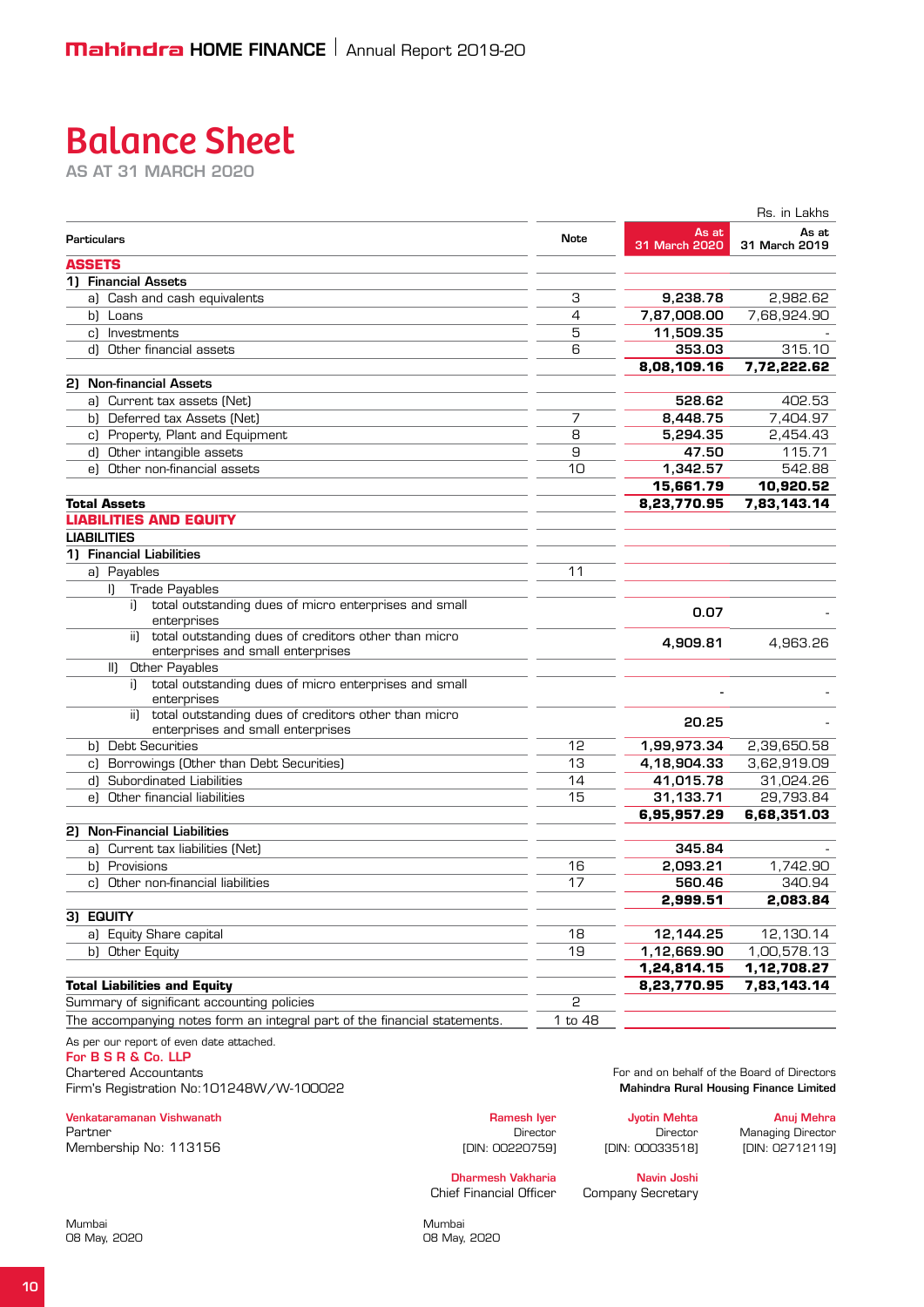# Statement of Profit and Loss

for the year ended 31 March 2020

|   |                                                                                                                          |         |                             | Rs. in Lakhs                |
|---|--------------------------------------------------------------------------------------------------------------------------|---------|-----------------------------|-----------------------------|
|   | <b>Particulars</b>                                                                                                       |         | Year ended<br>31 March 2020 | Year ended<br>31 March 2019 |
|   | Revenue from operations                                                                                                  |         |                             |                             |
|   | Interest income<br>i1.                                                                                                   | 20      | 1,51,293.77                 | 1,35,296.69                 |
|   | ii)<br>Dividend income                                                                                                   | 21      | 243.16                      | 123.34                      |
|   | iii) Fees and commission income                                                                                          | 55      | 714.51                      | 2,947.06                    |
|   | iv) Net gain on fair value changes                                                                                       | 23      | 2.08                        |                             |
| т | Total revenue from operations                                                                                            |         | 1,52,253.52                 | 1,38,367.09                 |
| Ш | Other income                                                                                                             | 24      | 506.99                      | 27.62                       |
| Ш | Total Income (I+II)                                                                                                      |         | 1,52,760.51                 | 1,38,394.71                 |
|   | <b>Expenses</b>                                                                                                          |         |                             |                             |
|   | i) Finance costs                                                                                                         | 25      | 59,499.68                   | 51,756.96                   |
|   | ii) Fees and commission expense                                                                                          | 26      | 200.05                      | 111.56                      |
|   | iii) Impairment on financial instruments                                                                                 | 27      | 26,112.52                   | 8,108.76                    |
|   | iv) Employee benefits expenses                                                                                           | 28      | 30,659.74                   | 26,277.65                   |
|   | Depreciation and amortization<br>v)                                                                                      | 29      | 1,695.74                    | 1,059.72                    |
|   | vi) Other expenses                                                                                                       | 30      | 14,032.86                   | 14,463.67                   |
|   | <b>IV</b> Total Expenses (IV)                                                                                            |         | 1,32,200.59                 | 1,01,778.32                 |
| v | Profit before tax (III -IV)                                                                                              |         | 20,559.92                   | 36,616.39                   |
|   | VI Tax expense :                                                                                                         |         |                             |                             |
|   | (i) Current tax                                                                                                          |         | 6,850.00                    | 9,950.00                    |
|   | (ii) Deferred tax                                                                                                        |         | (1,025.98)                  | 1,407.73                    |
|   | (iii) (Excess) / Short Provision for Income Tax - earlier years                                                          |         | (119.80)                    | 211.78                      |
|   |                                                                                                                          |         | 5,704.22                    | 11,569.51                   |
|   | VII Profit for the year (V-VI)                                                                                           |         | 14,855.70                   | 25,046.88                   |
|   | <b>VIII Other Comprehensive Income</b>                                                                                   |         |                             |                             |
|   | (i) Items that will not be reclassified to profit or loss                                                                |         |                             |                             |
|   | Remeasurement loss on defined benefit plans                                                                              |         | (132.68)                    | (91.34)                     |
|   | (ii) Income tax impact thereon                                                                                           |         | 17.79                       | 31.92                       |
|   | Other Comprehensive Income                                                                                               |         | (114.89)                    | (59.42)                     |
|   | IX Total Comprehensive Income for the year (VII+VIII) (Comprising Profit<br>and other Comprehensive Income for the year) |         | 14,740.81                   | 24,987.46                   |
|   | X Earnings per equity share (for continuing operations)                                                                  | 31      |                             |                             |
|   | (Face value - Rs. 10/- per share)                                                                                        |         |                             |                             |
|   | Basic (Rupees)                                                                                                           |         | 12.24                       | 22.45                       |
|   | Diluted (Rupees)                                                                                                         |         | 12.12                       | 22.24                       |
|   | Summary of significant accounting policies                                                                               | 5       |                             |                             |
|   | The accompanying notes form an integral part of the financial statements.                                                | 1 to 48 |                             |                             |

As per our report of even date attached.

#### For B S R & Co. LLP

Chartered Accountants<br>
For and on behalf of the Board of Directors<br>
Firm's Registration No:101248W/W-100022 Firm's Registration No:101248W/W-100022

Venkataramanan Vishwanath Ramesh Iyer Jyotin Mehta Anuj Mehra Partner Director Director Managing Director Membership No: 113156

Dharmesh Vakharia Navin Joshi Chief Financial Officer Company Secretary

Mumbai Mumbai 08 May, 2020 **08 May, 2020**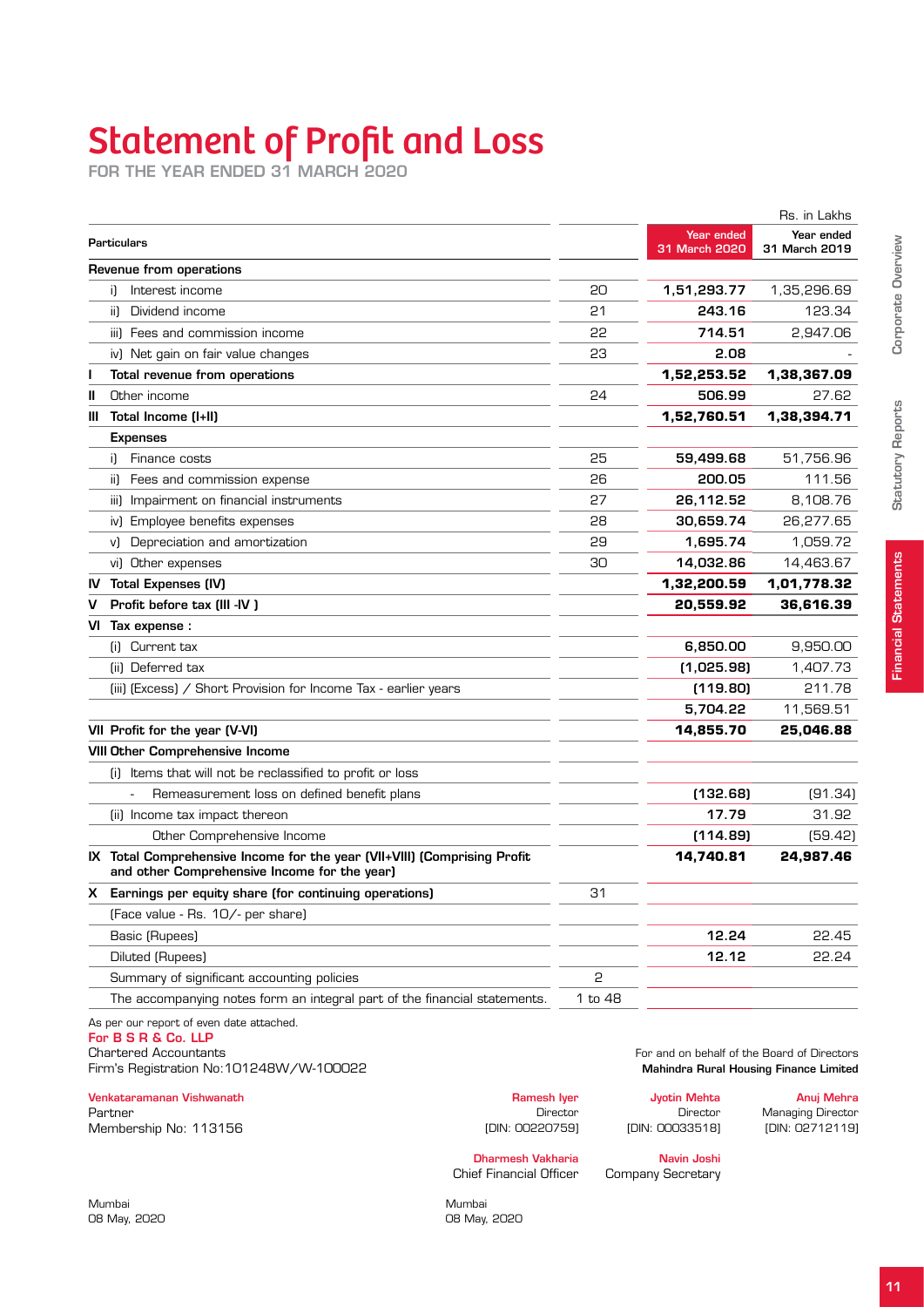# Statement of changes in Equity

for the year ended 31 March 2020

# A. Equity share capital

|                                                                                |               | Rs. in Lakhs  |
|--------------------------------------------------------------------------------|---------------|---------------|
| <b>Particulars</b>                                                             | 31 March 2020 | 31 March 2019 |
| Balance at the beginning of the year                                           | 12,288.79     | 10,813.22     |
| Changes in Equity share capital during the year                                |               |               |
| Add: Fresh allotment of shares:                                                |               |               |
| <b>Issue of Shares</b><br>$\overline{a}$                                       |               | 1,282.05      |
| Shares issued under Employees' Stock Option Scheme<br>$\overline{\phantom{0}}$ |               | 193.52        |
|                                                                                | 12,288.79     | 12,288.79     |
| Less: Shares issued to ESOS Trust but not allotted to employees                | 144.54        | 158.65        |
| Balance at the end of the year                                                 | 12,144.25     | 12,130.14     |

# B. Other Equity

|                                                                          |                              |                              |                     |                                          |                                                     | Rs. in Lakhs          |
|--------------------------------------------------------------------------|------------------------------|------------------------------|---------------------|------------------------------------------|-----------------------------------------------------|-----------------------|
| <b>Reserves and Surplus</b>                                              |                              |                              |                     |                                          |                                                     |                       |
| <b>Particulars</b>                                                       | <b>Statutory</b><br>reserves | <b>Securities</b><br>premium | General<br>reserves | Employee<br>stock options<br>outstanding | Retained<br>earnings or<br>Profit & loss<br>account | <b>Total</b>          |
| Balance as at 01 April 2018                                              | 14.204.93                    | 28,725.74                    | 290.00              | 97.76                                    | 20.412.50                                           | 63,730.93             |
| Profit for the year                                                      |                              |                              |                     |                                          | 25.046.88                                           | 25.046.88             |
| Other Comprehensive Income                                               |                              |                              |                     |                                          | [59.42]                                             | (59.42)               |
| Total Comprehensive Income for the year                                  | ٠                            | ٠                            |                     |                                          | 24,987.46                                           | 24,987.46             |
| Dividend paid on equity shares (including tax thereon)                   |                              |                              |                     |                                          | [2, 216.19]                                         | [2, 216.19]           |
| Securities premium on fresh issue of equity share capital                |                              | 14.804.70                    |                     | $\sim$                                   |                                                     | 14.804.70             |
| Premium on shares issued to ESOP Trust but not allotted<br>to employees  |                              | [904.32]                     |                     |                                          |                                                     | [904.32]              |
| Transfers to Securities premium on exercise of employee<br>stock options |                              | 80.29                        |                     | (80.29)                                  |                                                     |                       |
| Share based payment expense                                              |                              |                              |                     | 175.55                                   |                                                     | 175.55                |
| Transfers to Statutory reserves                                          | 7,375.00                     |                              |                     | $\sim$                                   | (7, 375.00)                                         |                       |
| Balance as at 31 March 2019                                              | 21,579.93                    | 42,706.41                    | 290.00              | 193.02                                   |                                                     | 35,808.77 1,00,578.13 |
| Balance as at 01 April 2019                                              | 21,579.93                    | 42.706.41                    | 290.00              | 193.02                                   |                                                     | 35,808.77 1,00,578.13 |
| Profit for the year                                                      |                              |                              |                     |                                          | 14.855.70                                           | 14,855.70             |
| Other Comprehensive Income                                               |                              |                              |                     | $\blacksquare$                           | (114.89)                                            | (114.89)              |
| Total Comprehensive Income for the year                                  |                              |                              |                     |                                          | 14,740.81                                           | 14,740.81             |
| Dividend paid on equity shares (including tax thereon)                   |                              | $\overline{a}$               |                     | $\blacksquare$                           | (2,963.07)                                          | (2,963.07)            |
| Transfers to Securities premium on exercise of employee<br>stock options |                              | 32.49                        |                     | (32.49)                                  |                                                     |                       |
| Allotment of equity shares by ESOP Trust to employees                    | $\blacksquare$               | 80.42                        | ٠                   |                                          | $\blacksquare$                                      | 80.42                 |
| ESOP outstanding reserve account                                         |                              |                              |                     | 143.93                                   |                                                     | 143.93                |
| Share based payment expense                                              |                              | ٠                            | $\blacksquare$      | 89.68                                    |                                                     | 89.68                 |
| Transfers to Statutory reserves                                          | 4.150.00                     |                              |                     |                                          | (4.150.00)                                          |                       |
| Balance as at 31 March 2020                                              | 25.729.93                    | 42.819.32                    | 290.00              | 394.14                                   |                                                     | 43,436.51 1,12,669.90 |

As per our report of even date attached.

For **B S R & Co. LLP**<br>Chartered Accountants

Firm's Registration No:101248W/W-100022 **Mahindra Rural Housing Finance Limited** 

### Venkataramanan Vishwanath Ramesh Iyer Jyotin Mehta Anuj Mehra

Partner Director Director Managing Director Membership No: 113156

For and on behalf of the Board of Directors

Dharmesh Vakharia Navin Joshi

Chief Financial Officer Company Secretary

Mumbai Mumbai

08 May, 2020 08 May, 2020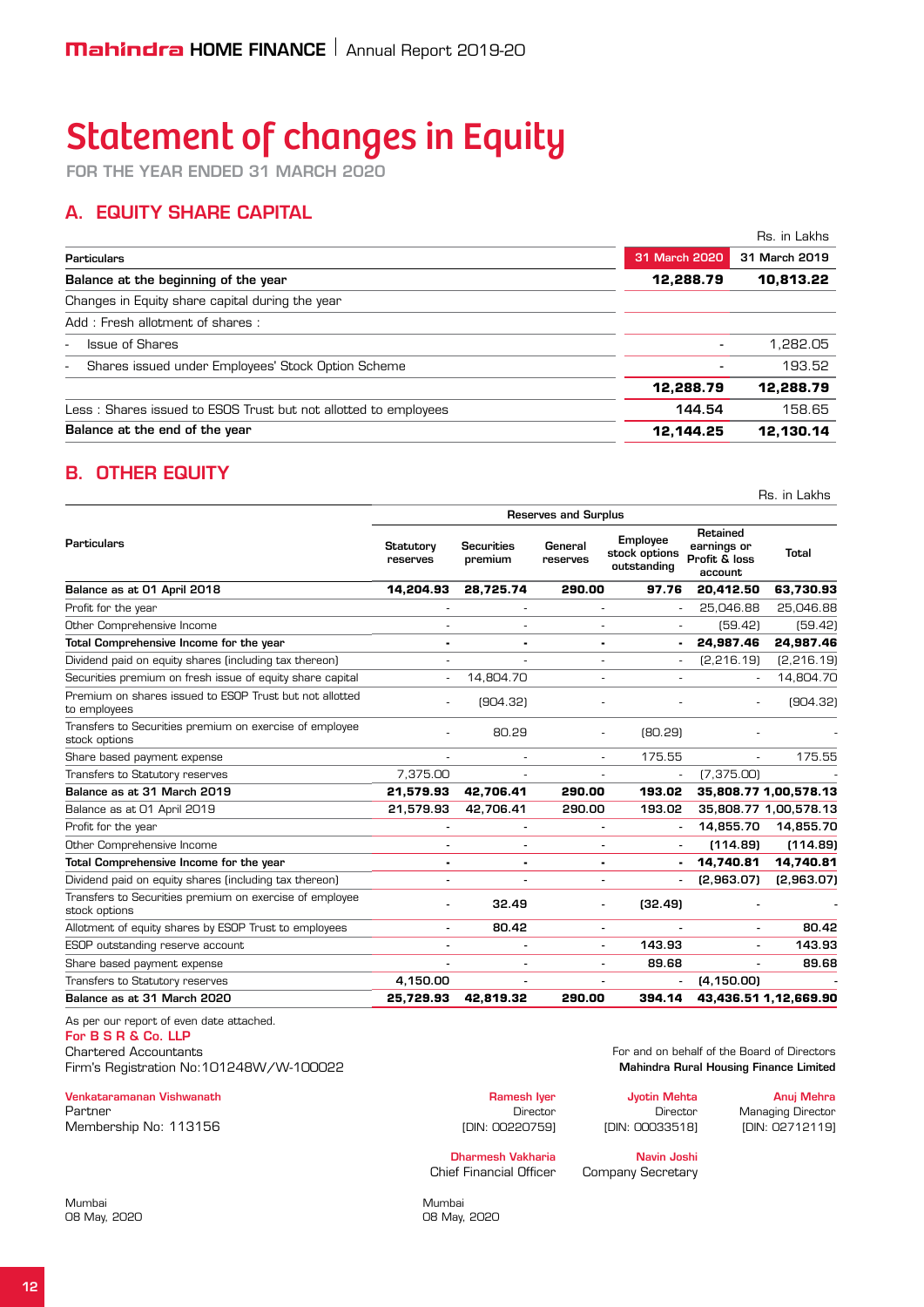# Statement of Cash flows

for the year ended 31 March 2020

|                                                                 |           |                             | Rs. in Lakhs                     |
|-----------------------------------------------------------------|-----------|-----------------------------|----------------------------------|
| <b>Particulars</b>                                              |           | Year ended<br>31 March 2020 | Year ended<br>31 March 2019      |
| CASH FLOW FROM OPERATING ACTIVITIES                             |           |                             |                                  |
| Profit before taxes                                             |           | 20,559.92                   | 36,616.39                        |
| Add/(Less):                                                     |           |                             |                                  |
| Adjustments to reconcile profit before tax to net cash flows    |           |                             |                                  |
| Depreciation and amortisation expense                           |           | 1,695.74                    | 1,059.72                         |
| Impairment on financial instruments                             |           | 26,683.24                   | 8,108.76                         |
| Loss/ (profit) on sale of property, plant and equipment         |           | 3.28                        | 4.88                             |
| Employee compensation expense on account of ESOP scheme         |           | 233.61                      | 175.54                           |
| Dividend income from investment in mutual funds                 |           | (243.16)                    | (123.34)                         |
| Profit on sale of investments in mutual funds                   |           | (487.42)                    | (11.77)                          |
| Interest on lease liability                                     |           | 320.37                      |                                  |
| Intrest on deposits with banks                                  |           | (8.27)                      |                                  |
| Net gain / (loss) on financial instruments at FVTPL             |           | (2.08)                      |                                  |
| Operating profit before working capital changes                 | п         | 48,755.23                   | 45,830.18                        |
| Working capital changes                                         |           |                             |                                  |
| Loans                                                           |           | (44, 766.34)                | (1,76,781.99)                    |
| Other financial assets                                          |           | (37.93)                     | [87.48]                          |
| Other non-financial assets                                      |           | (722.08)                    | 449.69                           |
| Trade Payable                                                   |           | (33.13)                     | 320.49                           |
| Other liabilities                                               |           | 71.01                       | 17,604.19                        |
| Provision                                                       |           | 217.63                      | [246.36]                         |
|                                                                 | Ш         |                             | $(45, 270.84)$ $(1, 58, 741.46)$ |
| Cash used in operations                                         | $($ l+ll) | 3,484.39                    | (1, 12, 911.28)                  |
| Income tax paid                                                 |           | (6, 510.45)                 | (10, 393.29)                     |
| NET CASH USED IN OPERATING ACTIVITIES (A)                       |           |                             | $(3,026.06)$ $(1,23,304.57)$     |
| <b>CASH FLOW FROM INVESTING ACTIVITIES</b>                      |           |                             |                                  |
| Purchase of property, plant and equipment and intangible assets |           | (772.91)                    | (1,659.34)                       |
| Proceeds from sale of property, plant and equipment             |           | 23.43                       | 15.02                            |
| Purchase of investments                                         |           | (5, 25, 833.66)             |                                  |
| Proceeds from sale of investments                               |           | 5, 14, 326. 39              |                                  |
| Interest from term deposits with banks                          |           | 8.27                        |                                  |
| Dividend received from investment in mutual funds               |           | 730.58                      | 123.34                           |
| NET CASH USED IN INVESTING ACTIVITIES (B)                       |           | (11, 517.90)                | (1,509.21)                       |
| <b>CASH FLOW FROM FINANCING ACTIVITIES</b>                      |           |                             |                                  |
| Issue of equity shares                                          |           |                             | 15,217.30                        |
| Debt securities issued                                          |           | 1,37,000.00                 | 3,25,810.00                      |
| Debt securities repaid                                          |           | (1,78,500.00)               | [2,47,000.00]                    |
| Subordinated liabilities issued                                 |           | 10,000.00                   | 3,500.00                         |
| Subordinated liabilities repaid                                 |           |                             | (700.00)                         |
| Borrowings other than debt securities issued                    |           | 3,06,100.00                 | 2,63,500.00                      |
| Borrowings other than debt securities repaid                    |           | (2,50,068.61)               | [2,35,891.78]                    |
| Dividend paid including dividend distribution tax               |           | (2,963.07)                  | [2, 216.19]                      |
| Payments for lease liability                                    |           | (768.20)                    |                                  |
| NET CASH GENERATED FROM FINANCING ACTIVITIES (C)                |           | 20,800.12                   | 1,22,219.33                      |
|                                                                 |           |                             |                                  |
| NET INCREASE / (DECREASE) IN CASH AND CASH EQUIVALENTS (A+B+C)  |           | 6,256.16                    | (2,594.45)                       |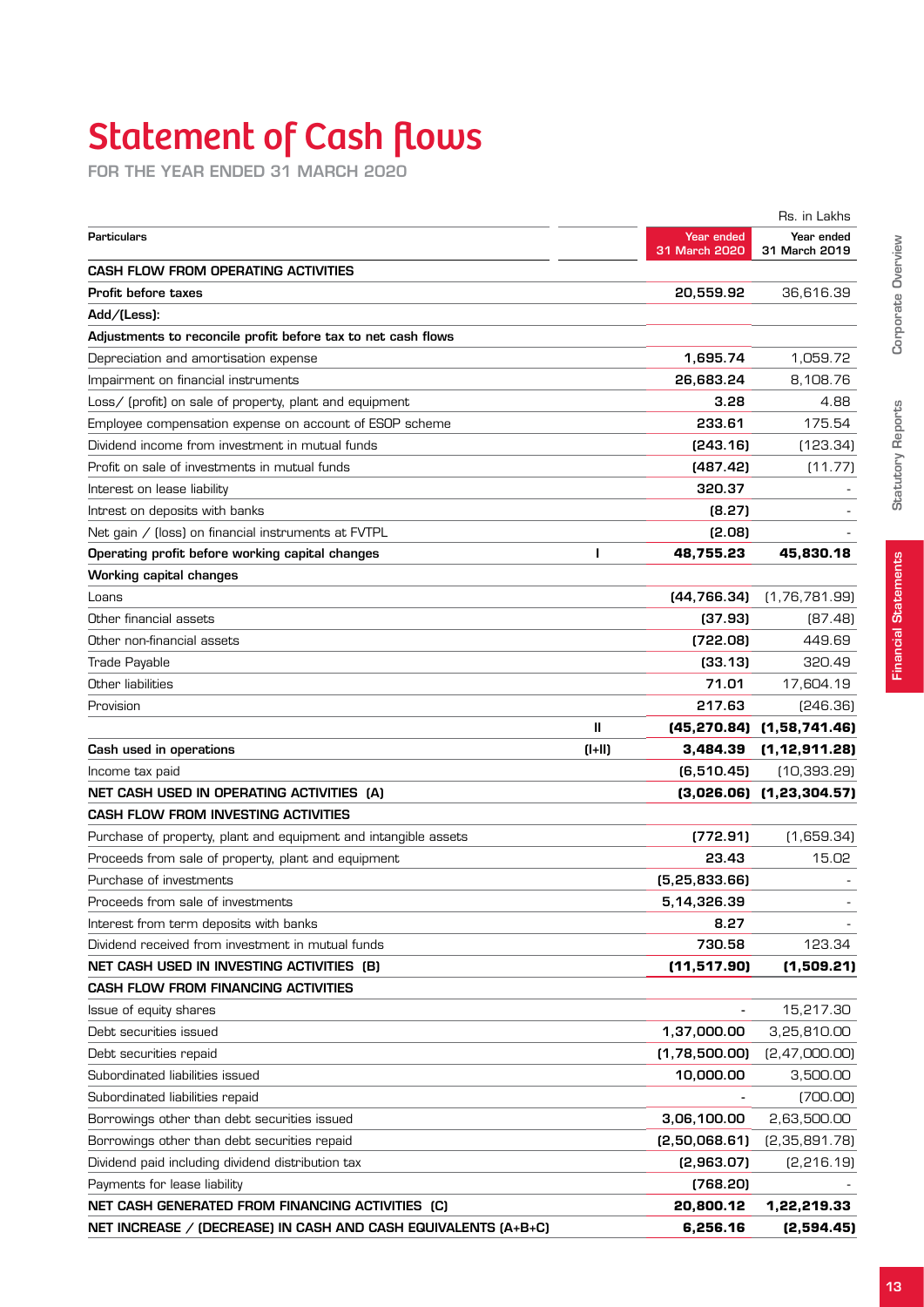|                                                        |                             | Rs. in Lakhs                |
|--------------------------------------------------------|-----------------------------|-----------------------------|
| <b>Particulars</b>                                     | Year ended<br>31 March 2020 | Year ended<br>31 March 2019 |
| CASH AND CASH EQUIVALENTS AT THE BEGINNING OF THE YEAR | 2,982.62                    | 5,577.07                    |
| CASH AND CASH EQUIVALENTS AT THE END OF THE YEAR       | 9,238.78                    | 2,982.62                    |
| CASH AND CASH EQUIVALENTS AT THE END OF THE YEAR       |                             |                             |
| - Cash on hand                                         | 182.95                      | 1.645.64                    |
| - Balances with banks in current accounts              | 9,055.83                    | 1.336.98                    |
| Total                                                  | 9,238.78                    | 2,982.62                    |

Notes :

The above Cash Flow Statement has been prepared under the 'Indirect method' as set out in the Indian Accounting Standard 7 'Cash Flow Statements'.

As per our report of even date attached. For **B S R & Co. LLP**<br>Chartered Accountants Firm's Registration No:101248W/W-100022 Mahindra Rural Housing Finance Limited

Venkataramanan Vishwanath Ramesh Iyer Jyotin Mehta Anuj Mehra Partner Director Director Managing Director Membership No: 113156

For and on behalf of the Board of Directors

Dharmesh Vakharia Navin Joshi

Chief Financial Officer Company Secretary

Mumbai Mumbai 08 May, 2020 **08 May, 2020** 

14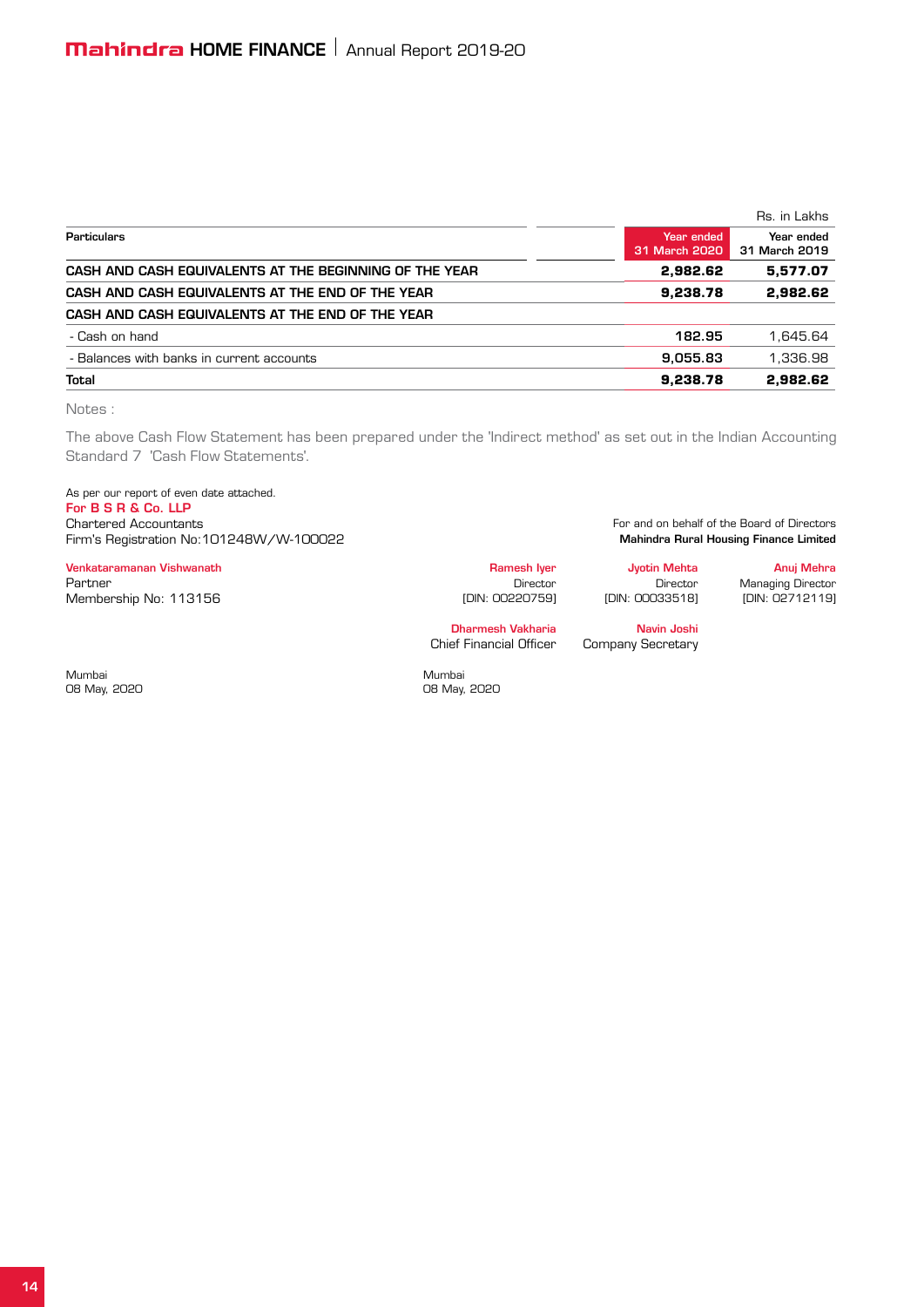to the Financial Statements for the year ended 31 March 2020

# 1 COMPANY INFORMATION

Mahindra Rural Housing Finance Limited ('the Company'), incorporated in India is a Housing Finance Company ('HFC') engaged in providing housing finance through its pan India branch network. In exercise of the powers conferred on the National Housing Bank vide Section 29A of The National Housing Bank Act, 1987, the Company has been granted Certificate of Registration dated 13 August 2007 to commence the business of a housing finance institution without accepting public deposits. The Company is a subsidiary of Mahindra & Mahindra Financial Services Limited. Mahindra & Mahindra Limited is the ultimate holding company.

The Company's registered office is at Mahindra Towers, 4th Floor, Dr. G. M. Bhosale Marg, Worli, Mumbai 400018, India.

### 2 SUMMARY OF SIGNIFICANT ACCOUNTING POLICIES

2.1 Statement of compliance and basis for preparation and presentation of financial statements

These standalone or separate financial statements of the Company have been prepared in accordance with the Indian Accounting Standards as per the Companies (Indian Accounting Standards) Rules 2015 as amended and notified under section 133 of the Companies Act, 2013 ("the Act") and in conformity with the accounting principals generally accepted in India and other relevant provisions of the Act.

Any application guidance/ clarifications/ directions issued by Reserve Bank of India (RBI), National Housing Bank (NHB) or other regulators are implemented as and when they are issued/ applicable.

These separate financial statements were approved by the Company's Board of Directors and authorised for issue on 08 May 2020.

#### 2.2 Functional and presentation currency

These financial statements are presented in Indian Rupees ('INR' or 'Rs.') which is also the Company's functional currency. All amounts are rounded-off to the nearest lakhs, unless otherwise indicated.

#### 2.3 Basis of measurement

The financial statements have been prepared on the historical cost basis except for certain financial instruments which are measured at fair value.

#### 2.4 Measurement of fair values

"A number of Company's accounting policies and disclosures require the measurement of fair values, for both financial and non-financial assets and liabilities.The Company has established policies and procedures with respect to the measurement of fair values. Fair values are categorised into different levels in a fair value hierarchy based on the inputs used in the valuation techniques as follows:

- Level 1: Quoted prices (unadjusted) in active markets for identical assets and liabilities.
- Level 2: inputs other than quoted prices included in Level 1 that are observable for the asset or liability, either directly or indirectly.
- Level 3: inputs for the asset ot liability that are not based on observable market data (unobservable inputs)."

#### 2.5 Use of estimates and judgements

In preparing these financial statements, management has made judgements, estimates and assumptions that affect the application of the Company's accounting policies and the reported amounts of assets, liabilities, income, expenses and the disclosures of contingent assets and liabilities. Actual results may differ from these estimates. Estimates and underlying assumptions are reviewed on an ongoing basis. Revisions to estimates are recognised prospectively.

The key assumptions concerning the future and other key sources of estimation uncertainty at the reporting date, that have a significant risk of causing a material adjustment to the carrying amounts of assets and liabilities within the next financial year, are described below. The Company based its assumptions and estimates on parameters available when the financial statements were issued. Existing circumstances and assumptions about future developments, however, may change due to market changes or circumstances arising that are beyond the control of the Company. Such changes are reflected in the assumptions when they occur.

Following are the areas that involve a higher degree of estimate and judgement or complexity in determining the carrying amount of some assets and liabilities.

#### (i) Effective Interest Rate (EIR) Method The Company recognizes interest income / expense using a rate of return that represents the best estimate of a constant rate of return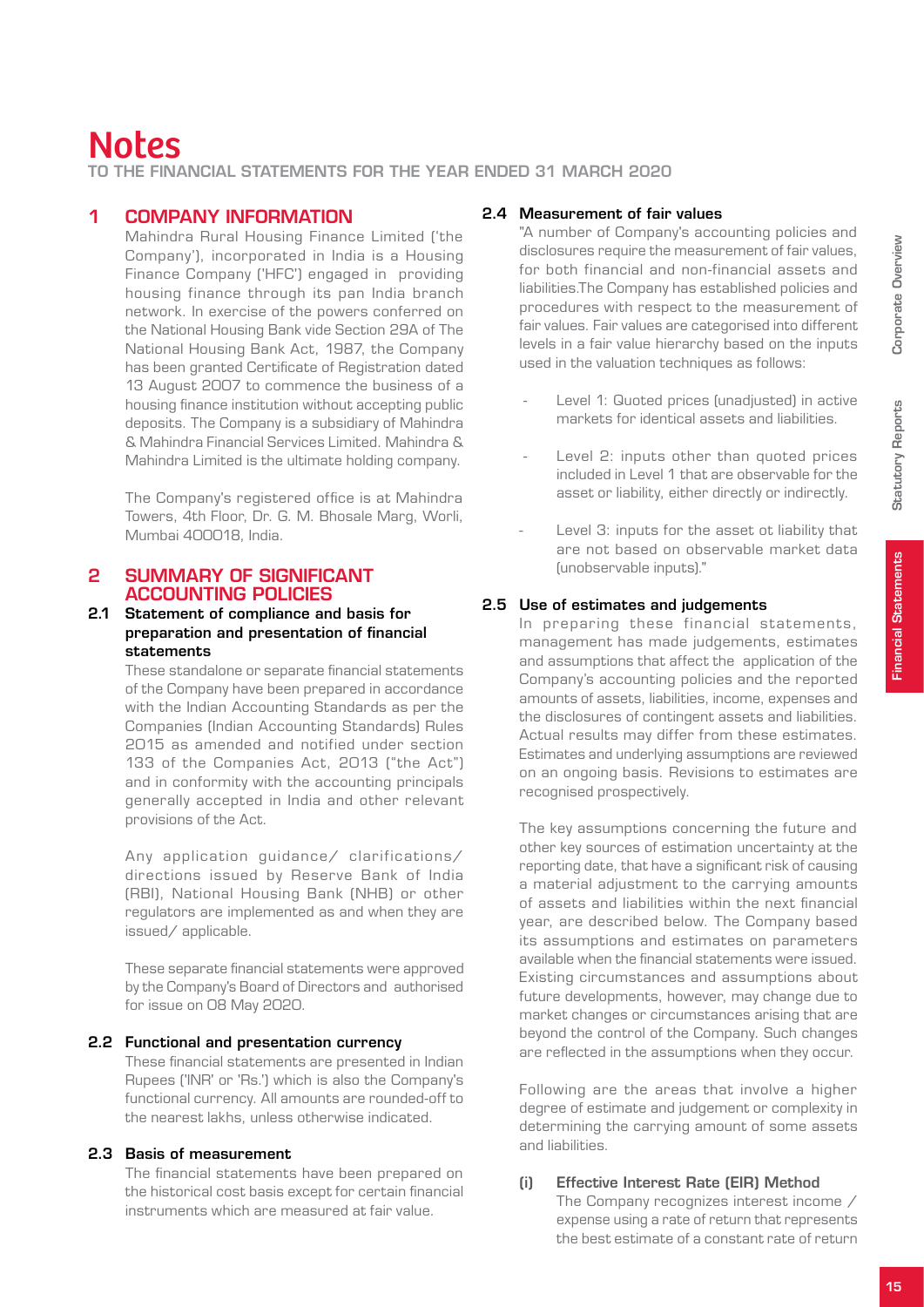#### to the Financial Statements for the year ended 31 March 2020

over the expected life of the loans given / taken. This estimation, by nature, requires an element of judgement regarding the expected behaviour and life-cycle of the instruments, as well as expected changes to other fee income/expense that are integral parts of the instrument.

#### (ii) Impairment of Financial Assets

 The measurement of impairment losses on loan assets and commitments, requires judgement, in estimating the amount and timing of future cash flows and recoverability of collateral values while determining the impairment losses and assessing a significant increase in credit risk.

 The Company's Expected Credit Loss (ECL) calculation is the output of a complex model with a number of underlying assumptions regarding the choice of variable inputs and their interdependencies. Elements of the ECL model that are considered accounting judgements and estimates include:

- The Company's criteria for assessing if there has been a significant increase in credit risk
- The segmentation of financial assets when their ECL is assessed on a collective basis
- Development of ECL model, including the various formulas and the choice of inputs
- Selection of forward-looking macroeconomic scenarios and their probability weights, to derive the economic inputs into the ECL model
- Management overlay used in circumstances where management judges that the existing inputs. assumptions and model techniques do not capture all the risk factors relevant to the Company's lending portfolios.

 It has been the Company's policy to regularly review its model in the context of actual loss experience and adjust when necessary (refer note 45)

#### (iii) Provisions and other contingent liabilities:

 The reliable measure of the estimates and judgemets pertaining to litigations and the regulatory proceedings in the ordinary course of the Company's business are disclosed as contingent liabilities.

 Estimates and judgements are continually evaluated and are based on historical experience and other factors, including expectations of future events that may have a financial impact on the Company and that are believed to be reasonable under the circumstances.

#### (iv) Provision for income tax and deferred tax assets:

 The Company uses estimates and judgements based on the relevant rulings in the areas of allocation of revenue, costs, allowances and disallowances which is exercised while determining the provision for income tax, including the amount expected to be paid / recovered for uncertain tax positions. A deferred tax asset is recognised to the extent that it is probable that future taxable profit will be available against which the deductible temporary differences and tax losses can be utilised. Accordingly, the Company exercises its judgement to reassess the carrying amount of deferred tax assets at the end of each reporting period.

# (v) Defined Benefit Plans:

 The cost of the defined benefit gratuity plan and the present value of the gratuity obligation are determined using actuarial valuations. An actuarial valuation involves making various assumptions that may differ from actual developments in the future. These include the determination of the discount rate, future salary increases and mortality rates. Due to the complexities involved in the valuation and its long-term nature, a defined benefit obligation is sensitive to changes in these assumptions. All assumptions are reviewed at each reporting date.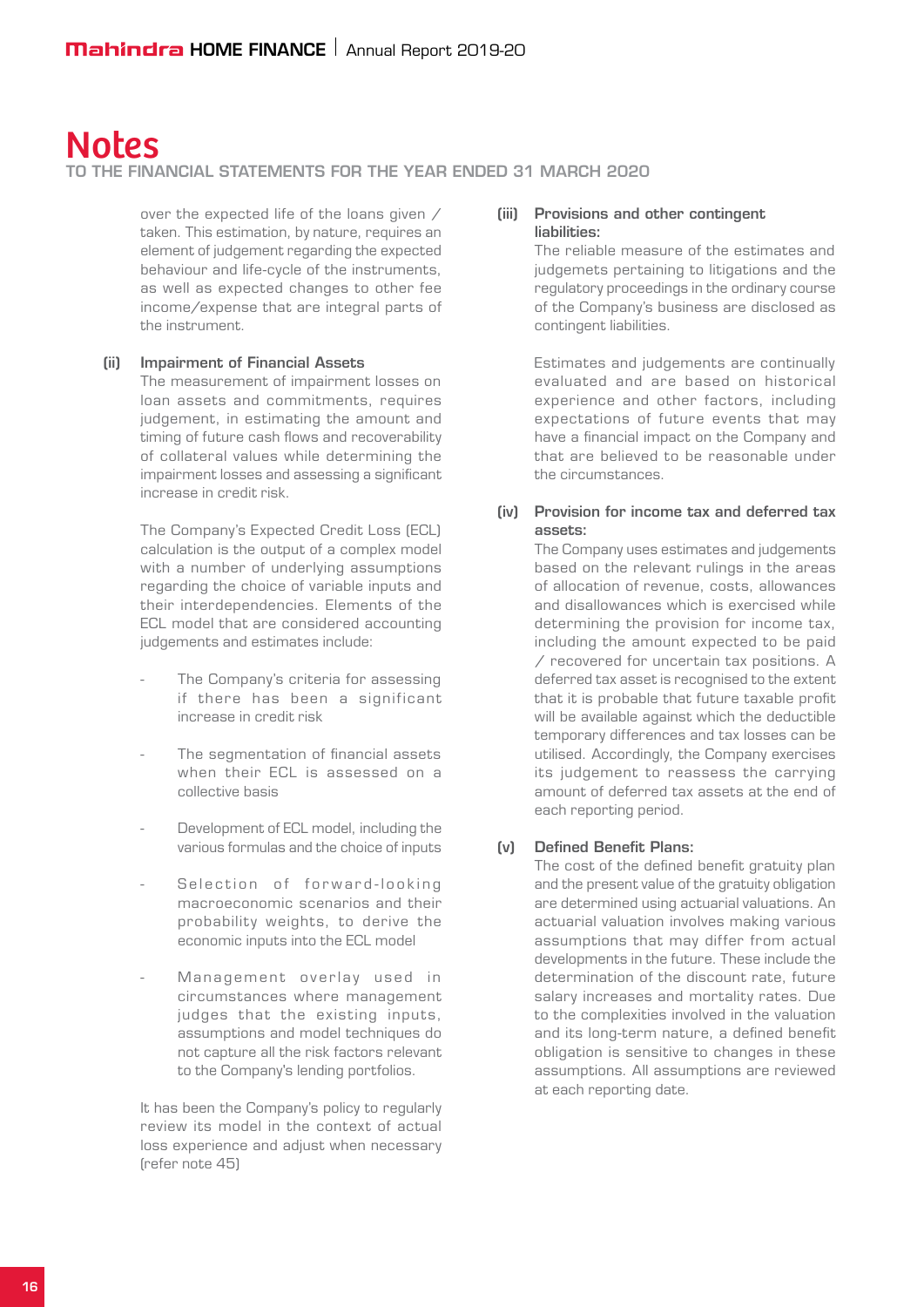to the Financial Statements for the year ended 31 March 2020

(vi) Coronavirus (COVID-19) pandemic impact The ongoing COVID-19 pandemic has increased the estimation uncertainty in the preparation of these Financial Statements.

The estimation uncertainty is associated with:

- the extent and duration of the disruption to business arising from the actions by governments, businesses and consumers to contain the spread of the virus;
- the extent and duration of the expected economic downturn (and forecasts for key economic factors including, agriculture, GDP and employment). This includes the disruption to deteriorating credit, liquidity concerns, increasing unemployment, reductions in production because of decreased demand, and other restructuring activities; and
- the effectiveness of government and Reserve Bank of India measures that have and will be put in place to support businesses and consumers through this disruption and economic downturn.

 The Company has developed various accounting estimates in these Financial Statements based on forecasts of economic conditions which reflect expectations and assumptions as at 31 March 2020 about future events that management believe are reasonable in the circumstances. There is a considerable degree of judgement involved in preparing forecasts. The underlying assumptions are also subject to uncertainties which are often outside the control of the Company. Accordingly, actual economic conditions can be different from those forecasted and the effect of those differences may impact accounting estimates included in these financial statements.

The significant accounting estimates impacted by these forecasts and associated uncertainties are predominantly related to expected credit losses. The impact of the COVID-19 pandemic on these accounting estimates is mentioned relevantly in the respective disclosures to these Financial Statements. The impact of COVID-19 on the Company's financial statements may differ from that estimated as at the date of approval of these financial statements and

the Company will continue to closely monitor any material changes to future economic conditions (refer note 45).

# (vii) Going Concern

 COVID 19 has an adverse impact on the functioning of the financial sector companies, notwithstanding this the financial statements of the Company are prepared on a going concern basis.

 Management is of the view that it is considered appropriate to prepare these financial statements on a going concern basis as the Company expects to generate sufficient cash Flows from operating activities and unused lines of credit to meet its obligations in the foreseeable future (refer note 44 and note 45 (iii))

### 2.6 Revenue recognition :

# a) Recognition of interest income Effective Interest Rate (EIR) method

 Interest income is recognised in the statement of profit and loss using the effective interest method for all financial instruments measured at amortised cost. The 'effective interest rate' is the rate that exactly discounts estimated future cash payments or receipts through the expected life of the financial instrument.

 The calculation of the effective interest rate includes transaction costs and fees that are an integral part of the contract. Transaction costs include incremental costs that are directly attributable to the acquisition of financial asset.

 If expectations regarding the cash flows on the financial asset are revised for reasons other than credit risk, the adjustment is recorded as a positive or negative adjustment to the carrying amount of the asset in the balance sheet with an increase or reduction in interest income. The adjustment is subsequently amortised through interest income in the statement of profit and loss."

### Interest income

 The Company calculates interest income by applying the EIR to the gross carrying amount of financial assets other than creditimpaired assets.

 When a financial asset becomes creditimpaired, the Company calculates interest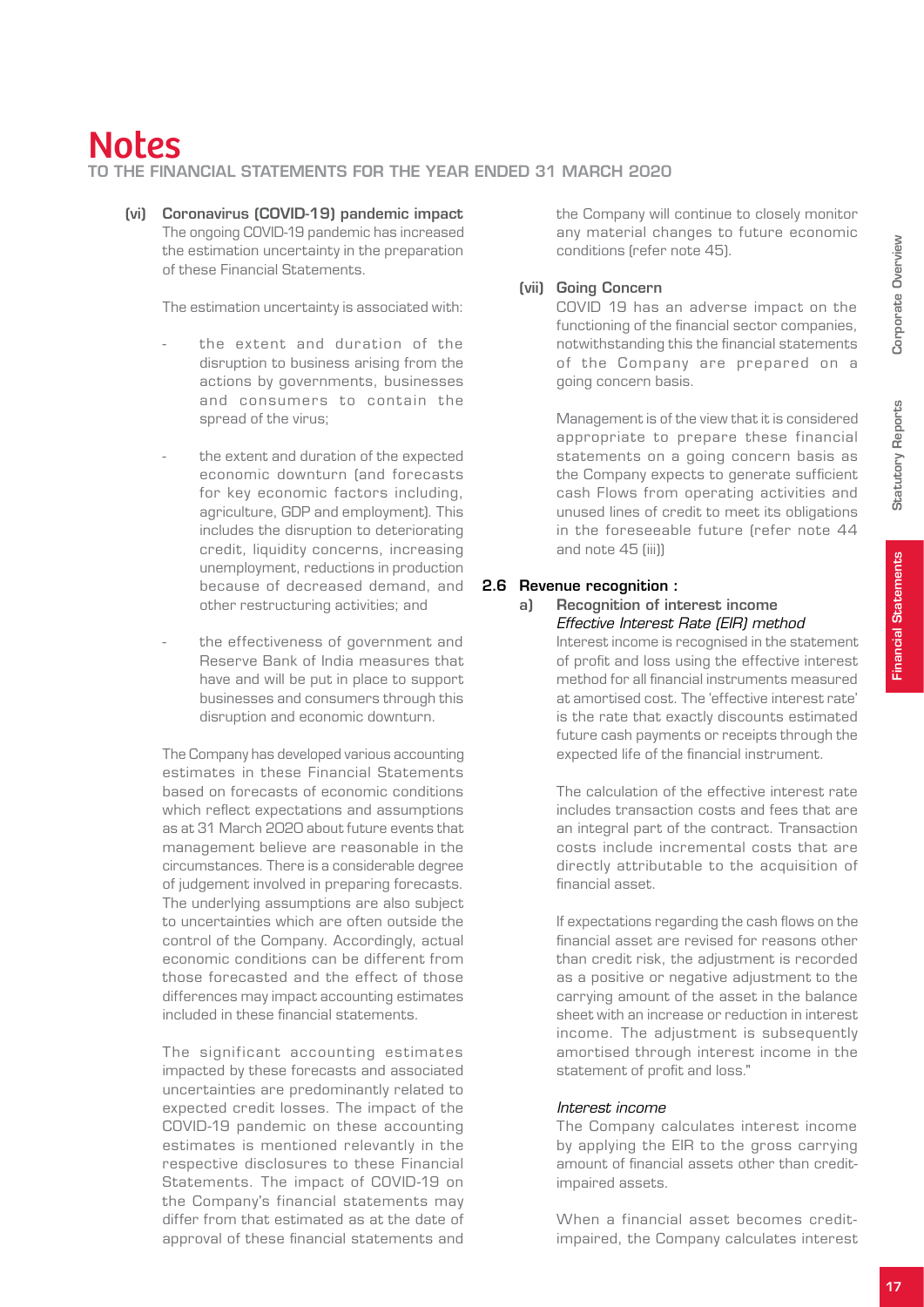to the Financial Statements for the year ended 31 March 2020

income by applying the effective interest rate to the net amortised cost of the financial asset. If the financial assets cures and is no longer credit-impaired, the Company reverts to calculating interest income on a gross basis.

 Additional interest income is recognised when it becomes measurable and when it is not unreasonable to expect its ultimate collection."

# b) Fee and commission income

 Fee based income are recognised when they become measurable and when it is probable to expect their ultimate collection.

#### c) Dividend and interest income on investments

 Dividends are recognised in the statement of profit and loss only when the right to receive payment is established, it is probable that the economic benefits associated with the dividend will flow to the Company and the amount of the dividend can be measured reliably.

 Interest income from investment is recognised when it is certain that the economic benefits will flow to the Company and the amount of income can be measured reliably. Interest income is accrued on a time basis, by reference to the principle outstanding and at the effective interest rate applicable.

#### 2.7 Property, Plant and Equipments (PPE)

PPE are stated at cost of acquisition (including incidental expenses), less accumulated depreciation and accumulated impairment loss, if any.

Assets held for sale or disposals are stated at the lower of their net book value and net realisable value.

Advances paid towards the acquisition of PPE outstanding at each balance sheet date are disclosed separately under Other non-financial assets. Capital work in progress comprises the cost of Property, Plant and Equipment that are not ready for its intended use at the reporting date.

Depreciation on PPE is provided on straight-line basis in accordance with the useful lives specified in Schedule II to the Companies Act, 2013 on a pro-rata basis. The estimated useful life for the assets are stated as below:

In accordance with Ind AS 116 - Leases, applicable effective from 01 April 2019, the Right-Of-Use assets (Freehold premises) are initially recognized

at cost which comprises of initial amount of lease liability adjusted for any lease payments made at or prior to the commencement date of the lease plus any initial direct costs less any lease incentives. These are subsequently measured at cost less accumulated depreciation and impairment losses, if any. Right-Of-Use assets (Freehold premises) are depreciated from the commencement date on a straight-line basis over the shorter of the lease term and useful life of the underlying asset.

| Assets                                                   | <b>Useful life</b> |
|----------------------------------------------------------|--------------------|
| <b>Buildings</b>                                         | - 60 years         |
| Computers                                                | - 3 vears          |
| Furniture and fixtures                                   | - 10 years         |
| Vehicles                                                 | - 8 years          |
| Office equipments                                        | - 5 years          |
| Right-Of-Use assets (Leasehold premises) - 2 to 10 years |                    |

For following assets the useful life is taken as estimated by the management based on the actual usage pattern of the assets:

- Assets costing less than Rs.5000/- are fully depreciated in the period of purchase.
- Vehicles used by employees are depreciated over the period of 48 months considering this period as the useful life of the vehicle for the Company, as against the useful life of 8 years as mentioned in Schedule II.

Property plant and equipment is derecognised on disposal or when no future economic benefits are expected from its use. Any gain or loss arising on derecognition of the asset (caculated as the difference between the net disposal proceeds and the net carrying amount of the asset) is recognised in other income  $\angle$  netted off from any loss on disposal in the statement of profit and loss in the year the asset is derecognised.

### 2.8 Intangible assets :

Intangible assets are stated at cost less accumulated amortization and accumulated impairment loss, if any.

Intangible assets comprises of computer software which is amortized over the estimated useful life. The maximum period for such amortization is taken as 36 months based on management's estimates of useful life. Amortisation is calcualted using the Straight line method to write down the cost of intangible assets over their estimated useful lives.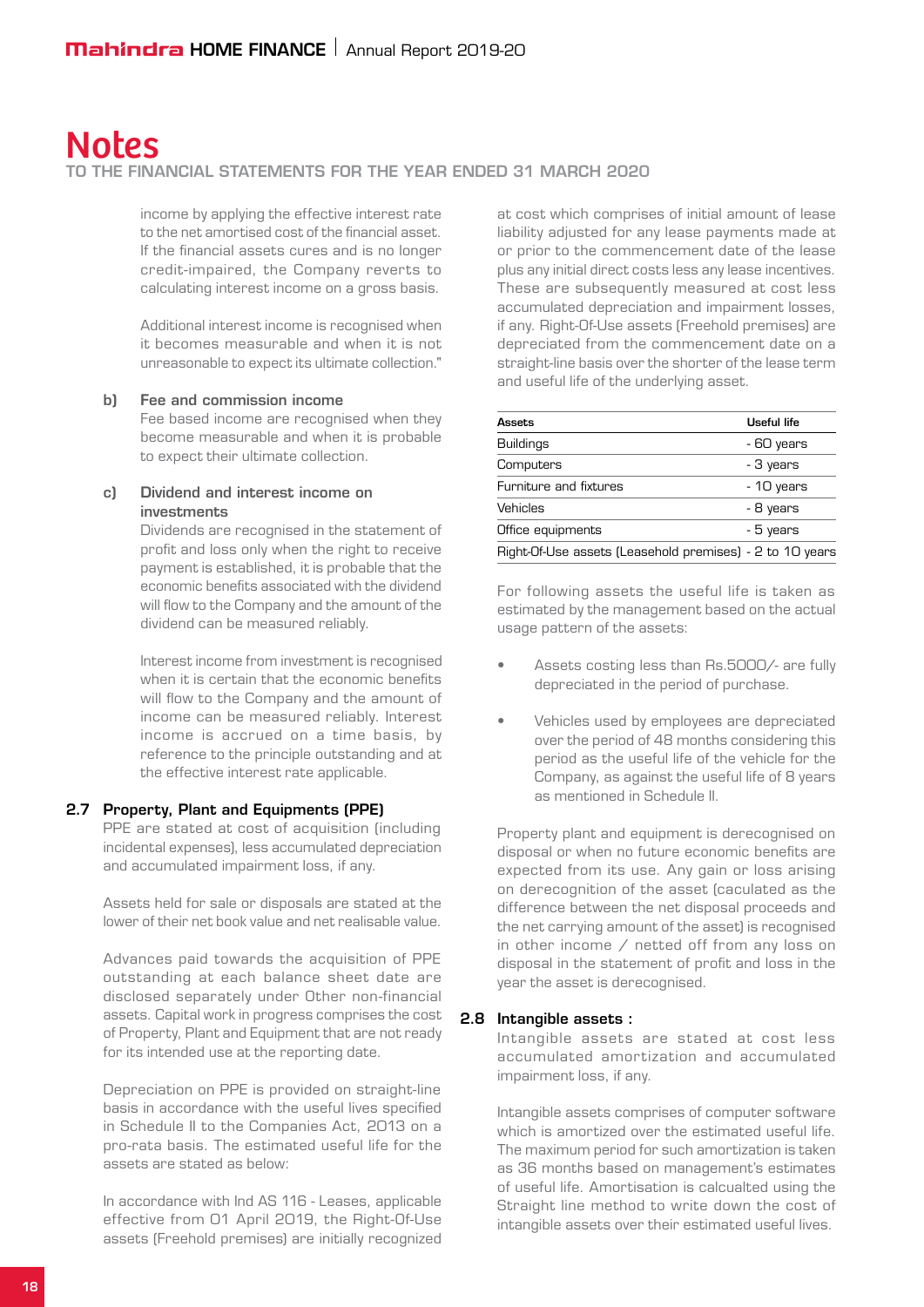to the Financial Statements for the year ended 31 March 2020

### 2.9 Cash and cash equivalent :

Cash comprises of cash on hand and demand deposits with bank. The Company considers all highly liquid financial instruments, which are readily convertible into known amounts of cash that are subject to an insignificant risk of change in value and having original maturities of three months or less from the date of purchase, to be cash equivalents.

#### 2.10 Financial instruments :

#### Recognition and initial measurement

Financial assets and financial liabilities are recognised when the Company becomes a party to the contractual provisions of the instruments.

Financial assets and financial liabilities are initially measured at fair value. Transaction costs that are directly attributable to the acquisition or issue of financial assets and financial liabilities (other than financial assets and financial liabilities at Fair Value Through Profit and Loss ) are added to or deducted from the fair value of the financial assets or financial liabilities, as appropriate, on initial recognition. Transaction costs directly attributable to the acquisition of financial assets or financial liabilities at FVTPL are recognised immediately in the statement of profit and loss.

#### Classification and subsequent measurement - Financial assets

On initial recognition, a financial asset is classified as measured at

- Amortised cost;
- Fair Value Through Other Comprehensinve Income (FVTOCI) - debt instruments;
- Fair Value Through Other Comprehensinve Income (FVTOCI) - equity instruments;

- Fair Value Through Profit and Loss (FVTPL) The Company's business model is not assessed on an instrument-by-instrument basis, but at a higher level of aggregated portfolios being the level at which they are managed. The financial asset is held with the objective to hold financial asset in order to collect contractual cash flows as per the contractual terms that give rise on specified dates to cash flows that are solely payment of principal and interest (SPPI) on the principal amount outstanding. Accordingly, the Company measures bank balances and loans at amortised cost.

Financial assets are not reclassified subsequent to their initial recognition, except if and in the period the Company changes its business model for managing financial assets.

All financial assets not classified as measured at amortised cost or FVTOCI are measured at FVTPL.

#### Subsequent measurement and gains and losses:

Financial assets at amortised cost are subsequently measured at amortised cost using effective interest method. The amortised cost is reduced by impairment losses. Interest income and impairment are recognised in Statement of profit and loss. Any gain and loss on derecognition is recognised in Statement of profit and loss.

Financial assets at FVTPL are subsequently measured at fair value. Net gains and losses, including any interest or dividend income, are recognised in Statement of profit and loss.

#### Financial liabilities and equity instruments: Classification as debt or equity -

Debt and equity instruments issued by the Company are classified as either financial liabilities or as equity in accordance with the substance of the contractual arrangements and the definitions of a financial liability and an equity instrument.

### Equity instruments -

An equity instrument is any contract that evidences a residual interest in the assets of an entity after deducting all of its liabilities. Equity instruments issued by the Company are recognised at the proceeds received. Transaction costs of an equity transaction are recognised as a deduction from equity.

### Financial liabilities -

Financial liabilities are classified as measured at amortised cost or FVTPL. A financial liability is classified as at FVTPL if it is classified as held-fortrading or it is a derivative or it is designated as such on initial recognition. Other financial liabilities are subsequently measured at amortised cost using the effective interest method. Interest expense and foreign exchange gains and losses are recognised in Statement of profit and loss. Any gain or loss on derecognition is also recognised in the statement of profit and loss.

#### **Derecognition** Financial assets

The Company derecognises a financial asset when the contractual rights to the cash flows from the financial asset expire, or it transfers the rights to receive the contractual cash flows in a transaction in which substantially all of the risks and rewards of ownership of the financial asset are transferred or in which the Company neither transfers nor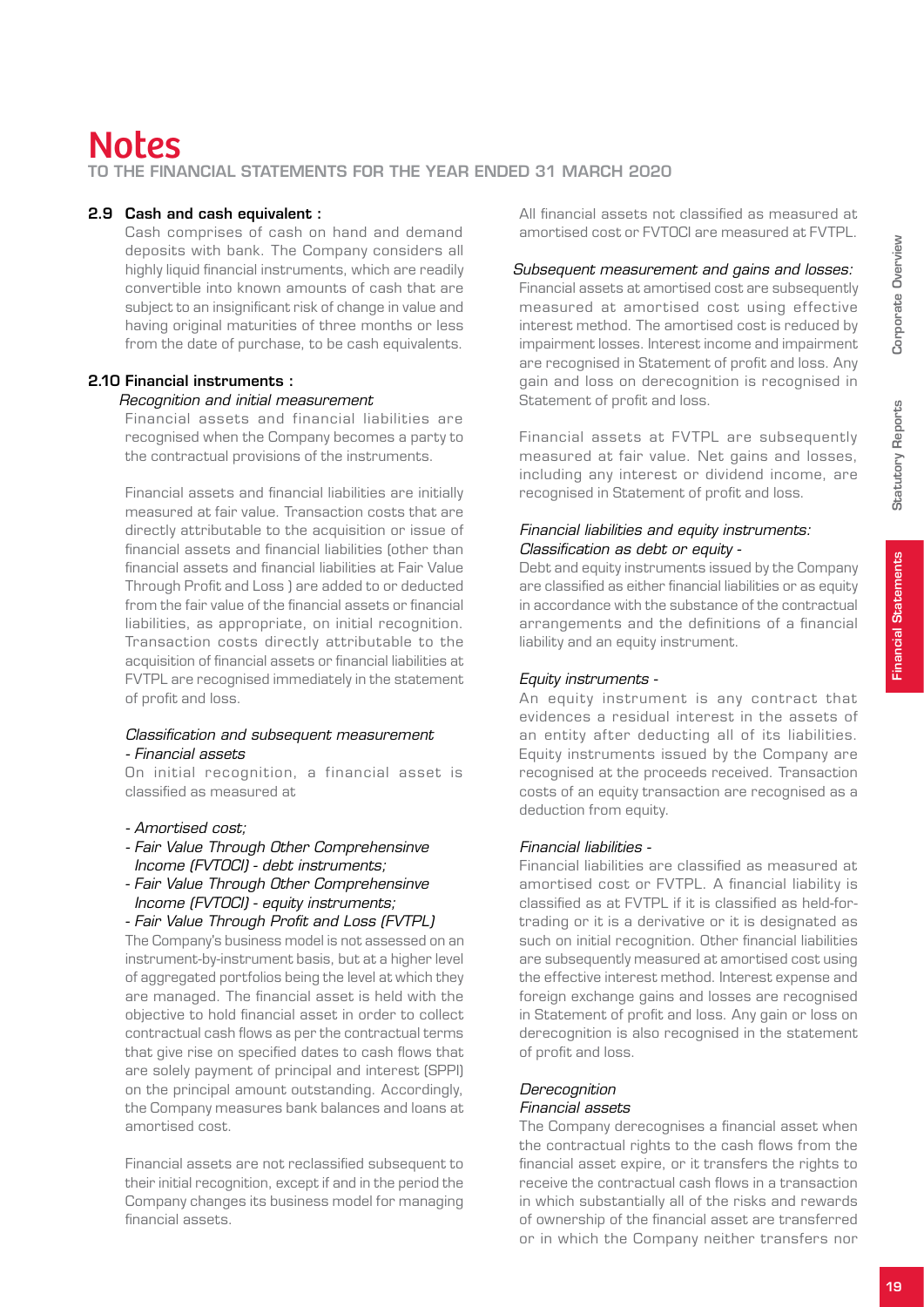to the Financial Statements for the year ended 31 March 2020

retains substantially all of the risks and rewards of ownership and does not retain control of the financial asset.

If the Company enters into transactions whereby it transfers assets recognised on its balance sheet, but retains either all or substantially all of the risks and rewards of the transferred assets, the transferred assets are not derecognised.

#### Financial liabilities

A financial liability is derecognised when the obligation under the liability is discharged, cancelled or expires. The difference between the carrying value of the financial liability and the consideration paid is recognised in the statement of profit and loss.

#### **Offsetting**

Financial assets and financial liabilities are offset and the net amount presented in the balance sheet when, and only when, the Company currently has a legally enforceable right to set off the amounts and it intends either to settle them on a net basis or to realise the asset and settle the liability simultaneously.

#### Impairment of financial instruments

Equity instruments are not subject to impairment under Ind AS 109.

#### Financial assets carried at amortised cost:

The Company recognises lifetime expected credit loss (ECL) when there has been a significant increase in credit risk since initial recognition and when the financial assets carried at amortised cost is credit impaired. If the credit risk on the financial instrument has not increased significantly since initial recognition, the Company measures the loss allowance for that financial instrument at an amount equal to 12 month ECL. The assessment of whether lifetime ECL should be recognised is based on significant increases in the likelihood or risk of a default occurring since initial recognition. 12 month ECL represents the portion of lifetime ECL that is expected to result from default events on a financial instrument that are possible within 12 months after the reporting date.

When determining whether credit risk of a financial asset has increased significantly since initial recognition and when estimating expected credit losses, the Company considers reasonable and supportable information that is relevant and available without undue cost or effort. This includes both quantitative and qualitative information and

analysis, based on historical experience and forward-looking information.

Management overlay is used to adjust the ECL allowance in circumstances where management judges that the existing inputs, assumptions and model techniques do not capture all the risk factors relevant to the Company's lending portfolios. Emerging local or global macro economic, micro economic or political events, and natural disasters that are not incorporated in to the current parameters, risk ratings, or forward looking information are examples of such circumstances. The use of management overlay may impact the amount of ECL recognised.

The expected credit losses on these financial assets are estimated using a historical credit loss experience, adjusted for factors that are specific to the general economic conditions and an assessment of both the current as well as the forecast direction of conditions at the reporting date, including time value of money where appropriate. Lifetime ECL represents the expected credit losses that will result from all possible default events over the expected life of a financial instrument. It has been the Company's policy to regularly review its model in the context of actual loss experience and provide for additional impairment allowance due to management overlay when necessary (refer note 45)

Loss allowances for financial assets measured at amortised cost are deducted from the gross carrying amount of the assets.

The gross carrying amount of a financial asset is written off (either partially or in full) to the extent that there is no realistic prospect of recovery. This is generally the case when the Company determines that the debtor does not have assets or sources of income that could generate sufficient cash flows to repay the amounts subject to the write-off. However, financial assets that are written off could still be subject to enforcement activities under the Company's recovery procedures, taking into account legal advice where appropriate. Any recoveries made from written off assets are netted off against the amount of financial assets written off during the year under "bad debts/loss on termination" forming part of "impairment on financial instruments" in statement of profit and loss.

#### 2.11 Employee benefits:

#### a) Short-term employee benefits Short-term employee benefits are expensed as the related service is provided. A liability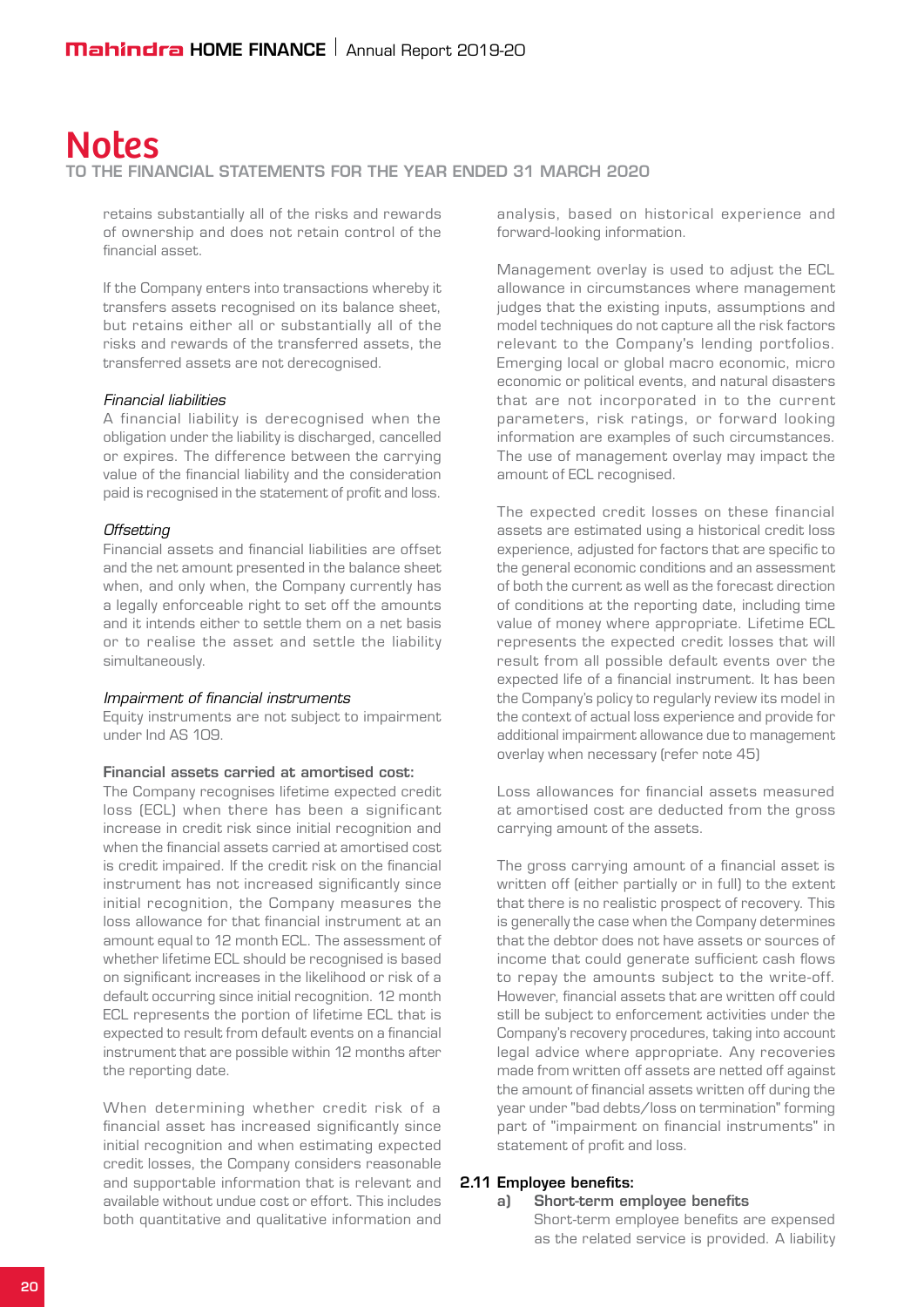is recognised for the amount expected to be paid if the Company has a present legal or constructive obligation to pay this amount as a result of past service provided by the employee and the obligation can be estimated reliably.

# b) Contribution to provident fund, ESIC and National Pension Scheme

 Company's contribution paid/payable during the year to provident fund, employees state insurance corporation (ESIC) and National Pension Scheme is recognised in the Statement of profit and loss.

# c) Gratuity

 The Company's liability towards gratuity scheme is determined by actuaries, using the projected unit credit method. The present value of the defined benefit obligation is determined by discounting the estimated future cash outflows by reference to market yields at the end of the reporting period on government bonds that have terms approximating to the terms of the related obligation. Past services are recognised at the earlier of the plan amendment / curtailment and recognition of related restructuring costs/termination benefits.

 The net interest cost is calculated by applying the discount rate to the net balance of the defined benefit obligation and the fair value of plan assets. This cost is included in employee benefit expense in the statement of profit and loss.

# Remeasurement gains/losses

 Remeasurement of defined benefit plans, comprising of acturial gains  $/$  losses, return on plan assets excluding interest income are recognised immediately in the balance sheet with corresponding debit or credit to Other Comprehensive Income (OCI). Remeasurements are not reclassified to the statement of profit and loss in the subsequent period.

 Remeasurement gains or losses on long-term compensated absences that are classified as other long-term benefits are recognised in the statement of profit and loss.

# d) Superannuation fund

The Company makes contribution to the Superannuation scheme, a defined contribution plan, administered by Life Insurance Corporation of India, which are charged to the statement of profit and loss. The Company has no obligation to the scheme beyond its contributions.

# e) Leave encashment / compensated absences / sick leave

 The Company provides for the encashment / availment of leave with pay subject to certain rules. The employees are entitled to accumulate leave subject to certain limits for future encashment / availment. The liability is provided based on the number of days of unutilized leave at each balance sheet date on the basis of an independent actuarial valuation.

# f) Employee stock options

Equity-settled share-based payments to employees are recognised as an expense at the fair value of stock options at the grant date. The fair value determined at the grant date of the Equity-settled sharebased payments is expensed on a stright-line basis over the vesting period, based on the Company's estimate of equity instruments that will eventually vest, with a corresponding increase in equity.

# 2.12 Finance costs :

Finance costs include interest expense computed by applying the effective interest rate on respective financial instruments measured at amortised cost, i.e., bank term loans, non-convertible debentures, inter corporate deposits, commercial papers and subordinated debts, to the extent they are regarded as an adjustment to the interest cost. Finance costs are charged to the Statement of profit and loss.

Effective from 01 April 2019, on application of Ind AS 116 (Leases), interest expense on lease liabilities computed by applying the Company's weighted average incremental borrowing rate has been included under finance costs."

# 2.13 Taxation - Current and deferred tax:

Income tax expense comprises of current tax and deferred tax. Current and deferred tax are recognised in the statement of profit and loss, except when they relate to items that are recognised in other comprehensive income or directly in equity, in which case, the current and deferred tax are also recognised in other comprehensive income or directly in equity respectively. Significant judgments are involved in determining the provision for income taxes including judgment on whether tax positions are probable of being sustained in tax assessments.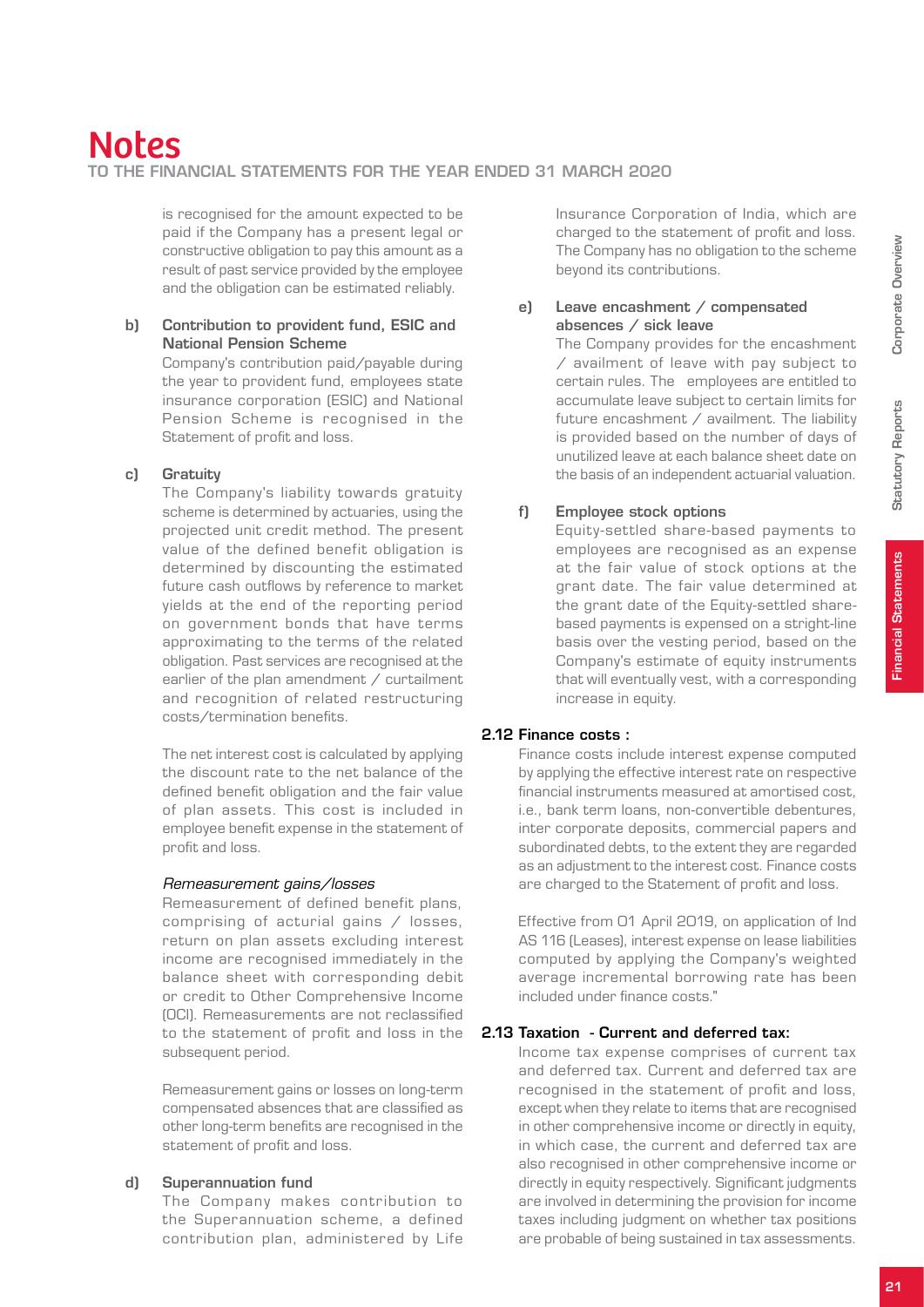A tax assessment can involve complex issues, which can only be resolved over extended time periods.

#### a) Current tax :

 Current tax comprises amount of tax payable in respect of the taxable income or loss for the year determined in accordance with Income Tax Act, 1961 and any adjustment to the tax payable or receivable in respect of previous years. The Company's current tax is calculated using tax rates that have been enacted or substantively enacted by the end of the reporting period.

#### b) Deferred tax :

 De ferred tax assets and liabilities are recognized for the future tax consequences of temporary differences between the carrying values of assets and liabilities and their respective tax bases. Deferred tax liabilities and assets are measured at the tax rates that are expected to apply in the period in which the liability is settled or the asset realised, based on tax rates (and tax laws) that have been enacted or substantively enacted by the end of the reporting period. The measurement of deferred tax liabilities and assets reflects the tax consequence that would follow from the manner in which the Company expects, at the end of the reporting period, to recover or settle the carrying amount of its assets and liabilities.

Deferred tax assets are recognized to the extent that it is probable that future taxable income will be available against which the deductible temporary difference could be utilized. Such deferred tax assets and liabilities are not recognised if the temporary difference arises from the initial recognition of assets and liabilities in a transaction that affects neither the taxable profit nor the accounting profit. The carrying amount of deferred tax assets is reviewed at the end of each reporting period and reduced to the extent that it is no longer probable that sufficient taxable profits will be available to allow all or part of the asset to be recovered.

#### 2.14 Securities issue expenses :

Expenses incurred in connection with the fresh issue of Share capital are adjusted against Securities premium reserve.

#### 2.15 Impairment of non financial assets :

The Company reviews the carrying amounts of its tangible and other intangible assets at the end of each reporting period, to determine whether there

is any indication that those assets have impaired. If any such indication exists, the recoverable amount of the asset is estimated in order to determine the extent of the impairment loss (if any). Recoverable amount is determined for an individual asset, unless the asset does not generate cash flows that are largely independent of those from other assets or group of assets.

Recoverable amount is the higher of fair value less costs to sell and value in use. In assessing value in use, the estimated future cash flows are discounted to their present value using a pre-tax discount rate that reflects current market assessments of the time value of money and the risks specific to the asset for which the estimates of future cash flows have not been adjusted.

If the recoverable amount of an asset (or cashgenerating unit) is estimated to be less than its carrying amount, the assets is considered impaired, and is written down to its recoverable amount.

When an impairment loss subsequently reverses, the carrying amount of the asset (or a cashgenerating unit) is increased to the revised estimate of its recoverable amount such that the increased carrying amount does not exceed the carrying amount that would have been determined if no impairment loss had been recognised for the asset (or cash-generating unit) in prior years. The reversal of an impairment loss is recognised in the statement of profit and loss.

# 2.16 Provisions :

Provisions are recognised when there is a present obligation as a result of a past event, and it is probable that an outflow of resources embodying economic benefits will be required to settle the obligation and there is a reliable estimate of the amount of the obligation. Provisions are reviewed at each balance sheet date and adjusted to reflect the current best estimate.

The amount recognised as a provision is the best estimate of the consideration required to settle the present obligation at the end of the reporting period, taking into account the risks and uncertainties surrounding the obligation. Provisions are determined by discounting the expected future cash flows at a pre-tax rate that reflects current market assessments of the time value of money and the risks specific to the liability.

When there is a possible obligation or a present obligation in respect of which the likelihood of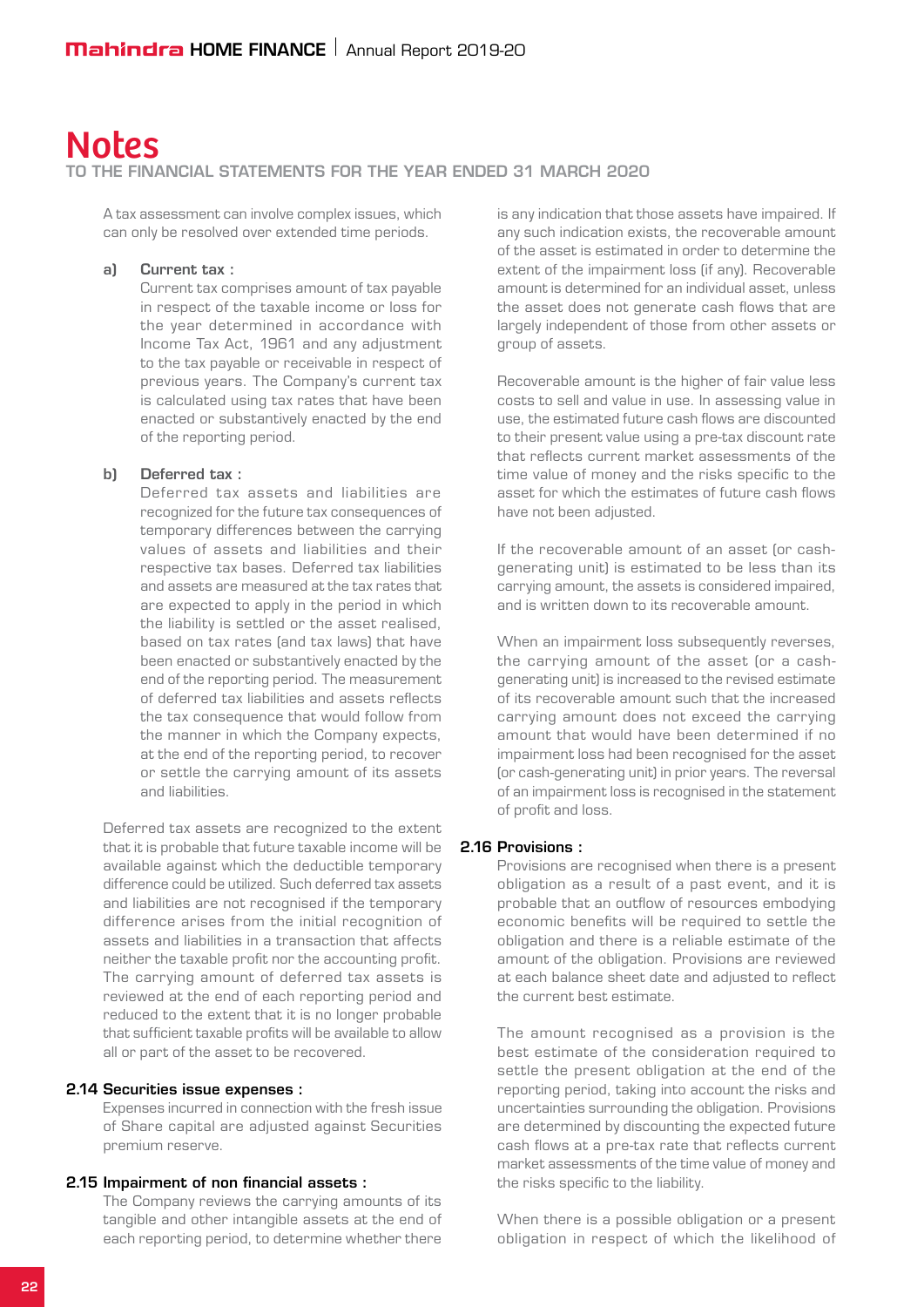outflow of resources is remote, no provision or disclosure is made.

# 2.17 Leases :

#### The Company as a lessee -

As a lessee, the Company's lease asset class primarily consist of buildings or part thereof taken on lease for office premises and certain IT equipments used for operating activities. The Company assesses whether a contract contains a lease, at inception of a contract. A contract is, or contains, a lease if the contract conveys the right to control the use of an identified asset for a period of time in exchange for consideration. To assess whether a contract conveys the right to control the use of an identified asset, the Company assesses whether: (i) the contract involves the use of an identified asset (ii) the Company has substantially all of the economic benefits from use of the asset through the period of the lease and (iii) the Company has the right to direct the use of the asset.

At the date of commencement of the lease, the Company recognizes a right-of-use asset ("ROU") and a corresponding lease liability for all lease arrangements in which it is a lessee, except for leases with a term of twelve months or less (shortterm leases) and low value leases. For these shortterm and low value leases, the Company recognizes the lease payments as an operating expense on a straight-line basis over the term of the lease.

Certain lease arrangements includes the options to extend or terminate the lease before the end of the lease term. ROU assets and lease liabilities includes these options when it is reasonably certaint hat they will be exercised.

The right-of-use assets are initially recognized at cost which comprises of initial amount of lease liability adjusted for any lease payments made at or prior to the commencement date of the lease plus any initial direct costs less any lease incentives. These are subsequently measured at cost less accumulated depreciation and impairment losses, if any. Right-of-use assets are depreciated from the commencement date on a straight-line basis over the shorter of the lease term and useful life of the underlying asset.

The lease liability is initially measured at amortized cost at the present value of the future lease payments that are not paid at the commencement date, discounted using the Company's incremental average borrowing rate. Lease liabilities are

remeasured with a corresponding adjustment to the related right of use asset if the Company changes its assessment if whether it will exercise an extension or a termination option.

 ROU assets and Lease liabilities have been separately presented in the Balance Sheet and principal portion of lease payments have been classified as financing cash flows.

#### Transition to Ind AS 116

Ministry of Corporate Affairs ("MCA") through Companies (Indian Accounting Standards) Amendment Rules, 2019 and Companies (Indian Accounting Standards) Second Amendment Rules, has notified Ind AS 116, Leases, which replaces the existing lease standard, Ind AS 17 leases, and other interpretations. Ind AS 116 sets out the principles for the recognition, measurement, presentation and disclosure of leases for both lessees and lessors. It introduces a single, on-balance sheet lease accounting model for lessees.

The Company has adopted Ind AS 116, Leases, effective 01 April 2019 using modified retrospective approach of transition without restating the figures for prior periods. Consequently, the Company recorded the lease liability at the present value of the lease payments discounted at the incremental borrowing rate and the right of use asset at its carrying amount as if the standard had been applied since the commencement date of the lease, but discounted at the Company's incremental borrowing rate at the date of initial application. Comparatives as at and for the year ended 31 March 2019 have not been retrospectively adjusted and therefore will continue to be reported under the accounting policies included as part of our Annual Report for year ended 31 March 2019.

On application of Ind AS 116, financial information is presented in the following manner for the year ended 31 March 2020.

- a) ROU assets and lease liabilities have been included within the line items "Property, plant and equipment" and "Other financial liabilities" respectively in the Balance sheet;
- b) Interest expenses on the lease liability and depreciation charge for the right-to-use asset have been included within the line items "Finance costs" and "Depreciation, amortization and impairment" respectively in the statement of profit or loss;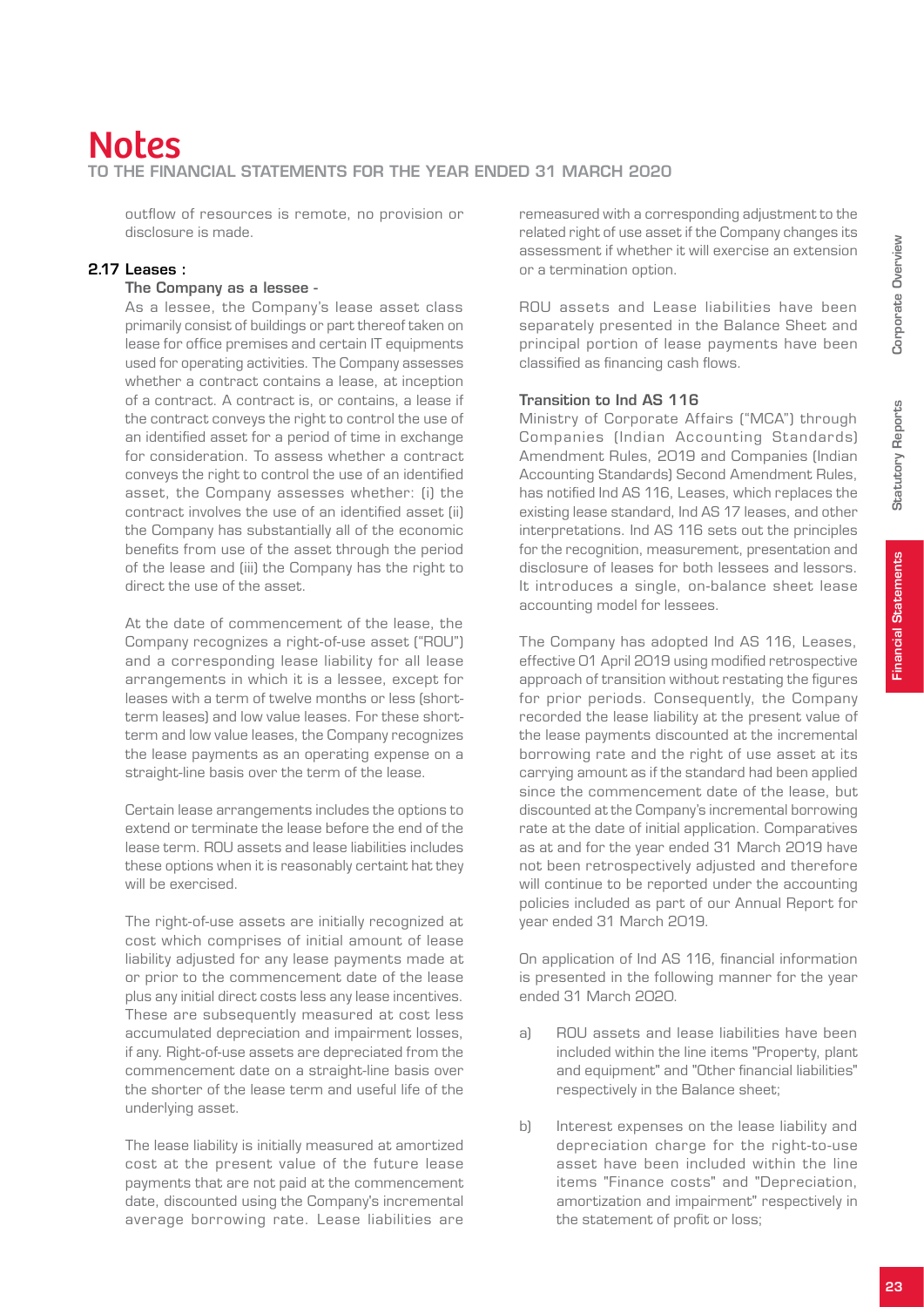to the Financial Statements for the year ended 31 March 2020

- c) Short-term lease payments and payments for leases of low-value assets, where exemption as permitted under this standard is availed, have been recognized as expense on a straight line basis over the lease term in the statement of profit or loss.
- d) Cash payments for the principal of the lease liability have been presented within "financing activities" in the statement of cash flows;

 Further, on application of Ind AS 116, the nature of expense in the Statement of profit or loss has changed from lease rent in previous periods to depreciation cost for the ROU asset and finance cost for interest on lease liability in the current financial year.

 The effect of transition to Ind AS 116 and other disclosures are set out under note no. 35.

#### 2.18 Earnings Per Share :

Basic earnings per share is calculated by dividing the net profit or loss for the period attributable to equity shareholders by the weighted average number

of equity shares outstanding during the period. Earnings considered in ascertaining the Company's earnings per share is the net profit for the period after deducting preference dividends and any attributable tax thereto for the period. The weighted average number of equity shares outstanding during the period and for all periods presented is adjusted for events, such as bonus shares, sub-division of shares etc. that have changed the number of equity shares outstanding, without a corresponding change in resources. For the purpose of calculating diluted earnings per share, the net profit or loss for the period attributable to equity shareholders is divided by the weighted average number of equity shares outstanding during the period, considered for deriving basic earnings per share and weighted average number of equity shares that could have been issued upon conversion of all dilutive potential equity shares.

#### 2.19 Standards issued but not yet effective :

Ministry of Corporate Affairs ("MCA") notifies new standard or amendments to the existing standards. There is no such notification which would have been applicable from 01 April 2020.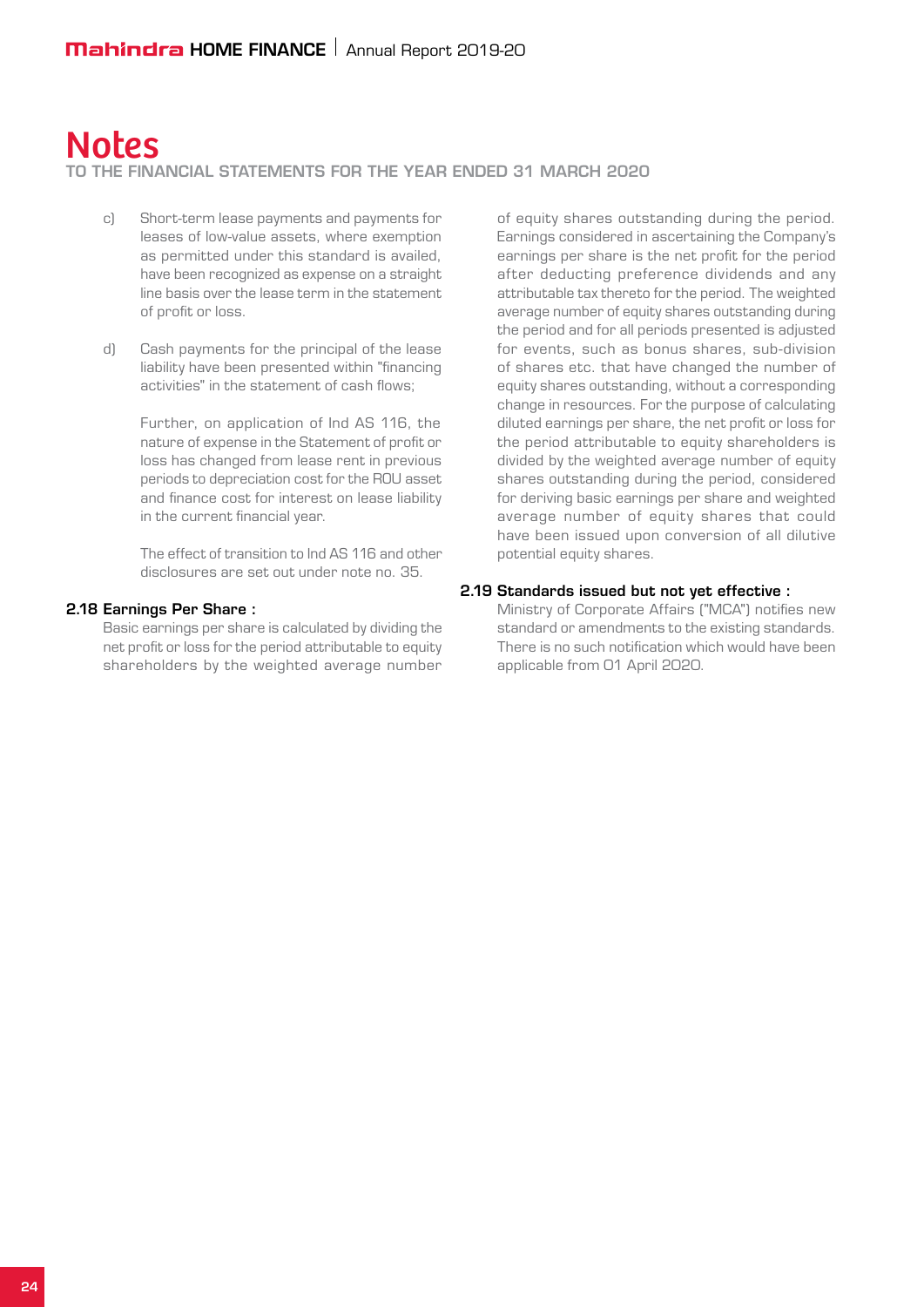to the Financial Statements for the year ended 31 March 2020

# 3 Cash and cash equivalents

|                                         |                        | Rs. in Lakhs           |
|-----------------------------------------|------------------------|------------------------|
| Particulars                             | As at<br>31 March 2020 | As at<br>31 March 2019 |
| Cash on hand                            | 182.95                 | 1.645.64               |
| Balances with banks in current accounts | 9,055.83               | 1,336.98               |
| <b>Total</b>                            | 9,238.78               | 2,982.62               |

# 4 Loans and advances (at amortised cost)

|    |                                                                           |                        | Rs. in Lakhs           |
|----|---------------------------------------------------------------------------|------------------------|------------------------|
|    | <b>Particulars</b>                                                        | As at<br>31 March 2020 | As at<br>31 March 2019 |
| A) | Loans:                                                                    |                        |                        |
|    | Loans against assets                                                      | 8,41,702.25            | 8,04,752.75            |
|    | Other loans and advances                                                  | 2.687.10               | 122.01                 |
|    | Total (A) - Gross                                                         | 8,44,389.35            | 8,04,874.76            |
|    | Less: Impairment loss allowance                                           | (57, 381.35)           | (35,949.86)            |
|    | Total (A) - Net                                                           | 7,87,008.00            | 7,68,924.90            |
| B) | Secured by tangible assets (hypothecation on land and/or building)<br>-i1 | 8,41,702.25            | 8,04,752.75            |
|    | Unsecured<br>-ii1                                                         | 2,687.10               | 122.01                 |
|    | Total (B) - Gross                                                         | 8,44,389.35            | 8,04,874.76            |
|    | Less : Impairment loss allowance                                          | (57, 381.35)           | (35,949.86)            |
|    | Total (B) - Net                                                           | 7,87,008.00            | 7,68,924.90            |
| C) | Loans in India<br>n                                                       |                        |                        |
|    | <b>Public Sector</b><br>ï1.                                               |                        |                        |
|    | Others<br>ii).                                                            | 8,44,389.35            | 8,04,874.76            |
|    | Total (C) - Gross                                                         | 8,44,389.35            | 8,04,874.76            |
|    | Less : Impairment loss allowance                                          | (57, 381.35)           | (35,949.86)            |
|    | <b>Total (C) (I) - Net</b>                                                | 7,87,008.00            | 7,68,924.90            |
|    | II) Loans outside India                                                   |                        |                        |
|    | Less : Impairment loss allowance                                          |                        |                        |
|    | Total (C) (II) - Net                                                      |                        |                        |
|    | Total $C($ (I) and $C($ II)                                               | 7,87,008.00            | 7,68,924.90            |

# 5 Investments

|    |                                  |           | Rs. in Lakhs           |
|----|----------------------------------|-----------|------------------------|
|    | Particulars                      |           | As at<br>31 March 2019 |
| Aì | At Fair Value                    |           |                        |
|    | Through Profit or Loss<br>i1     |           |                        |
|    | Units of mutual funds            | 11,509.35 |                        |
|    | <b>Total (Gross)</b>             | 11,509.35 |                        |
|    | Less : Impairment loss allowance |           |                        |
|    | Total (Net)                      | 11,509.35 |                        |
|    |                                  |           |                        |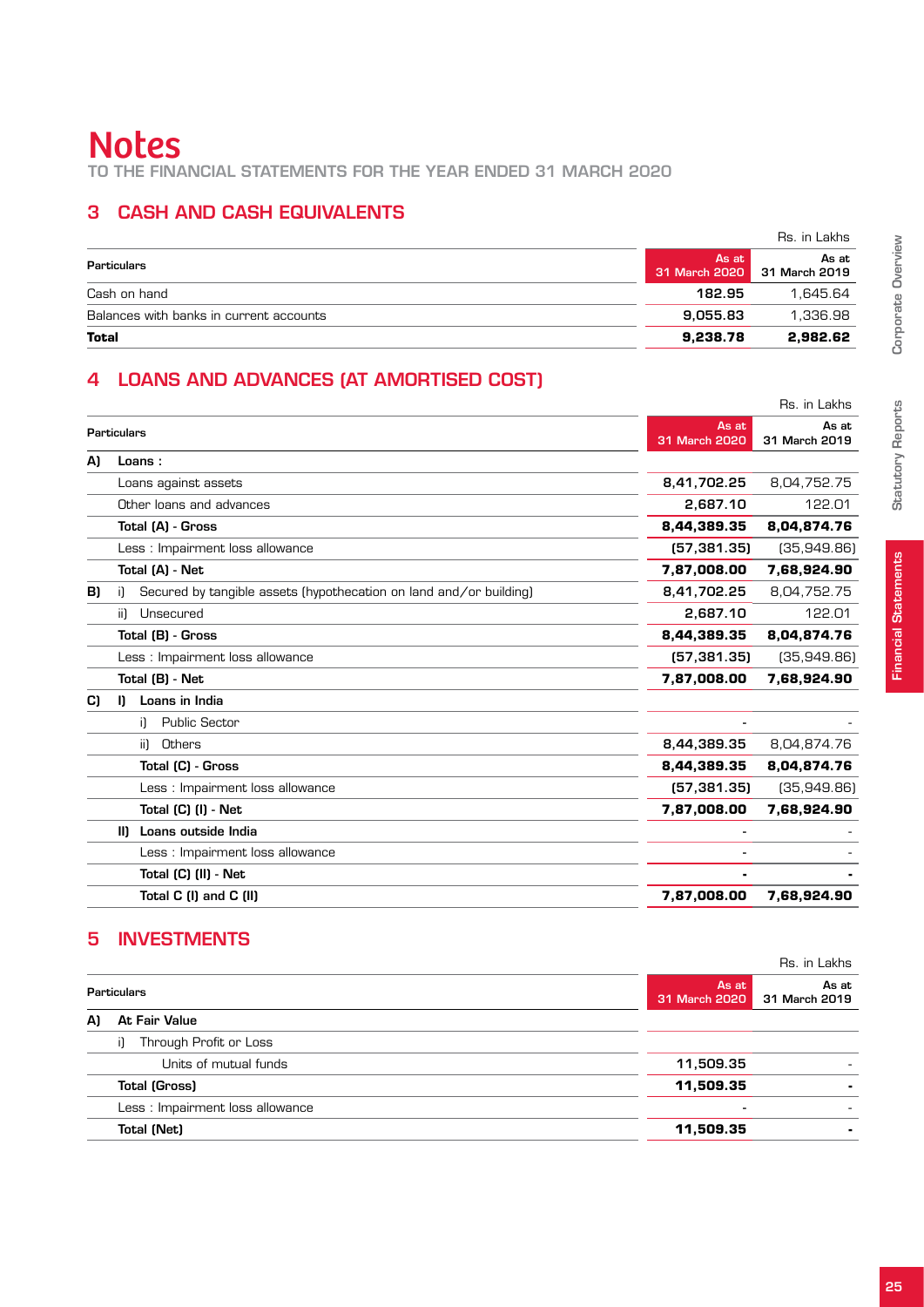to the Financial Statements for the year ended 31 March 2020

# 6 Other financial assets

|                                                |                                      | Rs. in Lakhs |
|------------------------------------------------|--------------------------------------|--------------|
| Particulars                                    | As at<br>31 March 2020 31 March 2019 | As at        |
| Security deposits for office premises / others | 342.23                               | 310.80       |
| Insurance claims receivable                    | 10.80                                | 4.30         |
| <b>Total</b>                                   | 353.03                               | 315.10       |

# 7 Deferred tax assets

|                        | Rs. in Lakhs           |
|------------------------|------------------------|
| As at<br>31 March 2020 | As at<br>31 March 2019 |
|                        |                        |
| 0.52                   |                        |
| 0.52                   |                        |
|                        |                        |
| 539.05                 | 500.51                 |
| 4,641.77               | 1,313.08               |
| 2,897.68               | 5.292.13               |
| 273.33                 | 299.25                 |
| 53.56                  |                        |
| 43.88                  |                        |
| 8,449.27               | 7.404.97               |
| 8,448.75               | 7.404.97               |
|                        |                        |

# 8 Property, plant and equipments

| <b>Particulars</b>                     | Buildings*               | Computers | <b>Furniture and</b><br>fixtures | <b>Vehicles</b> | Office<br>equipments | Right-of-<br>use assets<br>(Leasehold<br><b>Premises1</b> | Total       |
|----------------------------------------|--------------------------|-----------|----------------------------------|-----------------|----------------------|-----------------------------------------------------------|-------------|
| <b>GROSS CARRYING AMOUNT</b>           |                          |           |                                  |                 |                      |                                                           |             |
| Balance as at 01 April 2018            | 23.12                    | 1,150.69  | 644.93                           | 735.77          | 1,313.46             | $\sim$                                                    | 3,867.97    |
| Additions during the year              | $\overline{\phantom{a}}$ | 560.38    | 234.06                           | 506.40          | 366.19               | $\overline{\phantom{0}}$                                  | 1,667.03    |
| Disposals / deductions during the year |                          | 0.58      | 7.30                             | 72.25           | 4.48                 | $\blacksquare$                                            | 84.61       |
| Balance as at 31 March 2019            | 23.12                    | 1,710.49  | 871.69                           | 1,169.92        | 1,675.17             | ×.                                                        | 5,450.39    |
| Balance as at 01 April 2019            | 23.12                    | 1,710.49  | 871.69                           | 1,169.92        | 1,675.17             |                                                           | 5,450.39    |
| Additions during the year              | $\blacksquare$           | 93.46     | 74.54                            | 379.35          | 147.95               | 3.798.86                                                  | 4,494.16    |
| Disposals / deductions during the year | $\blacksquare$           | 16.04     | 4.58                             | 95.66           | 54.17                |                                                           | 170.45      |
| Balance as at 31 March 2020            | 23.12                    | 1.787.91  | 941.65                           | 1.453.61        | 1.768.95             | 3.798.86                                                  | 9.774.10    |
| <b>ACCUMULATED DEPRECIATION</b>        |                          |           |                                  |                 |                      |                                                           |             |
| Balance as at 01 April 2018            | 0.90                     | 683.38    | 339.31                           | 297.81          | 748.70               |                                                           | $-2,070.10$ |
| Additions during the year              | 0.39                     | 350.70    | 142.59                           | 177.14          | 319.75               |                                                           | 990.57      |
| Disposals / deductions during the year | ÷,                       | 0.35      | 5.43                             | 57.21           | 1.72                 | ÷.                                                        | 64.71       |
| Balance as at 31 March 2019            | 1.29                     | 1,033.73  | 476.47                           | 417.74          | 1,066.73             | $\sim$                                                    | 2,995.96    |
| Balance as at 01 April 2019            | 1.29                     | 1,033.73  | 476.47                           | 417.74          | 1.066.73             | $\overline{\phantom{0}}$                                  | 2,995.96    |
| Additions during the year              | 0.38                     | 362.49    | 90.86                            | 240.30          | 272.86               | 660.64                                                    | 1,627.53    |
| Disposals / deductions during the year |                          | 15.98     | 3.93                             | 73.99           | 49.84                |                                                           | 143.74      |
| Balance as at 31 March 2020            | 1.67                     | 1.380.24  | 563.40                           | 584.05          | 1.289.75             | 660.64                                                    | 4.479.75    |
| <b>NET CARRYING AMOUNT</b>             |                          |           |                                  |                 |                      |                                                           |             |
| As at 31 March 2019                    | 21.83                    | 676.76    | 395.22                           | 752.18          | 608.44               |                                                           | $-2.454.43$ |
| As at 31 March 2020                    | 21.45                    | 407.67    | 378.25                           | 869.56          | 479.20               | 3.138.22                                                  | 5.294.35    |

\* Secured non convertible debentures (NCDs) have pari passu charges on buildings whose carrying amount is Rs. 21.83 Lakhs (31 March 2019 - Rs. 22.22 Lakhs)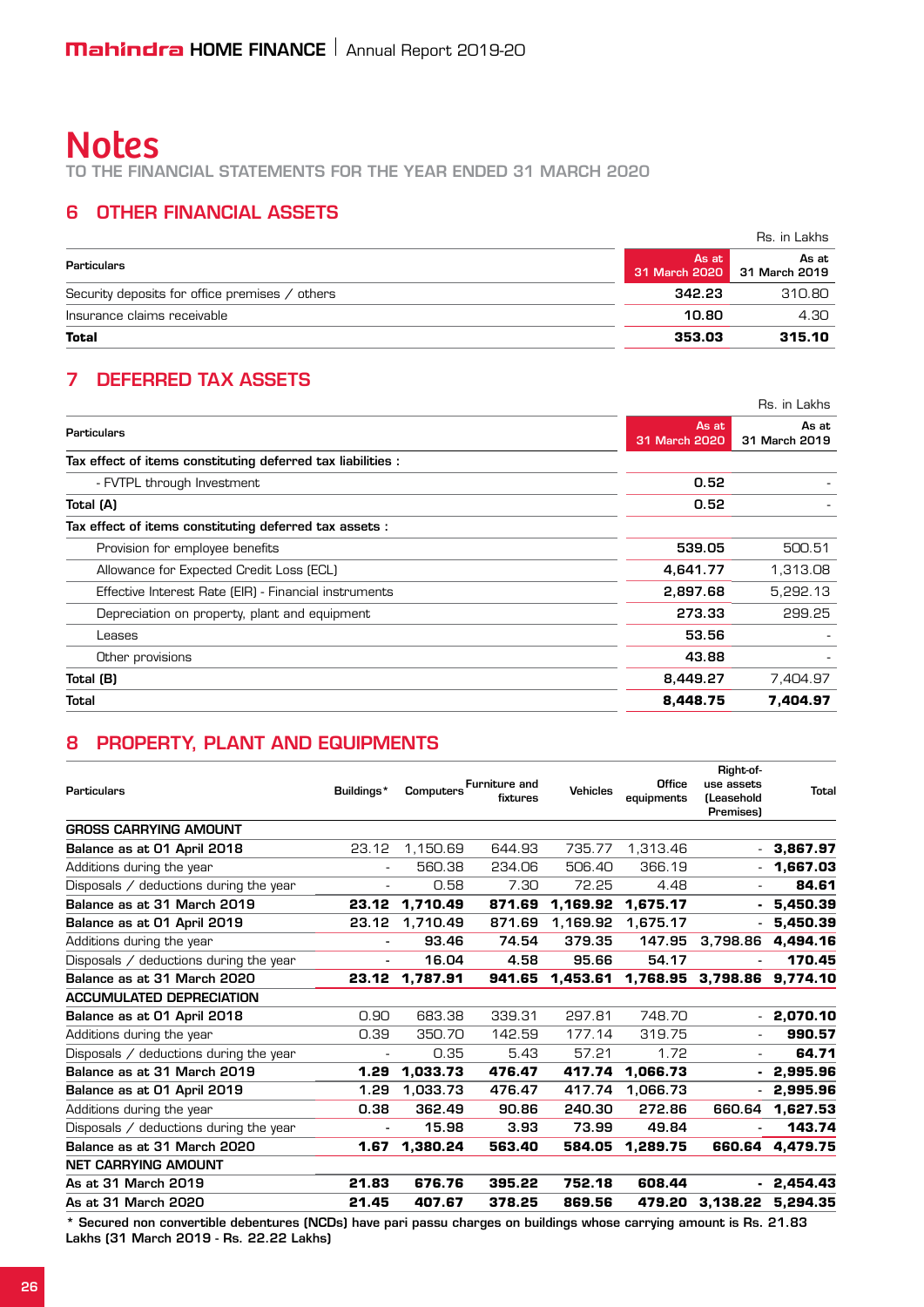# 9 Other intangible assets

|                                        | Rs. in Lakhs         |
|----------------------------------------|----------------------|
| <b>Particulars</b>                     | Computer<br>software |
| <b>GROSS CARRYING AMOUNT</b>           |                      |
| Balance as at 01 April 2018            | 68.37                |
| Additions during the year              | 139.07               |
| Disposals / deductions during the year |                      |
| Balance as at 31 March 2019            | 207.44               |
| Balance as at 01 April 2019            | 207.44               |
| Additions during the year              |                      |
| Disposals / deductions during the year |                      |
| Balance as at 31 March 2020            | 207.44               |
| <b>ACCUMULATED DEPRECIATION</b>        |                      |
| Balance as at 01 April 2018            | 22.58                |
| Additions during the year              | 69.15                |
| Disposals / deductions during the year |                      |
| Balance as at 31 March 2019            | 91.73                |
| Balance as at 01 April 2019            | 91.73                |
| Additions during the year              | 68.21                |
| Disposals / deductions during the year |                      |
| Balance as at 31 March 2020            | 159.94               |
| <b>NET CARRYING AMOUNT</b>             |                      |
| As at 31 March 2019                    | 115.71               |
| As at 31 March 2020                    | 47.50                |

# 10 Other non-financial assets

| <b>Total</b>       | 1,342.57<br>542.88                            |
|--------------------|-----------------------------------------------|
| Other Advance      | 217.50<br>-                                   |
| Prepaid expenses   | 152.51<br>657.09                              |
| Capital advances   | 390.37<br>467.98                              |
| <b>Particulars</b> | As at<br>As at<br>31 March 2020 31 March 2019 |
|                    | Rs. in Lakhs                                  |

# 11 Payables

| As at<br>Particulars<br>31 March 2020<br>Trade Pavables<br>I)<br>total outstanding dues of micro enterprises and small enterprises<br>0.07<br>total outstanding dues of creditors other than micro enterprises and small<br>-ii1<br>4.909.81<br>enterprises<br>II)<br><b>Other Payables</b><br>total outstanding dues of micro enterprises and small enterprises<br>total outstanding dues of creditors other than micro enterprises and small<br>$\mathbf{u}$<br>20.25<br>enterprises<br>4,930.13 |  | Rs. in Lakhs           |
|----------------------------------------------------------------------------------------------------------------------------------------------------------------------------------------------------------------------------------------------------------------------------------------------------------------------------------------------------------------------------------------------------------------------------------------------------------------------------------------------------|--|------------------------|
|                                                                                                                                                                                                                                                                                                                                                                                                                                                                                                    |  | As at<br>31 March 2019 |
|                                                                                                                                                                                                                                                                                                                                                                                                                                                                                                    |  |                        |
|                                                                                                                                                                                                                                                                                                                                                                                                                                                                                                    |  |                        |
|                                                                                                                                                                                                                                                                                                                                                                                                                                                                                                    |  | 4.963.26               |
|                                                                                                                                                                                                                                                                                                                                                                                                                                                                                                    |  |                        |
|                                                                                                                                                                                                                                                                                                                                                                                                                                                                                                    |  |                        |
|                                                                                                                                                                                                                                                                                                                                                                                                                                                                                                    |  |                        |
|                                                                                                                                                                                                                                                                                                                                                                                                                                                                                                    |  | 4.963.26               |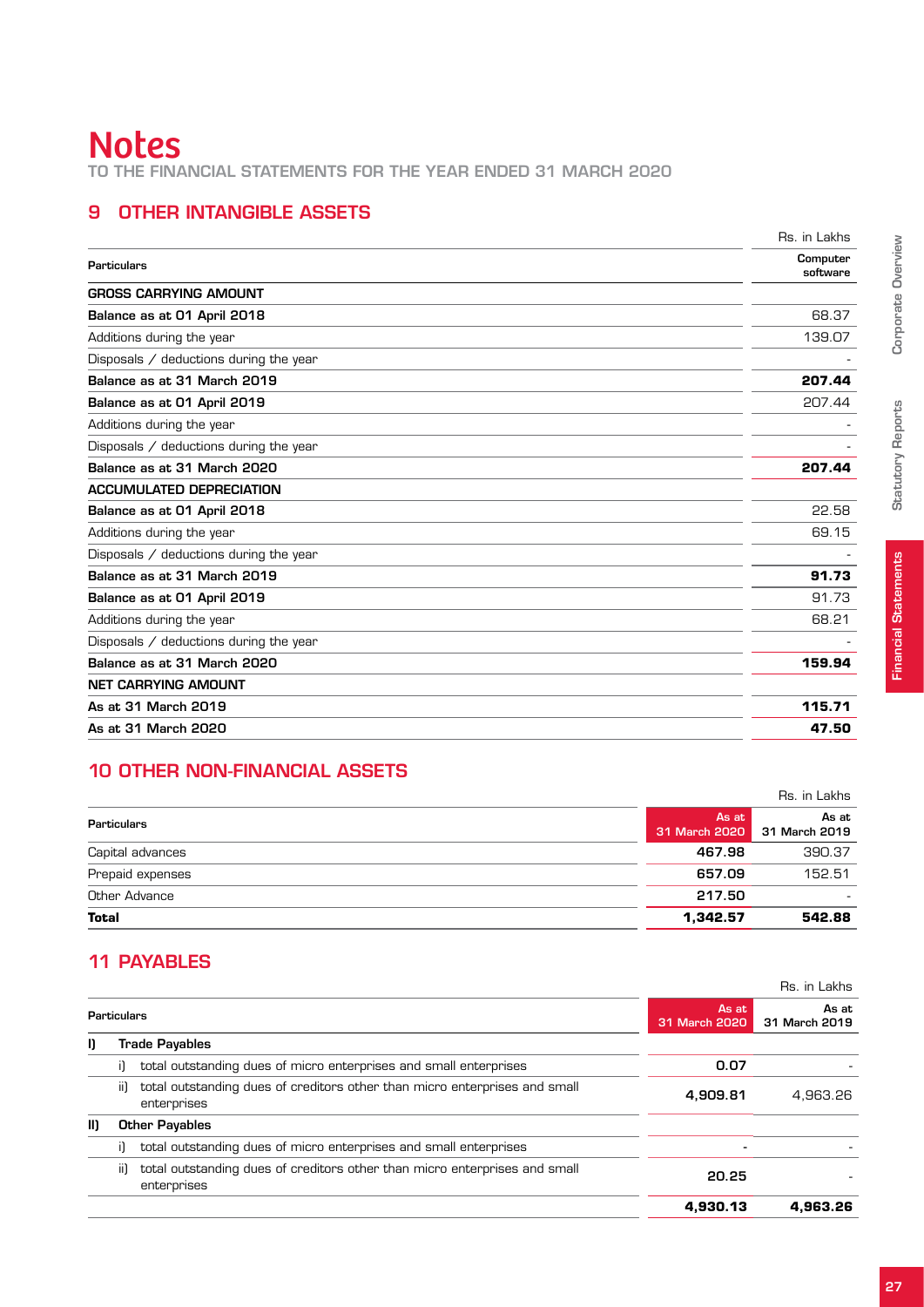to the Financial Statements for the year ended 31 March 2020

#### Micro, Small and Medium Enterprises:

Based on and to the extent of the information received by the Company from the suppliers during the year regarding their status under the Micro, Small and Medium Enterprises Development Act, 2006 (MSMED Act), the total outstanding dues of Micro and Small enterprises, which are outstanding for more than the stipulated period and other disclosures as per the Micro, Small and Medium Enterprises Development Act, 2006 (hereinafter referred to as "the MSMED Act") are given below :

|    |                                                                                                                                                             |       | Rs. in Lakhs           |
|----|-------------------------------------------------------------------------------------------------------------------------------------------------------------|-------|------------------------|
|    | Particulars                                                                                                                                                 |       | As at<br>31 March 2019 |
| al | Dues remaining unpaid to any supplier at the year end                                                                                                       |       |                        |
|    | Principal                                                                                                                                                   | 0.07  |                        |
|    | Interest on the above<br>$\overline{\phantom{m}}$                                                                                                           |       |                        |
| b) | Interest paid in terms of Section 16 of the MSMED Act along with the amount of<br>payment made to the supplier beyond the appointed day during the Year     |       |                        |
|    | Principal paid beyond the appointed date                                                                                                                    | 49.47 |                        |
|    | Interest paid in terms of Section 16 of the MSMED Act<br>$\blacksquare$                                                                                     | 0.93  |                        |
| c) | Amount of interest due and payable for the Year of delay on payments made beyond the<br>appointed day during the year                                       |       |                        |
| d) | Amount of interest accrued and remaining unpaid                                                                                                             |       |                        |
| el | Further interest due and payable even in the succeeding years, until such date when the<br>interest due as above are actually paid to the small enterprises |       |                        |

# 12 DEBT SECURITIES

|                                                        |                        | Rs. in Lakhs           |
|--------------------------------------------------------|------------------------|------------------------|
| Particulars                                            | As at<br>31 March 2020 | As at<br>31 March 2019 |
| At Amortised cost                                      |                        |                        |
| Bonds / Debentures (Secured)<br>i).                    |                        |                        |
| Non-convertible debentures<br>$\overline{\phantom{a}}$ | 1,99,973.34            | 1,95,247.59            |
| Others (Unsecured)<br>ii)                              |                        |                        |
| <b>Commercial Papers</b><br>$\overline{\phantom{a}}$   |                        | 44,402.99              |
| <b>Total</b>                                           | 1,99,973.34            | 2,39,650.58            |
| Debt securities in India                               | 1,99,973.34            | 2,39,650.58            |
| Debt securities outside India                          |                        |                        |
| <b>Total</b>                                           | 1,99,973.34            | 2,39,650.58            |
|                                                        |                        |                        |

There are no debt securities measured at FVTPL or designated at FVTPL

### Details of Bonds / Debentures (Secured) - Non-convertible debentures# :

|                                     |                        |               |                        | Rs. in Lakhs |
|-------------------------------------|------------------------|---------------|------------------------|--------------|
|                                     | As at 31 March 2020    |               | As at 31 March 2019    |              |
| From the Balance Sheet date         | Interest rate<br>range | <b>Amount</b> | Interest rate<br>range | Amount       |
| Repayable on maturity:              |                        |               |                        |              |
| Maturing within 1 year              | 7.76%-8.85%            | 79.350.00     | 7.73%-8.74%            | 31,500.00    |
| Maturing between 1 year to 3 years  | $7.82\%$ -9.75%        | 86,800.00     | 7.76%-9.75%            | 1,14,150.00  |
| Maturing between 3 years to 5 years | $8.27\% - 9.25\%$      | 29,500.00     | 7.82%-9.25%            | 46,500.00    |
| Maturing beyond 5 years             | $8.30\% - 9.18\%$      | 4.510.00      | 8.30%-9.18%            | 4,510.00     |
| <b>Total at face value</b>          |                        | 2,00,160.00   |                        | 1,96,660.00  |
| Less: Unamortised finance cost      |                        | 186.66        |                        | 1.412.41     |
| <b>Total amortised cost</b>         |                        | 1,99,973.34   |                        | 1.95.247.59  |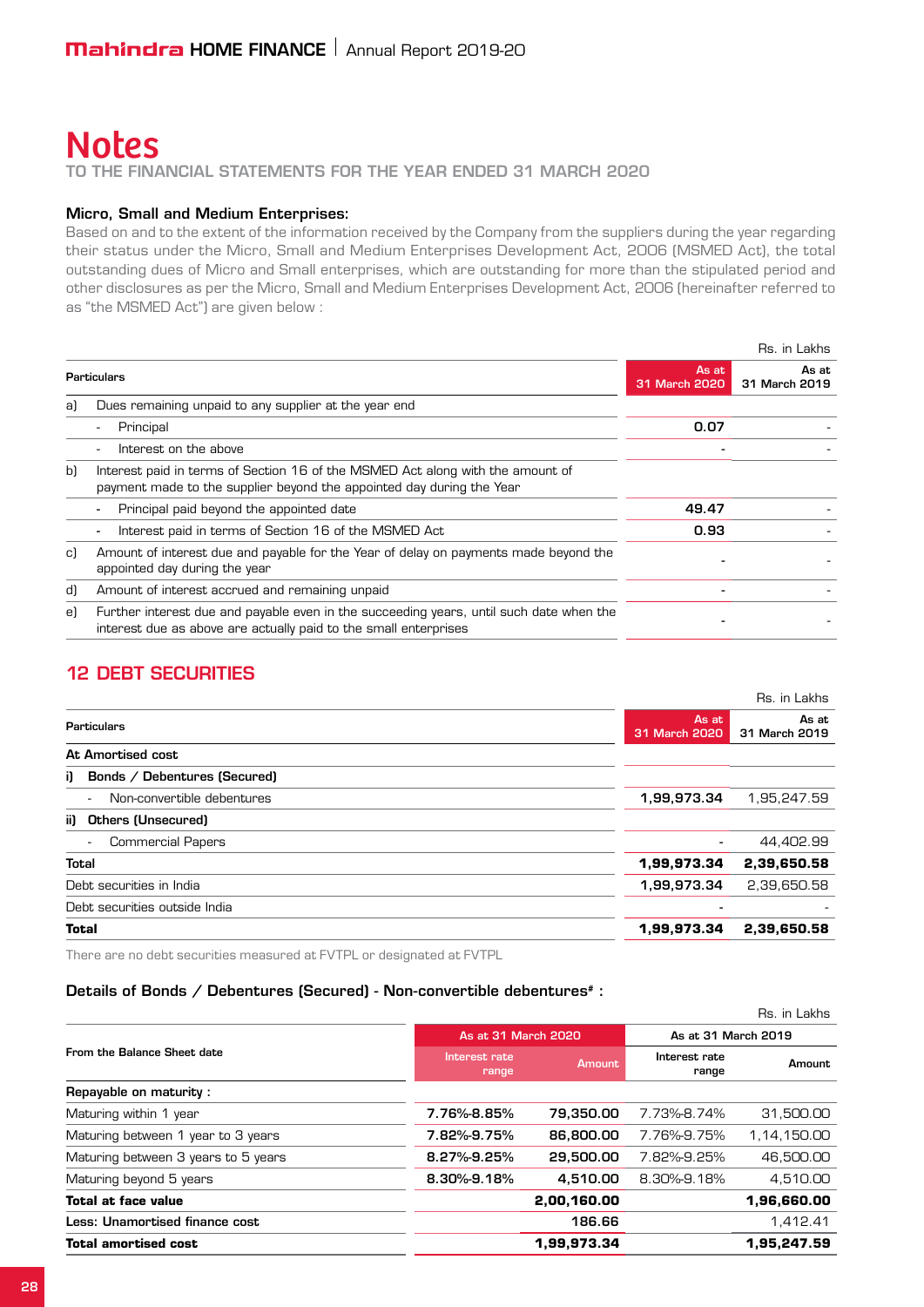Secured by pari passu charges on Building (forming part of PPE) and exclusive charge on receivables under loan contracts, owned assets and book debts to the extent of 100% of outstanding secured debentures

The rates mentioned above are the applicable rates as at the yearend. These includes floating rate loans which are based on Marginal Cost of fund based Lending Rate (MCLR) / Treasury bill (T-bill) based spreads.

# The funds raised by the Company during the year by issue of Secured Non Convertible Debentures/Bonds were utilised for the purpose intended i.e. towards lending, financing , to refinance the existing indebtedness of the Company or for long-term working capital, in compliance with applicable laws.

#### Details of others debt securities (Unsecured) - Commercial Papers :

|                                |                        |               |                        | Rs. in Lakhs |
|--------------------------------|------------------------|---------------|------------------------|--------------|
|                                | As at 31 March 2020    |               | As at 31 March 2019    |              |
| From the Balance Sheet date    | Interest rate<br>range | <b>Amount</b> | Interest rate<br>range | Amount       |
| Repayable on maturity:         |                        |               |                        |              |
| Maturing within 1 year         |                        |               | $-7.45\% - 7.80\%$     | 45,000,00    |
| <b>Total at face value</b>     |                        |               |                        | 45,000.00    |
| Less: Unamortised finance cost |                        |               |                        | 597.01       |
| <b>Total amortised cost</b>    |                        | ۰             |                        | 44,402.99    |

# 13 Borrowings (Other than Debt Securities)

|                                                             |                        | Rs. in Lakhs           |
|-------------------------------------------------------------|------------------------|------------------------|
| <b>Particulars</b>                                          | As at<br>31 March 2020 | As at<br>31 March 2019 |
| At Amortised cost                                           |                        |                        |
| i)<br>Term Ioans                                            |                        |                        |
| Secured -                                                   |                        |                        |
| from banks<br>$\blacksquare$                                | 3,52,781.63            | 3,08,738.89            |
| from other parties<br>$\overline{\phantom{a}}$              | 22.70                  | 3,180.20               |
| ii)<br>Loans from related parties                           |                        |                        |
| Unsecured -                                                 |                        |                        |
| Inter-corporate deposits (ICDs)<br>$\overline{\phantom{a}}$ | 66,100.00              | 51,000.00              |
| <b>Total</b>                                                | 4,18,904.33            | 3,62,919.09            |
| Borrowings in India                                         | 4,18,904.33            | 3,62,919.09            |
| Borrowings outside India                                    |                        |                        |
| <b>Total</b>                                                | 4,18,904.33            | 3,62,919.09            |

There are no borrowings measured at FVTPL or designated at FVTPL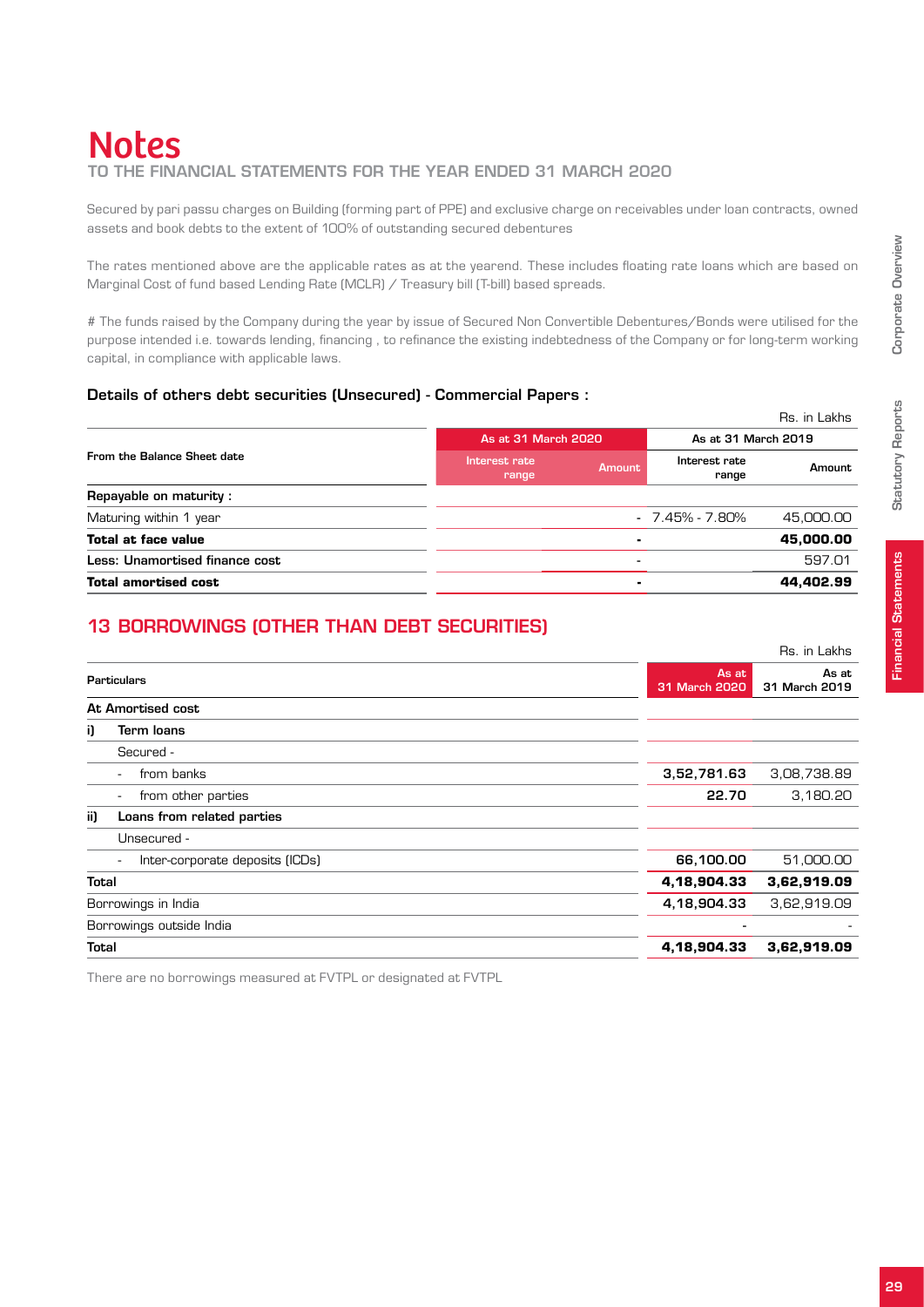to the Financial Statements for the year ended 31 March 2020

#### Details of term loans from banks (Secured) :

|              |                                        |                        |                     |                         | Rs. in Lakhs        |  |
|--------------|----------------------------------------|------------------------|---------------------|-------------------------|---------------------|--|
|              |                                        |                        | As at 31 March 2020 |                         | As at 31 March 2019 |  |
|              | From the Balance Sheet date            | Interest rate<br>range | Amount              | Interest rate<br>range  | Amount              |  |
| 1)           | Repayable on maturity:                 |                        |                     |                         |                     |  |
|              | Maturing within 1 year                 | 7.80%-9.75%            | 77,500.00           | 8.70% -9.50%            | 43,500.00           |  |
|              | Maturing between 1 year to 3 years     | 7.90% -9.50%           | 77,500,00           | 8.20% - 9.50%           | 57,500.00           |  |
|              | Maturing between 3 years to 5 years    |                        |                     | 7.90% -9.50%            | 25,000.00           |  |
|              | <b>Total</b>                           |                        | 1,55,000.00         |                         | 1,26,000.00         |  |
| 21           | Repayable in installments :            |                        |                     |                         |                     |  |
|              | Quarterly -<br>i).                     |                        |                     |                         |                     |  |
|              | Maturing within 1 year                 | 8.15%-9.25%            | 20,590.28           | 8.75%-8.85%             | 9,444.44            |  |
|              | Maturing between 1 year to 3 years     | 8.15%-9.25%            | 25,520.83           | 8.75%-8.85%             | 12,500.00           |  |
|              | Maturing between 3 years to 5 years    |                        |                     | 8.75%                   | 1,111.11            |  |
|              | <b>Sub total</b>                       |                        | 46,111.11           |                         | 23,055.55           |  |
|              | Half yearly -<br>ii)                   |                        |                     |                         |                     |  |
|              | Maturing within 1 year                 | 9.50%                  | 3,333.33            | 9.00%                   | 6,666.67            |  |
|              | Maturing between 1 year to 3 years     | 8.45%-9.50%            | 18,333.34           | 8.70%-9.00%             | 16,666.67           |  |
|              | Maturing between 3 years to 5 years    |                        |                     | 8.70%                   | 5,000.00            |  |
|              | Sub total                              |                        | 21,666.67           |                         | 28,333.34           |  |
|              | iii) Yearly -                          |                        |                     |                         |                     |  |
|              | Maturing within 1 year                 | 8.05%-9.70%            | 45,400,00           | 8.20% - 9.34%           | 31,300.00           |  |
|              | Maturing between 1 year to 3 years     | 8.05%-9.70%            |                     | 60,650.00 8.20% - 9.70% | 72,000.00           |  |
|              | Maturing between 3 years to 5 years    | 8.65%-9.70%            |                     | 24.000.00 8.20% - 9.70% | 28,050.00           |  |
|              | Sub total                              |                        | 1,30,050.00         |                         | 1,31,350.00         |  |
| <b>Total</b> |                                        |                        | 1,97,827.78         |                         | 1,82,738.89         |  |
|              | Total (1+2) (As per contractual terms) |                        | 3,52,827.78         |                         | 3,08,738.89         |  |
|              | Less: Unamortized finance cost         |                        | 46.15               |                         |                     |  |
|              | <b>Total Amortized Cost</b>            |                        | 3,52,781.63         |                         | 3,08,738.89         |  |

Secured by exclusive charge on receivables under loan contracts and book debts to the extent of 100% of outstanding secured loans

The rates mentioned above are the applicable rates as at the yearend. These includes floating rate loans which are based on Marginal Cost of fund based Lending Rate (MCLR) / Treasury bill (T-bill) based spreads.

#### Details of Secured term loans from other parties (National Housing Bank)

|                                    |                        |                          |                        | Rs. in Lakhs  |
|------------------------------------|------------------------|--------------------------|------------------------|---------------|
|                                    | As at 31 March 2020    |                          | As at 31 March 2019    |               |
| From the Balance Sheet date        | Interest rate<br>range | <b>Amount</b>            | Interest rate<br>range | <b>Amount</b> |
| 1) Repayable in installments :     |                        |                          |                        |               |
| Quarterly -                        |                        |                          |                        |               |
| Maturing within 1 year             | 8.85%                  | 22.70                    | 9.05%-9.65%            | 2,206.40      |
| Maturing between 1 year to 3 years | $\blacksquare$         | $\blacksquare$           | $9.30\% - 9.55\%$      | 973.80        |
| <b>Total</b>                       |                        | 22.70                    |                        | 3,180.20      |
| Less: Unamortized finance cost     |                        | $\overline{\phantom{0}}$ |                        |               |
| <b>Total Amortized Cost</b>        |                        | 22.70                    |                        | 3.180.20      |

Secured by exclusive charge on receivables under loan contracts and book debts to the extent of 100% of outstanding secured loans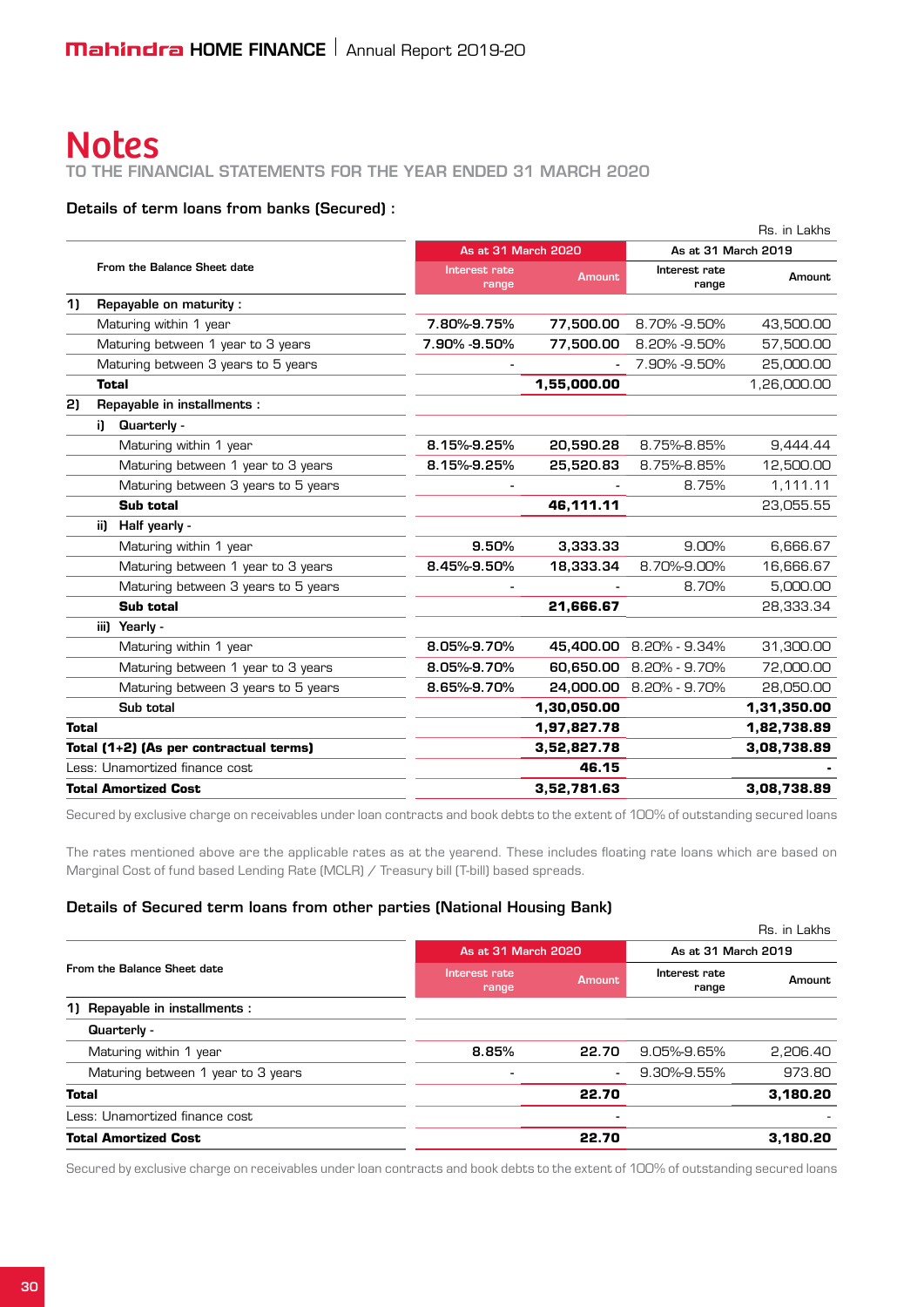#### Details of Inter-corporate deposits (ICDs) (Unsecured) :

|                                    |                        |               |                                | Rs. in Lakhs        |  |
|------------------------------------|------------------------|---------------|--------------------------------|---------------------|--|
|                                    | As at 31 March 2020    |               |                                | As at 31 March 2019 |  |
| From the Balance Sheet date        | Interest rate<br>range | <b>Amount</b> | Interest rate<br>range         | Amount              |  |
| Repayable on maturity:             |                        |               |                                |                     |  |
| Maturing within 1 year             | 7.20%-8.50%            |               | <b>35.900.00</b> 7.75% - 9.40% | 51,000.00           |  |
| Maturing between 1 year to 3 years | $7.55\%$ -8.95%        | 30,200,00     | -                              |                     |  |
| Total                              |                        | 66,100.00     |                                | 51,000.00           |  |
| Less: Unamortized finance cost     |                        |               |                                |                     |  |
| <b>Total Amortized Cost</b>        |                        | 66,100.00     |                                | 51,000.00           |  |

The rates mentioned above are the applicable rates as at the yearend. These includes floating rate loans which are based on Marginal Cost of fund based Lending Rate (MCLR) / Treasury bill (T-bill) based spreads.

Receivables under loan contracts, book debts and building as of 31 March 2020 with an outstanding amount of Rs. 6,06,778.13 Lakhs (31 March 2019: Rs. 4,71,203.71 Lakhs) are pledged as collateral against the borrowings.

# 14 Subordinated liabilities

|                                                              |                        | Rs. in Lakhs           |
|--------------------------------------------------------------|------------------------|------------------------|
| Particulars                                                  | As at<br>31 March 2020 | As at<br>31 March 2019 |
| At Amortised cost                                            |                        |                        |
| Unsecured Subordinated redeemable non-convertible debentures | 41,015.78              | 31,024.26              |
| <b>Total</b>                                                 | 41,015.78              | 31,024.26              |
| Subordinated liabilities in India                            | 41,015.78              | 31.024.26              |
| Subordinated liabilities outside India                       |                        |                        |
| <b>Total</b>                                                 | 41,015.78              | 31,024.26              |

There are no subordinated liabilities measured at FVTPL or designated at FVTPL

#### Details of Subordinated liabilities (at Amortised cost) - Unsecured Subordinated redeemable nonconvertible debentures#:

|                                                    |                        |           |                        | Rs. in Lakhs  |
|----------------------------------------------------|------------------------|-----------|------------------------|---------------|
|                                                    | As at 31 March 2020    |           | As at 31 March 2019    |               |
| From the Balance Sheet date                        | Interest rate<br>range | Amount    | Interest rate<br>range | <b>Amount</b> |
| A) Issued on private placement basis (wholesale) - |                        |           |                        |               |
| Repayable on maturity:                             |                        |           |                        |               |
| Maturing between 3 years to 5 years                | 8.40%                  | 1.000.00  |                        |               |
| Maturing beyond 5 years                            | $8.40\%$ -9.50%        | 40.200.00 | 8.40% - 9.50%          | 31,200,00     |
| Sub-total at face value                            |                        | 41.200.00 |                        | 31,200.00     |
| Less: Unamortised finance cost                     |                        | 184.22    |                        | 175.74        |
| <b>Total amortised cost</b>                        |                        | 41.015.78 |                        | 31.024.26     |

# The funds raised by the Company during the year by issue of Unsecured Subordinated reedemable Non Convertible Debentures/ Bonds were utilised for the purpose intended i.e. towards lending, financing, to refinance the existing indebtedness of the Company or for long-term working capital, in compliance with applicable laws.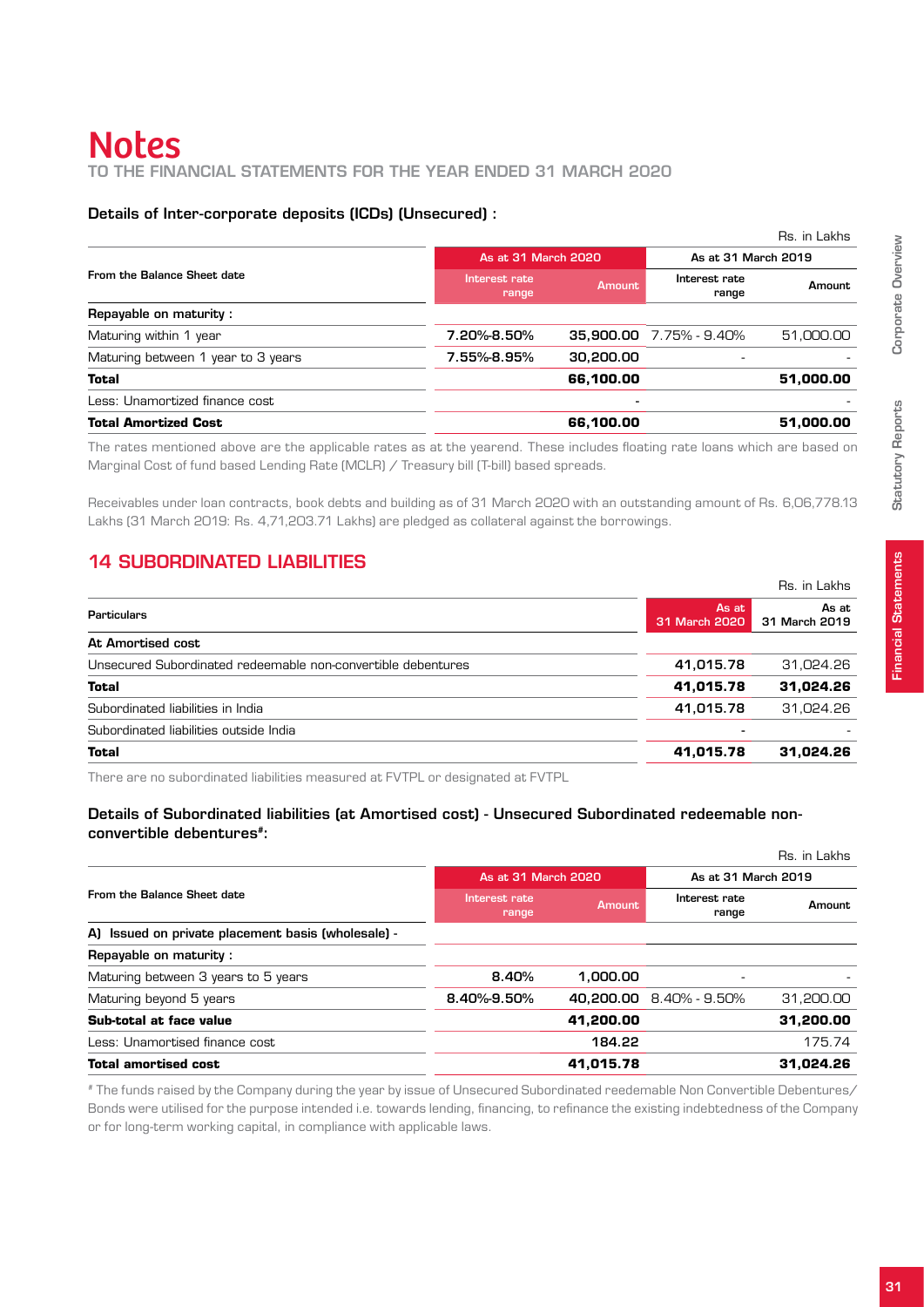to the Financial Statements for the year ended 31 March 2020

# 15 Other financial liabilities

|                                                             |                        | Rs. in Lakhs           |
|-------------------------------------------------------------|------------------------|------------------------|
| Particulars                                                 | As at<br>31 March 2020 | As at<br>31 March 2019 |
| Interest accrued but not due on borrowings                  | 23,509.22              | 16,373.23              |
| Credit balances in current accounts with banks as per books | 2.13                   | 6,802.88               |
| Insurance premium payable                                   | 1,063.18               | 1,900.95               |
| Salary, Bonus and performance pay payable                   | 2,895.38               | 4,445.76               |
| Provision for expenses                                      | 216.04                 | 177.39                 |
| Lease Liabilities                                           | 3,351.03               |                        |
| Other Liabilities                                           | 96.73                  | 93.63                  |
| Total                                                       | 31,133.71              | 29,793.84              |
|                                                             |                        |                        |

# 16 Provisions

|                                 |                        | Rs. in Lakhs           |
|---------------------------------|------------------------|------------------------|
| <b>Particulars</b>              | As at<br>31 March 2020 | As at<br>31 March 2019 |
| Provision for employee benefits |                        |                        |
| - Gratuity                      | 257.21                 | 97.67                  |
| Leave encashment<br>$\sim$      | 1.456.58               | 1.002.43               |
| Provision for loan commitment   | 379.42                 | 642.80                 |
| <b>Total</b>                    | 2,093.21               | 1,742.90               |

# 17 Other non-financial liabilities

|                        |                                      | Rs. in Lakhs |
|------------------------|--------------------------------------|--------------|
| Particulars            | As at<br>31 March 2020 31 March 2019 | As at        |
| Statutory dues payable | 560.46                               | 340.94       |
| <b>Total</b>           | 560.46                               | 340.94       |

# **18 EQUITY SHARE CAPITAL**

|                                                                                      |                        | Rs. in Lakhs           |
|--------------------------------------------------------------------------------------|------------------------|------------------------|
| <b>Particulars</b>                                                                   | As at<br>31 March 2020 | As at<br>31 March 2019 |
| Authorised capital:                                                                  |                        |                        |
| 150,000,000 [31 March 2019: 150,000,000] Equity shares of Rs. 10/- each              | 15,000.00              | 15,000.00              |
|                                                                                      | 15,000.00              | 15,000.00              |
| Issued capital:                                                                      |                        |                        |
| 122,887,870 [31 March 2019: 122,887,870] Equity shares of Rs.10/- each               | 12,288.79              | 12,288.79              |
| Subscribed and paid-up capital:                                                      |                        |                        |
| 122,887,870 [31 March 2019: 122,887,870] Equity shares of Rs.10/- each fully paid up | 12,288.79              | 12,288.79              |
| Less: Shares issued to ESOS Trust but not allotted to employees                      | 144.54                 | 158.65                 |
| <b>Total</b>                                                                         | 12,144.25              | 12,130.14              |
|                                                                                      |                        |                        |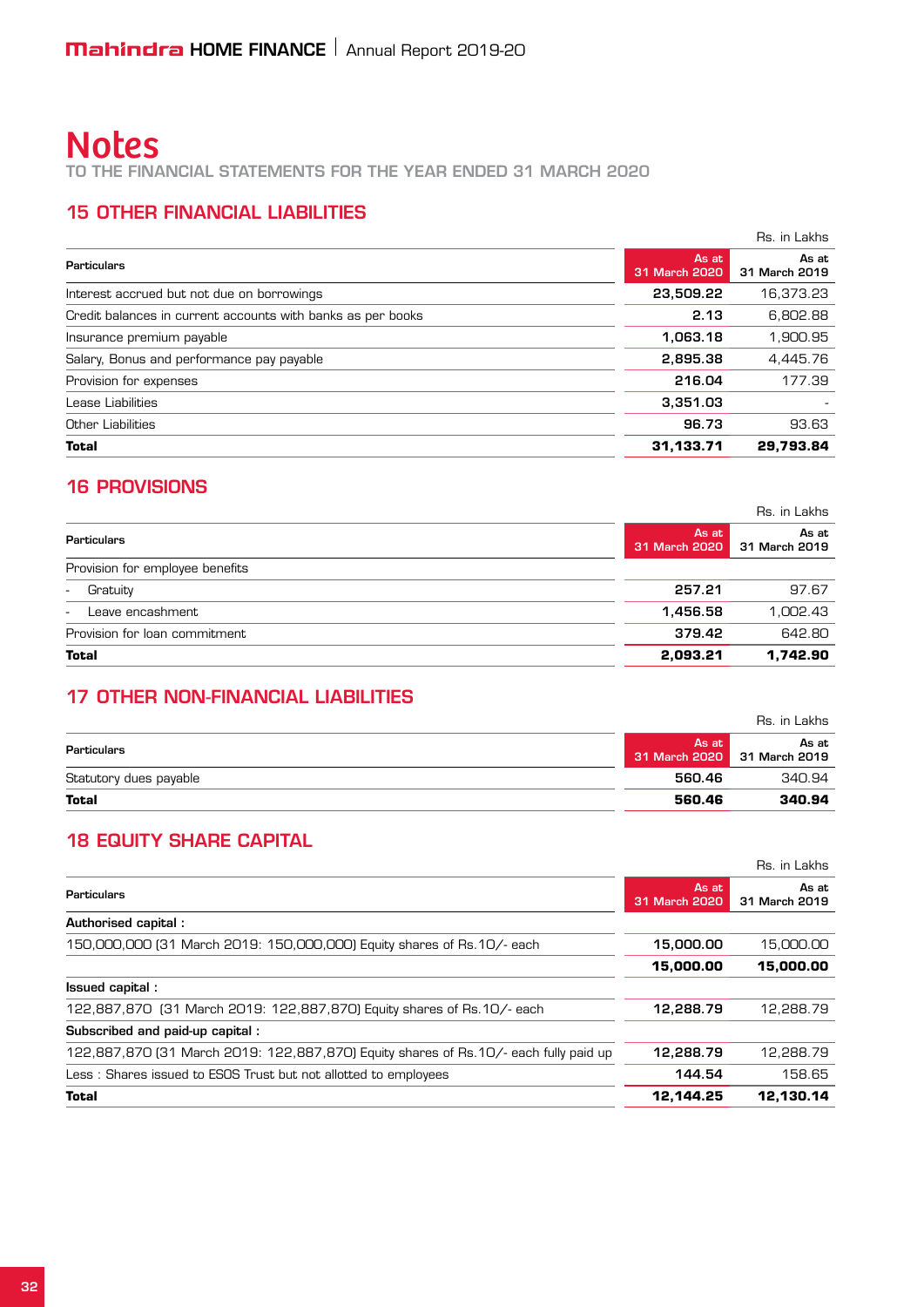to the Financial Statements for the year ended 31 March 2020

| From the Balance Sheet date |                                                                                                                                            | As at 31 March 2020          |                | As at 31 March 2019 |              |
|-----------------------------|--------------------------------------------------------------------------------------------------------------------------------------------|------------------------------|----------------|---------------------|--------------|
|                             |                                                                                                                                            | No. of shares                | Rs. in Lakhs   | No. of shares       | Rs. in Lakhs |
| a)                          | Reconciliation of number of equity shares :                                                                                                |                              |                |                     |              |
|                             | Balance at the beginning of the year                                                                                                       | 12,28,87,870                 | 12.288.79      | 10.81.32.166        | 10.813.22    |
|                             | Add: Fresh allotment of shares:                                                                                                            |                              |                |                     |              |
|                             | <b>Issue of Shares</b>                                                                                                                     | $\qquad \qquad \blacksquare$ | $\blacksquare$ | 1,28,20,512         | 1.282.05     |
|                             | Shares issued under Employees' Stock Option<br>Scheme                                                                                      |                              |                | 19,35,192           | 193.52       |
|                             | Less: Shares issued to ESOS Trust but not allotted<br>to employees                                                                         | (14, 45, 449)                | (144.54)       | (15,86,530)         | (158.65)     |
|                             | Balance at the end of the year                                                                                                             | 12, 14, 42, 421              | 12,144.25      | 12,13,01,340        | 12,130.14    |
| b)                          | Number of equity shares held by holding company<br>or ultimate holding company including shares held<br>by its subsidiaries / associates : |                              |                |                     |              |
|                             | Holding Company: Mahindra & Mahindra Financial<br>Services Limited                                                                         | 12,09,52,678                 | 12.095.27      | 10,90,61,167        | 10.906.12    |
|                             | (including 12 shares held jointly with nominees)                                                                                           |                              |                |                     |              |
|                             | Percentage of holding (%)                                                                                                                  | 98.43%                       | 98.43%         | 88.75%              | 88.75%       |
| c)                          | Shareholders holding more than 5<br>percent shares :                                                                                       |                              |                |                     |              |
|                             | Mahindra & Mahindra Financial Services Limited                                                                                             | 12,09,52,678                 | 12.095.27      | 10,90,61,167        | 10,906.12    |
|                             | Percentage of holding (%)                                                                                                                  | 98.43%                       | 98.43%         | 88.75%              | 88.75%       |
|                             | National Housing Bank                                                                                                                      | $\overline{a}$               | $\blacksquare$ | 1,18,91,511         | 1,189.15     |
|                             | Percentage of holding (%)                                                                                                                  | $\qquad \qquad \blacksquare$ |                | 9.68%               | 9.68%        |

#### d) Terms / rights attached to equity shares :

The Company has only one class of equity shares having a par value of Rs.10/- per share. Each holder of equity shares is entitled to one vote per share. The dividend proposed by the board of directors and approved by the shareholders in the annual general meeting is paid in Indian rupees. In the event of liquidation of the Company, the holders of equity shares will be entitled to receive remaining assets of the Company, after distribution of all preferential amounts. The distribution will be in proportion to the number of equity shares held by the shareholders.

# 19 Other Equity

### Description of the nature and purpose of Other Equity : Statutory reserve

As per section 45 IC of the Reserve Bank of India Act, 1934, the Company is required to transfer a specified percentage of its net profits every year to a reserve fund before any dividend is declared. The Company transfers an amount to this reserve fund at year end. The Company does not anticipate any withdrawal from this reserve fund in the foreseeable future.

### Securities premium

Securities premium is used to record the premium on issue of shares. The reserve can be utilised only for limited purposes such as issuance of bonus shares in accordance with the provisions of the Companies Act, 2013.

#### General reserve

General reserve is created through annual transfer of profits at a specified percentage in accordance with applicable regulations under the erstwhile Companies Act, 1956. The purpose of these transfers was to ensure that if a dividend distribution in a given year is more than 10% of the paid up capital of the Company for that year, then the total dividend distribution is less than the total distributable profits for that year. Consequent to introduction of the Companies Act, 2013, the requirement to mandatorily transfer specified percentage of net profits to General reserve has been withdrawn. However, the amount previously transferred to the General reserve can be utilised only in accordance with the specific requirements of the Companies Act, 2013.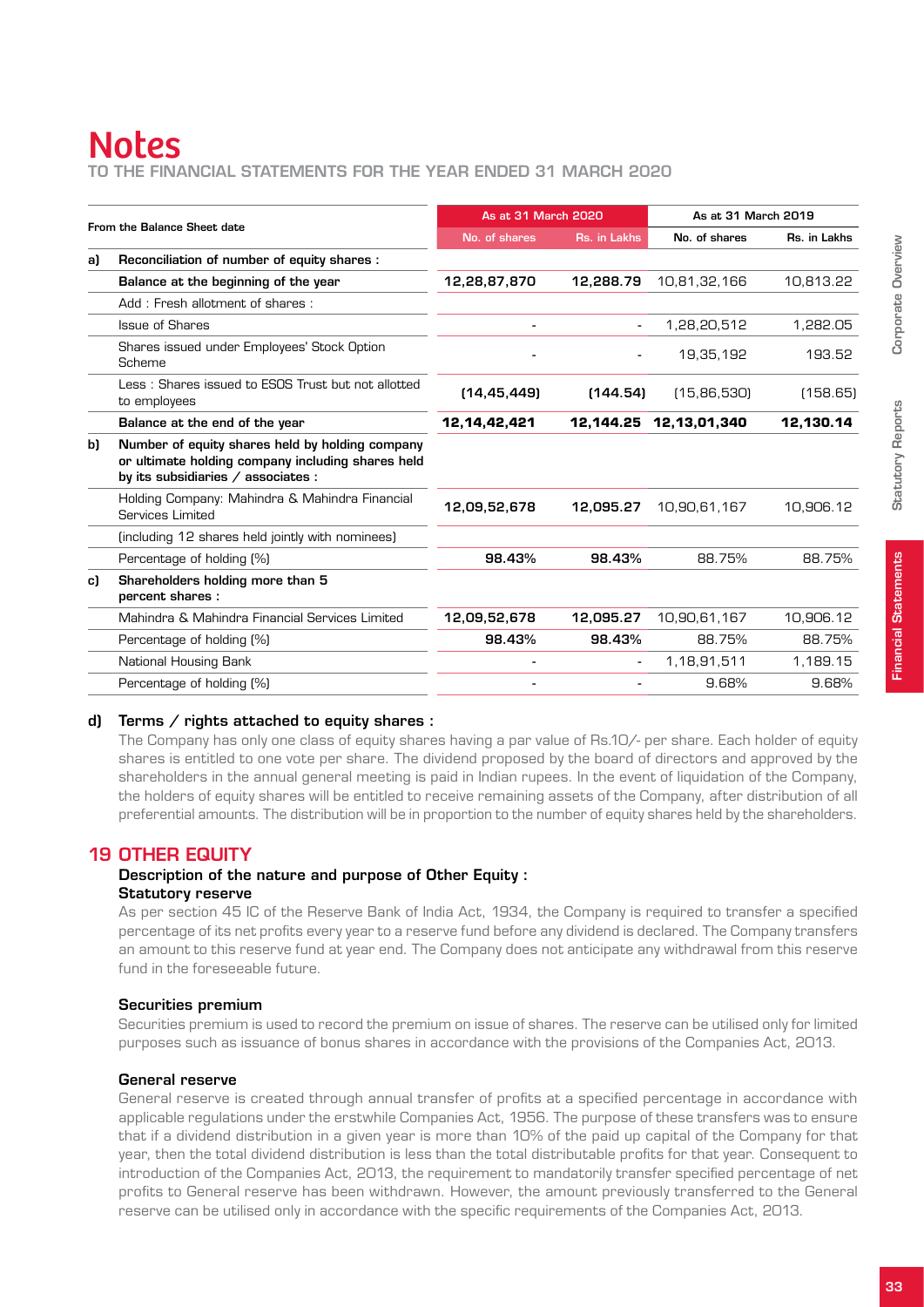to the Financial Statements for the year ended 31 March 2020

#### Employee stock options outstanding

The Employee Stock Options outstanding represents reserve in respect of equity-settled share options granted to the eligible employees in pursuance of the Employee Stock Option Plan.

#### Retained earnings

Retained earnings or accumulated surplus represents total of all profits retained since Company's inception. Retained earnings are credited with current year profits, reduced by losses, if any, dividend payouts, transfers to General reserve or any such other appropriations to specific reserves.

#### Details of dividends proposed

|                                                           |                    | Rs. in Lakhs  |
|-----------------------------------------------------------|--------------------|---------------|
| Particulars                                               | For the year ended |               |
|                                                           | 31 March 2020      | 31 March 2019 |
| Face value per share (Rupees)                             | 10.00              | 10.00         |
| Dividend percentage                                       | NIL                | 20%           |
| Dividend per share (Rupees)                               |                    | 2.00          |
| Dividend on Equity shares                                 |                    | 2,457.76      |
| Estimated dividend distribution tax                       |                    | 505.31        |
| <b>Total Dividend including Dividend distribution tax</b> |                    | 2,963.07      |

The dividends proposed for the financial year ended 31 March 2019 have been paid to shareholders in the subsequent financial year and accounted on payment basis on approval of the members of the Company at relevant annual general meeting.

The Board of Directors of the Company did not recommend any dividend for the current financial year ended 31 March 2020.

# 20 Interest income

| <b>Total</b>                                   | 1,51,293.77            | 1,35,296.69            |
|------------------------------------------------|------------------------|------------------------|
| Other interest income                          | 0.90                   | 1.12                   |
| Intrest on deposits with banks                 | 8.27                   |                        |
| Interest on loans                              | 1,51,284.60            | 1.35.295.57            |
| On financial assets measured at Amortised cost |                        |                        |
| <b>Particulars</b>                             | As at<br>31 March 2020 | As at<br>31 March 2019 |
|                                                |                        | Rs. in Lakhs           |

# 21 Dividend income

| Total                                            | 243.16<br>123.34                              |
|--------------------------------------------------|-----------------------------------------------|
| Dividend income from investments in mutual funds | 243.16<br>123.34                              |
| Particulars                                      | As at<br>As at<br>31 March 2020 31 March 2019 |
|                                                  | Rs. in Lakhs                                  |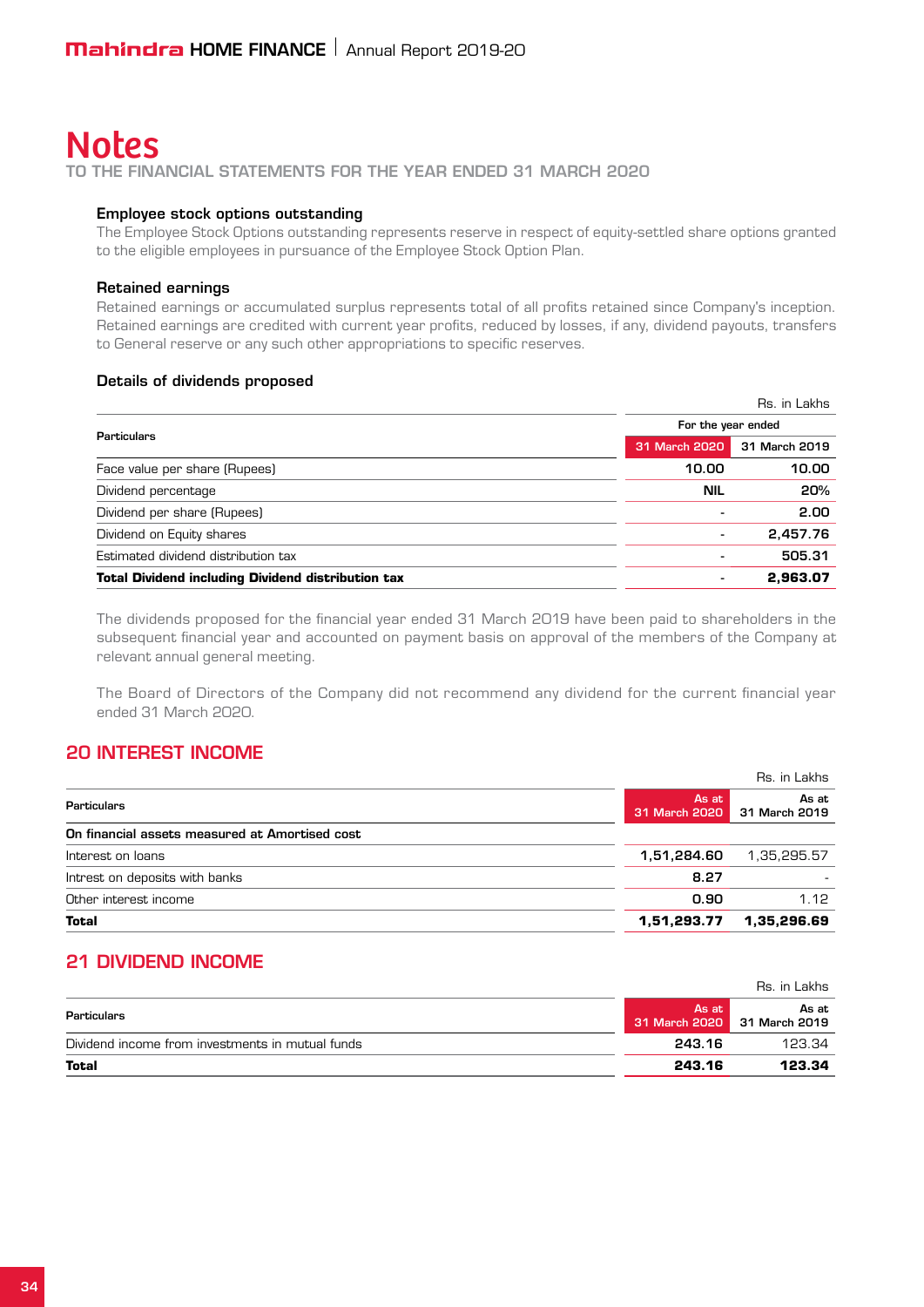to the Financial Statements for the year ended 31 March 2020

# 22 Fees and commission income

|                                                     |                        | Rs. in Lakhs           |
|-----------------------------------------------------|------------------------|------------------------|
| <b>Particulars</b>                                  | As at<br>31 March 2020 | As at<br>31 March 2019 |
| Service charges and other fees on loan transactions | 714.51                 | 2.947.06               |
| <b>Total</b>                                        | 714.51                 | 2,947.06               |

# 23 Net gain / (loss) on fair value changes

|                                                     |                                      | Rs. in Lakhs |
|-----------------------------------------------------|--------------------------------------|--------------|
| Particulars                                         | As at<br>31 March 2020 31 March 2019 | As at        |
| Net gain / (loss) on financial instruments at FVTPL |                                      |              |
| Mutual fund units<br>$\sim$                         | 2.08                                 |              |
| <b>Total</b>                                        | 2.08                                 |              |

# 24 Other income

|                                               |                                      | Rs. in Lakhs |  |
|-----------------------------------------------|--------------------------------------|--------------|--|
| Particulars                                   | As at<br>31 March 2020 31 March 2019 | As at        |  |
| Net gain on sale of current investments (net) | 487.42                               | 11.77        |  |
| Others                                        | 19.57                                | 15.85        |  |
| <b>Total</b>                                  | 506.99                               | 27.62        |  |

# 25 Finance costs

|                                                     |                        | Rs. in Lakhs           |
|-----------------------------------------------------|------------------------|------------------------|
| <b>Particulars</b>                                  | As at<br>31 March 2020 | As at<br>31 March 2019 |
| On financial liabilities measured at Amortised cost |                        |                        |
| Interest on borrowings                              | 36,397.88              | 29,938.55              |
| Interest on debt securities                         | 19,363.27              | 18,715.22              |
| Interest on subordinated liabilities                | 2,979.67               | 2,718.50               |
| Interest on lease liability                         | 320.37                 |                        |
| Other borrowing costs                               | 438.49                 | 384.69                 |
| <b>Total</b>                                        | 59,499.68              | 51,756.96              |
|                                                     |                        |                        |

# 26 Fees and commission expense

|                              |                                      | Rs. in Lakhs |
|------------------------------|--------------------------------------|--------------|
| <b>Particulars</b>           | As at<br>31 March 2020 31 March 2019 | As at        |
| Fees, commission / brokerage | 200.05                               | 111.56       |
| <b>Total</b>                 | 200.05                               | 111.56       |

# 27 IMPAIRMENT ON FINANCIAL INSTRUMENTS

| <b>Total</b>                                        | 26.112.52              | 8.108.76               |
|-----------------------------------------------------|------------------------|------------------------|
| Bad debts / Loss on termination                     | 4.944.41               | 3.794.76               |
| Loans                                               | 21.168.11              | 4.314.00               |
| On financial instruments measured at Amortised cost |                        |                        |
| Particulars                                         | As at<br>31 March 2020 | As at<br>31 March 2019 |
|                                                     |                        | Rs. in Lakhs           |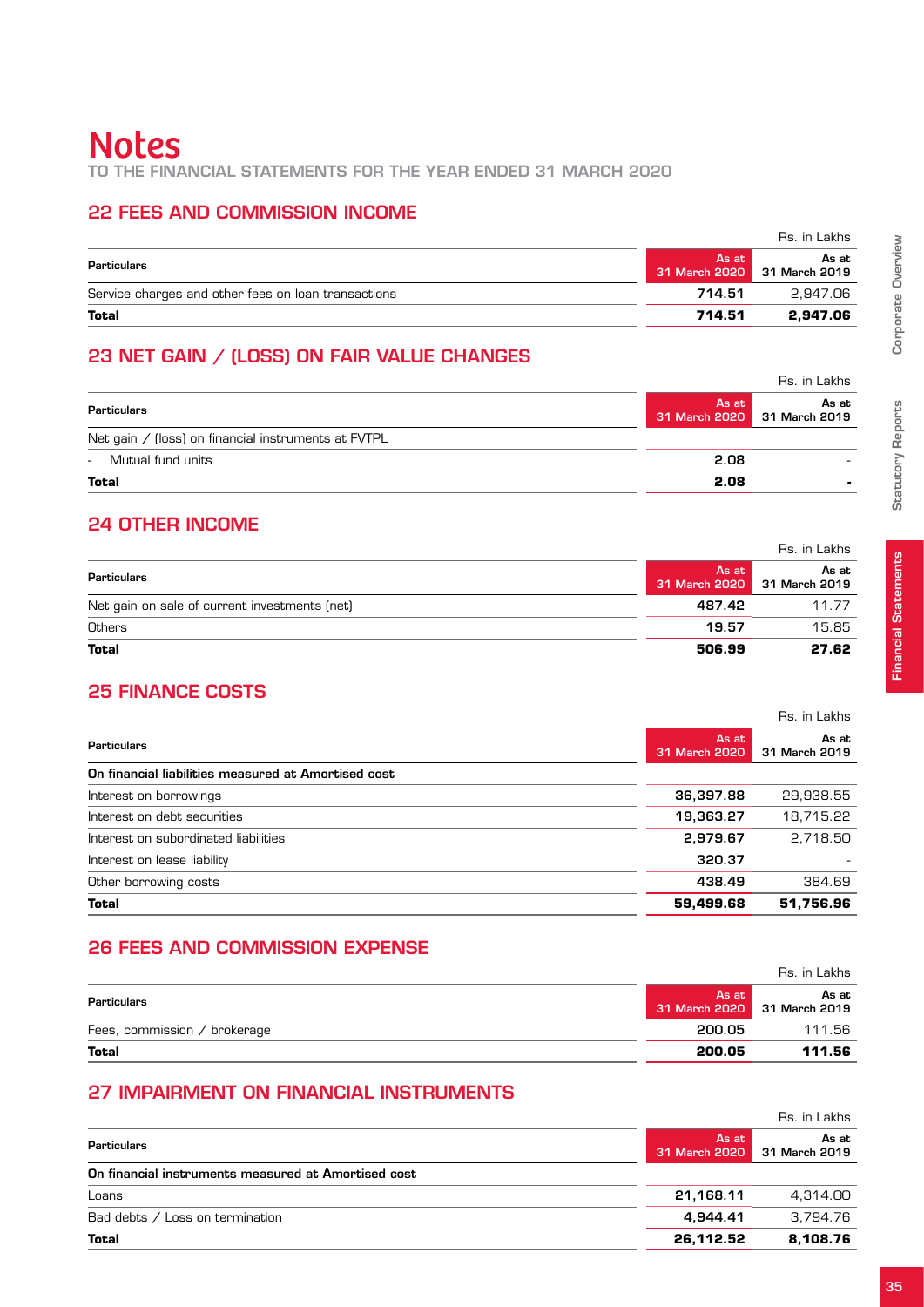to the Financial Statements for the year ended 31 March 2020

# 28 Employee benefits expenses

|                                           |                        | Rs. in Lakhs           |
|-------------------------------------------|------------------------|------------------------|
| Particulars                               | As at<br>31 March 2020 | As at<br>31 March 2019 |
| Salaries and wages                        | 27,261.67              | 23,786.61              |
| Contribution to provident and other funds | 2.543.92               | 1.642.37               |
| Share based payments to employees         | 257.34                 | 205.10                 |
| Staff welfare expenses                    | 596.81                 | 643.57                 |
| <b>Total</b>                              | 30,659.74              | 26,277.65              |

# 29 Depreciation, amortization and impairment

| Total                                         | 1.695.74               | 1.059.72               |
|-----------------------------------------------|------------------------|------------------------|
| Amortization on right to use assets           | 660.64                 |                        |
| Amortization of intangible assets             | 68.21                  | 69.15                  |
| Depreciation on property, plant and equipment | 966.89                 | 990.57                 |
| Particulars                                   | As at<br>31 March 2020 | As at<br>31 March 2019 |
|                                               |                        | Rs. in Lakhs           |

# 30 Other expenses

|                                                            |                        | Rs. in Lakhs           |
|------------------------------------------------------------|------------------------|------------------------|
| <b>Particulars</b>                                         | As at<br>31 March 2020 | As at<br>31 March 2019 |
| Rent                                                       | 108.74                 | 657.66                 |
| Rates and taxes, excluding taxes on income                 | 28.98                  | 101.13                 |
| Electricity charges                                        | 199.24                 | 161.75                 |
| Repairs and maintenance                                    | 156.63                 | 377.89                 |
| <b>Communication Costs</b>                                 | 412.11                 | 512.42                 |
| Printing and Stationery                                    | 366.97                 | 799.18                 |
| Travelling and conveyance expenses                         | 5.045.60               | 5.147.38               |
| Advertisement and publicity                                | 115.69                 | 87.20                  |
| Administration support charges                             | 704.42                 | 579.86                 |
| Directors' fees, alowances and expenses                    | 38.37                  | 34.23                  |
| Auditor's fees and expenses -                              |                        |                        |
| Audit fees                                                 | 21.26                  | 20.78                  |
| <b>Taxation matters</b>                                    | 1.64                   | 1.64                   |
| Other services                                             | 8.61                   | 11.67                  |
| Reimbursement of expenses                                  | 1.85                   | 1.67                   |
| Legal and professional charges                             | 2.346.62               | 2.059.44               |
| Insurance                                                  | 929.80                 | 764.18                 |
| Manpower outsourcing cost                                  | 953.40                 | 366.95                 |
| Loss on sale / retirement of Property, Plant and Equipment | 3.28                   | 4.88                   |
| Donations                                                  | 3.83                   | 2.20                   |
| Corporate Social Responsibility (CSR) Expenditure          | 611.32                 | 413.91                 |
| Other expenditure                                          | 1,974.50               | 2,357.65               |
| Total                                                      | 14,032.86              | 14.463.67              |
|                                                            |                        |                        |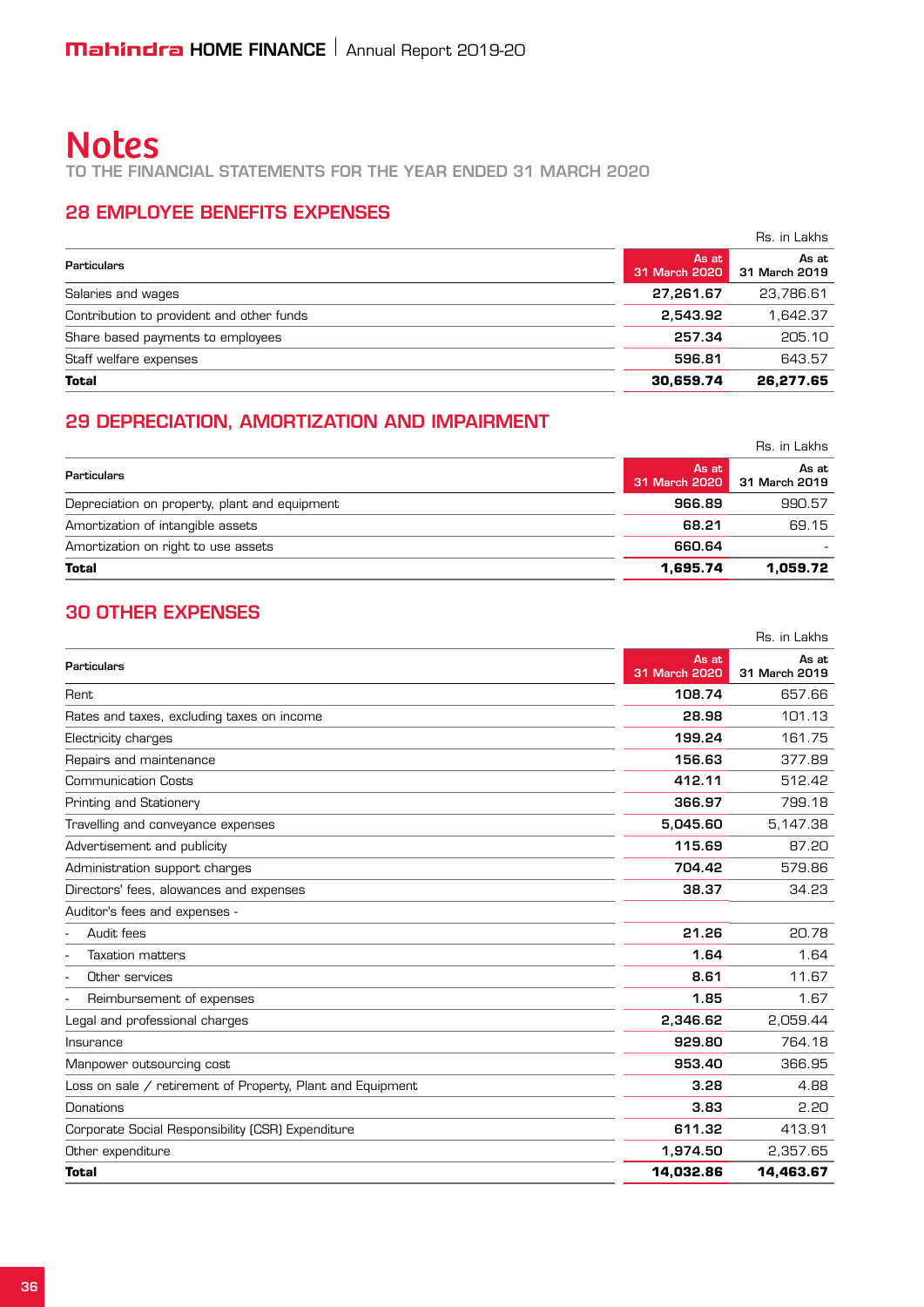# **Notes** to the Financial Statements for the year ended 31 March 2020

### 31 Earning Per Share

|                                                                        |                        | Rs. in Lakhs           |
|------------------------------------------------------------------------|------------------------|------------------------|
| Particulars                                                            | As at<br>31 March 2020 | As at<br>31 March 2019 |
| Profit for the year (Rupees in lakhs)                                  | 14,855.70              | 25.046.88              |
| Weighted average number of Equity Shares used in computing basic EPS   | 12, 13, 36, 119        | 11,15,50,426           |
| Effect of potential dilutive Equity Shares                             | 12.41.932              | 10,86,095              |
| Weighted average number of Equity Shares used in computing diluted EPS | 12,25,78,051           | 11,26,36,521           |
| Basic Earnings per share (Rs.) (Face value of Rs. 10/- per share)      | 12.24                  | 22.45                  |
| Diluted Earnings per share (Rs.)                                       | 12.12                  | 22.24                  |

### 32 Employee Stock Option Scheme:

The Company has used fair value method to account for the compensation cost of stock options. Fair value of options is based on the valuation of the independent valuer using the Black -Scholes model.

### Description of ESOP Scheme:

| Particulars                                       | ESOP                                                                                                                                                      |
|---------------------------------------------------|-----------------------------------------------------------------------------------------------------------------------------------------------------------|
| Vesting requirements                              | Stock Options due for vesting on each vesting date shall vest on the basis of<br>time i.e. mere continuance of employment as on relevant date of vesting. |
| <b>Vesting Conditions</b>                         | 25% on expiry of 12 months from the date of grant                                                                                                         |
|                                                   | 25% on expiry of 24 months from the date of grant                                                                                                         |
|                                                   | 25% on expiry of 36 months from the date of grant                                                                                                         |
| 25% on expiry of 48 months from the date of grant |                                                                                                                                                           |
| Method of Settlement                              | Equity settled                                                                                                                                            |

The Fair value of options, based on the valuation of the independent valuer as on the date of grant are:

|                                |                                                     |        |                                |                                                   | Rs. in Lakhs                   |
|--------------------------------|-----------------------------------------------------|--------|--------------------------------|---------------------------------------------------|--------------------------------|
|                                | As at 31 March 2020                                 |        |                                | As at 31 March 2019                               |                                |
| <b>Vesting Date</b>            | "No of years Fair Value (Rs.)<br>vesting" per share |        | <b>Exercise Price</b><br>(Rs.) | No of years Fair Value (Rs.)<br>vesting per share | <b>Exercise Price</b><br>(Rs.) |
| Grant Dated 16 January<br>2018 | 4 Years                                             | 212.46 | 10.00                          | $\overline{\phantom{a}}$                          | $\blacksquare$                 |

The Key assumptions used in Black-Scholes model for calculating fair value as on the date of grant are:

| Particulars                                                        |          | 31 March 2020 31 March 2019 |
|--------------------------------------------------------------------|----------|-----------------------------|
| 1) Risk free interest rate                                         | $3.97\%$ |                             |
| 2) Expected life                                                   | 4 Years  |                             |
| 3) Expected volatility                                             | 38.80%   |                             |
| 4) Price of the underlying share at the time of option grant (Rs.) | 221.00   |                             |

# the value mentioned against each of the variables are based on the weighted average percentage of vesting.

Number and weighted average exercise price of options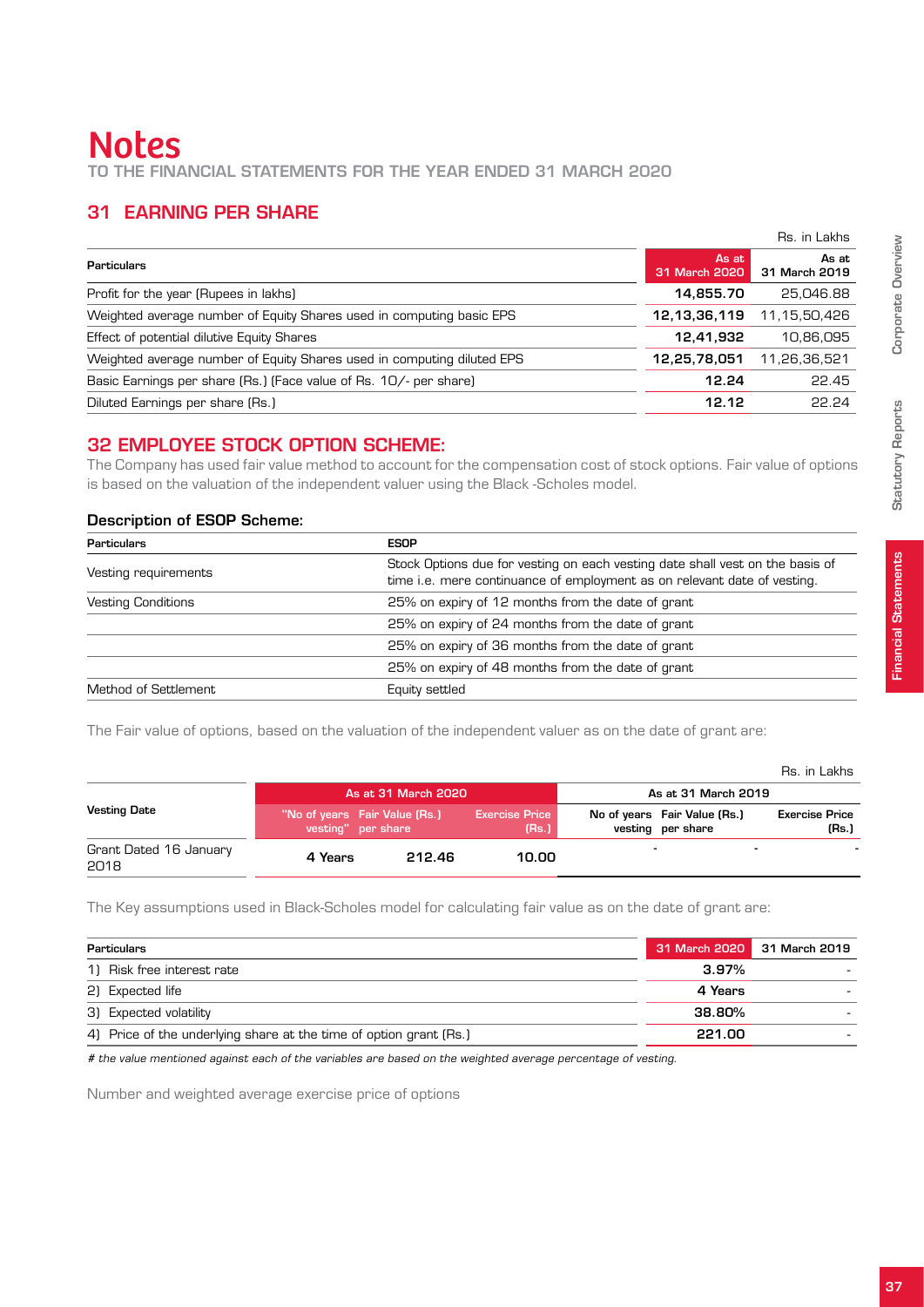THE FINANCIAL STATEMENTS FOR THE YEAR ENDED 31 MARCH 2020

|           | Rs. in Lakhs                             |           |                                                     |                      |                                              |
|-----------|------------------------------------------|-----------|-----------------------------------------------------|----------------------|----------------------------------------------|
|           |                                          |           | 31-March-20                                         | 31-March-19          |                                              |
| Sr.<br>No | <b>Particulars</b>                       | options   | Number of Weighted Average<br><b>Exercise Price</b> | Number of<br>options | Weighted<br><b>Average Exercise</b><br>Price |
|           | Outstanding at the beginning of the year | 15,01,914 | 67.00                                               | 19,35,192            | 67.00                                        |
| 2         | Granted during the year                  | 2,95,110  | 10.00                                               |                      |                                              |
| З         | Forfeited / Lapsed during the year       | 59,785    | 47.00                                               | 84.616               | 67.00                                        |
| 4         | Exercised during the year                | 1,41,081  | 67.00                                               | 3,48,662             | 67.00                                        |
| 5         | Outstanding at the end of the year       | 15,96,158 | 57.00                                               | 15,01,914            | 67.00                                        |
| 6         | Exercisable at the end of the year       | 4,18,672  | 67.00                                               | 1.14.804             | 67.00                                        |

Range of exercise price and weighted average remaining contractual life of outstanding options:

|                       |                   | 31-March-20                                                                               |                                                           |           | 31-March-19                                                                            |                                                    |
|-----------------------|-------------------|-------------------------------------------------------------------------------------------|-----------------------------------------------------------|-----------|----------------------------------------------------------------------------------------|----------------------------------------------------|
| <b>Particulars</b>    | Number of Average | <b>Weighted</b><br>Options Remaining<br><b>Outstanding Contractual Life</b><br>(in years) | <b>Weighted</b><br><b>Average Exercise</b><br>Price (Rs.) | Number of | Weighted<br>Average<br>Options Remaining<br>Outstanding Contractual Life<br>(in years) | Weighted<br><b>Average Exercise</b><br>Price (Rs.) |
| 7-0 <sub>ct</sub> -17 | 10,71,178         | 3.51                                                                                      | 67.00                                                     | 12,35,215 | 4.38                                                                                   | 67.00                                              |
| 8-Dec-17              | 1,28,557          | 3.69                                                                                      | 67.00                                                     | 1,35,699  | 4.59                                                                                   | 67.00                                              |
| 16-Jan-18             | 1,22,250          | 3.56                                                                                      | 67.00                                                     | 1.31.000  | 4.51                                                                                   | 67.00                                              |
| 16-0ct-19             | 2,74,173          | 5.03                                                                                      | 10.00                                                     |           |                                                                                        |                                                    |

### 33 Employee Benefits

### General description of defined benefit plans :

### **Gratuity**

The Company provides for gratuity, a defined benefit retirement plan covering qualifying employees. The plan provides for lump sum payments to employees upon death while in employment or on separation from employment after serving for the stipulated period mentioned under The Payment of Gratuity Act, 1972. The Company makes annual contribution to the gratuity scheme adminstered by the Life Insurance Corporation of India through its gratuity fund.

Through its defined benefit plans the Company is exposed to a number of risks, the most significant of which are detailed below:

### Investment risk

The present value of the defined benefit plan liability is calculated using a discount rate which is determined by reference to market yields at the end of the reporting period on government bonds.

### Interest risk

A decrease in the bond interest rate will increase the plan liability; however, this will be partially offset by an increase in the return on the plan's debt investments.

### Longevity risk

The present value of defined benefit plan liability is calculated by reference to the best estimate of the mortality of plan participants both during and after their employment. An increase in the life expectancy of the plan participants will increase the plan's liability.

### Salary risk

The present value of the defined benefit plan liability is calculated by reference to the future salaries of plan participants. As such, an increase in the salary of the plan participants will increase the plan's liability.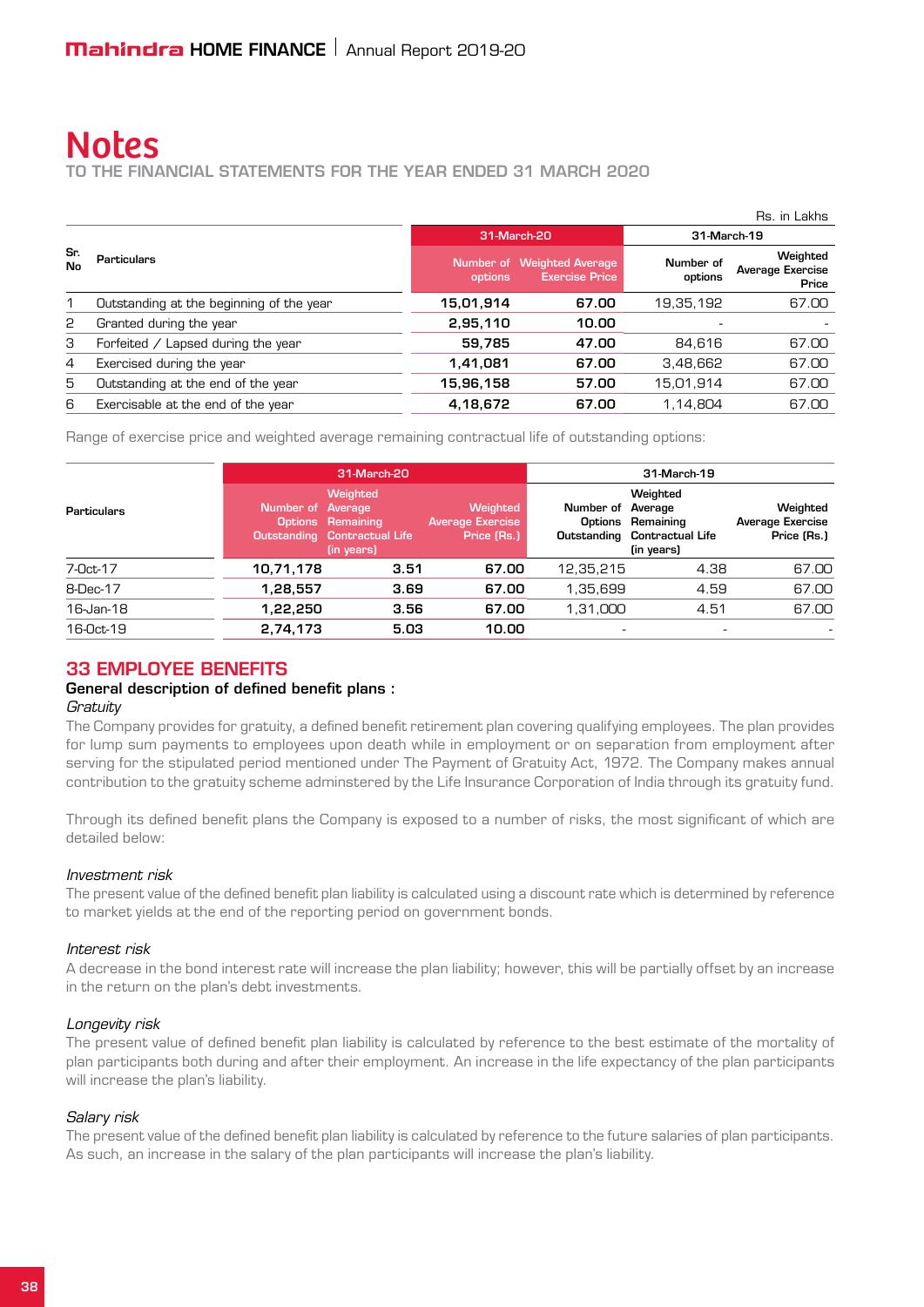# Notes to the Financial Statements for the year ended 31 March 2020

Defined benefit plans:

|    | Rs. in Lakhs                                                                          |                                 |                                   |
|----|---------------------------------------------------------------------------------------|---------------------------------|-----------------------------------|
|    |                                                                                       |                                 | <b>Funded Plan</b>                |
|    | <b>Particulars</b>                                                                    |                                 | Gratuity                          |
|    |                                                                                       | 31 March 2020                   | 31 March 2019                     |
| L  | Amount recognised in the Statement of Profit and Loss for the year<br>ended 31 March: |                                 |                                   |
| 1  | Current service cost                                                                  | 162.29                          | 163.50                            |
| 2  | Interest cost on benefit obligation (Net)                                             | 6.72                            | 8.37                              |
| З  | Adjustment due to opening balance                                                     | (10.00)                         | (3.60)                            |
| 4  | Total expenses included in employee benefits expense                                  | 159.01                          | 168.27                            |
| Ш  | Amount recognised in Other Comprehensive income for the year                          |                                 |                                   |
| 1  | Actuarial (gains)/losses arising from changes in demographic assumption               | (34.32)                         | 22.97                             |
| 5  | Actuarial (gains)/losses arising from changes in financial assumption                 | 102.62                          | 6.71                              |
| З  | Actuarial (gains)/losses arising from changes in experience adjustment                | 64.38                           | 61.66                             |
| 4  | Return on plan assets                                                                 |                                 |                                   |
|    | Recognised in other comprehensive income                                              | 132.68                          | 91.34                             |
| Ш  | Change in the present value of obligation during the year ended 31 March              |                                 |                                   |
| 1  | Present value of defined benefit obligation at the beginning of the year              | 630.19                          | 374.56                            |
| 2  | Current service cost                                                                  | 162.29                          | 163.50                            |
| З  | Interest cost/income                                                                  | 48.33                           | 29.26                             |
| 4  | Remeasurements (gains)/ losses                                                        |                                 |                                   |
|    | Actuarial (gains)/losses arising from changes in demographic assumption<br>(i)        | (34.32)                         | 22.97                             |
|    | Actuarial (gains)/losses arising from changes in financial assumption<br>(iii)        | 102.62                          | 6.71                              |
|    | Actuarial (gains)/losses arising from changes in experience adjustment<br>(iii)       | 64.38                           | 61.66                             |
| 5  | Benefits paid                                                                         | (35.72)                         | [28.47]                           |
| 6  | Liabilities assumed /(settled)                                                        |                                 |                                   |
| 7  | Present value of defined benefit obligation at the end of the year                    | 937.77                          | 630.19                            |
| IV | Change in fair value of plan assets during the year                                   |                                 |                                   |
| 1  | Fair value of plan assets at the beginning of the year                                | 532.52                          | 263.82                            |
| 2  | Interest income                                                                       |                                 |                                   |
| З  | Contributions by employer                                                             | 132.15                          | 272.69                            |
| 4  | Benefits paid                                                                         | (35.72)                         | [28.47]                           |
| 5  | Return on plan assets excluding interest income                                       | 41.61                           | 20.88                             |
| 6  | Adjustment to the opening balance/exchange rate variation                             | 10.00                           | 3.60                              |
| 7  | Fair value of plan assets at the end of the year                                      | 680.56                          | 532.52                            |
| v  | Net Asset/(Liability) recognised in the Balance Sheet as at                           |                                 |                                   |
| 1  | Present value of defined benefit obligation as at                                     | 937.77                          | 630.19                            |
| 2  | Fair value of plan assets                                                             | 680.56                          | 532.52                            |
| З  | Surplus/(Deficit)                                                                     | (257.21)                        | (97.67)                           |
| 4  | Current portion of the above                                                          | 257.21                          | 97.67                             |
| 5  | Non current portion of the above                                                      |                                 |                                   |
|    | <b>Actuarial assumptions</b>                                                          |                                 |                                   |
| VI | Discount rate                                                                         |                                 |                                   |
| 1  |                                                                                       | 6.76%                           | 7.67%                             |
| 2  | Salary growth rate                                                                    | 7.00%                           | 5.00%                             |
| З  | Attrition rate                                                                        | 30, 41% for age 35, 36% for age | 52% for age upto 43% for age upto |
|    |                                                                                       |                                 | 31-44, 33% for 36-45, 17% for     |
|    |                                                                                       | above 44                        | 46 and above                      |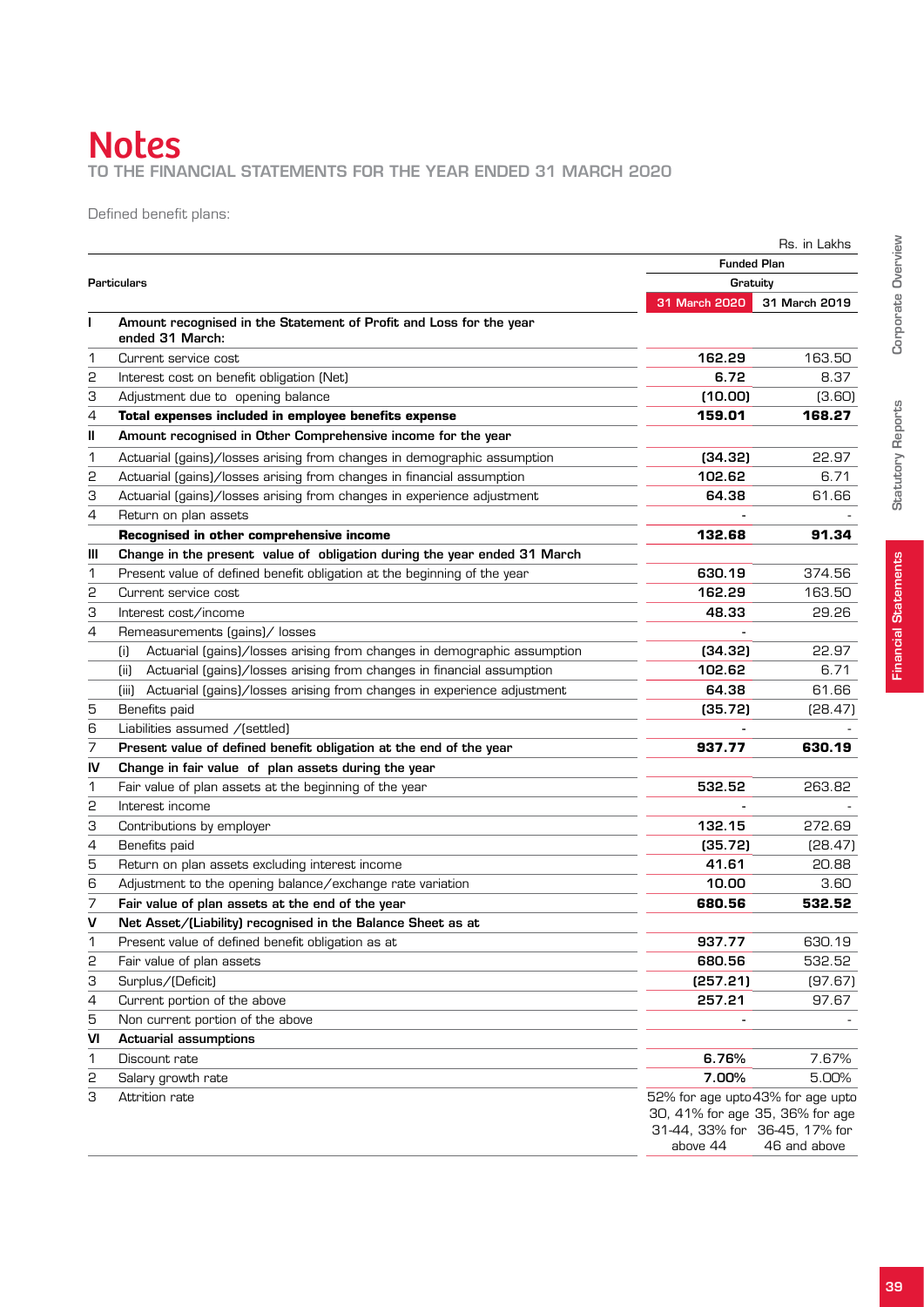to the Financial Statements for the year ended 31 March 2020

### Quantitative sensitivity analysis for impact of significant assumptions on defined benefit obligation are as below:

| Particulars                                         | 31 March 2020 | 31 March 2019 |
|-----------------------------------------------------|---------------|---------------|
| One percentage point increase in discount rate      | (20.57)       | (105.24)      |
| One percentage point decrease in discount rate      | 24.11         | 133.60        |
| One percentage point increase in salary growth rate | 23.82         | 135.98        |
| One percentage point decrease in salary growth rate | (20.71)       | (108.52)      |

### Maturity profile of defined benefit obligation

| Particulars           | 31 March 2020 31 March 2019 |          |
|-----------------------|-----------------------------|----------|
| Within 1 year         | 797.52                      | 542.10   |
| Between 2 and 5 years | 5.737.70                    | 3.915.23 |

The estimate of future salary increases, considered in actuarial valuation, considers inflation, seniority, promotion and other relevant factors, such as supply and demand in the employment market.

The Company's contribution to provident fund and superannuation fund aggregating Rs.1,664.89 lakhs (31 March 2019 : Rs.709.69 lakhs) has been recognised in the statement of profit and loss under the head employee benefits expenses.

### 34 Operating segments

There is no separate reportable segment as per Ind AS 108 on "Operating Segments" in respect of the Company.

There are no operations outside India and hence there is no external revenue or assets which require disclosure.

No revenue from transactions with a single external customer or counterparty amounted to 10% or more of the Company's total revenue in the year ended 31 March 2020 or 31 March 2019

### 35 Leases

### In the cases where assets are taken on operating lease (as lessee) -

As a lessee, the Company's lease asset class primarily consist of buildings or part thereof taken on lease for office premises and certain IT equipments used for operating activities. The Company, previously classified these leases as operating leases under Ins AS 17 based on its assessment that the lessor effectively retained substantially all the risks and benefits incidental to ownership of the underlying asset and hence, the lease payments were recognized as an expense in the Statement of profit and loss.

The Company has adopted Ind AS 116, Leases, effective 01 April 2019 using modified retrospective approach of transition without restating the figures for prior periods. Consequently, the Company has recognized the lease liability at the present value of the future lease payments discounted at the incremental borrowing rate at the date of initial application and ROU asset is equal to lease liability adjusted by the amount of any prepaid or accrued lease payments in relation to leases which has been previously classified as operating leases under Ind AS 17 subject to certain practical expedients as allowed by the Standard.

The following is the summary of practical expedients elected on initial application of Ind AS 116.

- i) Applied a single discount rate to a portfolio of leases with reasonably similar characteristics.
- ii) Availed the exemption not to recognize right-of-use assets and liabilities for leases with less than 12 months of lease term on the date of initial application.
- iii) Excluded the initial direct costs from the measurement of the right-of-use asset at the date of initial application.
- iv) Applied the practical expedient to grandfather the assessment of which transactions are leases. Accordingly, Ind AS 116 is applied only to contracts that were previously identified as leases under Ind AS 17.
- v) Used hindsight to determine the lease term of contracts.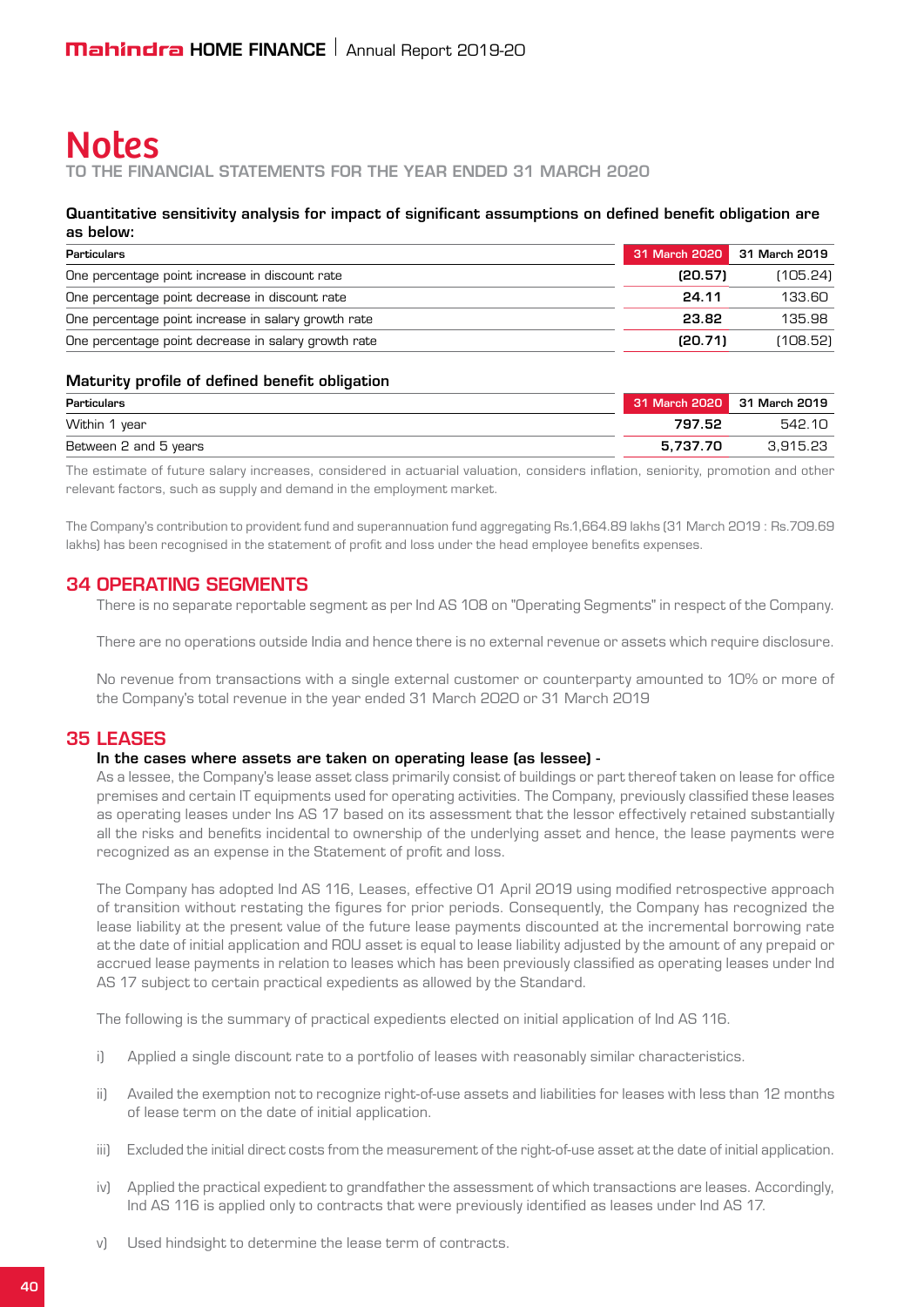### to the Financial Statements for the year ended 31 March 2020

The lease liabilities were measured at the present value of the remaining lease payments, discounted using the Company's incremental borrowing rate as at 01 April 2019, The weighted average of Company's incremental borrowing rate applied to the lease liabilities on 01 April 2019 was 9.75%

| al | Transition date reconcilation as at 01 April 2019 :                                              | 31 March 2020 | 31 March 2019 |
|----|--------------------------------------------------------------------------------------------------|---------------|---------------|
|    | Operating lease commitments as per Ind AS 17 as at 31 March 2019                                 | 4.810.26      |               |
|    | Present value of above lease commitment, using incremental borrowing rate as on<br>01 April 2019 | 3.510.72      |               |
|    | Less:- Adjustments for recognising exemption for short term leases                               |               |               |
|    | Lease liabilities recognised as at 01 April 2019                                                 | 3,510.72      |               |
|    |                                                                                                  |               |               |
| bì | Maturity analysis - contractual undiscounted cash flows                                          | 31 March 2020 | 31 March 2019 |
|    | Less than 1 year                                                                                 | 786.19        |               |
|    | 1-3 years                                                                                        | 1,474.63      |               |
|    | 3-5 years                                                                                        | 1,202.39      |               |
|    | More than 5 years                                                                                | 927.46        |               |
|    | Total undiscounted lease liabilities                                                             | 4,390.67      |               |
|    |                                                                                                  |               |               |

### c) Other disclosures:

 On application of Ind AS 116, the nature of expense has changed from lease rent in previous periods to depreciation cost for the ROU asset and finance cost for interest accrued on lease liability. Ind AS 116 also provides for certain options and exemptions to recognise short-term lease payments and payments for leases of low-value assets which are not included in the measurement of the lease liability and ROU asset as expense on a straight line basis over the lease term in the statement of profit or loss. Following table summarizes other disclosures including the note references for the expense, asset and liability heads under which certain expenses, assets and liability items are grouped in the financial statements.

|     | Particulars                                                                                                                                   | 31 March 2020 | 31 March 2019 |
|-----|-----------------------------------------------------------------------------------------------------------------------------------------------|---------------|---------------|
| п.  | Depreciation charge for Right-Of-Use assets for Leasehold premises (presented<br>under note - 29 "Depreciation, amortization and impairment") | 660.64        |               |
| ШL  | Interest expense on lease liabilities (presented under note - 25 "Finance costs")                                                             | 320.37        |               |
| ШÌ  | Expense relating to short-term leases                                                                                                         |               |               |
| iv) | Expense relating to leases of low-value assets (included under note 30 " Other<br>expenses")                                                  | 108.74        |               |
| v1  | Payments for lease liability                                                                                                                  | 768.20        |               |
| vil | Additions to right-of-use assets during the year                                                                                              | 288.14        |               |
|     | vii) Carrying amount of right-of-use assets at the end of the reporting year by class of<br>underlying asset -                                |               |               |
|     | Property taken on lease for office premises<br>(presented under note - O8 "Property, plant and equipments")                                   | 3,138.22      |               |
|     | viii) Lease liabilities (presented under note - 15 "Other financial liabilities")                                                             | 3.351.03      |               |

### 36 Frauds reported during the period

There were 279 cases (31 March 2019: 125 cases) of frauds amounting to Rs. 239.84 Lakhs (31 March 2019: Rs. 111.98 Lakhs) reported during the year. The Company has recovered an amount of Rs. 106.96 Lakhs (31 March 2019: Rs.36.53 Lakhs) and wherever required has initiated appropriate legal actions against the individuals involved. The claims for the un-recovered losses are lodged with the insurance companies on merit basis.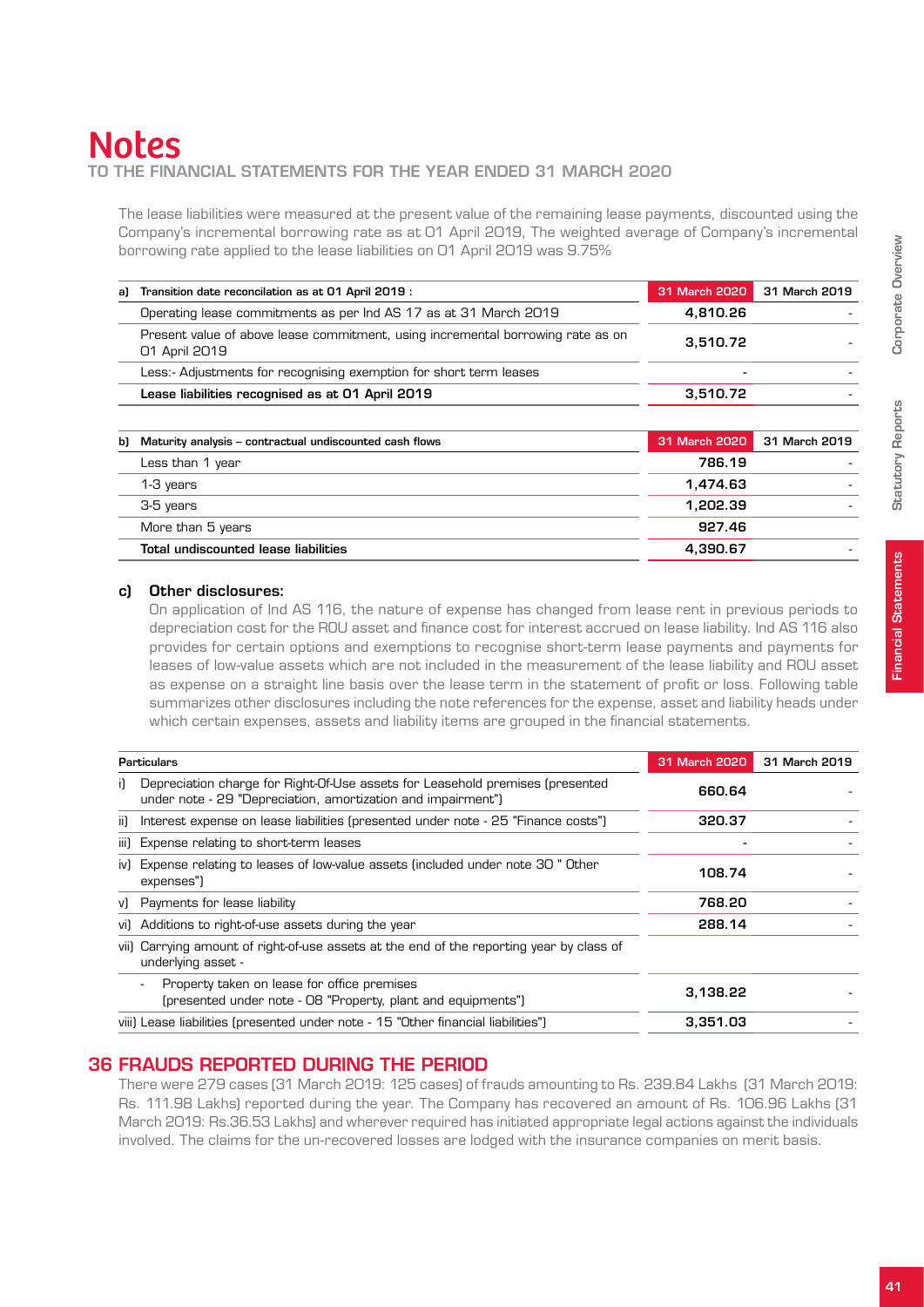to the Financial Statements for the year ended 31 March 2020

### 37 Contingent liabilities and commitments (to the extent not provided **FOR)**

|              | <b>Particulars</b>                                                                                | 31 March 2020 | 31 March 2019 |
|--------------|---------------------------------------------------------------------------------------------------|---------------|---------------|
| i)           | Claims against the Company not acknowledged as debt                                               |               |               |
|              | Legal suits filed by customers                                                                    | 170.58        | 104.25        |
|              | Income Tax                                                                                        | 69.95         | 60.98         |
| ii)          | <b>Commitments</b>                                                                                |               |               |
|              | Estimated amount of contracts remaining to be executed on capital account and not<br>provided for | 108.78        | 115.55        |
|              | Other commitments:                                                                                |               |               |
|              | Amount on account of loan sanctioned but not disbursed                                            | 41,981.03     | 63,529.76     |
| <b>Total</b> |                                                                                                   | 42.330.34     | 63.810.54     |

The Company's pending litigations comprise of claims against the Company primarily by the customers and proceedings pending with Income Tax authorities. The Company has reviewed all its pending litigations and proceedings and has adequately provided for where provisions are required and disclosed the contingent liabilities where applicable, in its financial statements. The amount of provisions / contingent liabilities is based on management's estimate, and no significant liability is expected to arise out of the same. In February 2019, Supreme Court of India in its judgement opined on the applicability of allowances that should be considered to measure obligations under Employees Provident Fund Act, 1952. The Company has been legally advised that there are interpretative challenges on the application of judgement retrospectively and therefore has currently not considered any probable obligations for past periods. Accordingly, the Company has made a provision for provident fund contribution from the date of the Supreme Court order.

### 38 Corporate Social Responsibility (CSR)

During the year, the Company has incurred an expenditure of Rs. 611.32 Lakhs (31 March 2019 : Rs. 413.91 Lakhs) towards CSR activities which includes contribution  $/$  donations made to the trusts which are engaged in activities prescribed under section 135 of the Companies Act, 2013 read with Schedule VII to the said Act and expense of Rs. 21.81 Lakhs (31 March 2019: Rs. 9.70 Lakhs) towards the CSR activities undertaken by the Company.

### Detail of amount spent towards CSR activities :

- a) Gross amount required to be spent by the Company during the year is Rs. 611.25 lakhs (31 March 2019: Rs. 413.77 lakhs).
- b) Amount spent by the Company during the period :

|                                                |                          | For the year ended 31 March 2020 |              |         | For the year ended 31 March 2019 |              |
|------------------------------------------------|--------------------------|----------------------------------|--------------|---------|----------------------------------|--------------|
| Particulars                                    | In cash                  | Yet to be paid<br>in cash        | <b>Total</b> | In cash | Yet to be paid<br>in cash        | <b>Total</b> |
| Construction / acquisition of any asset<br>il. | $\overline{\phantom{a}}$ | $\overline{\phantom{a}}$         | $\,$         |         | $\overline{\phantom{a}}$         |              |
| ii) On purpose other than (i) above            | 611.32                   | $\blacksquare$                   | 611.32       | 413.91  | $\overline{\phantom{a}}$         | 413.91       |

39 The Company has a process whereby periodically all long term contracts (including derivative contracts) are assessed for material foreseeable losses. At the period end, the Company has reviewed and ensured that adequate provision as required under any law / accounting standards for material foreseeable losses on such long term contracts has been made in the books of accounts. The Company has not entered into derivative contracts during the year.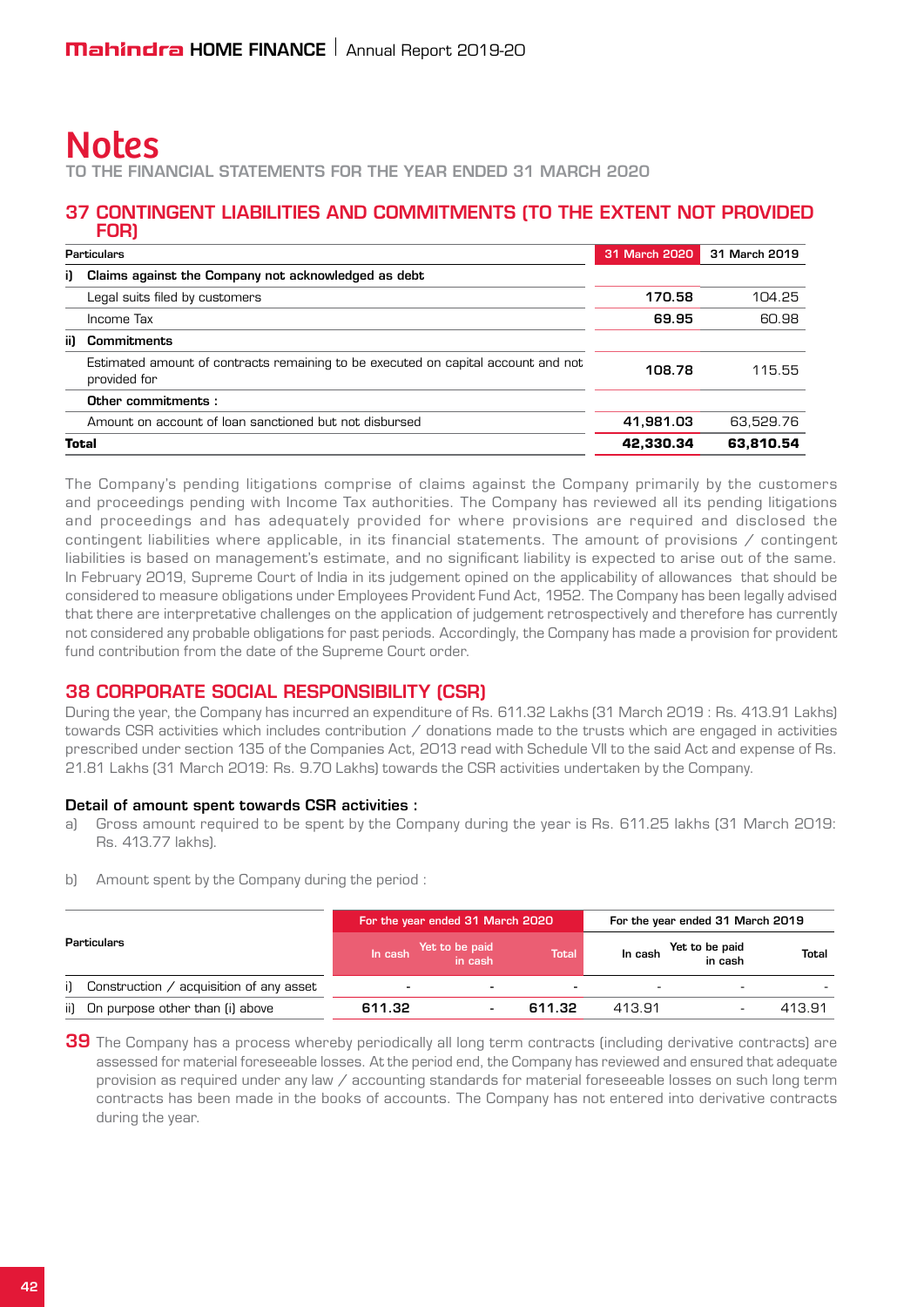### **Notes** to the Financial Statements for the year ended 31 March 2020

### 40 Capital Management and Financial Instruments

### Capital management

The Company's capital management strategy is to effectively determine, raise and deploy capital so as to create value for its shareholders. The same is done through a mix of either equity and/or preference and/or convertible and/or combination of short term /long term debt as may be appropriate.

The Company determines the amount of capital required on the basis of its operations, capital expenditure and strategic investment plans.

The Company is subject to the capital adequacy requirements of the National Housing Bank (NHB). Regulatory capital consists of Tier I capital, which comprises of share capital, share premium and retained earnings including current year profit less deferred tax assets and intangible assets. The other component of regulatory capital is Tier 2 capital instruments, which include qualified subordinated debt. Further, capital adequacy requirement of NHB is based on the Accounting Standards specified under section 133 of the Act, read with rule 7 of the Companies (Accounts) Rules 2014 (as amended), prudential norms for income recognition, assets classification and provisioning for non-performing assets as well as contingency provision for standard assets as prescribed by The National Housing Bank (NHB) for HFCs and the guidelines issued by Securities and Exchange Board of India (SEBI) to the extent applicable. Under NHB's capital adequacy guidelines, the Company is required to maintain a minimum capital adequacy ratio of 12% consisting of Tier I and Tier II Capital. The total of Tier II Capital at any point of time shall not exceed 100 percent of Tier I Capital. The Company follows accounting policies as prescribed under National Housing Bank Directions to manage capital under NHB regulations. Company has complied with all regulatory requirements related to regulatory capital and capital adequacy ratios as prescribed by NHB, as set out below:

|                            |               | Rs. in Lakhs  |
|----------------------------|---------------|---------------|
| <b>Particulars</b>         | 31 March 2020 | 31 March 2019 |
| Tier I capital             | 1,05,519.56   | 1,01,361.47   |
| Tier II capital            | 44,110.22     | 33,460.23     |
| <b>Total capital</b>       | 1,49,629.78   | 1,34,821.70   |
| Risk weighted assets       | 3,47,640.16   | 3,42,706.90   |
| Tier I capital ratio       | 30.35%        | 29.58%        |
| Tier II capital ratio      | 12.69%        | 9.76%         |
| <b>Total capital ratio</b> | 43.04%        | 39.34%        |

### **41 TAXATION**

### Deferred tax assets

|                                                                                          |                           |                                                |                            |                                   |                                              |                               | Rs. in Lakhs                      |
|------------------------------------------------------------------------------------------|---------------------------|------------------------------------------------|----------------------------|-----------------------------------|----------------------------------------------|-------------------------------|-----------------------------------|
| <b>Particulars</b>                                                                       | Balance as at<br>01 April | Change/<br>(credit) to<br>2019 profit and loss | Charge/<br>(credit) to OCI | Balance as at<br>31 March<br>2019 | Change/<br>(credit) to<br>profit and<br>loss | Charge/<br>(credit) to<br>OCI | Balance as at<br>31 March<br>2020 |
| Tax effect of items<br>constituting deferred<br>tax liabilities :                        |                           |                                                |                            |                                   |                                              |                               |                                   |
| FVTPL through<br>Investment                                                              |                           |                                                |                            |                                   | 0.52                                         |                               | 0.52                              |
|                                                                                          | ٠                         | ۰                                              | ۰                          | ۰                                 | 0.52                                         |                               | 0.52                              |
| Tax effect of<br>items constituting<br>deferred tax assets:                              |                           |                                                |                            |                                   |                                              |                               |                                   |
| Provision for employee<br>benefits & Others                                              | 256.63                    | 211.96                                         | 31.92                      | 500.51                            | 20.75                                        | 17.79                         | 539.05                            |
| Allowance for Expected<br>Credit Loss (ECL)                                              | 3,188.39                  | (1,875.32)                                     | $\blacksquare$             | 1,313.08                          | 3,328.68                                     |                               | 4,641.77                          |
| Effective Interest<br>$\overline{\phantom{a}}$<br>Rate (EIR) on financial<br>instruments | 5,145.02                  | 147.11                                         | $\overline{\phantom{a}}$   | 5,292.13                          | (2,394.45)                                   |                               | 2,897.68                          |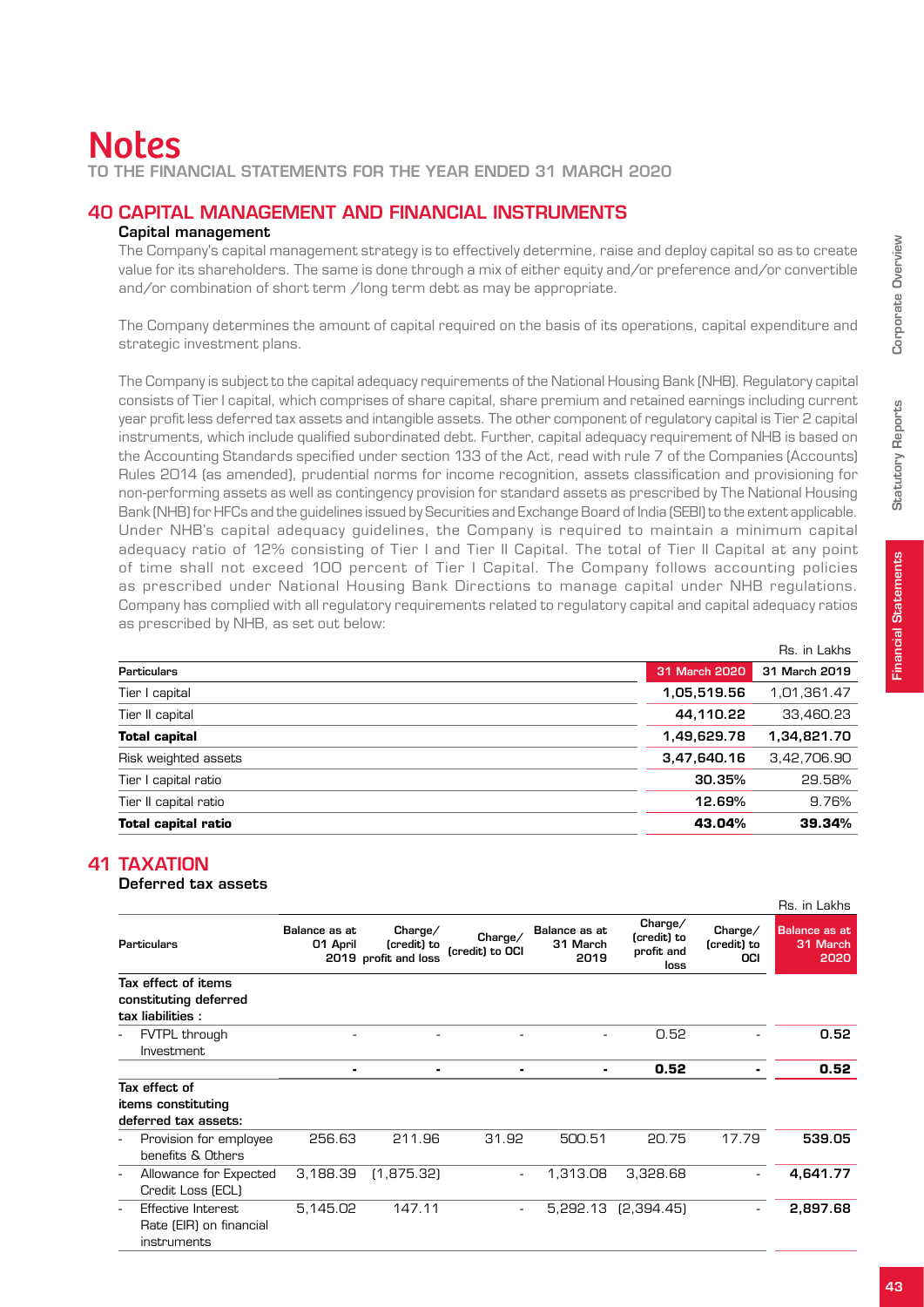to the Financial Statements for the year ended 31 March 2020

|                                                     |                           |                                                |                            |                                   |                                              |                               | Rs. in Lakhs                             |
|-----------------------------------------------------|---------------------------|------------------------------------------------|----------------------------|-----------------------------------|----------------------------------------------|-------------------------------|------------------------------------------|
| <b>Particulars</b>                                  | Balance as at<br>01 April | Change/<br>(credit) to<br>2019 profit and loss | Charge/<br>(credit) to OCI | Balance as at<br>31 March<br>2019 | Charge/<br>(credit) to<br>profit and<br>loss | Charge/<br>(credit) to<br>OCI | <b>Balance as at</b><br>31 March<br>2020 |
| Depreciation on<br>property, plant and<br>equipment | 190.73                    | 108.52                                         | $\overline{\phantom{0}}$   | 299.25                            | (25.92)                                      | -                             | 273.33                                   |
| Lease Liabilities                                   | ۰                         | $\overline{\phantom{a}}$                       |                            | $\overline{\phantom{a}}$          | 53.56                                        |                               | 53.56                                    |
| Other provisions                                    | ۰                         | $\overline{\phantom{a}}$                       |                            | $\sim$                            | 43.88                                        |                               | 43.88                                    |
|                                                     | 8,780.77                  | (1,407.73)                                     | 31.92                      | 7,404.97                          | 1.026.50                                     | 17.79                         | 8,449.27                                 |
| <b>Total Deferred</b><br>Tax Assets (net)           | 8.780.77                  | (1,407.73)                                     | 31.92                      | 7.404.97                          | 1.025.98                                     | 17.79                         | 8,448.75                                 |

### Income tax recognised in Statement of Profit and loss

|                                                                                                                                     |               | Rs. in Lakhs  |
|-------------------------------------------------------------------------------------------------------------------------------------|---------------|---------------|
| <b>Particulars</b>                                                                                                                  | 31 March 2020 | 31 March 2019 |
| Current tax:                                                                                                                        |               |               |
| In respect of current year                                                                                                          | 6,850.00      | 9,950.00      |
| In respect of prior years                                                                                                           | (119.80)      | 211.78        |
|                                                                                                                                     | 6,730.20      | 10.161.78     |
| Deferred tax:                                                                                                                       |               |               |
| In respect of current year origination and reversal of temporary differences                                                        | (3,082.01)    | 1.407.73      |
| In respect of rate change (Re-measurement of opening deferred tax assets due<br>to income tax rate change from 34.944% to 25.168%)* | 2,056.03      |               |
|                                                                                                                                     | (1,025.98)    | 1,407.73      |
| Total Income tax recognised in Statement of Profit and loss                                                                         | 3.351.03      | 11,569.51     |

### Income tax recognised in Other Comprehensive Income

|                                                                                                                                     |               | Rs. in Lakhs  |
|-------------------------------------------------------------------------------------------------------------------------------------|---------------|---------------|
| <b>Particulars</b>                                                                                                                  | 31 March 2020 | 31 March 2019 |
| Deferred tax related to items recognised in Other Comprehensive Income<br>during the year:                                          |               |               |
| Remeasurement of defined employee benefits for current year                                                                         | (33.39)       | (31.92)       |
| In respect of rate change (Re-measurement of opening deferred tax assets due to<br>income tax rate change from 34.944% to 25.168%)* | 15.60         |               |
| Total Income tax recognised in Other Comprehensive Income                                                                           | (17.79)       | (31.92)       |

### Reconciliation of estimated income tax expense at tax rate to income tax expense reported in the statement of profit and loss is as follows:

|                                                                                       |               | Rs. in Lakhs  |
|---------------------------------------------------------------------------------------|---------------|---------------|
| <b>Particulars</b>                                                                    | 31 March 2020 | 31 March 2019 |
| Profit before tax                                                                     | 20,559.92     | 36.616.39     |
| Applicable income tax rate                                                            | 25.168%       | 34.944%       |
| Expected income tax expense                                                           | 5,174.52      | 12,795.23     |
| Tax effect of adjustments to reconcile expected Income tax expense at tax rate to     |               |               |
| reported income tax expense:                                                          |               |               |
| Effect of income exempt from tax                                                      | (61.20)       | (43.10)       |
| Effect of expenses / provisions not deductible in determining taxable profit          | (1, 345.33)   | (1,392.34)    |
| Effect of differential tax rate (Re-measurement of opening deferred tax assets due to | 2,056.03      | (2.06)        |
| income tax rate change from 34.944% to 25.168%)*                                      |               |               |
| Tax of earlier years                                                                  | (119.80)      | 211.78        |
| Total Income tax recognised in Statement of Profit and loss                           | 5.704.22      | 11,569.51     |

 \* The Taxation Laws (Amendment) Ordinance, 2019 contain substantial amendments in the Income Tax Act 1961 and the Finance (No. 2) Act 2019 to provide an option to domestic companies to pay income tax at a concessional rate. The Company has elected to apply the concessional tax rate. Accordingly, the Company has recognised the provision for income tax and re-measured the net deferred tax assets at concessional rate for the year ended 31 March 2020. Further, the opening net deferred tax asset has been re-measured at lower rate with a one-time impact of Rs. 2,071.63 lakhs, out of which Rs. 2056.03 lakhs is debited to the deferred tax in statement of profit & loss and Rs. 15.60 lakhs has been classified through deferred tax under other comprehensive income.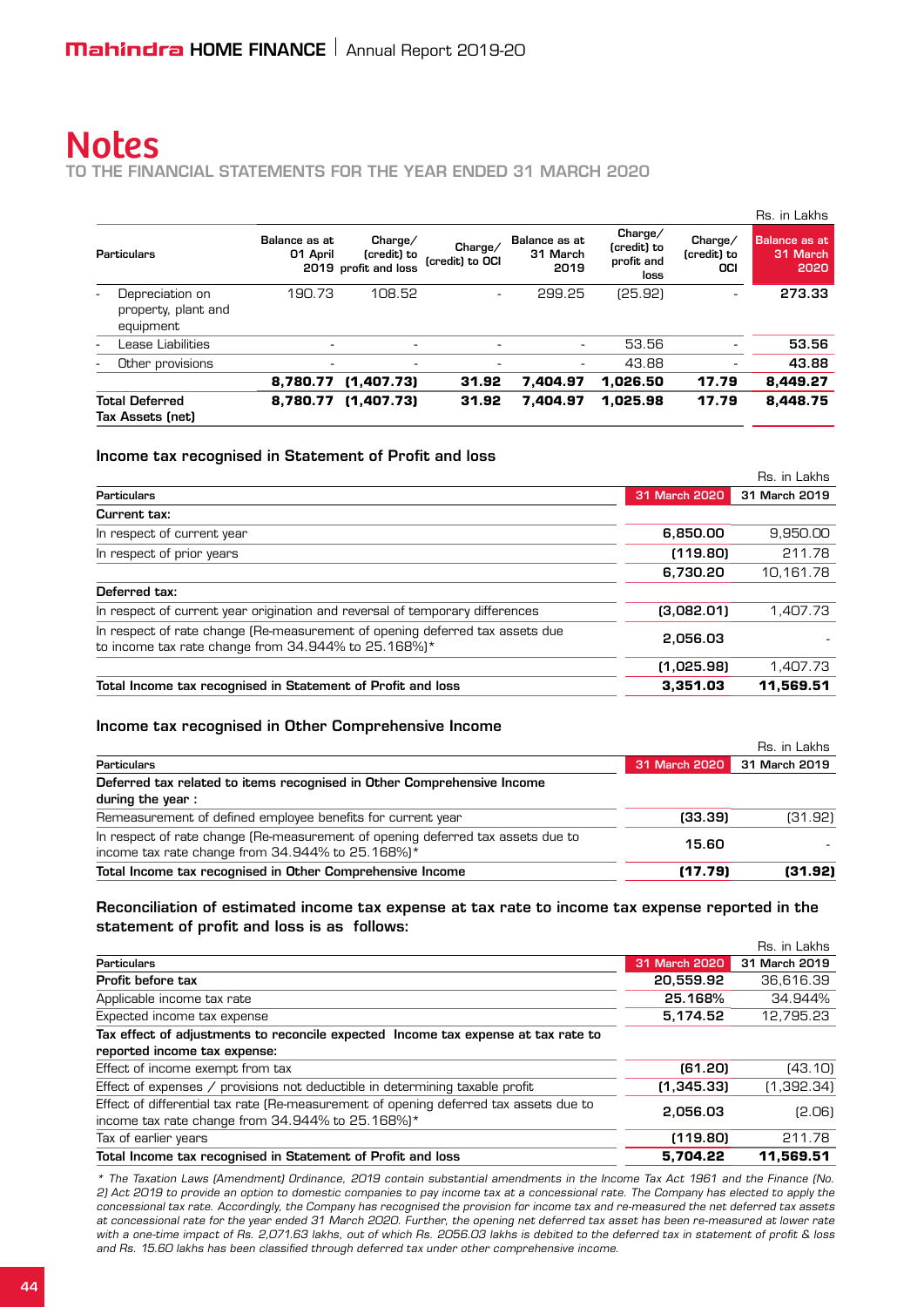# **Notes** to the Financial Statements for the year ended 31 March 2020

### 42 Change in liabilities arising from financing activities

|                                                       |               |             |                                                     |                          | Rs. in Lakhs  |
|-------------------------------------------------------|---------------|-------------|-----------------------------------------------------|--------------------------|---------------|
| Particulars                                           | 31 March 2019 | Cash flows  | Amortisation of<br>loan origination<br><b>costs</b> | Others#                  | 31 March 2020 |
| Share capital                                         | 12,130.14     | ٠           | $\overline{\phantom{0}}$                            | 14.11                    | 12,144.25     |
| Securities premium                                    | 42.706.41     | -           |                                                     | 112.91                   | 42.819.32     |
| Debt securities                                       | 2.39.650.58   | [41,500.00] | 1.822.76                                            | $\overline{\phantom{a}}$ | 1,99,973.34   |
| Borrowings other than debt securities                 | 3.62.919.09   | 56.031.39   | (46.15)                                             | $\overline{\phantom{a}}$ | 4.18.904.33   |
| Subordinated liabilities                              | 31.024.26     | 10,000,00   | (8.48)                                              | $\overline{\phantom{a}}$ | 41,015.78     |
| Dividend paid including dividend<br>distribution tax  |               | [2,963.07]  |                                                     |                          |               |
| Lease liability                                       |               | (768.20)    |                                                     | 4,119.23                 | 3,351.03      |
| <b>Total liabilities from financing</b><br>activities | 6,88,430.48   | 20,800.12   | 1.768.13                                            | 4.246.25                 | 7.18.208.05   |

| Particulars                                           | 31 March 2018            | Cash flows  | Amortisation of<br>loan origination<br>costs | Others#                  | 31 March 2019 |
|-------------------------------------------------------|--------------------------|-------------|----------------------------------------------|--------------------------|---------------|
| Share capital                                         | 10,813.22                | 1.316.92    | ۰                                            |                          | 12,130.14     |
| Securities premium                                    | 28,725.74                | 13,900.38   |                                              | 80.29                    | 42,706.41     |
| Debt securities                                       | 1,59,926.84              | 78,810.00   | 913.74                                       | $\overline{\phantom{a}}$ | 2,39,650.58   |
| Borrowings other than debt securities                 | 3,35,310.87              | 27,608.22   | -                                            | $\overline{\phantom{0}}$ | 3,62,919.09   |
| Subordinated liabilities                              | 28,236.76                | 2.800.00    | (12.50)                                      | -                        | 31,024.26     |
| Dividend paid including dividend<br>distribution tax  | $\overline{\phantom{a}}$ | [2,216.19]  |                                              |                          |               |
| <b>Total liabilities from financing</b><br>activities | 5,63,013.43              | 1,22,219.33 | 901.24                                       | 80.29                    | 6,88,430.48   |

# includes securities premium on exercise of employees stock option and amount of lease liability generated on transition & new lease during the year

### 43 Maturity analysis of assets and liabilities

The table below shows an analysis of assets and liabilities according to when they are expected to be recovered or settled.

|                               |                     |                    |              |                                     |                    | Rs. in Lakhs |
|-------------------------------|---------------------|--------------------|--------------|-------------------------------------|--------------------|--------------|
|                               |                     | 31 March 2020      |              |                                     | 31 March 2019      |              |
| Particulars                   | Within 12<br>months | After 12<br>months | <b>Total</b> | Within 12<br>months                 | After 12<br>months | <b>Total</b> |
| Assets                        |                     |                    |              |                                     |                    |              |
| <b>Financial Assets</b>       |                     |                    |              |                                     |                    |              |
| Cash and cash equivalents     | 9,238.78            | $\blacksquare$     | 9.238.78     | 2.982.62                            |                    | 2,982.62     |
| Loans                         | 2,29,332.95         | 5,57,675.05        | 7,87,008.00  | 2.25.601.20                         | 5,43,323.70        | 7,68,924.90  |
| Investments                   | 11,509.35           | $\blacksquare$     | 11,509.35    |                                     |                    |              |
| Other Financial assets        | 62.85               | 290.18             | 353.03       | 28.23                               | 286.87             | 315.10       |
| <b>Non-financial Assets</b>   |                     |                    |              |                                     |                    |              |
| Current tax assets (Net)      |                     | 528.62             | 528.62       |                                     | 402.53             | 402.53       |
| Deferred tax Assets (Net)     | $\blacksquare$      | 8,448.75           | 8,448.75     | $\overline{\phantom{a}}$            | 7,404.97           | 7,404.97     |
| Property, Plant and Equipment |                     | 5.294.35           | 5.294.35     | -                                   | 2.454.43           | 2.454.43     |
| Other Intangible assets       |                     | 47.50              | 47.50        |                                     | 115.71             | 115.71       |
| Other non-financial assets    | 837.69              | 504.88             | 1.342.57     | 124.70                              | 418.18             | 542.88       |
| Total                         | 2.50.981.62         | 5,72,789.33        |              | 8,23,770.95 2,28,736.75 5,54,406.39 |                    | 7.83.143.14  |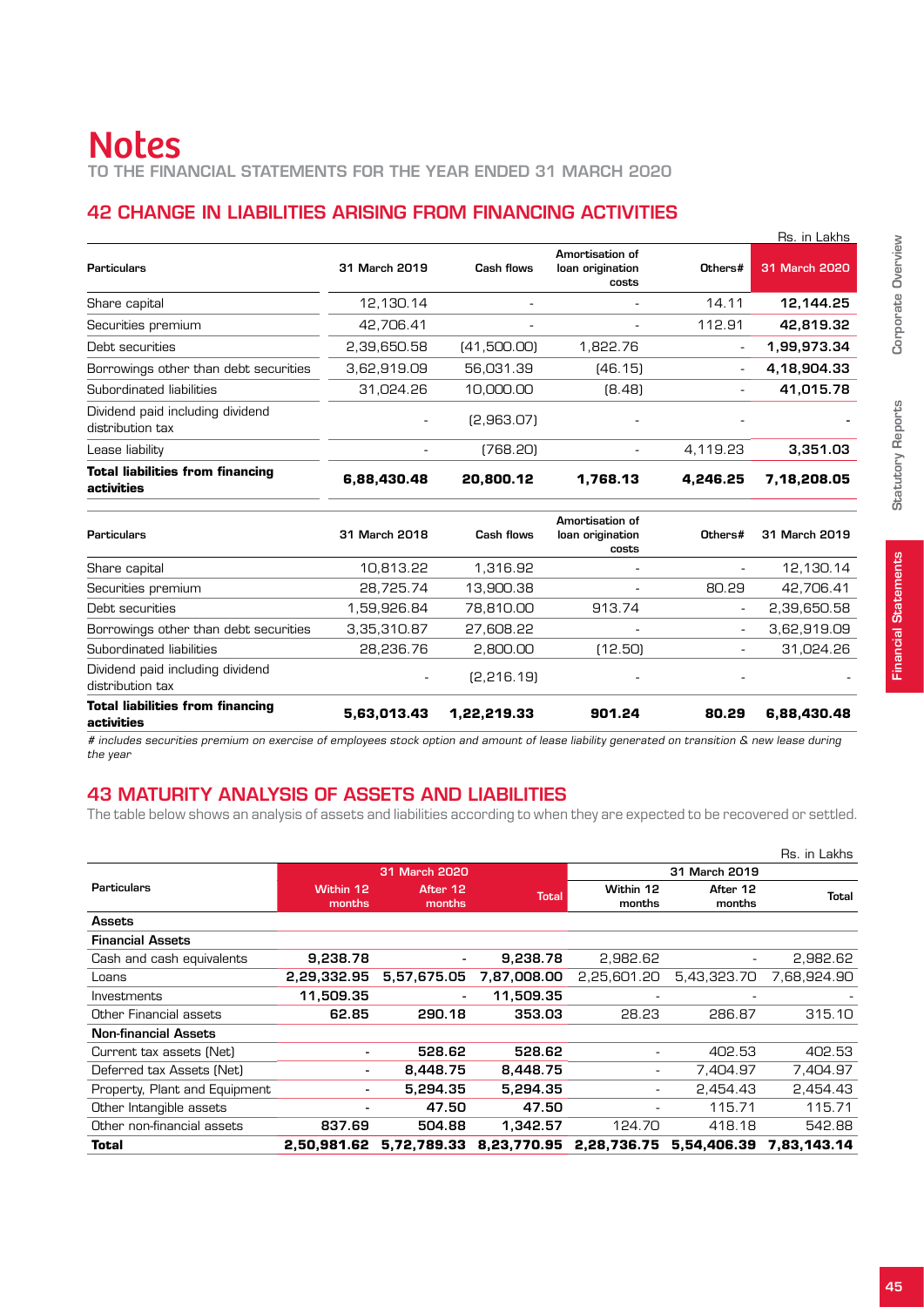to the Financial Statements for the year ended 31 March 2020

|              |                                                                                                        |                     |                    |                         |                     |                    | Rs. in Lakhs |
|--------------|--------------------------------------------------------------------------------------------------------|---------------------|--------------------|-------------------------|---------------------|--------------------|--------------|
|              |                                                                                                        |                     | 31 March 2020      |                         |                     | 31 March 2019      |              |
|              | Particulars                                                                                            | Within 12<br>months | After 12<br>months | Total                   | Within 12<br>months | After 12<br>months | <b>Total</b> |
|              | <b>Liabilities</b>                                                                                     |                     |                    |                         |                     |                    |              |
|              | <b>Financial Liabilities</b>                                                                           |                     |                    |                         |                     |                    |              |
|              | Payables                                                                                               |                     |                    |                         |                     |                    |              |
| I)           | <b>Trade Payables</b>                                                                                  |                     |                    |                         |                     |                    |              |
|              | total outstanding dues<br>i1.<br>of micro enterprises<br>and small enterprises                         | 0.07                |                    | 0.07                    |                     |                    |              |
|              | total outstanding dues<br>ii)<br>of creditors other than<br>micro enterprises and<br>small enterprises | 4,909.81            |                    | 4,909.81                | 4,963.26            |                    | 4.963.26     |
| $\mathbb{I}$ | Other Payables                                                                                         |                     |                    |                         |                     |                    |              |
|              | total outstanding dues<br>i)<br>of micro enterprises<br>and small enterprises                          |                     |                    |                         |                     |                    |              |
|              | total outstanding dues<br>ii)<br>of creditors other than<br>micro enterprises and<br>small enterprises | 20.25               |                    | 20.25                   |                     |                    |              |
|              | <b>Debt Securities</b>                                                                                 | 79,258.04           | 1,20,715.30        | 1,99,973.34             | 75,759.79           | 1,63,890.79        | 2,39,650.58  |
|              | Borrowings (Other than Debt<br>Securities)                                                             | 1,82,725.89         |                    | 2,36,178.44 4,18,904.33 | 1,44,117.51         | 2,18,801.58        | 3,62,919.09  |
|              | Subordinated Liabilities                                                                               |                     | 41,015.78          | 41,015.78               |                     | 31,024.26          | 31,024.26    |
|              | Other financial liabilities                                                                            | 22,726.43           | 8,407.28           | 31,133.71               | 23,983.82           | 5,810.02           | 29,793.84    |
|              | <b>Non-Financial Liabilities</b>                                                                       |                     |                    |                         |                     |                    |              |
|              | Current tax liabilities (Net)                                                                          | 345.84              |                    | 345.84                  |                     |                    |              |
|              | Provisions                                                                                             | 1,293.23            | 799.98             | 2,093.21                | 1,123.81            | 619.09             | 1,742.90     |
|              | Other non-financial liabilities                                                                        | 560.46              |                    | 560.46                  | 340.94              |                    | 340.94       |
| <b>Total</b> |                                                                                                        | 2,91,840.02         | 4,07,116.78        | 6,98,956.80             | 2,50,289.13         | 4,20,145.74        | 6,70,434.87  |
| <b>Net</b>   |                                                                                                        | (40, 858.40)        | 1,65,672.55        | 1,24,814.15             | (21, 552.38)        | 1,34,260.65        | 1,12,708.27  |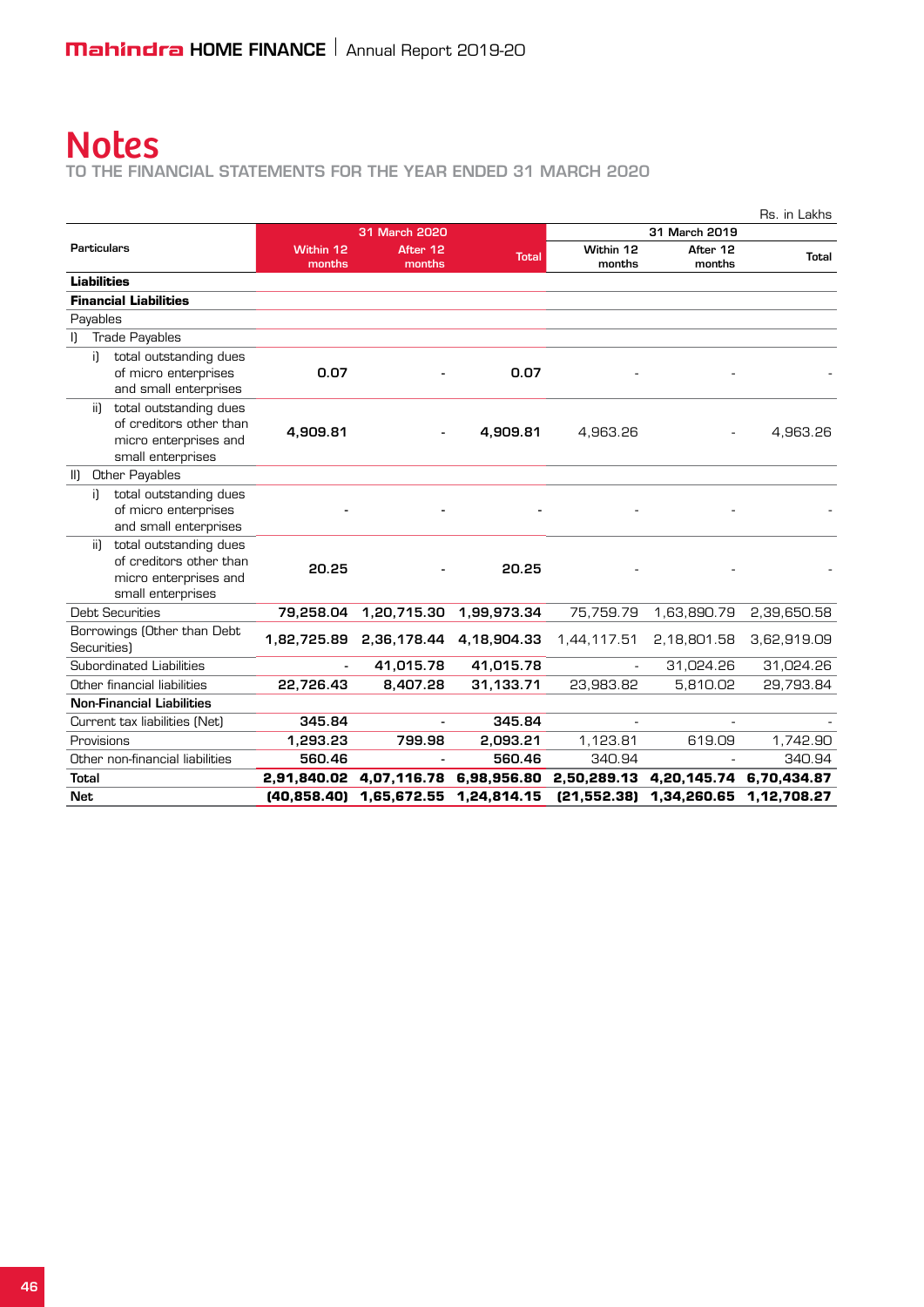# 44 ANALYSIS OF FINANCIAL ASSETS AND LIABILITIES AND LOAN COMMITMENTS BY REMAINING CONTRACTUAL<br>MATURITIES 44 Analysis of financial assets and liabilities and loan commitments by remaining contractual maturities

a The table below summarises the maturity profile of the undiscounted cash flows of the Company's financial assets and liabilities by The table below summarises the maturity profile of the undiscounted cash flows of the Company's financial assets and liabilities by<br>remaining contractual maturities: remaining contractual maturities:  $\sigma$ 

Notes

| remailling contractual materials:                                   |                 |                                    |                                      |                                      |                                 |                                |                                    |                                   |                                   |                  | Rs. in Lakhs          |
|---------------------------------------------------------------------|-----------------|------------------------------------|--------------------------------------|--------------------------------------|---------------------------------|--------------------------------|------------------------------------|-----------------------------------|-----------------------------------|------------------|-----------------------|
| 31 March 2020                                                       | month<br>Upto 1 | months<br>Տար to 2<br>Over 1 month | months & up<br>to 3 months<br>Over 2 | months & up<br>to 6 months<br>Over 3 | Over 6 months<br>& up to 1 year | up to 3 years<br>Over 1 year & | Over 3 years<br>years<br>g up to 5 | Over 5 years<br>years<br>7 ար ա 7 | years<br>Over 7 years<br>0 տար 10 | years<br>Dver 10 | Total                 |
| <b>Financial Assets</b>                                             |                 |                                    |                                      |                                      |                                 |                                |                                    |                                   |                                   |                  |                       |
| Cash and cash equivalents and other<br>bank balances                | 9,238.78        |                                    |                                      |                                      |                                 |                                |                                    |                                   |                                   |                  | 9,238.78              |
| Financial Investments                                               | 11,507.28       | ï                                  | ı                                    |                                      |                                 |                                |                                    |                                   |                                   |                  | 11,507.28             |
| Loans and advances                                                  | 72,889.83       | 13,247.44                          | 19,081.86                            | 39,838.17                            | 82,149.69                       | 2,95,900.68                    | 1,47,005.13                        | 36,579.31                         | 40,620.75                         | 70,407.67        | 8, 17, 720.53         |
| Other financial assets                                              | 17.63           | 12.42                              | 14.15                                | 5.15                                 | 11.73                           | 68.67                          | 60.37                              | 90.66                             | 72.25                             |                  | 353.03                |
| <b>Total Undiscounted Financial Assets</b>                          | 93,653.52       | 13,259.86                          | 19,096.01                            | 39,843.33                            | 82,161.42                       | 2,95,969.36                    | 1,47,065.50                        | 36,669.96                         | 40,693.00                         | 70,407.67        | 8,38,819.62           |
| <b>Financial Liabilities</b>                                        |                 |                                    |                                      |                                      |                                 |                                |                                    |                                   |                                   |                  |                       |
| Debt securities                                                     | 15,350.00       | 11,500.00                          | 1,000.00                             | 15,000.00                            | 36,500.00                       | 86,800.00                      | 29,500.00                          | 1,000.00                          | 3,510.00                          |                  | 2,00,160.00           |
| Borrowings other than (debt securities)                             | 12,552.78       | 25,650.00                          | 15,694.44                            | 37,349.09                            | 79,000.00                       | 2,12,204.17                    | 36,500.00                          |                                   |                                   |                  | 4,18,950.48           |
| Subordinated Liabilities                                            |                 |                                    |                                      |                                      |                                 |                                | 1,000.00                           | 18,200.00                         | 22,000.00                         |                  | 41,200.00             |
| Other financial liabilities                                         | 3,927.19        | 8,658.55                           | 5,153.86                             | 4,858.06                             | 4,923.12                        | 6,738.79                       | 961.58                             | 719.52                            | 123.16                            |                  | 36,063.84             |
| Total Undiscounted Financial<br>Liabilities                         | 31,829.97       | 45,808.55                          | 21,848.30                            | 57,207.15                            | 1,20,423.12                     | 3,05,742.96                    | 67,961.58                          | 19,919.52                         | 25,633.16                         |                  | 6,96,374.32           |
| <b>Total Undiscounted Financial Assets</b><br>/ (Liabilities) - Net | 61,823.55       | (32,548.70)                        |                                      | (2,752.29) (17,363.83)               | (38, 261.70)                    | (9,773.60)                     | 79,103.92                          | 16,750.44                         | 15,059.84                         |                  | 70,407.67 1,42,445.30 |
|                                                                     |                 |                                    |                                      |                                      |                                 |                                |                                    |                                   |                                   |                  |                       |

to the Financial Statement for the year ended 31 March 2020

l<br>S

The table below summarises the contractual expiry by maturity of the undiscounted cash flows of the Company's loan commitments b The table below summarises the contractual expiry by maturity of the undiscounted cash flows of the Company's loan commitments م

| Total                             | "1.981.0.       |
|-----------------------------------|-----------------|
| lver 3 months &<br>upto 12 months | DO BBO 51       |
| Up to 3 months                    | 20.990.52       |
| March 2020                        | oan commitment: |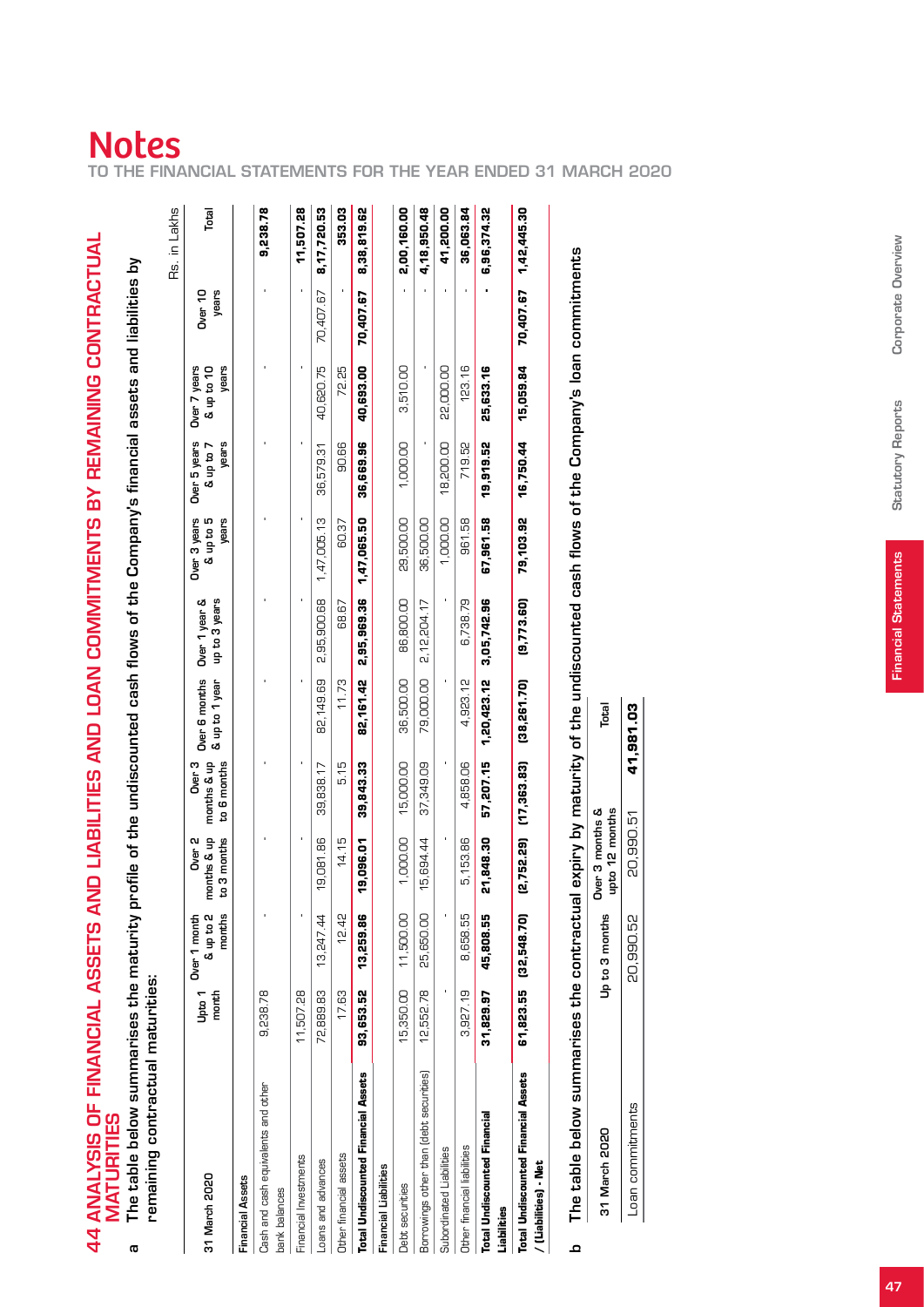a The table below summarises the maturity profile of the undiscounted cash flows of the Company's financial assets and liabilities by The table below summarises the maturity profile of the undiscounted cash flows of the Company's financial assets and liabilities by cotnootuol motunitioo: remaining contractual maturities: مان<br>مان

**Notes** 

| reamuel III dan III da Shimaan III dan III dan III dan III dan III dan III daerah seba |                 |                                 |                                       |                                      |                                                                                     |                                |                                 |                                  |                                         |                  | Rs. in Lakhs |
|----------------------------------------------------------------------------------------|-----------------|---------------------------------|---------------------------------------|--------------------------------------|-------------------------------------------------------------------------------------|--------------------------------|---------------------------------|----------------------------------|-----------------------------------------|------------------|--------------|
| 31 March 2019                                                                          | month<br>Upto 1 | Dver 1 month<br>Տարե2<br>months | م<br>گا<br>months & up<br>to 3 months | to 6 months<br>months & up<br>Over 3 | Over 6 months<br>& up to 1 year                                                     | up to 3 years<br>Dver 1 year & | Over 3 years<br>years<br>Supto5 | Over 5 years<br>years<br>Supto 7 | Over 7 years<br><b>Supto 10</b><br>gars | years<br>Dver 10 | Total        |
| <b>Financial Assets</b>                                                                |                 |                                 |                                       |                                      |                                                                                     |                                |                                 |                                  |                                         |                  |              |
| Cash and cash equivalents and other<br>bank balances                                   | 2,982.62        |                                 |                                       |                                      |                                                                                     |                                |                                 |                                  |                                         |                  | 2,982.62     |
| Loans and advances                                                                     | 73,492.76       | 15,405.43                       | 14,557.35                             | 39,659.80                            | 75,469.77                                                                           | 2,85,399.52                    | 1,67,356.32                     | 37,599.81                        | 28,394.33                               | 53,269.23        | 7,90,604.32  |
| Other financial assets                                                                 | 14.45           | 2.65                            | 0.75                                  | 4.68                                 | 6.10                                                                                | 79.38                          | 42.16                           | 51.16                            | 113.77                                  |                  | 315.10       |
| <b>Total Undiscounted Financial Assets</b>                                             | 76,489.83       | 15,408.08                       | 14,558.10                             | 39,664.48                            | 75,475.87                                                                           | 2,85,478.90                    | 1,67,398.48                     | 37,650.97                        | 28,508.10                               | 53,269.23        | 7,93,902.04  |
| Financial Liabilities                                                                  |                 |                                 |                                       |                                      |                                                                                     |                                |                                 |                                  |                                         |                  |              |
| Debt securities                                                                        |                 | 15,000.00                       | 45,000.00                             | 10,000.00                            | 6,500.00                                                                            | 1,14,150.00                    | 46,500.00                       |                                  | 4,510.00                                |                  | 2,41,660.00  |
| Borrowings other than (debt securities)                                                | 12,087.88       | 11,750.00                       | 8,947.22                              | 37,468.43                            | 73,863.98                                                                           | 1,59,640.47                    | 59,161.11                       |                                  |                                         |                  | 3,62,919.09  |
| Subordinated Liabilities                                                               |                 |                                 |                                       |                                      |                                                                                     |                                |                                 | 7,000.00                         | 24,200.00                               |                  | 31,200.00    |
| Other financial liabilities                                                            | 12,012.31       | 5,559.41                        | 7,018.00                              | 3,683.15                             | 642.22                                                                              | 5,842.00                       |                                 |                                  |                                         |                  | 34,757.09    |
| <b>Total Undiscounted Financial</b><br>Liabilities                                     | 24,100.19       | 32,309.41                       | 60,965.22                             | 51,151.58                            | 81,006.20                                                                           | 2,79,632.47                    | 1,05,661.11                     | 7,000.00                         | 28,710.00                               |                  | 6,70,536.18  |
| <b>Total Undiscounted Financial Assets</b><br>/ (Liabilities) - Net                    | 52,389.64       | (16,901.33)                     | 16,407.12)<br>$\tilde{a}$             | (11,487.10)                          | (5,530.33)                                                                          | 5,846.43                       | 61,737.37                       | 30,650.97                        | (201.90)                                | 53,269.23        | 1,23,365.86  |
| The table below summarises the contractual<br>ء                                        |                 |                                 |                                       |                                      | expiry by maturity of the undiscounted cash flows of the Company's loan commitments |                                |                                 |                                  |                                         |                  |              |
| 31 March 2019                                                                          |                 | Up to 3 months                  | Over 3 months &<br>upto 12 months     |                                      | Total                                                                               |                                |                                 |                                  |                                         |                  |              |

Loan commitments 38,117.86 25,411.90 **63,529.76** 

Loan commitments

38,117.86

63,529.76

25,411.90

to the Financial Statement for the year ended 31 March 2020

l<br>S

 $\sigma$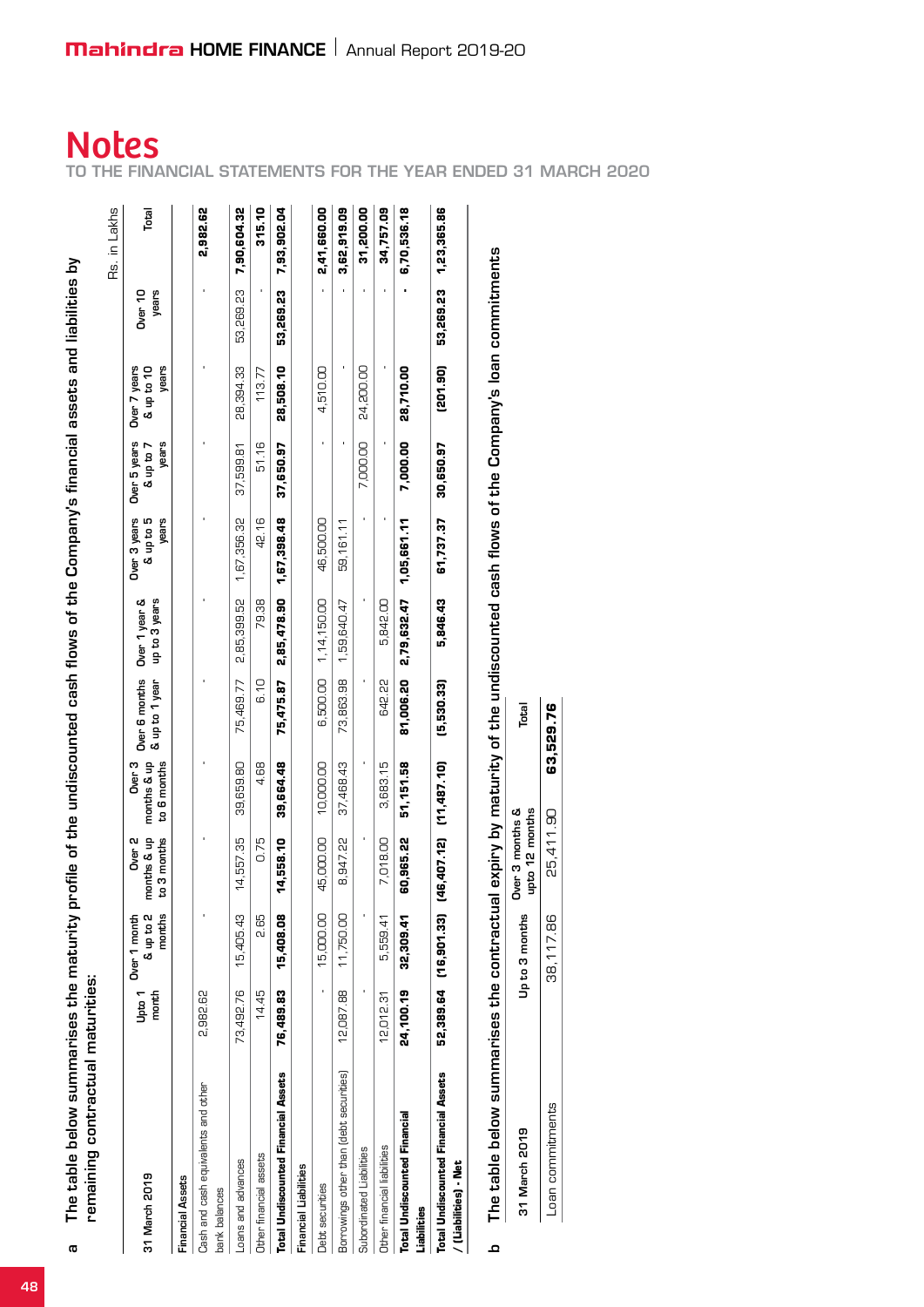to the Financial Statements for the year ended 31 March 2020

### 45 Financial Risk Management Framework

In the course of its business, the Company is exposed to certain financial risks namely credit risk, interest risk, currency risk & liquidity risk.The Company's primary focus is to achieve better predictability of financial markets and seek to minimize potential adverse effects on its financial performance.

The financial risks are managed in accordance with the Company's risk management policy which has been approved by its Board of Directors.

Board of Directors of the Company have established Asset and Liability Management Committee (ALCO), which is responsible for developing and monitoring risk management policies for its business. The Company's financial services businesses are exposed to high credit risk given the unbanked rural customer base. The credit risk is managed through credit norms established based on historical experience.

### i) Market Risk

The risk that the fair value or future cash flows of a financial instrument will fluctuate because of changes in market prices.

### a) Currency Risk

 Company does not have significant foreign currency exposure. As a result, the Company is not exposed to currency risk.

### b) Interest Rate Risk

 The Company uses a mix of cash and borrowings to manage the liquidity & fund requirements of its day-today operations. Further, certain interest bearing liabilities carry variable interest rates.

### Interest Rate sensitivity

 The sensitivity analyses below have been determined based on exposure to financial instruments at the end of the reporting year. For floating rate liabilities, analysis is prepared assuming the amount of liability outstanding at the end of the reporting year was outstanding for the whole year. The following table demonstrates the sensitivity to a reasonably possible change in interest rates on that portion of loans and borrowings affected. With all other variables held constant, the Company's profit before tax is affected through the impact on floating rate borrowings, as follows:

|                          |            |                                                  |                                | Rs. in Lakhs                |
|--------------------------|------------|--------------------------------------------------|--------------------------------|-----------------------------|
|                          | Currency   | Increase $\prime$<br>decrease in basis<br>points | Effect on profit<br>before tax | Effect on pre-tax<br>equity |
| Year ended 31 March 2020 | <b>INR</b> | 100                                              | 1.258.64                       |                             |
| Year ended 31 March 2019 | <b>INR</b> | 100                                              | 1.310.34                       |                             |

**Offsetting of balances:** The Company has not offset financial assets and financial liabilities.

### ii) Credit Risk Management

Credit risk is the risk that the Company will incur a loss because its customers fail to discharge their contractual obligations. The Company has a comprehensive framework for monitoring credit quality of its loans primarily based on days past due monitoring as at a period end. Repayment by individual customers and portfolio is tracked regularly and required steps for recovery are taken through follow ups and legal recourse.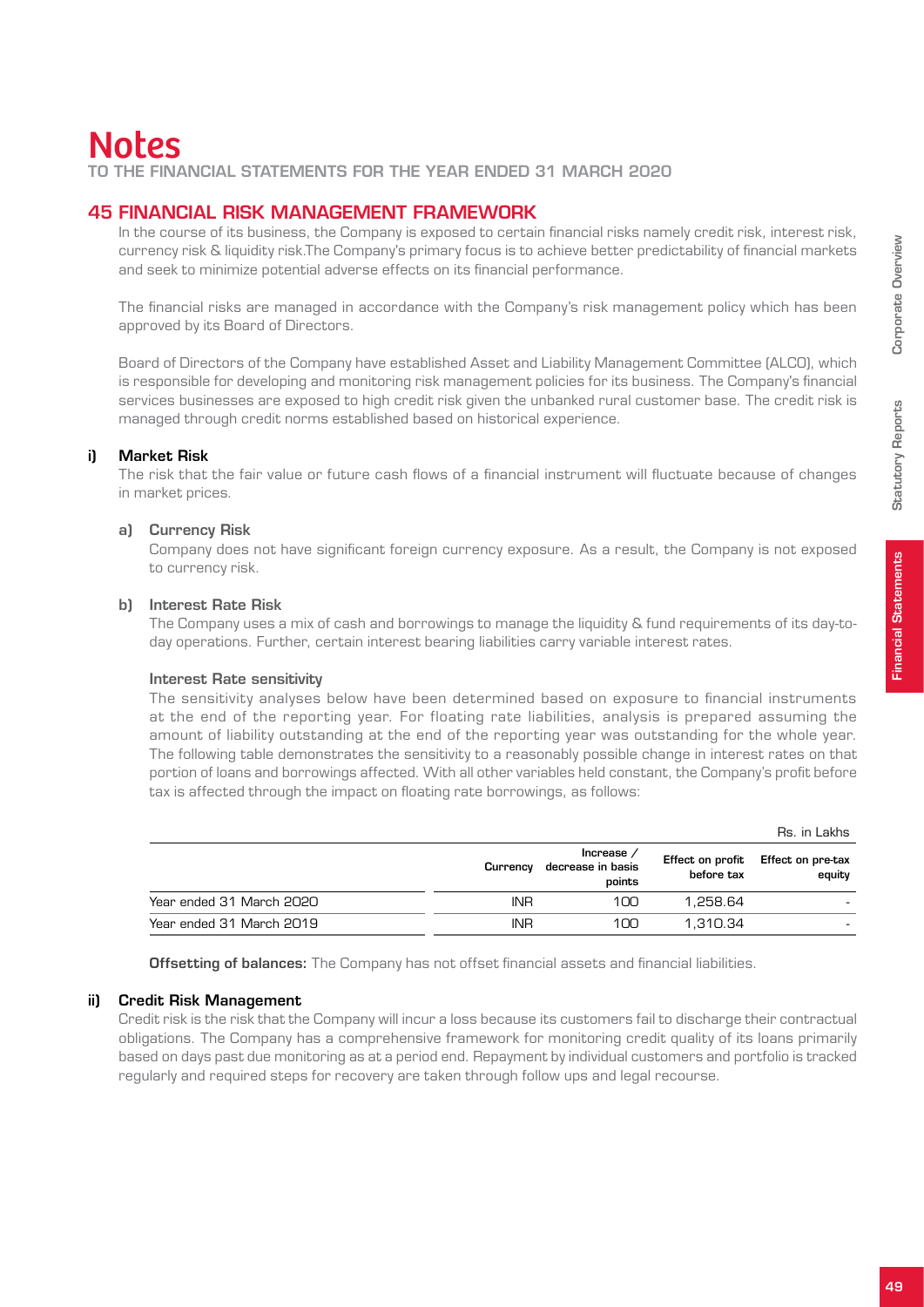to the Financial Statements for the year ended 31 March 2020

### Credit quality of financial assets

The following table sets out information about credit quality of loan assets measured at amortised cost based on months past due information. The amount represents gross carrying amount.

|                                                 |               | Rs. in Lakhs  |
|-------------------------------------------------|---------------|---------------|
| <b>Particulars</b>                              | 31 March 2020 | 31 March 2019 |
| Gross carrying value of loan assets             |               |               |
| Neither Past due nor impaired                   | 4,97,117.82   | 4.56.340.86   |
| 30 days past due                                | 54,767.22     | 83.187.48     |
| 31 - 90 days past due                           | 1,64,783.15   | 1.60.582.65   |
| Impaired (more than 90 days past due)           | 1,27,721.16   | 1,04,763.77   |
| Total Gross carrying value as at reporting date | 8,44,389.35   | 8.04.874.76   |

Since the company is into retail home loan lending business, there is no significant credit risk of any individual customer that may impact company adversely, and hence, the Company has calculated its ECL allowances on a collective basis.

### Inputs considered in the ECL model

In assessing the impairment of loan assets under Expected Credit Loss (ECL) Model, the assets have been segmented into three stages. The three stages reflect the general pattern of credit deterioration of a financial instrument. The differences in accounting between stages, relate to the recognition of expected credit losses and the measurement of interest income.

The Company categorises loan assets into stages primarily based on the Days Past Due status.

- Stage 1 : 0-30 days past due
- Stage 2 : 31-90 days past due
- Stage 3 : More than 90 days past due

### (a) RBI COVID-19 Regulatory Package

 In accordance with the Reserve Bank of India (RBI) notification no. RBI/2019-20/186 DOR.No.BP. BC.47/21.04.048/2019-20 dated 27th March, 2020 and RBI/2019-20/220 DOR.No.BP. BC.63/21.04.048/2020-21 dated 17 April 2020 relating to 'COVID-19 - Regulatory Package', the Company, as per its board approved policy and ICAI advisories, has granted moratorium upto three months on the payment of installments falling due between 01 March 2020 and 31 May 2020 to all eligible borrowers. And in respect of accounts overdue but standard (i.e, stage 1 and stage 2) at 29 February 2020 where moratorium benefit has been granted, for the purpose of staging of those accounts and for determination of Impairment loss allowance as at 31 March 2020, the days past due status as on 29 February 2020 has been considered.

### (b) Impact of COVID-19

 The impact of COVID-19 on the global economy and how governments, businesses and consumers respond is uncertain. This uncertainty is reflected in the Company's assessment of impairment loss allowance on its loans which are subject to a number of management judgements and estimates. In relation to COVID-19, judgements and assumptions include the extent and duration of the pandemic, the impacts of actions of governments and other authorities, and the responses of businesses and consumers in different industries, along with the associated impact on the global economy. While the methodologies and assumptions applied in the impairment loss allowance calculations remained unchanged from those applied while preparing the financial results for the period ended March 2019, the Company has separately incorporated estimates, assumptions and judgements specific to the impact of the COVID-19 pandemic and the associated support packages in the measurement of impairment loss allowance and has included management overlay amounting to Rs. 15,451.93 lakhs in the total impairment provision recognised in the statement of profit and loss. The Company's impairment loss allowance estimates are inherently uncertain and, as a result, actual results may differ from these estimates.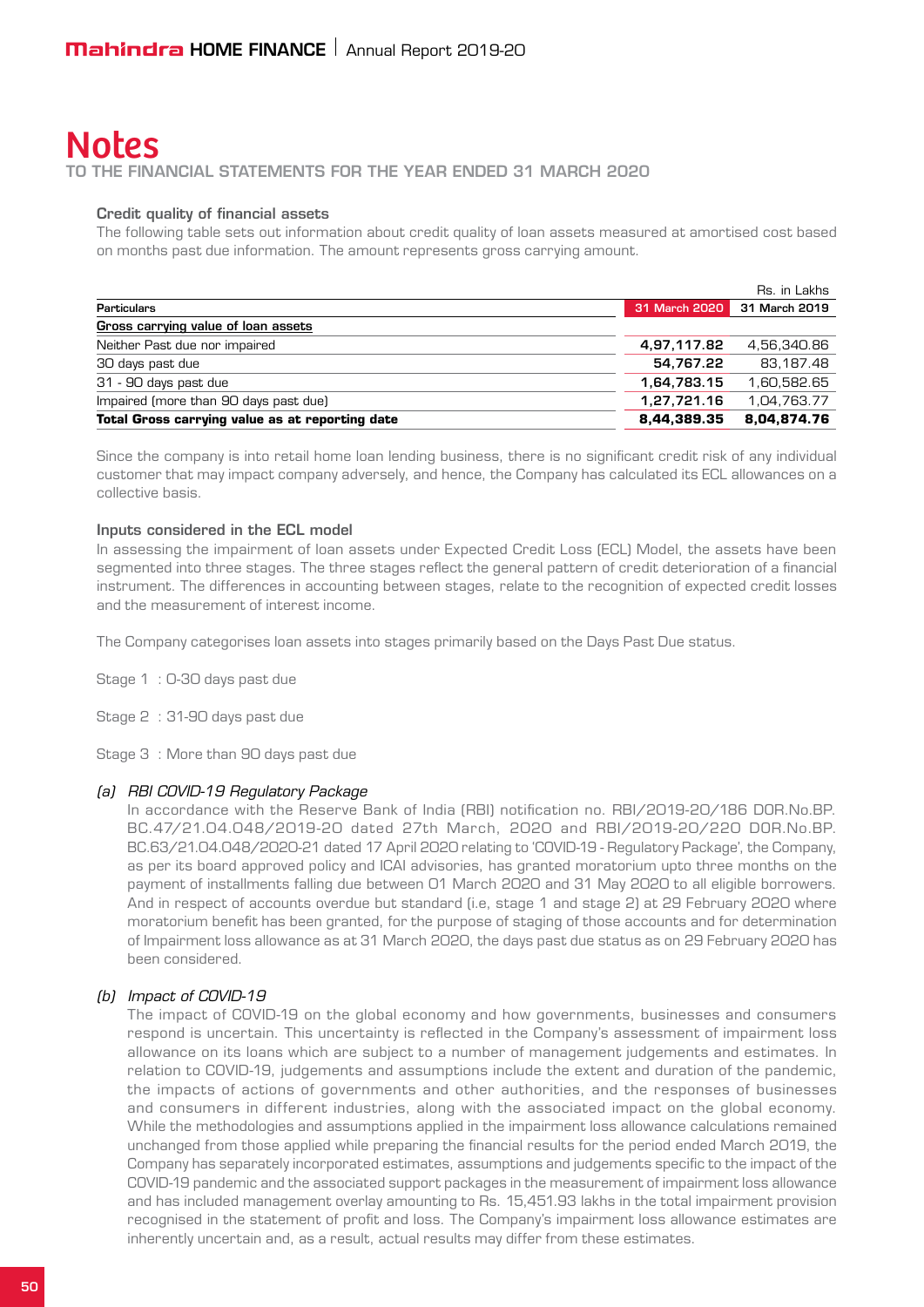to the Financial Statements for the year ended 31 March 2020

### (c) Definition of default

 The Company considers a financial asset to be in "default" and therefore Stage 3 (credit impaired) for ECL calculations when the borrower becomes 90 days past due on its contractual payments.

### (d) Exposure at default

 "Exposure at Default" (EAD) represents the gross carrying amount of the assets subject to impairment calculation. Future expected cash flows (principal and interest) for respective future years has been used as exposure for Stage 1 and Stage 2. This exposure is then multiplied by respective years Marginal Probability of Default (PD) and Loss Given Default (LGD) percentage to arrive at the expected credit losses. These expected credit losses are then discounted with the appropriate EIR to calculate the present value of these expected credit losses.

### (e) Estimations and assumptions considered in the ECL model

The Company has made the following assumptions in the ECL Model:

- a. "Loss given default" (LGD) is common for all three Stages and is based on loss in past portfolio. Actual cashflows on the past portfolio are discounted at portfolio EIR rate for arriving at the loss rate.
- b. "Probability of Default" (PD) is applied on Stage 1 and Stage 2 on portfolio basis and for Stage 3 PD at 100%. This is calculated as an average of the last 60 months yearly movement of default rates and further adjusted for macro economic factors.

### (f) Measurement of ECL

ECL is measured as follows:

- financial assets that are not credit impaired at the reporting date: as the present value of all cash shortfalls (i.e. the difference between the cash flows due to the entity in accordance with the contract and the cash flows that the Company expects to receive);
- financial assets that are credit impaired at the reporting date: as the difference between the gross carrying amount and the present value of estimated future cash flows;
- undrawn loan committments: as the present value of the difference between the contractual cash flows that are due to the Company if the committment is drawn down and the cash flows that the Company expects to receive.

### (g) Forward Looking Information

 Historical PDs have been converted into forward looking PD which incorporates the forward looking economic outlook.

 The macroeconomic variables considered by the Company are robust reflections of the state of economy which result into systematic risk for the respective portfolio segments.

 Additionally, three different scenarios (base case, best case and worst case) have been considered for ECL calculation. Along with the actual numbers considered as base case, other scenarios take care of the worsening as well as improvements in the forward looking economic outlook. As at 31 March 2020, the probability assigned to base case scenario assumptions have been updated to reflect the rapidly evolving situation with respect to COVID-19. This includes an assessment of the effectiveness of stimulus packages announced by government and regulatory measures imparted by RBI. These are considered in determining the length and severity of the forecasted economic downturn. The Company's base case economic forecast scenarios reflects a deterioration in economic conditions in the first quarter with a gradual improvement thereafter. In addition to the base case forecast which reflects largely the negative economic consequences of COVID-19, greater weightage has been applied to the downside scenarios given the Company's assessment of downside risks.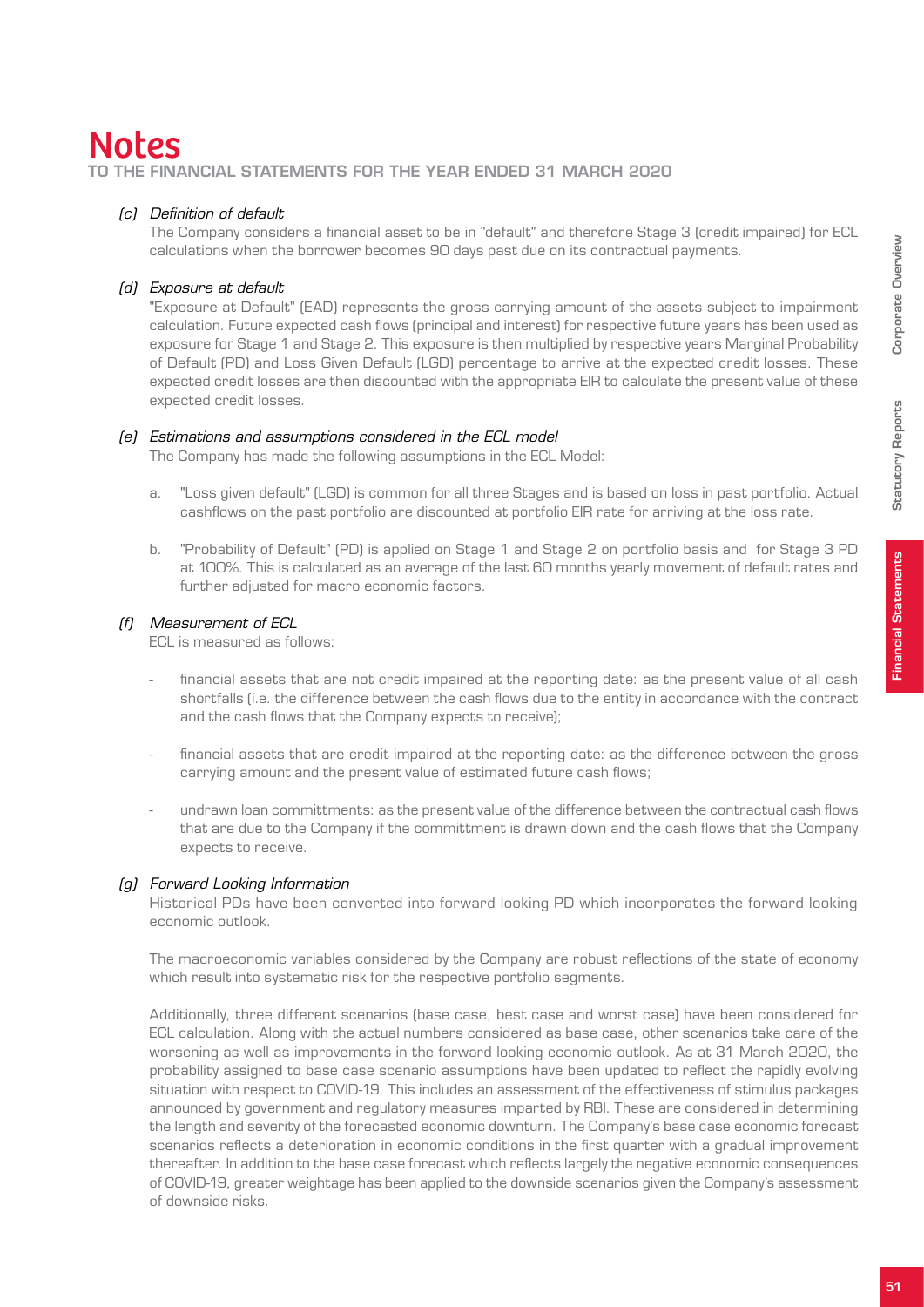### I THE FINANCIAL STATEMENTS FOR THE YEAR ENDED 31 MARCH 2020

### (h) Assessment of significant increase in credit risk

 When determining whether the credit risk has increased significantly since initial recognition, the Company considers both quantitative and qualitative information and analysis based on the Company's historical experience, including forward-looking information. The Company considers reasonable and supportable information that is relevant and available without undue cost and effort. The Company's accounting policy is not to use the practical expedient that the financial assets with 'low' credit risk at the reporting date are deemed not to have had a significant increase in credit risk. As a result, the Company monitors all financial assets and loan commitments that are subject to impairment for significant increase in credit risk.

 Based on the assessment by the Company, the RBI moratorium relaxation offered to the customers recognising the potential detrimental impact of COVID-19 has not been deemed to be automatically triggering significant increase in credit risk. The Company continues to recognize interest income during the moratorium period and in the absence of other credit risk indicators, the granting of a moratorium period does not result in accounts becoming past due and automatically triggering Stage 2 or Stage 3 classification criteria.

 As a part of the qualitative assessment of whether a customer is in default, the Company also considers a variety of instances that may indicate unlikeliness to pay. In such instances, the Company treats the customer at default and therefore, assesses such loans as Stage 3 for ECL calculations, following are such instances:

- A Stage 3 customer having other loans which are in Stage 1 or 2.
- Cases where Company suspects fraud and legal proceedings are initated.

### (i) Policy for write off of Loan Assets

 The gross carrying amount of a financial asset is written off to the extent that there is no realistic prospect of recovery. This is generally the case when the Company determines that the customer does not have assets or sources of income that could generate sufficient cash flows to repay the amounts subject to the loan outstanding dues. However, financial assets that are written off could still be subject to enforcement activities under the Company's recovery procedures, taking into account legal advice where appropriate. Any recoveries made from written off assets are netted off against the amount of financial assets written off during the year under "bad debts/loss on termination" forming part of "impariment on financial instruments" in statement of profit and loss.

### (j) Analysis of inputs to the ECL model with respect to macro economic variable

 The below table shows the values of the forward looking macro economic variable used in each of the scenarios for the ECL calculations. For this purpose, the Company has used the data source of Economist Intelligence Unit.The upside and downside % change has been derived using historical standard deviation from the base scenario based on previous 8 years change in the variable.

| Macro Economic<br>Variable         | <b>ECL Scenario</b> | Probability<br>Assigned | 2020          | 2021 | 2022 | 2023 | 2024 | 2025          | 2026 | <b>Subsequent</b><br><b>Years</b> |
|------------------------------------|---------------------|-------------------------|---------------|------|------|------|------|---------------|------|-----------------------------------|
|                                    |                     |                         | $\frac{1}{2}$ | %    | %    | %    | %    | $\frac{0}{0}$ | %    | %                                 |
| Agriculture (% real<br>change p.a) |                     |                         |               |      |      |      |      |               |      |                                   |
|                                    | <b>Best Case</b>    | 10%                     | 5.7           | 5.4  | 5.6  | 5.5  | 6.0  | 5.3           | 6.2  | 6.4                               |
|                                    | <b>Base Case</b>    | 65%                     | 3.5           | 3.2  | 3.4  | 3.3  | 3.8  | 3.1           | 4.0  | 4.3                               |
|                                    | Worst Case          | 25%                     | 1.3           | 1.0  | 1.2  | 1.1  | 1.6  | 0.9           | 1.8  | 2.1                               |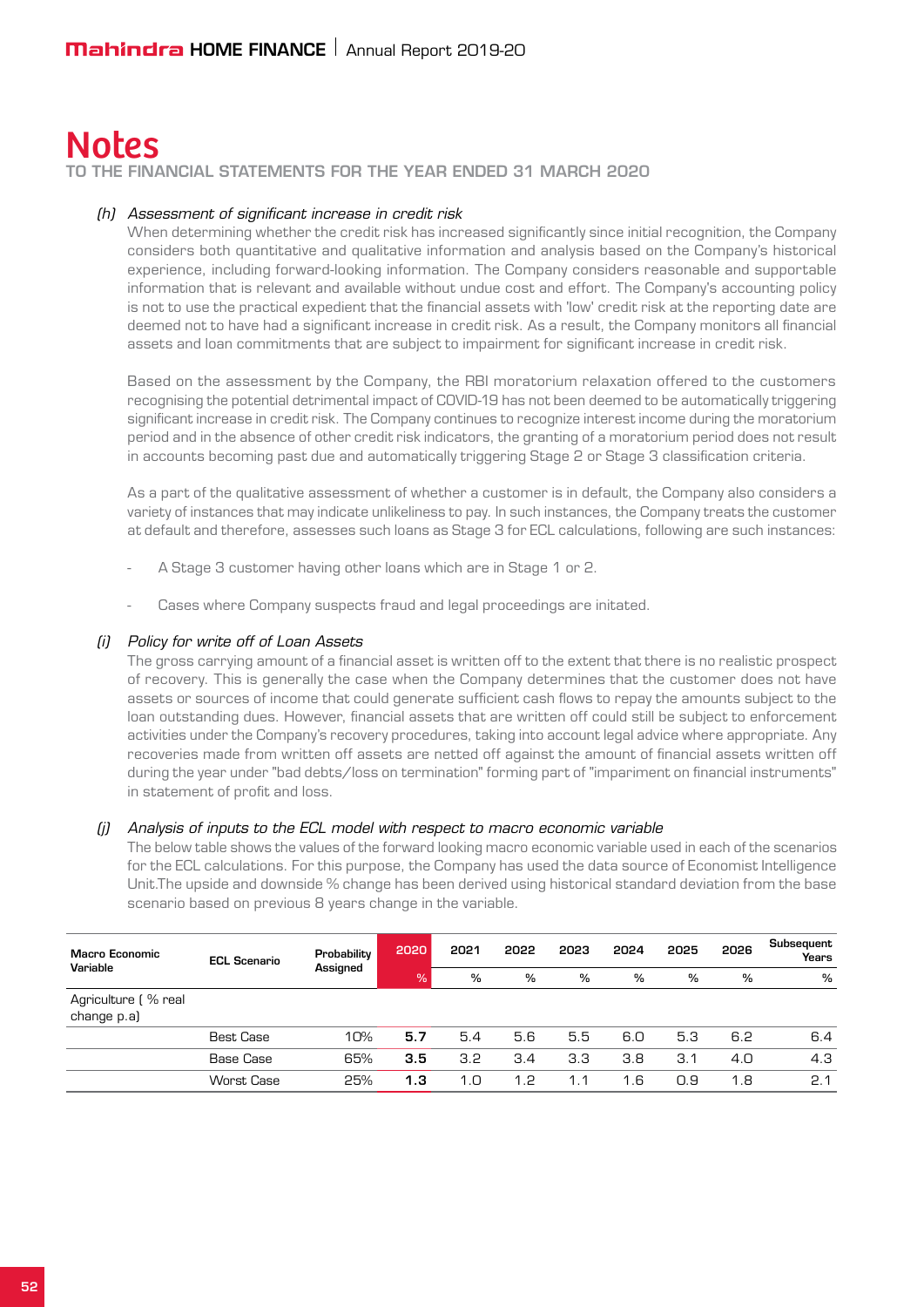### **Notes** to the Financial Statements for the year ended 31 March 2020

### Impairment loss

The expected credit loss allowance provision for loans is determined as follows:

|                                                                      |                                           |                                                                          |                                                    | Rs. in Lakhs |
|----------------------------------------------------------------------|-------------------------------------------|--------------------------------------------------------------------------|----------------------------------------------------|--------------|
|                                                                      | <b>Performing Loans</b><br>- 12 month ECL | Underperforming<br>loans - lifetime<br><b>ECL not credit</b><br>impaired | Impaired loans<br>-lifetime ECL<br>credit impaired | Total        |
| Gross Balance as at 31 March 2020                                    | 5.51.885.04                               | 1,64,783.15                                                              | 1,27,721.16                                        | 8,44,389.35  |
| Expected credit loss rate                                            | 1.04%                                     | 6.19%                                                                    | 32.45%                                             |              |
| Carrying amount as at 31 March 2020 (net of<br>impairment provision) | 5,46,159.15                               | 1.54.578.84                                                              | 86,270.01                                          | 7.87.008.00  |
| Gross Balance as at 31 March 2019                                    | 5,39,528.34                               | 1,60,582.65                                                              | 1,04,763.77                                        | 8,04,874.76  |
| Expected credit loss rate                                            | 0.93%                                     | 6.68%                                                                    | 19.32%                                             |              |
| Carrying amount as at 31 March 2019 (net of<br>impairment provision) | 5,34,536.73                               | 1,49,860.84                                                              | 84.527.33                                          | 7,68,924.90  |

### Level of Assessment - Aggregation Criteria

The Company recognises the expected credit losses (ECL) on a collective basis that takes into account comprehensive credit risk information.

Considering the economic and risk characterstics, pricing range, sector concentration, the Company calculates ECL on a collective basis for all stages - Stage 1, Stage 2 and Stage 3 assets.

### An analysis of changes in the gross carrying amount and the corresponding ECLs in relation to loans is, as follows :

### Gross exposure reconciliation - Loans

|                                                                      |              |              |             | RS. IN LAKNS |
|----------------------------------------------------------------------|--------------|--------------|-------------|--------------|
| <b>Particulars</b>                                                   | Stage 1      | Stage 2      | Stage 3     | Total        |
| Gross carrying amount balance as<br>at 1 April 2018                  | 3,96,317.92  | 1,48,862.22  | 86,036.74   | 6,31,216.88  |
| Transfers to Stage 1                                                 | 34,825.74    | [29, 849.86] | (4,975.88)  |              |
| Transfers to Stage 2                                                 | [54, 642.54] | 57,066.55    | [2,424.01]  |              |
| Transfers to Stage 3                                                 | (14, 821.78) | (15,088.54)  | 29,910.32   |              |
| Loans that have been derecognised during the<br>year                 | [20, 266.82] | (6,831.64)   | (5,834.03)  | (32, 932.49) |
| New loans originated during the year                                 | 1,88,354.81  | 16,415.03    | 171.36      | 2,04,941.20  |
| Write-offs                                                           |              |              | (6, 119.10) | (6, 119.10)  |
| Remeasurement of net exposure                                        | 9.761.01     | (9,991.11)   | 7,998.37    | 7,768.27     |
| Gross carrying amount balance as at 31 March<br>2019                 | 5,39,528.34  | 1,60,582.65  | 1,04,763.77 | 8,04,874.76  |
| Changes due to loans recognised in the opening<br>balance that have: |              |              |             |              |
| Transfers to Stage 1                                                 | [89,415.09]  | 72.032.83    | 17.382.26   |              |
| Transfers to Stage 2                                                 | 23,434.31    | (42, 431.27) | 18,996.96   |              |
| Transfers to Stage 3                                                 | 3,906.13     | 1,691.53     | (5,597.66)  |              |
| Loans that have been derecognised during the<br>vear                 | (25,629.75)  | [8, 284.37]  | (6,545.96)  | (40, 460.08) |
| New loans originated during the year                                 | 1,48,298.06  | 7.061.38     | 104.61      | 1,55,464.05  |
| Write-offs                                                           |              |              | [8,676.93]  | (8,676.93)   |
| Remeasurement of net exposure                                        | (48, 236.96) | (25,869.60)  | 7,294.11    | (66, 812.45) |
| Gross carrying amount balance as at 31 March<br>2020                 | 5,51,885.04  | 1,64,783.15  | 1,27,721.16 | 8,44,389.35  |

\* The contractual amount outstanding on financial assets that have been written off during the year ended 31 March 2020 and were still subject to enforcement activity was Rs. 3767.25 Lakhs (31 March 2019 : Rs. 2,835.64 Lakhs)

Rs. in Lakhs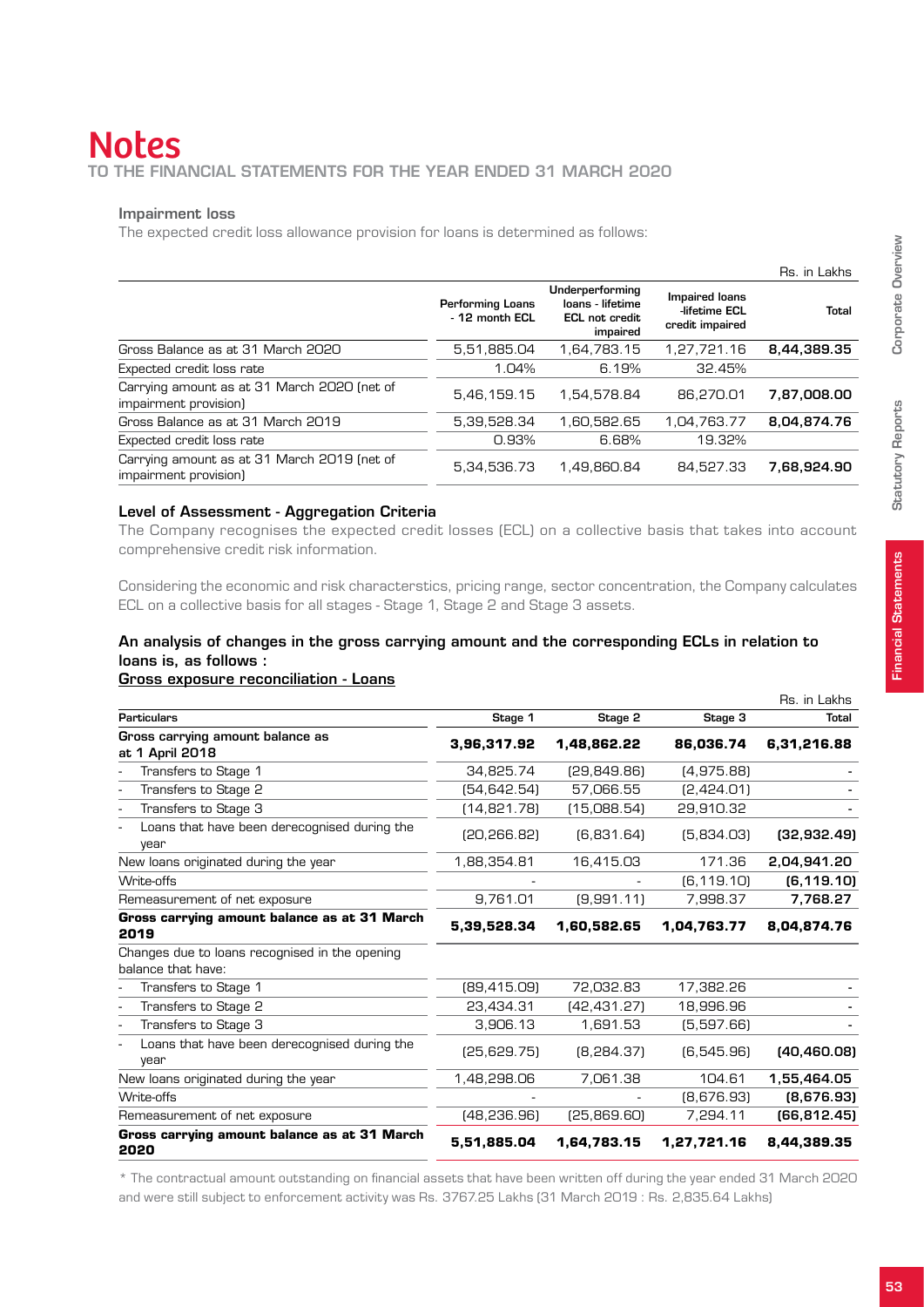to the Financial Statements for the year ended 31 March 2020

### Gross exposure reconciliation - Loan commitments

|                                                                      |               |            |          | Rs. in Lakhs    |
|----------------------------------------------------------------------|---------------|------------|----------|-----------------|
| <b>Particulars</b>                                                   | Stage 1       | Stage 2    | Stage 3  | Total           |
| Gross carrying amount balance as<br>at 1 April 2018                  | 1,08,686.39   | 6,184.95   | 225.87   | 1,15,097.21     |
| - Transfers to Stage 1                                               | 74.69         | (74.49)    | [0.20]   |                 |
| - Transfers to Stage 2                                               | [261.64]      | 261.64     |          |                 |
| - Transfers to Stage 3                                               | (6.38)        | (6.92)     | 13.30    |                 |
| - Loans that have been derecognised during the<br>year               | (1,06,669.77) | (6,075.04) | (189.32) | (1, 12, 934.13) |
| New loans originated during the year                                 | 61,899.64     | 901.12     | 1.94     | 62,802.70       |
| <b>Write-offs</b>                                                    |               |            |          |                 |
| Remeasurement of net exposure                                        | (1,248.18)    | (187.84)   |          | (1,436.02)      |
| Gross carrying amount balance as at 31 March<br>2019                 | 62,474.75     | 1.003.42   | 51.59    | 63.529.76       |
| Changes due to loans recognised in the opening<br>balance that have: |               |            |          |                 |
| - Transfers to Stage 1                                               | (114.15)      | 114.15     |          |                 |
| - Transfers to Stage 2                                               | 8.21          | (8.21)     |          |                 |
| - Transfers to Stage 3                                               |               |            |          |                 |
| - Loans that have been derecognised during the<br>year               | [60,034.26]   | (992.57)   | (51.59)  | (61,078.42)     |
| New loans originated during the year                                 | 40,840.91     | 328.82     | 0.60     | 41,170.33       |
| Write-offs                                                           |               |            |          |                 |
| Remeasurement of net exposure                                        | (1,572.04)    | (68.60)    |          | (1,640.64)      |
| Gross carrying amount balance as at 31 March<br>2020                 | 41.603.42     | 377.01     | 0.60     | 41.981.03       |

### Reconciliation of ECL balance on loans

|                                                                      |            |            |             | Rs. in Lakhs |
|----------------------------------------------------------------------|------------|------------|-------------|--------------|
| <b>Particulars</b>                                                   | Stage 1    | Stage 2    | Stage 3     | Total        |
| ECL allowance balance as at 1 April 2018                             | 2,617.86   | 13,212.91  | 15,134.44   | 30,965.21    |
| - Transfers to Stage 1                                               | 3.651.33   | [2.649.77] | (1,001.56)  |              |
| - Transfers to Stage 2                                               | (362.54)   | 809.42     | (446.88)    |              |
| - Transfers to Stage 3                                               | [98.72]    | (1,339.41) | 1,438.13    |              |
| - Loans that have been derecognised during the<br>year               | (122.62)   | [604.92]   | (1,541.74)  | (2, 269.28)  |
| New loans originated during the year                                 | 1.758.29   | 1.096.00   | 24.45       | 2,878.74     |
| Write-offs                                                           |            |            | (853.39)    | (853.39)     |
| Net remeasurement of loss allowance                                  | [2,451.99] | 197.58     | 7,482.99    | 5,228.58     |
| ECL allowance balance as at 31 March 2019                            | 4,991.61   | 10,721.81  | 20,236.44   | 35.949.86    |
| Changes due to loans recognised in the opening<br>balance that have: |            |            |             |              |
| - Transfers to Stage 1                                               | (891.81)   | 708.88     | 182.93      |              |
| - Transfers to Stage 2                                               | 1,564.67   | [2,833.06] | 1,268.39    |              |
| - Transfers to Stage 3                                               | 824.83     | 374.37     | (1, 199.20) |              |
| - Loans that have been derecognised during the<br>year               | [211.28]   | (553.13)   | (1,928.60)  | (2,693.01)   |
| New loans originated during the year                                 | 1.469.75   | 436.65     | 60.25       | 1,966.65     |
| Write-offs                                                           |            |            | (1, 264.61) | (1, 264.61)  |
| Net remeasurement of loss allowance                                  | [2,021.88] | 1,348.79   | 24,095.55   | 23,422.46    |
| <b>ECL</b> allowance balance as at 31 March 2020                     | 5,725.89   | 10.204.31  | 41.451.15   | 57.381.35    |
|                                                                      |            |            |             |              |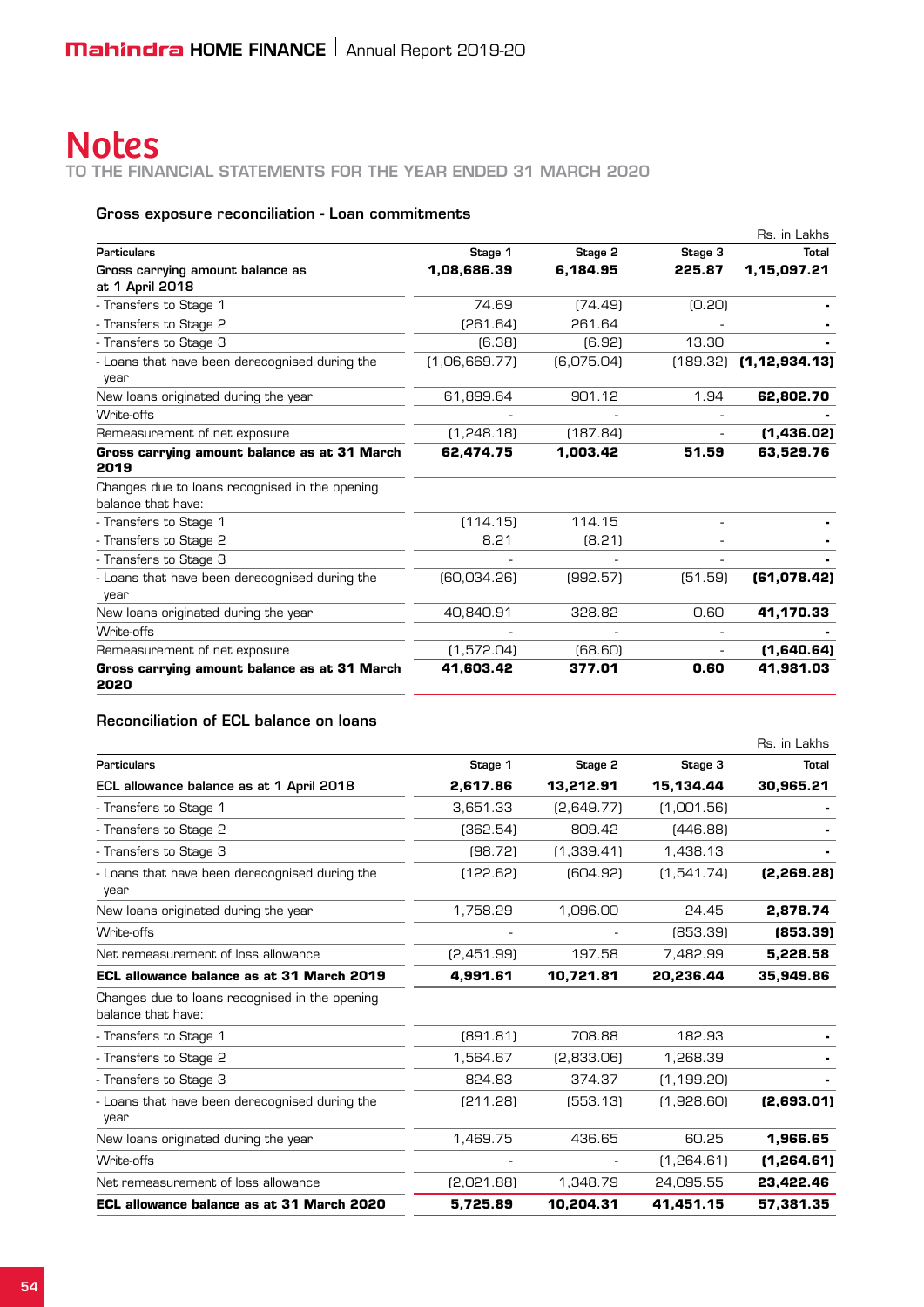to the Financial Statements for the year ended 31 March 2020

### Reconciliation of ECL balance on loan commitments

|                                                                      |          |          |         | Rs. in Lakhs |
|----------------------------------------------------------------------|----------|----------|---------|--------------|
| <b>Particulars</b>                                                   | Stage 1  | Stage 2  | Stage 3 | <b>Total</b> |
| ECL allowance balance as at 1 April 2018                             | 725.19   | 549.04   | 39.22   | 1,313.45     |
| - Transfers to Stage 1                                               | 6.65     | (6.61)   | [0.04]  |              |
| - Transfers to Stage 2                                               | (1.75)   | 1.75     |         |              |
| - Transfers to Stage 3                                               | [0.04]   | [0.61]   | 0.65    |              |
| - Loans that have been derecognised during the<br>year               | (711.75) | (539.28) | (32.87) | (1,283.90)   |
| New loans originated during the year                                 | 555.42   | 60.17    | 0.37    | 615.96       |
| Write-offs                                                           |          |          |         |              |
| Net remeasurement of loss allowance                                  | (15.27)  | 2.54     | 10.02   | (2.71)       |
| ECL allowance balance as at 31 March 2019                            | 558.45   | 67.00    | 17.35   | 642.80       |
| Changes due to loans recognised in the opening<br>balance that have: |          |          |         |              |
| - Transfers to Stage 1                                               | [0.78]   | 0.78     |         |              |
| - Transfers to Stage 2                                               | 0.55     | (0.55)   |         |              |
| - Transfers to Stage 3                                               |          |          |         |              |
| - Loans that have been derecognised during the<br>year               | (544.93) | (66.27)  | (17.35) | (628.55)     |
| New loans originated during the year                                 | 352.98   | 20.36    | 0.19    | 373.53       |
| Write-offs                                                           |          |          |         |              |
| Net remeasurement of loss allowance                                  | (10.39)  | 2.03     |         | (8.36)       |
| ECL allowance balance as at 31 March 2020                            | 355.88   | 23.35    | 0.19    | 379.42       |

The increase in ECL of the portfolio was driven by an increase in the size of the portfolio, movements between stages as a result of increases in credit risk and due to deterioration in economic conditions.

### Significant changes in the gross carrying value that contributed to change in loss allowance

The Company provides loans to retail individual customers in rural and semi urban areas which are of small ticket size. Change in any single customer repayment will not impact significantly to Company's provisioning. All customers are being monitored based on past due and corrective actions are taken accordingly to limit the Company's risk.

### Concentration of Credit Risk

Company's loan portfolio is predominantly to finance retail home loans. The Company manages concentration of risk primarily by geographical region in India.The following tables show the geographical concentrations of loans:

|                                                       |                        | Rs. in Lakhs           |
|-------------------------------------------------------|------------------------|------------------------|
| <b>Particulars</b>                                    | As at<br>31 March 2020 | As at<br>31 March 2019 |
| <b>Concentration by Geographical region in India:</b> |                        |                        |
| North                                                 | 19,964.24              | 14,996.06              |
| East                                                  | 8,331.85               | 6,958.53               |
| West                                                  | 4,88,724.26            | 5,10,836.54            |
| South                                                 | 3,27,369.00            | 2,72,083.63            |
| <b>Total Carrying Value</b>                           | 8,44,389.35            | 8,04,874.76            |

### Maximum Exposure to credit Risk

The maximum exposure to credit risk of loans is their carrying amount. The maximum exposure is before considering the effect of mitigation through collateral.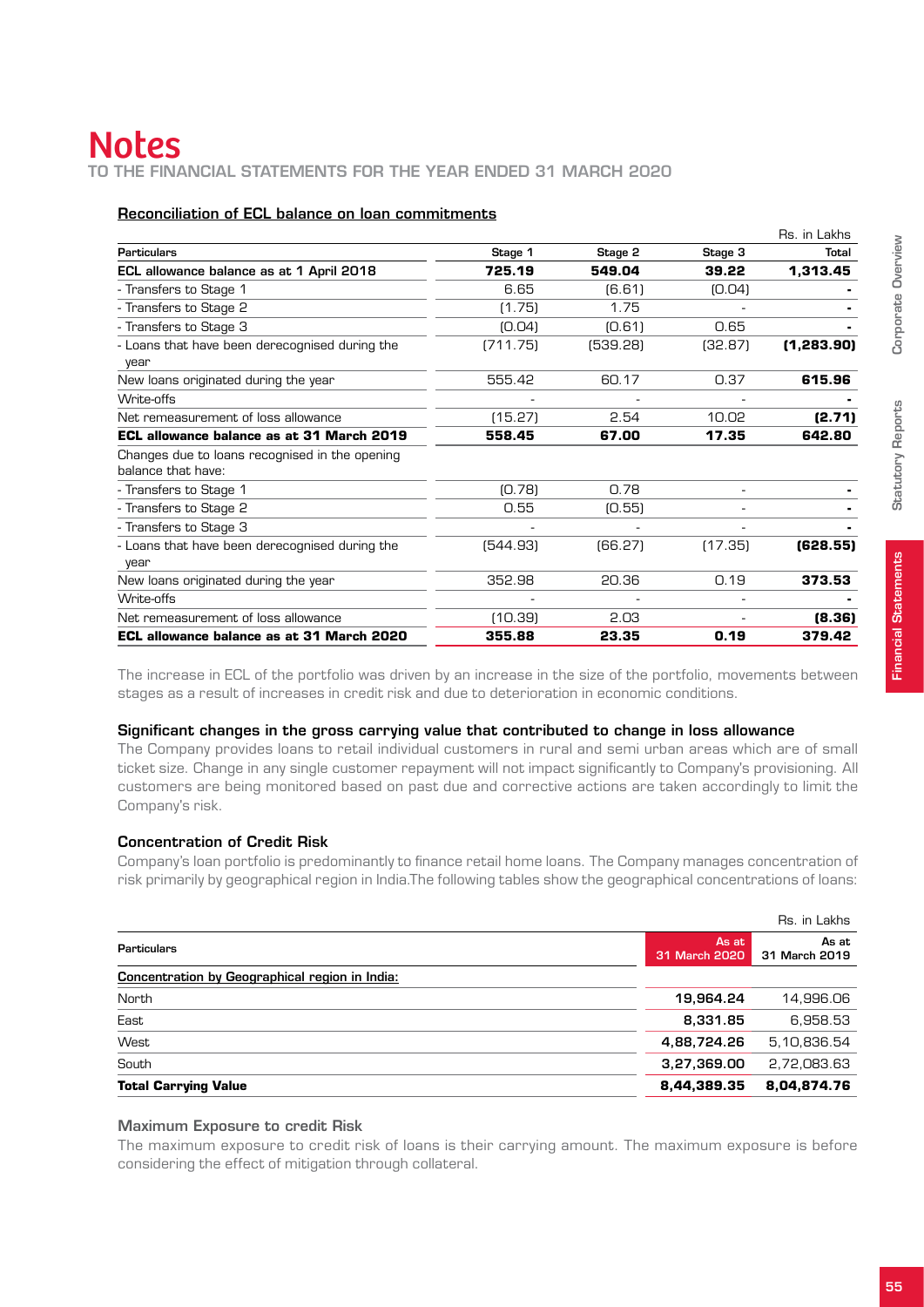to the Financial Statements for the year ended 31 March 2020

### Collaterals

### Narrative Description of Collateral

Collateral primarily include land and constructed/purchased house property by retail loan customers. Company generally does not obtain additional collateral during the term of the loan.

The below tables provide an analysis of the fair values of collateral held for Credit impaired assets:

|                         |                                                     |                   |                              |                         |                     | Rs. in Lakhs          |
|-------------------------|-----------------------------------------------------|-------------------|------------------------------|-------------------------|---------------------|-----------------------|
| 31 March 2020           | Maximum<br>exposure to<br><b>Credit Risk</b>        | Land and Building | <b>Surplus</b><br>Collateral | <b>Total Collateral</b> | <b>Net Exposure</b> | <b>Associated ECL</b> |
| Loans:                  |                                                     |                   |                              |                         |                     |                       |
| a) Loans against assets | 1,27,709.15                                         | 3.51.686.04       | [2, 26, 513.05]              | 1.25.172.99             | 2,536.16            | 41,439.14             |
| b) Others               | 12.01                                               |                   |                              |                         | 12.01               | 12.01                 |
| <b>Total</b>            | 1,27,721.16                                         |                   | 3,51,686.04 (2,26,513.05)    | 1,25,172.99             | 2,548.17            | 41,451.15             |
| 31 March 2019           | <b>Maximum</b><br>exposure to<br><b>Credit Risk</b> | Land and Building | <b>Surplus</b><br>Collateral | <b>Total Collateral</b> | <b>Net Exposure</b> | <b>Associated ECL</b> |
| Loans:                  |                                                     |                   |                              |                         |                     |                       |
| a) Loans against assets | 1,04,749.71                                         | 1,98,088.82       | (95, 234.47)                 | 1,02,854.35             | 1,895.36            | 20,235.22             |
| b) Others               | 14.06                                               |                   |                              | ۰                       | 14.06               | 1.22                  |
| Total                   | 1.04.763.77                                         | 1.98.088.82       | (95.234.47)                  | 1.02.854.35             | 1,909.42            | 20.236.44             |

The Company has provided for additional impairment for the shortfall in collateral value on its credit impaired assets.

### Collaterals Repossessed

Company did not obtain non financial assets during the year by taking possession of collateral it held as security.

### Quantitative Information of Collateral - Credit Impaired assets

The Company holds residential properties as collateral for the housing loans it grants to its customers. The Company monitors its exposure to retail lending using the Loan To Value (LTV) ratio, which is calculated as the ratio of the gross amount of the loan - or the amount committed for loan committments - to the value of the collateral. The value of the collateral for residential housing loans is typically based on the collateral value at origination.

(Gross value of total loans to value of collateral)

|               | Rs. in Lakhs                   |  |
|---------------|--------------------------------|--|
| Loan To Value | Gross Value of total loans     |  |
|               | 31 March 2020<br>31 March 2019 |  |
| Upto 50%      | 3,26,461.95<br>3,17,060.81     |  |
| 51 - 70%      | 3,59,923.89<br>3.43.534.80     |  |
| 71 - 100%     | 1.44.157.14<br>1,57,888.43     |  |
| Above 100%    |                                |  |
|               | 8.44.274.27<br>8.04.752.75     |  |

(Loan commitments to value of collateral)

|               | 22,448.26<br>39,581.68            |
|---------------|-----------------------------------|
| Above 100%    |                                   |
| 71 - 100%     | 1.793.23<br>3.613.08              |
| 51 - 70%      | 2.899.39<br>6,077.53              |
| Upto 50%      | 29,891.08<br>17,755.64            |
|               | 31 March 2020<br>31 March 2019    |
| Loan To Value | <b>Gross Value of commitments</b> |
|               | Rs. in Lakhs                      |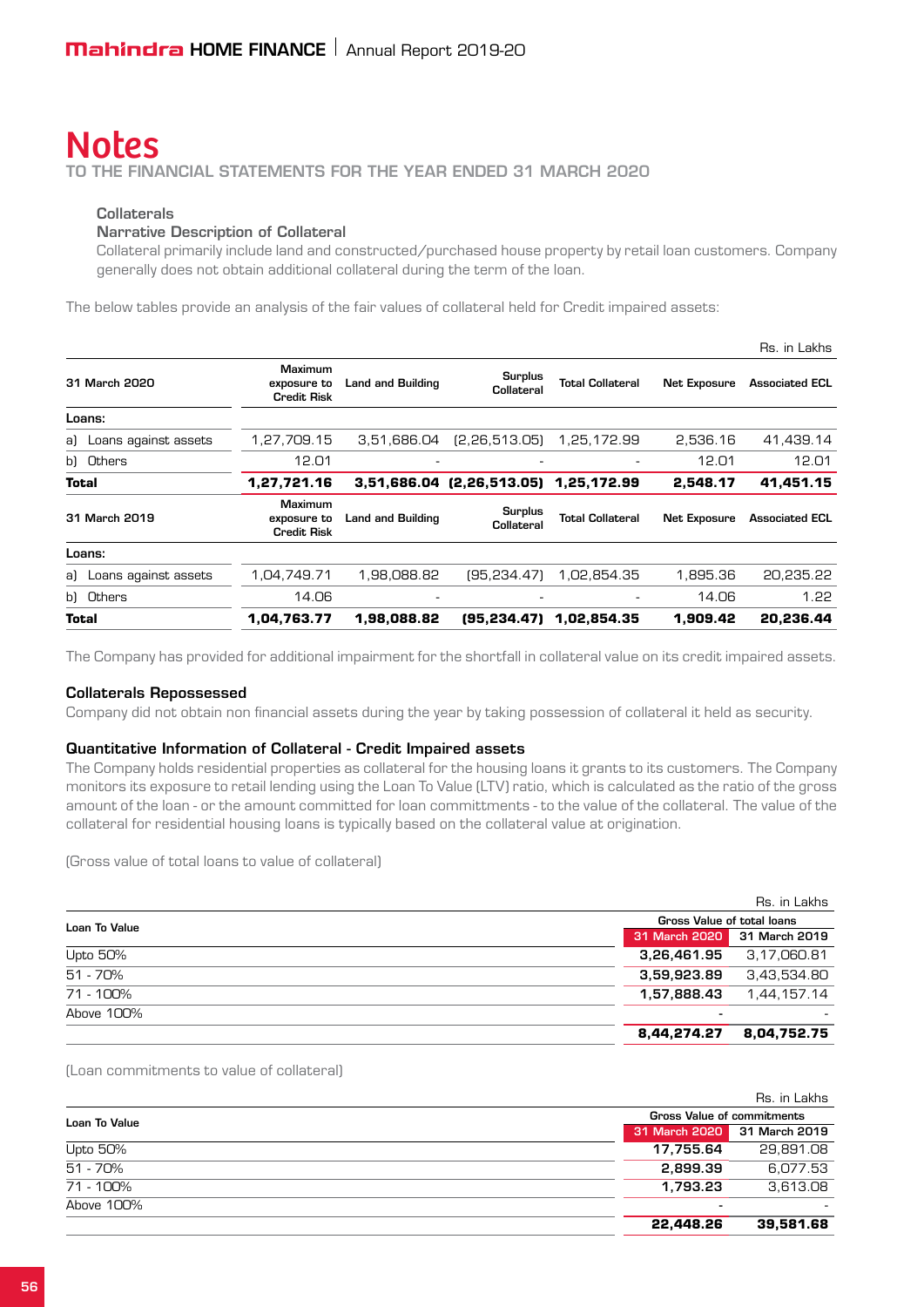# **Notes** to the Financial Statements for the year ended 31 March 2020

(Gross value of credit impaired loans to value of collateral)

|               |                                 | Rs. in Lakhs  |
|---------------|---------------------------------|---------------|
|               | Gross Value of Ioans in stage 3 |               |
| Loan To Value | 31 March 2020                   | 31 March 2019 |
| Upto 50%      | 42,500.99                       | 36,175.56     |
| 51 - 70%      | 57,917.14                       | 44,611.02     |
| 71 - 100%     | 27,290.87                       | 23,963.25     |
| Above 100%    | -                               |               |
|               | 1,27,708.99                     | 1,04,749.83   |

### Disclosure as required under RBI notification no. RBI/2019-20/220 DOR.No.BP.BC.63/21.04.048/2019- 20 dated 17 April 2020 on COVID-19 Regulatory Package - Asset Classification and Provisioning

|     |                                                                                                                                                                                                                                                                                                                                                                                                                                                                                                                                                                                    | Rs. in Lakhs  |
|-----|------------------------------------------------------------------------------------------------------------------------------------------------------------------------------------------------------------------------------------------------------------------------------------------------------------------------------------------------------------------------------------------------------------------------------------------------------------------------------------------------------------------------------------------------------------------------------------|---------------|
|     | <b>Particulars</b>                                                                                                                                                                                                                                                                                                                                                                                                                                                                                                                                                                 | 31 March 2020 |
| i1. | Respective amounts in SMA/overdue categories, where the moratorium/deferment was extended                                                                                                                                                                                                                                                                                                                                                                                                                                                                                          | 2,33,128.35   |
|     | ii) Respective amount where asset classification benefits is extended                                                                                                                                                                                                                                                                                                                                                                                                                                                                                                              | 18,381.36     |
|     | iii) Provisions made during the Q4 - FY2020 #                                                                                                                                                                                                                                                                                                                                                                                                                                                                                                                                      |               |
|     | In respect of accounts in default but standard where moratorium upto 3 months is granted, and asset<br>classification benefit is extended, the Company has made general provisions of not less than 5 per cent<br>of the total outstanding of such accounts as applicable for the quarter ended 31 March 2020 within the<br>overall provision requirement of 10% of the total outstanding to be spread equally over two quarters. Balance<br>general provision of not less than 5% of the total outstanding of such accounts is to be made for the quarter<br>ending 30 June 2020. |               |
|     | iv) Provisions adjusted during the respective accounting periods against slippages and the residual provisions                                                                                                                                                                                                                                                                                                                                                                                                                                                                     | N/A           |

per ECL model) appli equivalent Stage-1 and Stage-2 assets under Ind AS financial statements is much higher than the prescribed general provision of 5% for the current quarter (out of 10% provision to be spread equally over two quarters), the Company has not made any additional provision under this head in Ind AS financial statements for the quarter and year ended 31 March 2020. However, the Company has made an additional general provision of Rs. 932.21 lakhs at 5% of the total outstanding for the quarter and year ended 31 March 2020 as per IRAC norms and the same is included in relevant disclosures as applicable to the Company.

### iii) Liquidity Risk Management

 Ultimate responsibility for liquidity risk management rests with the board of directors, which has established Asset and Liability Management Committee (ALCO) for the management of the Company's short, medium and long term funding and liquidity management requirements. The Company manages liquidity risk by maintaining adequate reserves, banking facilities and reserve borrowing facilities, by continuously monitoring forecast and actual cash flows, and by matching the maturity profiles of financial assets and liabilities. The Company also has Inter corporate deposits line available from holding company & fellow subsidiary companies within its group to meet any short term fund requirements.

### Maturity profile of non-derivative financial liabilities

The following table details the Company's remaining contractual maturity for its non-derivative financial liabilities with agreed repayment periods. The amount disclosed in the tables have been drawn up based on the undiscounted cash flows of financial liabilities based on the earliest date on which the Company may be required to pay. The tables include both interest and principal cash flows. To the extent that interest flows are floating rate, the undiscounted amount is calculated considering interest rate prevailing as at respective year end date.

|                                      |                  |                          |                          | Rs. in Lakhs         |
|--------------------------------------|------------------|--------------------------|--------------------------|----------------------|
| Particulars                          | Less than 1 Year | 1-3 Years                | 3 Years to 5<br>Years    | 5 years and<br>above |
| Non-derivative financial liabilities |                  |                          |                          |                      |
| 31 March 2020                        |                  |                          |                          |                      |
| Trade Payable :                      | 4.909.88         | -                        | -                        |                      |
| Other Payable :                      | 20.25            | $\overline{\phantom{0}}$ | $\overline{\phantom{0}}$ |                      |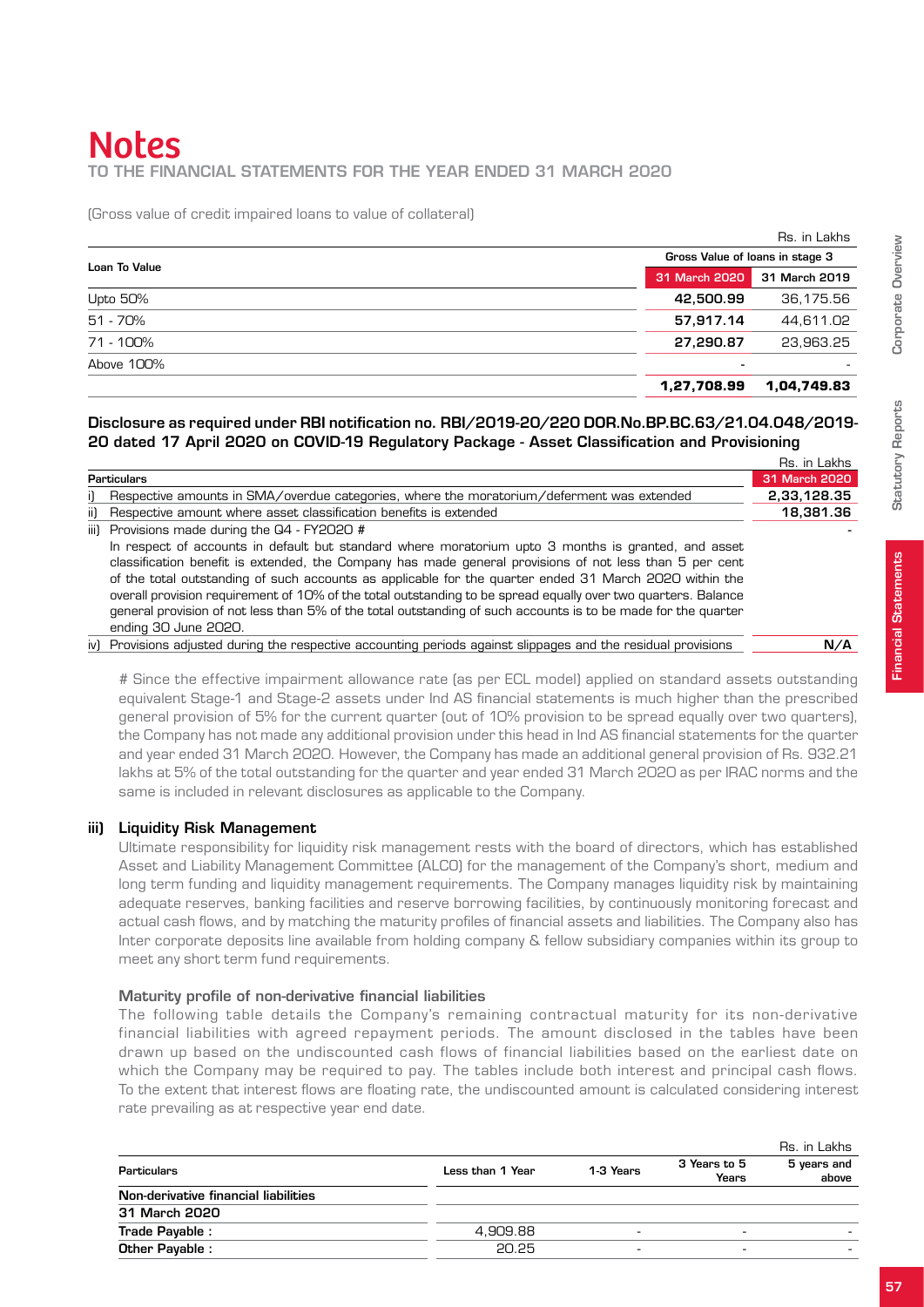I THE FINANCIAL STATEMENTS FOR THE YEAR ENDED 31 MARCH 2020

|                                                 |                  |             |                              | Rs. in Lakhs         |
|-------------------------------------------------|------------------|-------------|------------------------------|----------------------|
| <b>Particulars</b>                              | Less than 1 Year | 1-3 Years   | 3 Years to 5<br><b>Years</b> | 5 years and<br>above |
| <b>Debt Securities:</b>                         |                  |             |                              |                      |
| - Principal                                     | 79,350.00        | 86,800,00   | 29.500.00                    | 4.510.00             |
| - Interest                                      | 19.363.49        | 22.818.88   | 3.666.57                     | 1,455.75             |
| <b>Borrowings (Other than Debt Securities):</b> |                  |             |                              |                      |
| - Principal                                     | 1,82,746.31      | 2,12,204.17 | 24,000.00                    |                      |
| - Interest                                      | 29.988.21        | 22.759.06   | 1.462.80                     |                      |
| <b>Subordinated liabilities:</b>                |                  |             |                              |                      |
| - Principal                                     |                  |             | 1,000.00                     | 40,200.00            |
| - Interest                                      | 3,690.86         | 7,372.63    | 7,378.92                     | 10,586.70            |
| Other financial liabilities :                   | 22,726.43        | 6.603.02    | 961.58                       | 842.68               |
| <b>Total</b>                                    | 3,42,795.43      | 3,58,557.76 | 67,969.87                    | 57,595.13            |
| 31 March 2019                                   |                  |             |                              |                      |
| Trade Payable :                                 | 4,963.26         |             | ۰                            |                      |
| <b>Debt Securities:</b>                         |                  |             |                              |                      |
| - Principal                                     | 76,500.00        | 1,14,150.00 | 46,500.00                    | 4,510.00             |
| - Interest                                      | 10.259.40        | 32.806.04   | 8,184.71                     | 1,861.86             |
| <b>Borrowings (Other than Debt Securities):</b> |                  |             |                              |                      |
| - Principal                                     | 1,44,117.51      | 1,59,640.47 | 59,161.11                    |                      |
| - Interest                                      | 28,210.92        | 25,156.23   | 2.464.85                     |                      |
| <b>Subordinated liabilities:</b>                |                  |             |                              |                      |
| - Principal                                     |                  |             |                              | 31,200.00            |
| - Interest                                      | 2,782.00         | 5.577.83    | 5.576.94                     | 8,875.73             |
| Other financial liabilities :                   | 29,793.84        |             |                              |                      |
| Total                                           | 2,96,626.93      | 3,37,330.57 | 1,21,887.61                  | 46,447.59            |

### iv) Measurement of Fair Value

### Valuation technique for Fair value measurement

Fair value of loans & borrowings are calculated using a portfolio based approach, grouping them as far as possible into homogenous groups based on similar characteristics (such as tenor & rates of interest). Using the Discounted cash flow approach, the values are then calculated for the portfolio considering all significant characteristics of the loans and borrowings.

Fair values are categorised into different levels in a fair value hierarchy based on the inputs used in the valuation techniques as follows:

- Level 1: Quoted prices (unadjusted) in active markets for identical assets and liabilities.
- Level 2: inputs other than quoted prices included in Level 1 that are observable for the asset or liability, either directly or indirectly.
- Level 3: inputs for the asset or liability that are not based on observable market data (unobservable inputs).

### Financial Instruments measured at amortised cost

|                                    |                       |             |          |            | Rs in Lakhs |
|------------------------------------|-----------------------|-------------|----------|------------|-------------|
| <b>Particulars</b>                 |                       | Fair value  |          | Fair value |             |
|                                    | <b>Carrying Value</b> |             | Level 1  | Level 2    | Level 3     |
| As at 31 March 2020                |                       |             |          |            |             |
| <b>Financial assets</b>            |                       |             |          |            |             |
| a) Cash and cash equivalent        | 9,238.78              | 9,238.78    | 9,238.78 | -          |             |
| b) Loans and advances to customers | 7,87,008.00           | 7,84,331.68 |          | -          | 7,84,331.68 |
| c) Other financial assets          | 353.03                | 353.03      |          | 353.03     |             |
| <b>Total</b>                       | 7,96,599.81           | 7.93.923.49 | 9,238.78 | 353.03     | 7,84,331.68 |
|                                    |                       |             |          |            |             |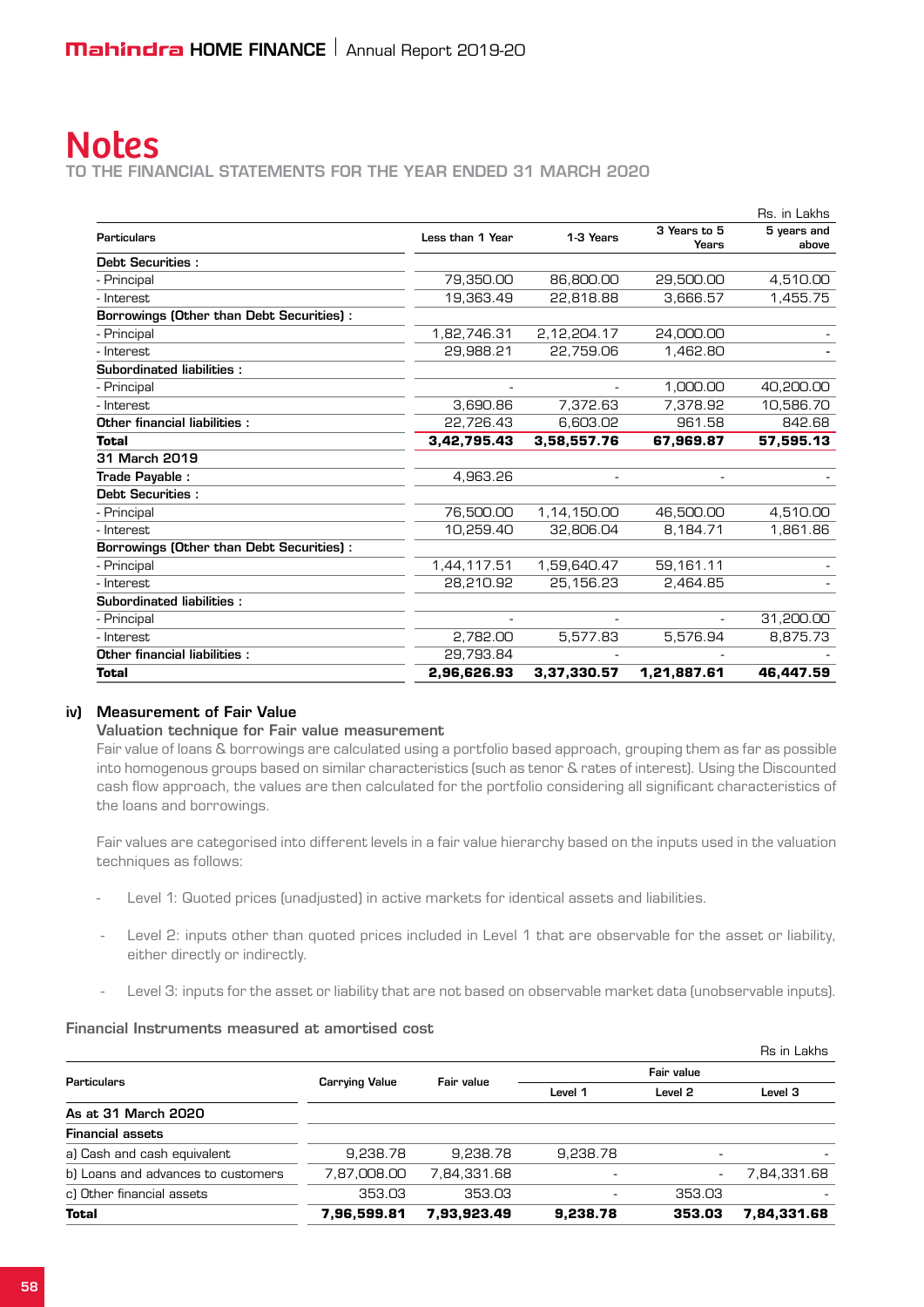to the Financial Statements for the year ended 31 March 2020

|                                             |                       |             |             |                    | Rs in Lakhs |
|---------------------------------------------|-----------------------|-------------|-------------|--------------------|-------------|
| <b>Particulars</b>                          |                       | Fair value  |             | Fair value         |             |
|                                             | <b>Carrying Value</b> |             | Level 1     | Level <sub>2</sub> | Level 3     |
| <b>Financial liabilities</b>                |                       |             |             |                    |             |
| a) Trade Payables                           | 4.909.88              | 4.909.88    |             | 4.909.88           |             |
| b) Other Payable                            | 20.25                 | 20.25       |             | 20.25              |             |
| c) Debt securities                          | 1,99,973.34           | 1,99,392.54 | 1,99,392.54 |                    |             |
| d) Borrowings other than debt<br>securities | 4,18,904.33           | 4,18,091.79 |             | 4,18,091.79        |             |
| e) Subordinated Liabilities                 | 41.015.78             | 39.722.98   | 39.722.98   |                    |             |
| f) Other financial liabilities              | 31,133.71             | 31,133.71   |             | 31,133.71          |             |
| Total                                       | 6,95,957.29           | 6,93,271.15 | 2,39,115.52 | 4,54,155.63        |             |
| As at 31 March 2019                         |                       |             |             |                    |             |
| <b>Financial assets</b>                     |                       |             |             |                    |             |
| a) Cash and cash equivalent                 | 2,982.62              | 2,982.62    | 2,982.62    |                    |             |
| b) Loans and advances to customers          | 7,68,924.90           | 7,58,757.38 |             |                    | 7,58,757.38 |
| c) Other financial assets                   | 315.10                | 315.10      |             | 315.10             |             |
| <b>Total</b>                                | 7,72,222.62           | 7,62,055.10 | 2,982.62    | 315.10             | 7,58,757.38 |
| <b>Financial liabilities</b>                |                       |             |             |                    |             |
| a) Trade Payables                           | 4,963.26              | 4,963.26    |             | 4,963.26           |             |
| b) Debt securities                          | 2,39,650.58           | 2,42,787.48 | 1,98,384.49 | 44,402.99          |             |
| c) Borrowings other than debt<br>securities | 3,62,919.09           | 3,61,181.56 |             | 3,61,181.56        |             |
| d) Subordinated Liabilities                 | 31,024.26             | 30,829.07   | 30,829.07   |                    |             |
| e) Other financial liabilities              | 29,793.84             | 29,793.84   |             | 29,793.84          |             |
| <b>Total</b>                                | 6,68,351.03           | 6,69,555.21 | 2,29,213.56 | 4,40,341.65        |             |

There were no transfers between Level 1 and Level 2 during the year.

### Financial Instruments regularly measured using Fair Value - recurring items

Fair values are categorised into different levels in a fair value hierarchy based on the inputs used in the valuation techniques as follows:

- Level 1: Quoted prices (unadjusted) in active markets for identical assets and liabilities.

- Level 2: inputs other than quoted prices included in Level 1 that are observable for the asset or liability, either directly or indirectly.

- Level 3: inputs for the asset or liability that are not based on observable market data (unobservable inputs).

|                                            |                                                   |                                                 |                        |                               |                         |                           |            |                                                      | Rs in Lakhs                                                      |
|--------------------------------------------|---------------------------------------------------|-------------------------------------------------|------------------------|-------------------------------|-------------------------|---------------------------|------------|------------------------------------------------------|------------------------------------------------------------------|
|                                            |                                                   |                                                 | <b>Fair Value</b>      |                               |                         |                           |            | Significant                                          | Relationship                                                     |
| Financial assets/<br>financial liabilities | Financial<br>assets /<br>financial<br>liabilities | Category                                        | As at 31<br>March 2020 | As at 31<br><b>March 2019</b> | Fair value<br>hierarchy | Valuation<br>technique(s) | Key inputs | unobservable<br>input(s)<br>for level 3<br>hierarchy | οf<br>unobservable<br>inputs to fair<br>value and<br>sensitivity |
| Investment in<br>Mutual Funds              | Financial<br>Assets                               | Financial<br>instrument<br>measured<br>at FVTPL | 11.509.35              | $\overline{\phantom{a}}$      | Level 1                 | Quoted<br>market<br>price |            |                                                      |                                                                  |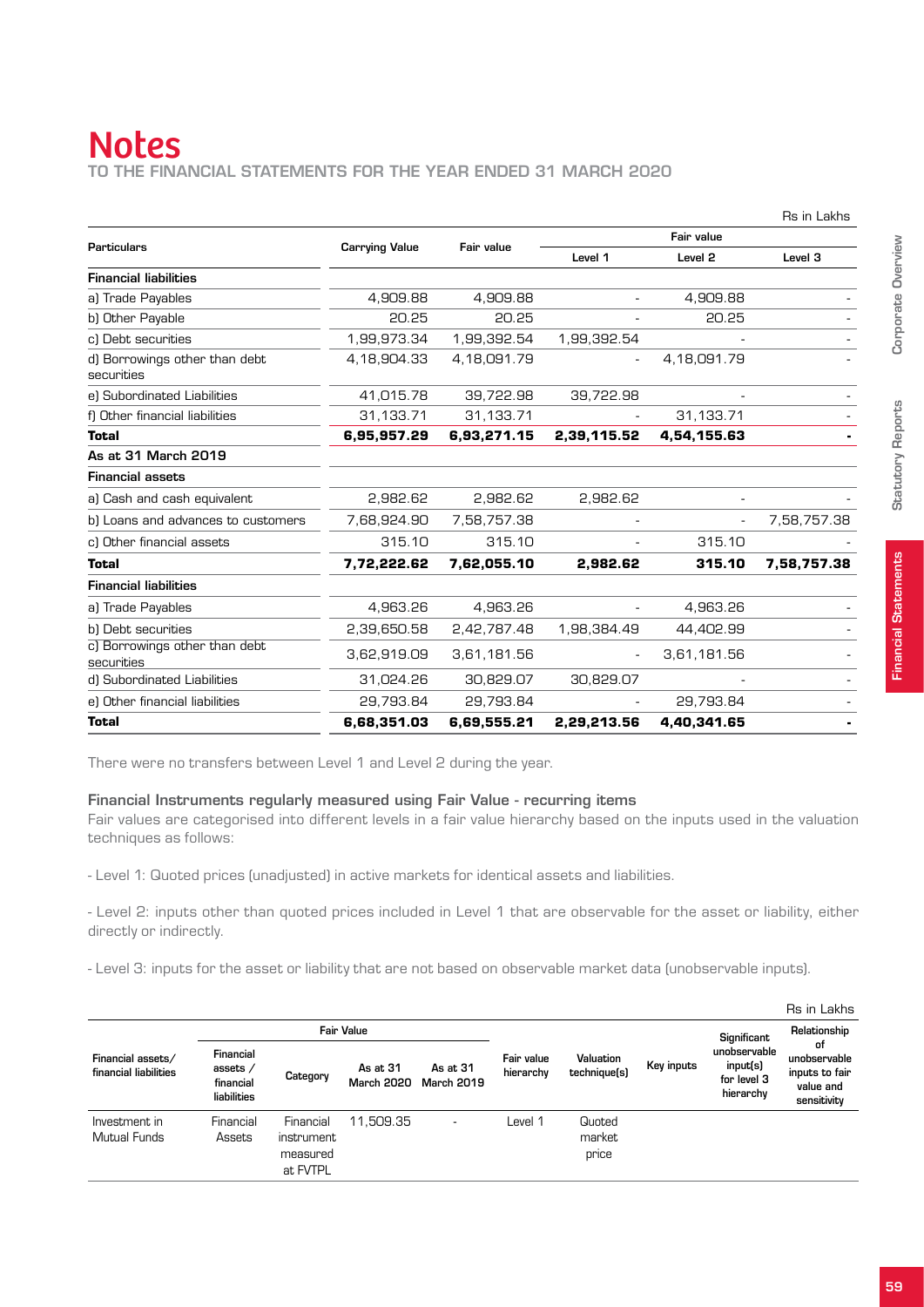to the Financial Statements for the year ended 31 March 2020

### 46 Compensation of key management personnel of the Company

Key management personnel are those individuals who have the authority and responsibility for planning and exercising power to directly or indirectly control the activities of the Company or its employees.

|                              |               | Rs in Lakhs   |
|------------------------------|---------------|---------------|
|                              | 31 March 2020 | 31 March 2019 |
| Short-term employee benefits | 262.16        | <b>PPP.PR</b> |
| Post-employment benefits     | 5.26          | 5.21          |
| Other long-term benefits     | -             |               |
| Share-based payments         | 37.85         | 60.42         |
|                              | 305.27        | 287.89        |

### 47 Related party disclosures:

i) As per Ind AS 24 on 'Related party disclosures', the related parties of the Company are as follows:

| al | Ultimate Holding Company                          | Mahindra & Mahindra Limited                            |
|----|---------------------------------------------------|--------------------------------------------------------|
| bì | <b>Holding Company</b>                            | Mahindra & Mahindra Financial Services Limited         |
| сl | Fellow Subsidiaries:                              | Mahindra Insurance Brokers Limited                     |
|    | (entities with whom the Company has transactions) | NBS International Limited                              |
|    |                                                   | Mahindra Asset Management Company Private Limited      |
|    |                                                   | Mahindra Integrated Business Solutions Private Limited |
|    |                                                   | Mahindra Logistics Limited                             |
|    |                                                   | Mahindra Vehicle Manufacturers Limited                 |
|    |                                                   | Mahindra Holidays and Resorts India Limited            |
|    |                                                   | Mahindra Defence Systems Limited                       |
|    |                                                   | Mahindra Retail Limited                                |
|    |                                                   | Mahindra First Choice Wheels Limited                   |
|    |                                                   | Mahindra Water Utilities Limited                       |
|    |                                                   | Mahindra Intertrade Limited                            |
| d) | Associates of Ultimate Holding Company            | <b>Tech Mahindra Limited</b>                           |
|    | (entities with whom the Company has transactions) | Swaraj Engines Limited                                 |
| el | Key Management Personnel:                         | Mr. Anuj Mehra (Managing Director)                     |
|    |                                                   | Mr. Nityanath Ghanekar (Independent Director)*         |
|    |                                                   | Mrs. Anjali Raina (Independent Director)               |
|    |                                                   | Mr. Narendra Mairpady (Independent Director)           |
|    |                                                   | Mr. Jyotin Mehta (Independent Director)#               |

\* Ceased to be director w.e.f. 29 March 2020

# Appointed as director w.e.f. 30 March 2020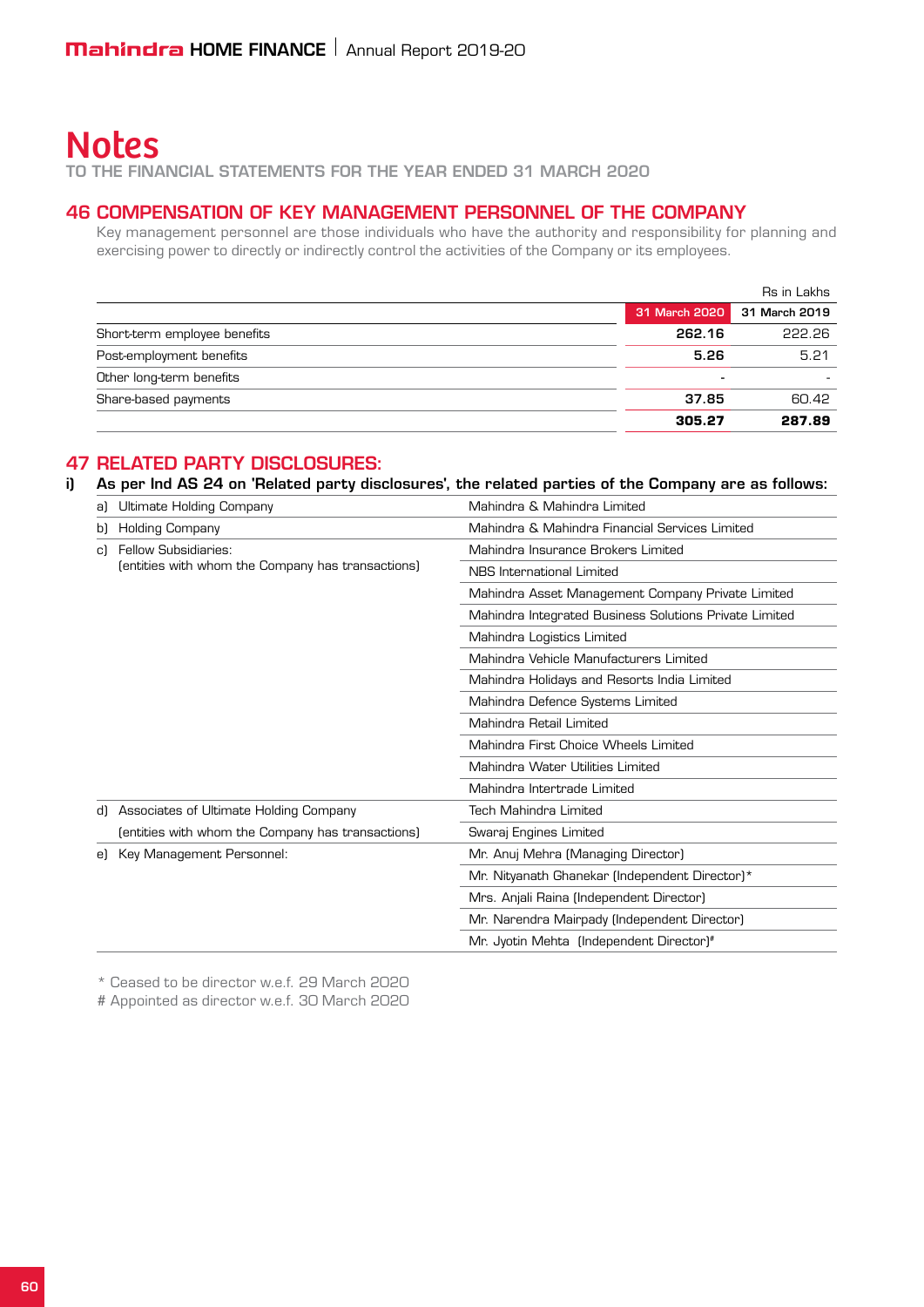

The nature and volume of transactions of the Company during the year with above related parties were as follows: ii) The nature and volume of transactions of the Company during the year with above related parties were as follows:

# Notes

to the Financial Statement for the year ended 31 March 2020 l<br>S

> $\frac{10}{9.60}$ - Mahindra Retail Limited - - 62.86 30.28 - - - - - Mahindra & Mahindra & Mahindra & Mahindra & Mahindra & Mahindra & Mahindra & Mahindra & Mahindra & Mahindra & Mahindra & Mahindra & Mahindra & Mahindra & Mahindra & Mahindra & Mahindra & Mahindra & Mahindra & Mahindra & Limited 23.73 26.58 - - - - - - - Mr. Anuj Mehra - - - - - - 270.07 256.49 11.20 - Mr. Nityanath Ghanekar - - - - - - 12.30 11.20 - Mrs. Anjali Raina - - - - - - 11.80 9.60 - Manchester Mar. Narendra Margarendra Margarendra Margarendra Margarendra Margarendra 1911. In the contract of the contract of the contract of the contract of the contract of the contract of the contract of the contract o 256.49 j. 12.30 11.80  $11.10$ 270.07  $\overline{\phantom{a}}$  $\overline{1}$  $\overline{1}$ l, ï ï ï  $\overline{1}$ 30.28 ï  $\cdot$  $\cdot$ ï  $\overline{1}$ 62.86 ï ï  $\bar{\textbf{r}}$ j  $\overline{\phantom{a}}$  $\overline{1}$ 0.32  $\mathbf{I}$  $\overline{1}$ 58 ရွှ ï  $\overline{1}$  $\overline{1}$  $\bar{\phantom{a}}$  $\overline{\phantom{a}}$ 23.73 Mahindra & Mahindra Financial Services - Mahindra & Mahindra Financial Services - Mahindra & Mahindra Limited Mahindra Retail Limited - Mr. Narendra Mairpady - Mr. Nityanath Ghanekar - Mrs. Anjali Raina - Mr. Anuj Mehra **ESOP** Expenses ESOP Expenses Remuneration Remuneration Limited

- Mahindra Defence Defence Systems Limited Systems Limited Systems Limited - - - - - - - - - - - - - - - - - -

 $\overline{1}$ 

 $\overline{\phantom{a}}$ 

 $\overline{1}$ 

j,

2.48 0.39

Limited - - 0.08 0.39 - - - -

0.08

- Mahindra Holidays and Resorts India

Limited

Mahindra Holidays and Resorts India - Mahindra Defence Systems Limited

Statutory Reports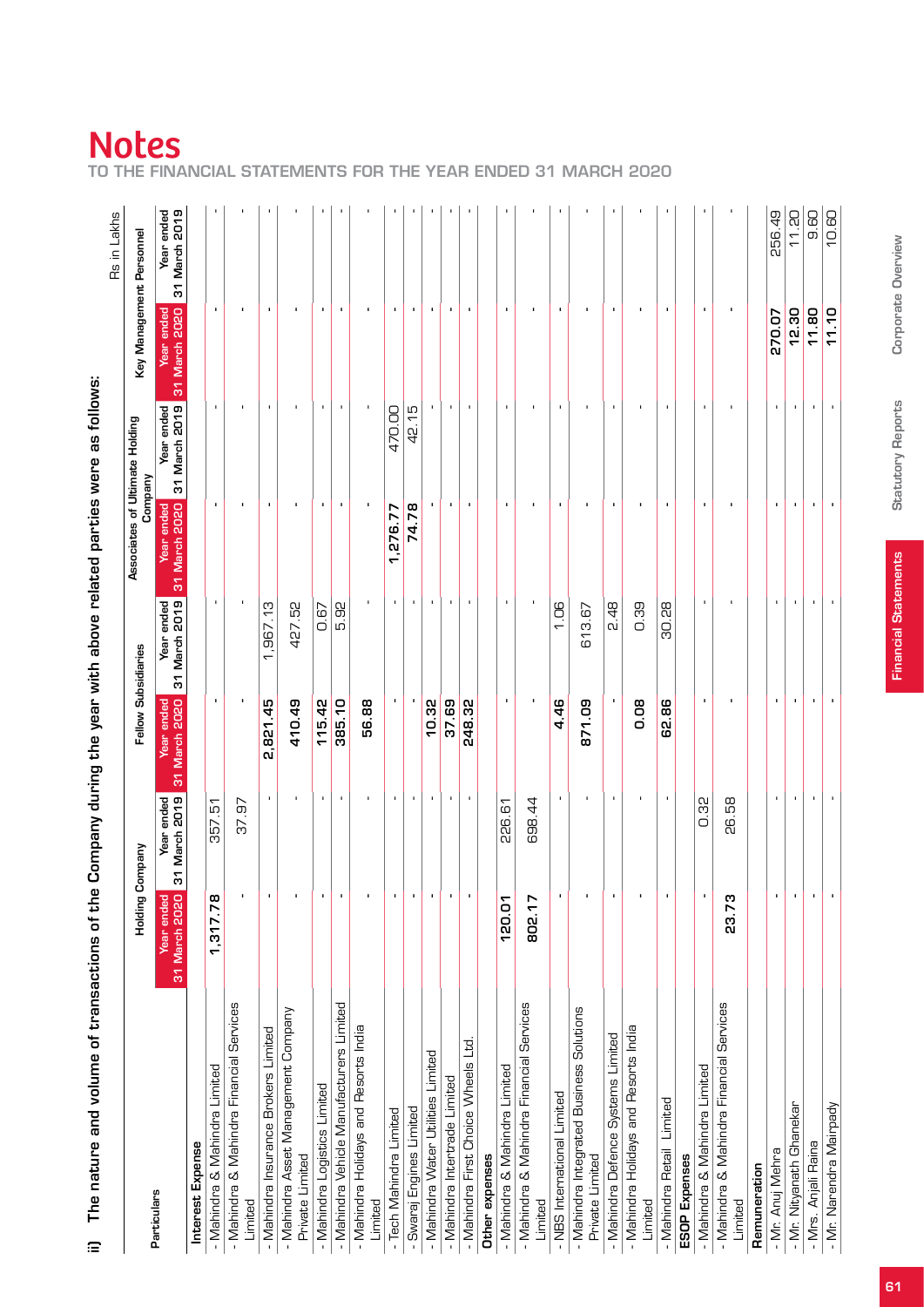to the Financial Statement for the year ended 31 March 2020 l<br>S

|                                                        |                             |                             |                             |                                         |                                           |                                         |                             | Rs in Lakhs                                |
|--------------------------------------------------------|-----------------------------|-----------------------------|-----------------------------|-----------------------------------------|-------------------------------------------|-----------------------------------------|-----------------------------|--------------------------------------------|
|                                                        | Holding                     | Company                     | Fellow Subsidiaries         |                                         | Associates of Ultimate Holding<br>Company |                                         | Key Management Personnel    |                                            |
| Particulars                                            | Year ended<br>31 March 2020 | 31 March 2019<br>Year ended | 31 March 2020<br>Year ended | March 2019<br>Year ended<br>$\tilde{5}$ | 31 March 2020<br>Year ended               | March 2019<br>Year ended<br>$\tilde{5}$ | 31 March 2020<br>Year ended | Year ended<br>March 2019<br>$\overline{5}$ |
| Purchase of fixed assets                               |                             |                             |                             |                                         |                                           |                                         |                             |                                            |
| - Mahindra & Mahindra Limited                          | 230.91                      | 242.98                      | $\mathbf{I}$                | $\blacksquare$                          | $\blacksquare$                            | $\blacksquare$                          | $\blacksquare$              |                                            |
| - Mahindra & Mahindra Financial Services<br>Limited    | 9.19                        | 2.75                        |                             | I.                                      | ٠                                         | I.                                      | f,                          |                                            |
| - NBS International Limited                            |                             | $\mathbf{I}$                | 10.86                       | 3.21                                    | $\blacksquare$                            | $\blacksquare$                          | $\blacksquare$              |                                            |
| Limited<br>- Mahindra Retail                           |                             | л.                          | 83.76                       | 414.05                                  | $\mathbf{I}$                              | $\mathbf{I}$                            | $\blacksquare$              |                                            |
| Dividend paid                                          |                             |                             |                             |                                         |                                           |                                         |                             |                                            |
| - Mahindra & Mahindra Financial Services<br>Limited    | 2,419.05                    | 1,636.09                    | J.                          | J.                                      | $\blacksquare$                            | J.                                      | $\blacksquare$              |                                            |
| Inter corporate deposits taken                         |                             |                             |                             |                                         |                                           |                                         |                             |                                            |
| - Mahindra & Mahindra Limited                          | 20,000.00                   | 10,000.00                   | J.                          | $\mathbf{I}$                            | $\blacksquare$                            | $\mathbf{I}$                            | J.                          |                                            |
| - Mahindra Insurance Brokers Limited                   |                             | $\mathbf{I}$                | 32,800.00                   | 29,500.00                               | $\blacksquare$                            | $\mathbf{I}$                            | $\blacksquare$              |                                            |
| - Mahindra Holidays and Resorts India<br>Limited       |                             | $\mathbf{I}$                | 6,500.00                    | $\mathbf{I}$                            | $\blacksquare$                            | $\blacksquare$                          |                             |                                            |
| - Mahindra Asset Management Company<br>Private Limited |                             | J.                          | ٠                           | 900.00                                  | $\blacksquare$                            | $\mathbf I$                             | $\blacksquare$              |                                            |
| - Tech Mahindra Limited                                |                             | $\mathbf{I}$                | $\mathbf{I}$                | $\mathbf{I}$                            | $\blacksquare$                            | 10,000.00                               | $\blacksquare$              |                                            |
| - Swaraj Engines Limited                               |                             | $\blacksquare$              | J.                          | $\mathbf I$                             | 1,000.00                                  | 1,000.00                                | $\blacksquare$              |                                            |
| - Mahindra Logistics Limited                           |                             | $\mathbf{I}$                | 1,500.00                    | 1,500.00                                | ٠                                         |                                         | $\blacksquare$              |                                            |
| - Mahindra Vehicle Manufacturers Limited               |                             | $\mathbf{I}$                |                             | 5,000.00                                | $\mathbf{I}$                              | $\mathbf{I}$                            | $\blacksquare$              |                                            |
| - Mahindra Water Utilities Limited                     |                             | $\mathbf{I}$                | 1,300.00                    |                                         | $\blacksquare$                            | J.                                      | $\blacksquare$              |                                            |
| - Mahindra Intertrade Limited                          |                             | $\mathbf I$                 | 1,500.00                    | $\mathbf{I}$                            | $\blacksquare$                            | $\mathbf{I}$                            | $\blacksquare$              |                                            |
| - Mahindra First Choice Wheels Ltd.                    |                             | $\mathbf I$                 | 5,000.00                    | $\mathbf{I}$                            | $\blacksquare$                            | $\mathbf{I}$                            | $\blacksquare$              |                                            |
| Inter corporate deposits<br>repaid / matured           |                             |                             |                             |                                         |                                           |                                         |                             |                                            |
| - Mahindra & Mahindra Limited                          | 5,000.00                    | 10,000.00                   | J,                          | $\mathbf{I}$                            | ٠                                         | ×.                                      | ٠                           |                                            |
| - Mahindra Insurance Brokers Limited                   |                             | $\mathbf{I}$                | 29,500.00                   | 19.375.00                               | $\blacksquare$                            | $\mathbf{I}$                            | $\blacksquare$              |                                            |
| - Mahindra Asset Management Company<br>Private Limited |                             |                             |                             | 1,000.00                                | $\blacksquare$                            |                                         | $\blacksquare$              |                                            |
| - Tech Mahindra Limited                                |                             | $\mathbf{I}$                | ٠                           | $\mathbf{I}$                            | 10,000.00                                 |                                         | $\blacksquare$              |                                            |
| - Swaraj Engines Limited                               |                             | ٠                           |                             | ×.                                      |                                           | 1,000.00                                | J.                          |                                            |
| - Mahindra Logistics Limited                           |                             | $\mathbf{I}$                | 1,500.00                    | J.                                      | $\blacksquare$                            |                                         | J.                          |                                            |
| - Mahindra Vehicle Manufacturers Limited               |                             | $\mathbf{I}$                | 5,000.00                    | $\mathbf{I}$                            | $\mathbf{I}$                              | $\mathbf{I}$                            | $\mathbf{I}$                |                                            |
| - Mahindra Water Utilities Limited                     |                             | $\mathbf{I}$                | 500.00                      | $\mathbf{I}$                            | 1                                         | $\blacksquare$                          | 1                           |                                            |
| - Mahindra First Choice Wheels Ltd                     |                             | $\mathbf I$                 | 3,000.00                    |                                         | $\blacksquare$                            | $\mathbf{I}$                            | $\blacksquare$              |                                            |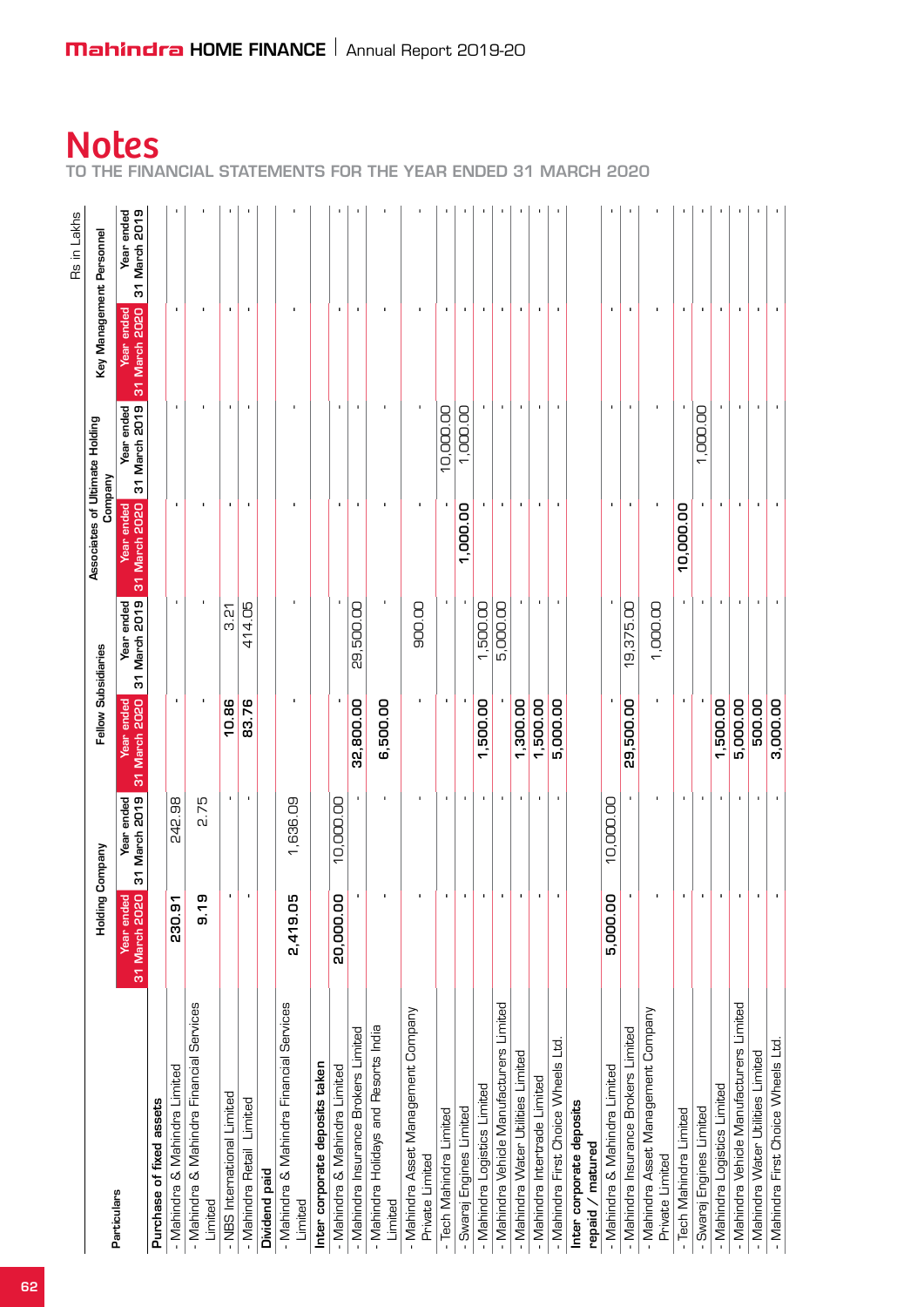to the Financial Statement for the year ended 31 March 2020 l<br>S

|                                                                                  |                             |                             |                             |                                         |                                           |                             |                             | Rs in Lakhs                             |
|----------------------------------------------------------------------------------|-----------------------------|-----------------------------|-----------------------------|-----------------------------------------|-------------------------------------------|-----------------------------|-----------------------------|-----------------------------------------|
|                                                                                  | <b>Holding</b>              | Company                     | Fellow Subsidiaries         |                                         | Associates of Ultimate Holding<br>Company |                             | Key Management              | Personnel                               |
| Particulars                                                                      | Year ended<br>31 March 2020 | 31 March 2019<br>Year ended | 31 March 2020<br>Year ended | 31 March 2019<br>Year ended             | 31 March 2020<br>Year ended               | 31 March 2019<br>Year ended | 31 March 2020<br>Year ended | Year ended<br>31 March 2019             |
| Issue of Share Capital (incl<br>Securities premium)                              |                             |                             |                             |                                         |                                           |                             |                             |                                         |
| - Mahindra & Mahindra Financial Services<br>Limited                              |                             | 15,000.00                   | ٠                           | $\mathbf{I}$                            | ٠                                         | I.                          | ٠                           |                                         |
| Balances as at the end of the year:<br>≘                                         |                             |                             |                             |                                         |                                           |                             |                             |                                         |
|                                                                                  | Holding                     | Company                     | Fellow Subsidiaries         |                                         | Associates of Ultimate Holding<br>Company |                             |                             | Key Management Personnel                |
| Particulars                                                                      | Year ended<br>31 March 2020 | 31 March 2019<br>Year ended | 31 March 2020<br>Year ended | March 2019<br>Year ended<br>$\tilde{5}$ | 31 March 2020<br>Year ended               | 31 March 2019<br>Year ended | 31 March 2020<br>Year ended | March 2019<br>Year ended<br>$\tilde{5}$ |
| Balances as at the end of the year                                               |                             |                             |                             |                                         |                                           |                             |                             |                                         |
| Subordinate debt held (including interest                                        |                             |                             |                             |                                         |                                           |                             |                             |                                         |
| accrued but not due)                                                             |                             |                             |                             |                                         |                                           |                             |                             |                                         |
| - Mahindra Asset Management Company<br>Private Limited                           |                             | $\mathbf{I}$                | 4,857.91                    | 4,856.83                                | $\blacksquare$                            | $\mathbf{I}$                | $\blacksquare$              |                                         |
| Non Convertible Debenture held (including                                        |                             |                             |                             |                                         |                                           |                             |                             |                                         |
| interest accrued but not due)                                                    |                             |                             |                             |                                         |                                           |                             |                             |                                         |
| - Tech Mahindra Limited                                                          |                             | $\overline{\phantom{a}}$    | $\blacksquare$              | $\overline{\phantom{a}}$                | 15,965.16                                 | $\overline{\phantom{a}}$    | $\blacksquare$              |                                         |
| Payables                                                                         |                             |                             |                             |                                         |                                           |                             |                             |                                         |
| - Mahindra & Mahindra Limited                                                    | 16.63                       | 13.50                       | $\blacksquare$              | $\blacksquare$                          | $\blacksquare$                            | $\blacksquare$              | $\blacksquare$              |                                         |
| - Mahindra & Mahindra Financial Services<br>Limited                              | 140.59                      | 64<br>က္ထဲ                  |                             | $\mathbf{I}$                            | J.                                        | $\mathbf{I}$                | J.                          |                                         |
| - Mahindra Insurance Brokers Limited                                             |                             | $\blacksquare$              | 14.42                       | 80.82                                   | ×                                         | $\overline{\phantom{a}}$    | ×                           |                                         |
| - Mahindra Integrated Business Solutions                                         |                             |                             | 9.40                        | 26.12                                   |                                           | $\blacksquare$              |                             |                                         |
| Private Limited                                                                  |                             | $\blacksquare$              |                             |                                         | J.                                        |                             | ı                           |                                         |
| - Mahindra Retail Limited                                                        |                             | $\blacksquare$              | 4.24                        | $\blacksquare$                          | $\mathbf{I}$                              | $\mathbf{I}$                | $\mathbf{I}$                |                                         |
| (including interest accrued but not due)<br>Inter corporate deposits outstanding |                             |                             |                             |                                         |                                           |                             |                             |                                         |
| - Mahindra & Mahindra Limited                                                    | 20,810.56                   | 58<br>.020.<br>່ເດ່         |                             |                                         | $\blacksquare$                            | $\blacksquare$              | $\blacksquare$              |                                         |
| - Mahindra Insurance Brokers Limited                                             |                             |                             | Gb<br>34,215                | 30,585.35                               | $\blacksquare$                            |                             | $\blacksquare$              | ٠                                       |
| - Tech Mahindra Limited                                                          |                             |                             |                             |                                         | $\mathbf{I}$                              | 10,423.00                   | $\mathbf{I}$                | $\mathbf{I}$                            |
| - Mahindra Logistics Limited                                                     |                             |                             | 1,554.38                    | 1,500.61                                | $\blacksquare$                            |                             | $\mathbf{I}$                |                                         |
| - Mahindra Vehicle Manufacturers Limited                                         |                             | $\mathbf{I}$                |                             | 5,005.33                                | J.                                        | $\blacksquare$              | $\mathbf{I}$                |                                         |
| - Swaraj Engines Limited                                                         |                             | $\mathbf{I}$                |                             |                                         | Go<br>1,067                               | J.                          | $\blacksquare$              |                                         |
| - Mahindra First Choice Wheels Ltd                                               |                             |                             | 2,003.74                    |                                         |                                           |                             | $\mathbf{I}$                |                                         |
| - Mahindra Water Utilities Limited                                               |                             | $\mathbf I$                 | 807.93                      | $\mathbf{I}$                            | $\blacksquare$                            | J.                          | $\mathbf{I}$                |                                         |
| - Mahindra Intertrade Limited                                                    |                             | $\blacksquare$              | 1,533.92                    | $\blacksquare$                          | $\blacksquare$                            | $\blacksquare$              | $\blacksquare$              |                                         |
| - Mahindra Holidays and Resorts India<br>Limited                                 |                             |                             | 6,551.19                    |                                         | $\blacksquare$                            |                             | J.                          |                                         |
|                                                                                  |                             |                             |                             |                                         |                                           |                             |                             |                                         |

Statutory Reports

Statutory Reports

Financial Statements

**Financial Statements**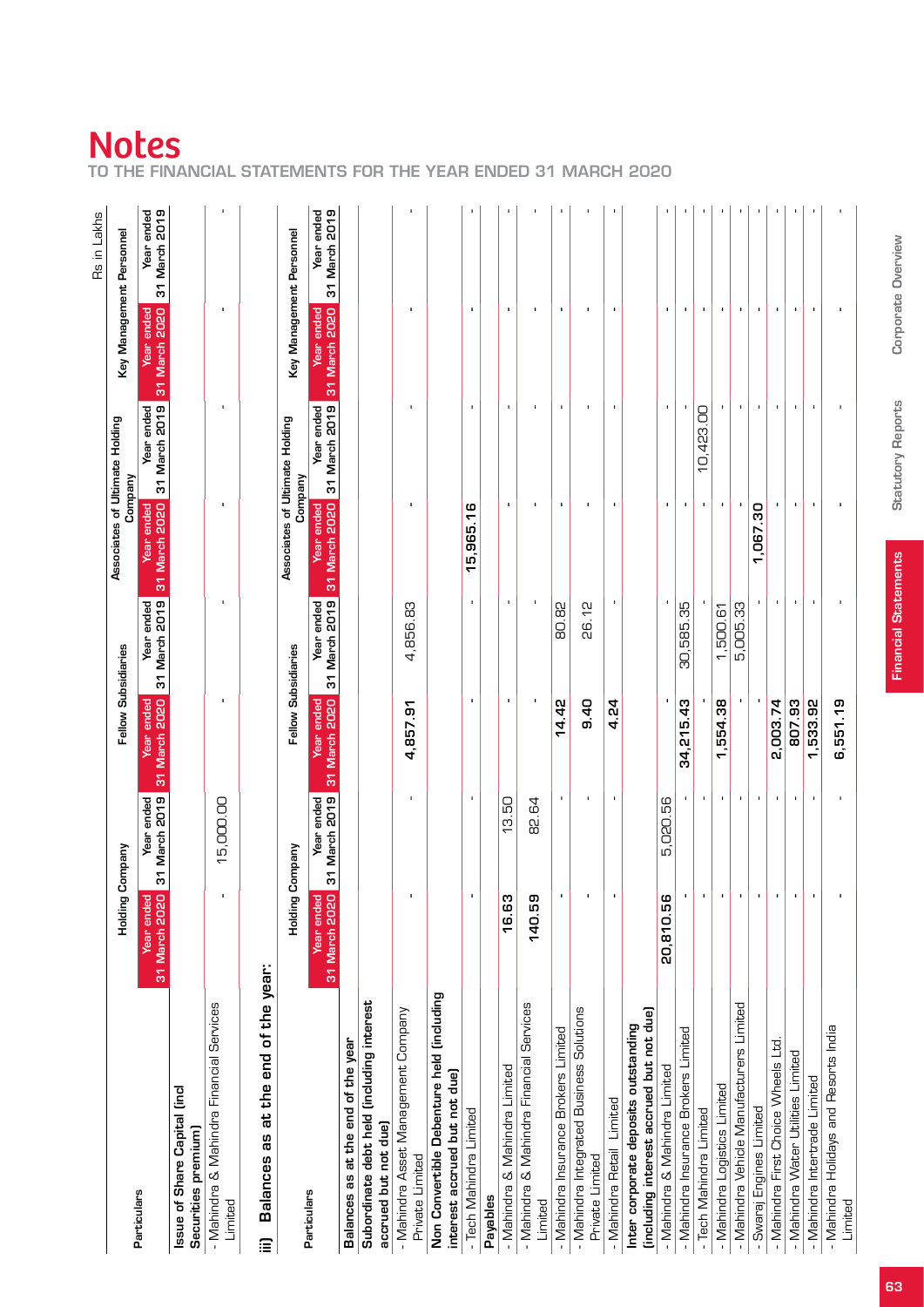to the Financial Statements for the year ended 31 March 2020

### 48 Events after reporting date

There have been no significant events after the reporting date that require disclosure in these financial statements.

As per our report of even date attached. For B S R & Co. LLP Chartered Accountants<br>
For and on behalf of the Board of Directors<br>
Firm's Registration No:101248W/W-100022 Firm's Registration No:101248W/W-100022

Venkataramanan Vishwanath Ramesh Iyer Jyotin Mehta Anuj Mehra Partner Director Director Managing Director Membership No: 113156

Dharmesh Vakharia<br>Chief Financial Officer Company Secretary

Company Secretary

Mumbai Mumbai 08 May, 2020 08 May, 2020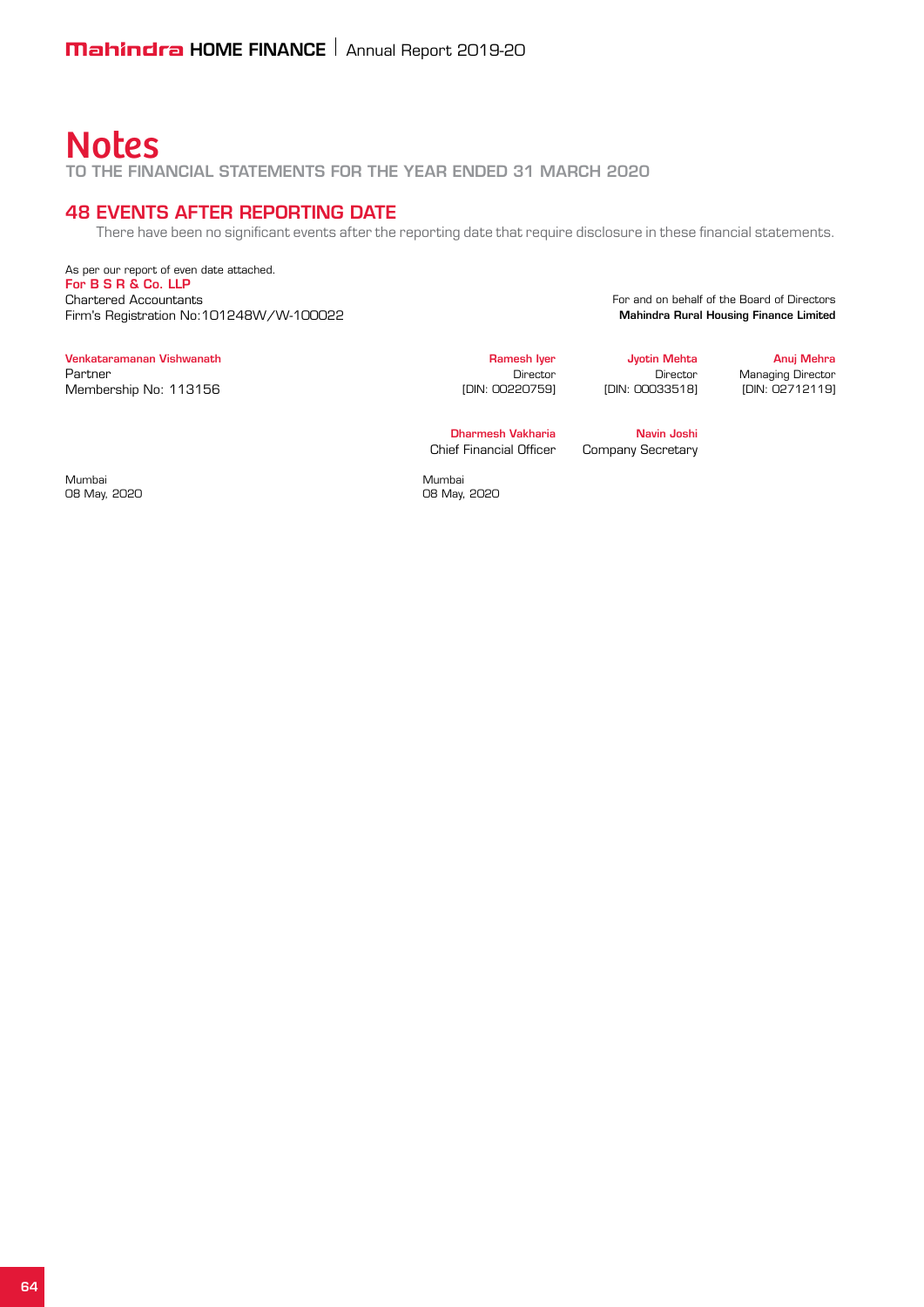# **Statutory Reports** Statutory Reports

# **Notes**

to the Financial Statements for the year ended 31 March 2020

1 Additional Disclosures as prescribed by National Housing Bank (NHB) vide Notification No. NHB. HFC.CG-DIR.1/MD&CEO/2016 dated February 9th, 2017.

The following additional disclosures have been given in terms of Notification no. NHB.HFC.CG-DIR.1/MD&CEO/2016 dated February 9, 2017 issued by the National Housing Bank. These figures are not tracable to the Financial Statements as at 31 March 2020. The differences are arising as the disclosures are made as per the regulatory requirement vis á vis the financial statements prepared as per Indian Accounting Standards prescribed under section 133 of the Companies Act, 2013.

Comparative numbers in these disclosures have been provided as per the audited financial statements as at and for the year ended 31 March 2019. These disclosures have been certified separately by the statutory auditors of the Corporation.

### Minimum Disclosures

The following additional disclosures have been given in terms of Notification no. NHB.HFC.CG-DIR.1/MD&CEO/2016 dated February 9, 2017 issued by the National Housing Bank.

### Summary of Significant Accounting Policies

The accounting policies regarding key areas of operations are disclosed as note 2 to the Financial Statement for the year ended 31 March 2020.

### 1 Disclosure:

### 1.1 Capital

|                                                              |               | Rs in Lakhs   |
|--------------------------------------------------------------|---------------|---------------|
| <b>Particulars</b>                                           | 31 March 2020 | 31 March 2019 |
| $(i)$ CRAR $(%)$                                             | 43.04%        | 39.34%        |
| (ii) CRAR - Tier I Capital (%)                               | 30.35%        | 29.58%        |
| $(iii)$ CRAR - Tier II Capital $(%)$                         | 12.69%        | 9.76%         |
| (iv) Amount of suboridnated debt raised as Tier - Il Capital | 41.000        | 31,200        |
| (v) Amount raised by issue of Perpetual Debt Instruments     | Nil           | Nil           |

### 1.2 Investments

The investments outstanding as at 31 March 2020 is Rs. 11507.28 Lakhs ( 31 March 2019: NIL), hence no provision for diminution is required for invetments.

| <b>Particulars</b><br>31 March 2020<br>Value of Investments<br>1<br>Gross value of Investments<br>$\left\lceil i \right\rceil$<br>(a) In India<br>11,507.28<br>(b) Outside India<br>Provisions for Depreciation<br>(ii)<br>(a) In India<br>$\overline{\phantom{a}}$<br>(b) Outside India<br>(iii) Net value of Investments<br>11,507.28<br>(a) In India<br>(b) Outside India<br>Movement of provisions held towards depreciation on investments<br>2<br>Opening balance<br>(i)<br>Add: Provisions made<br>(ii) | Rs in Lakhs   |
|----------------------------------------------------------------------------------------------------------------------------------------------------------------------------------------------------------------------------------------------------------------------------------------------------------------------------------------------------------------------------------------------------------------------------------------------------------------------------------------------------------------|---------------|
|                                                                                                                                                                                                                                                                                                                                                                                                                                                                                                                | 31 March 2019 |
|                                                                                                                                                                                                                                                                                                                                                                                                                                                                                                                |               |
|                                                                                                                                                                                                                                                                                                                                                                                                                                                                                                                |               |
|                                                                                                                                                                                                                                                                                                                                                                                                                                                                                                                |               |
|                                                                                                                                                                                                                                                                                                                                                                                                                                                                                                                |               |
|                                                                                                                                                                                                                                                                                                                                                                                                                                                                                                                |               |
|                                                                                                                                                                                                                                                                                                                                                                                                                                                                                                                |               |
|                                                                                                                                                                                                                                                                                                                                                                                                                                                                                                                |               |
|                                                                                                                                                                                                                                                                                                                                                                                                                                                                                                                |               |
|                                                                                                                                                                                                                                                                                                                                                                                                                                                                                                                |               |
|                                                                                                                                                                                                                                                                                                                                                                                                                                                                                                                |               |
|                                                                                                                                                                                                                                                                                                                                                                                                                                                                                                                |               |
|                                                                                                                                                                                                                                                                                                                                                                                                                                                                                                                |               |
|                                                                                                                                                                                                                                                                                                                                                                                                                                                                                                                |               |
| (iii) Less: Write-off / Written-back of excess provisions during the year                                                                                                                                                                                                                                                                                                                                                                                                                                      |               |
| (iv) Closing balance                                                                                                                                                                                                                                                                                                                                                                                                                                                                                           |               |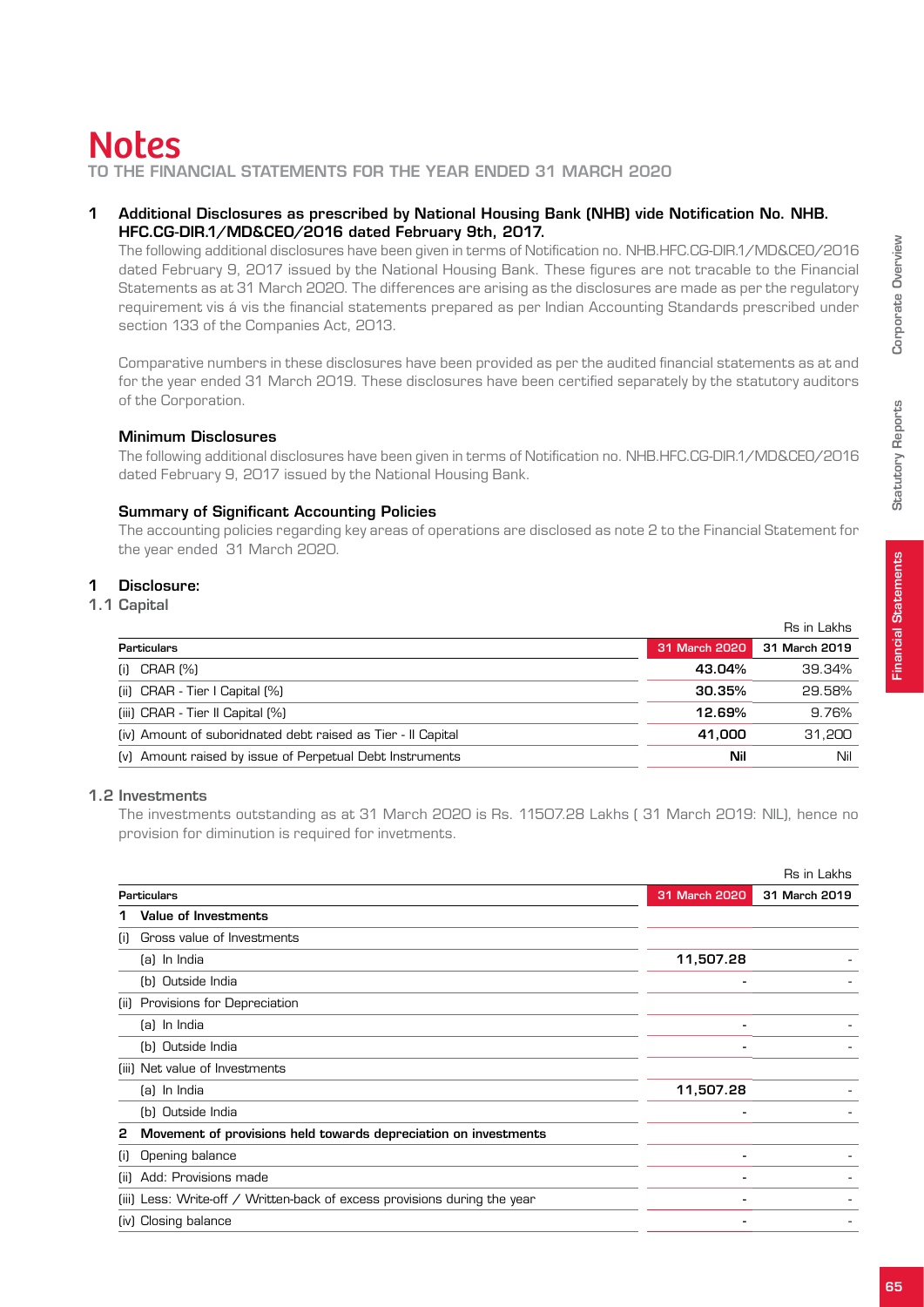to the Financial Statements for the year ended 31 March 2020

### 1.3 Derivatives

The Company has not entered into any derivatives during the current year or previous year.

### 1.3.1 Forward Rate Agreement (FRA) / Interest Rate Swap (IRS) Particulars 31 March 2020 31 March 2019 (i) The notional principal of swap agreements NA NA (ii) Losses which would be incurred if counterparties failed to fulfil their obligations under the agreements (iii) Collateral required by the HFC upon entering into swaps (iv) Concentration of credit risk arising from the swaps (v) The fair value of the swap book 1.3.2 Exchange Traded Interest Rate (IR) Derivative Particulars 31 March 2020 31 March 2019 (i) The notional principal amount of exchange traded IR derivatives undertaken during the year NA NA (a) (b) (c) (ii) The notional principal amount of exchange traded IR derivatives outstanding as on 31st March 2020 (a) (b) (c) (iii) The notional principal amount of exchange traded IR derivatives outstanding and not "highly effective" (a) (b) (c) (iv) Mark-to-market value of exchange traded IR derivatives outstanding and not "highly effective" (a) (b) (c) 1.3.3 Disclosures on Risk Exposure in Derivatives A Qualitative Disclosure B Quantitative Disclosure Particulars Currency Interest Rate

| га ысим э                                   | <b>Derivatives</b> | <b>Derivatives</b> |
|---------------------------------------------|--------------------|--------------------|
| (i) Derivatives (Notional Principal Amount) |                    |                    |
| (ii) Marked to Market Positions             |                    |                    |
| $[a]$ Assets $[+]$                          | ΝA                 | <b>NA</b>          |
| (b) Liability [-]                           |                    |                    |
| (iii) Credit Exposure                       |                    |                    |
| (iv) Unhedged Exposures                     |                    |                    |
|                                             |                    |                    |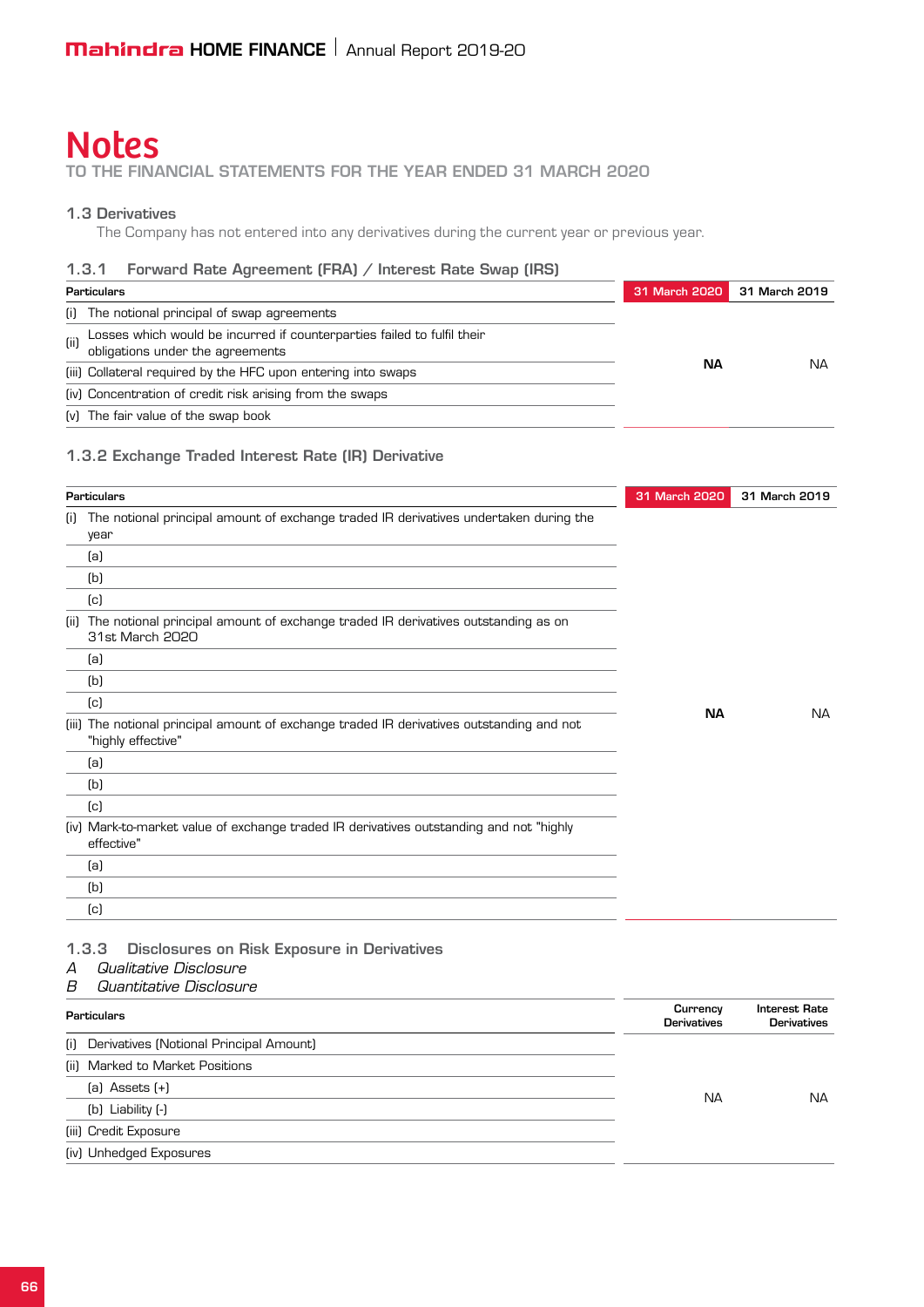## **Notes** to the Financial Statements for the year ended 31 March 2020

### 1.4 Securitization

The Company has not entered into any transactions of securitization / assignment during the current year or previous year.

|   | 1.4.1                                                                                            |               |               |
|---|--------------------------------------------------------------------------------------------------|---------------|---------------|
|   | <b>Particulars</b>                                                                               | 31 March 2020 | 31 March 2019 |
| 1 | No. of SPVs sponsored by the HFC for securitisation transactions*                                |               |               |
| 2 | Total amount of securitised assets as per books of the SPVs sponsored                            |               |               |
| 3 | Total amount of exposures retained by the HFC towards the MRR as on the date of<br>balance sheet |               |               |
|   | Off-balance sheet exposures towards Credit Enhancements<br>m                                     |               |               |
|   | (a)                                                                                              |               |               |
|   | (b)                                                                                              |               |               |
|   | (II) On-balance sheet exposures towards Credit Enhancements                                      |               |               |
|   | (a)                                                                                              |               |               |
|   | [b]                                                                                              |               |               |
| 4 | Amount of exposures to securitisation transactions other than MRR                                |               |               |
|   | Off-balance sheet exposures towards Credit Enhancements<br>(1)                                   |               |               |
|   | (a) Exposure to own securitisation                                                               | <b>NA</b>     | <b>NA</b>     |
|   | i)                                                                                               |               |               |
|   | ii)                                                                                              |               |               |
|   | (b) Exposure to third party securitisation                                                       |               |               |
|   | i)                                                                                               |               |               |
|   | ii)                                                                                              |               |               |
|   | (II) On-balance sheet exposures towards Credit Enhancements                                      |               |               |
|   | (a) Exposure to own securitisation                                                               |               |               |
|   | i)                                                                                               |               |               |
|   | ii)                                                                                              |               |               |
|   | (b) Exposure to third party securitisation                                                       |               |               |
|   | i)                                                                                               |               |               |
|   | ii)                                                                                              |               |               |

### 1.4.2 Details of Financial Assets sold to Securitisation/Reconstruction Company for Asset **Reconstruction**

| Particulars                                                                                | Currency<br><b>Derivatives</b> | Interest Rate<br><b>Derivatives</b> |
|--------------------------------------------------------------------------------------------|--------------------------------|-------------------------------------|
| (i) No. of accounts                                                                        |                                |                                     |
| (ii) Aggregate value (net of provisions) of accounts sold to $SC / RC$                     |                                |                                     |
| (iii) Aggregate consideration                                                              | NА                             | NA.                                 |
| (iv) Additional consideration realized in respect of accounts transferred in earlier years |                                |                                     |
| (v) Aggregate gain / loss over net book value                                              |                                |                                     |
| Details of Assignment transactions undertaken by HFCs<br>1.4.3<br>Particulars              | Currency<br><b>Derivatives</b> | Interest Rate<br><b>Derivatives</b> |
| (i) No. of accounts                                                                        |                                |                                     |
| (ii) Aggregate value (net of provisions) of accounts assigned                              |                                |                                     |
| (iii) Aggregate consideration                                                              | <b>NA</b>                      | ΝA                                  |
| (iv) Additional consideration realized in respect of accounts transferred in earlier years |                                |                                     |
| (v) Aggregate gain / loss over net book value                                              |                                |                                     |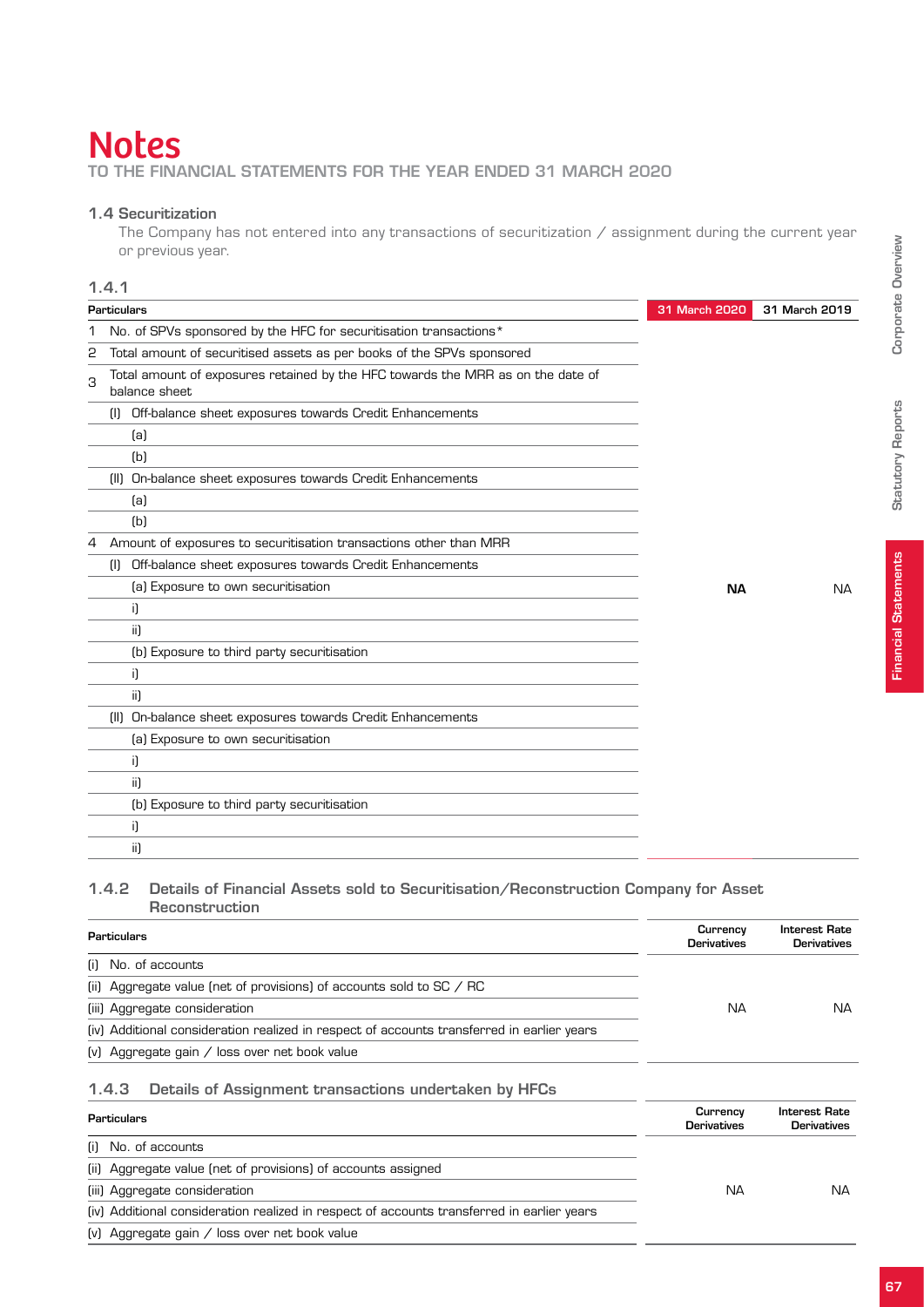to the Financial Statements for the year ended 31 March 2020

### 1.4.4 Details of non-performing financial assets purchased / sold

A Details of non-performing financial assets purchased:

|   | <b>Particulars</b>                                            | Currency<br>Derivatives        | Interest Rate<br><b>Derivatives</b> |  |
|---|---------------------------------------------------------------|--------------------------------|-------------------------------------|--|
|   | (a) No. of accounts purchased during the year                 |                                |                                     |  |
|   | (b) Aggregate outstanding                                     | ΝA                             | NA.                                 |  |
| 2 | (a) Of these, number of accounts restructured during the year |                                |                                     |  |
|   | (b) Aggregate outstanding                                     |                                |                                     |  |
|   | <b>Details of Non-performing Financial Assets solds</b>       |                                |                                     |  |
|   | <b>Particulars</b>                                            | Currency<br><b>Derivatives</b> | Interest Rate<br>Derivatives        |  |
|   | No. of accounts sold                                          |                                |                                     |  |
| 2 | Aggregate outstanding                                         | <b>NA</b>                      | ΝA                                  |  |
| З | Aggregate consideration received                              |                                |                                     |  |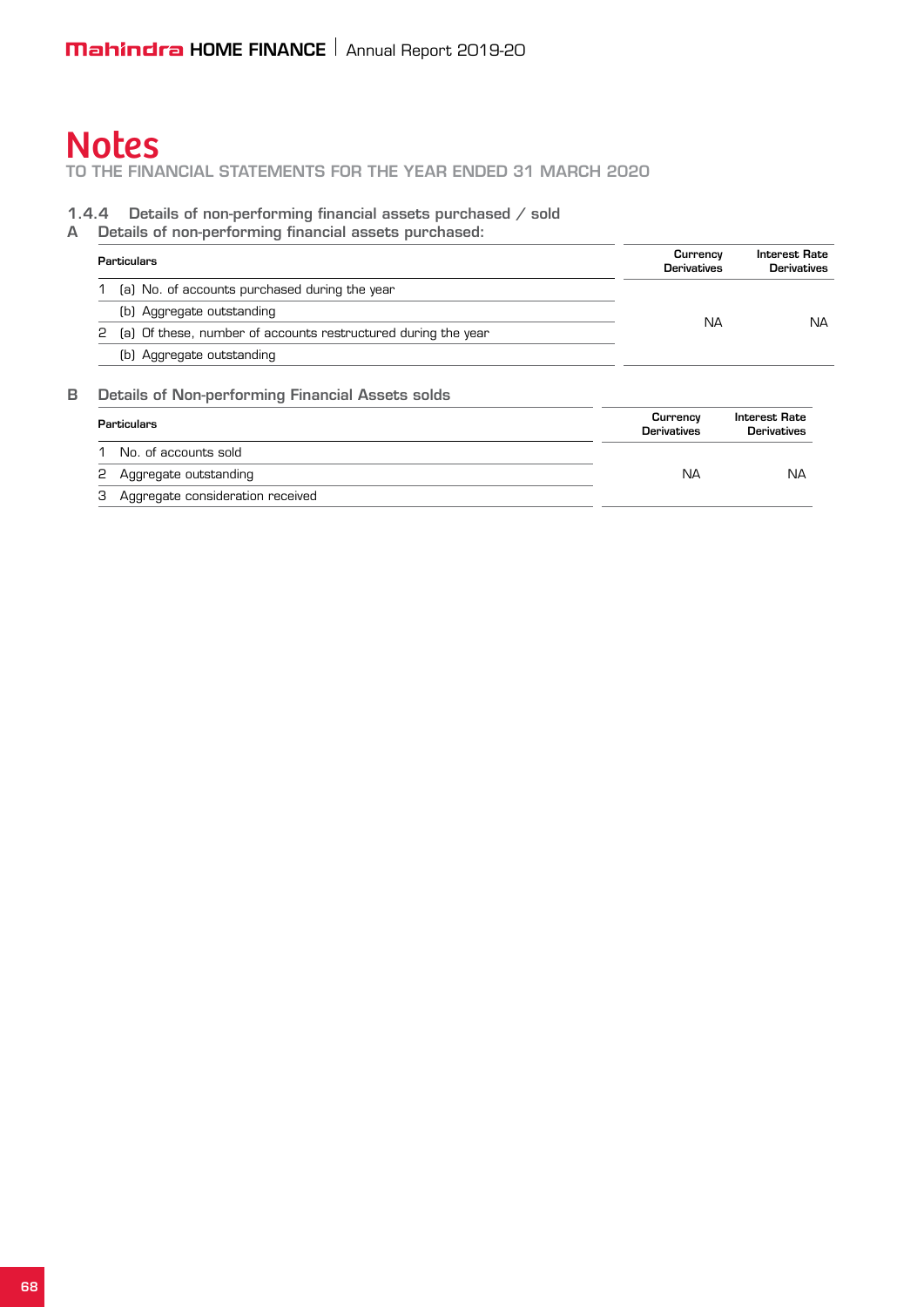to the Financial Statement for the year ended 31 March 2020 l<br>S

| 1.5 Assets Liability Management |                            |                                                           |                                      |                                      |                                 |                                |                                 |                                 |                                  |                | Rs. in Lakhs |
|---------------------------------|----------------------------|-----------------------------------------------------------|--------------------------------------|--------------------------------------|---------------------------------|--------------------------------|---------------------------------|---------------------------------|----------------------------------|----------------|--------------|
| Particulars                     |                            | (one month) up to 2 months<br>Upto 31 days Over 1 month & | Over 2 months<br>& up to 3<br>months | months<br>Over 3 months<br>& up to 6 | Over 6 months<br>& up to 1 year | up to 3 years<br>Over 1 year & | up to 5 years<br>Over 3 years & | up to 7 years<br>Over 5 years & | Over 7 years &<br>up to 10 years | Over 10 years  | Total        |
| 31 March 2020                   |                            |                                                           |                                      |                                      |                                 |                                |                                 |                                 |                                  |                |              |
| Liabilities                     |                            |                                                           |                                      |                                      |                                 |                                |                                 |                                 |                                  |                |              |
| Deposits                        |                            | $\blacksquare$                                            |                                      | $\mathbf{I}$                         | $\blacksquare$                  | $\blacksquare$                 | $\mathbf{I}$                    | $\mathbf{I}$                    | $\blacksquare$                   | $\blacksquare$ |              |
| Borrowing from Bank             | 7,277.78                   | 22,500.00                                                 | $\ddot{4}$<br>15,694.                | 29,849.09                            | 59,025.00                       | 1,82,004.17                    | 36,500.00                       | $\blacksquare$                  | $\blacksquare$                   | $\blacksquare$ | 3,52,850.48  |
| Market Borrowing                | 20,625.00                  | 14,650.00                                                 | 8<br>1,000.                          | 22,500.00                            | 56,475.00                       | 1,17,000.00                    | 30,500.00                       | 19,200.00                       | 25,510.00                        | $\mathbf{r}$   | 3,07,460.00  |
| Foreign Currency<br>Liabilities |                            |                                                           |                                      |                                      | J.                              |                                |                                 |                                 |                                  | $\blacksquare$ |              |
| Assets                          |                            |                                                           |                                      |                                      |                                 |                                |                                 |                                 |                                  |                |              |
| Advances                        | 7,038.34                   | N<br>10,135.7                                             | $\overline{a}$<br>17,174             | 43,794.83                            | 90,984.55                       | 2,74,390.74                    | 1,70,244.18                     | 92,485.36                       | 40,406.40                        | 72,568.86      | 8,19,223.39  |
| Investments                     | 11,507.28                  | $\mathbf{I}$                                              | f,                                   | ٠                                    | f,                              | ٠                              | $\mathbf I$                     | $\mathbf I$                     | $\mathbf{I}$                     | $\mathbf{I}$   | 11,507.28    |
| Foreign Currency<br>Assets      | J.                         | I.                                                        |                                      | f,                                   | J.                              | f,                             | J.                              | f,                              | J.                               | I.             |              |
|                                 |                            |                                                           |                                      |                                      |                                 |                                |                                 |                                 |                                  |                |              |
| Particulars                     | (one month)                | up to 2 months<br>Upto 31 days Over 1 month &             | Over 2 months<br>& up to 3<br>months | Over 3 months<br>& up to 6<br>months | Over 6 months<br>& up to 1 year | Over 1 year &<br>up to 3 years | up to 5 years<br>Dver 3 years & | Over 5 years &<br>up to 7 years | up to 10 years<br>Over 7 years & | Over 10 years  | Total        |
| 31 March 2019                   |                            |                                                           |                                      |                                      |                                 |                                |                                 |                                 |                                  |                |              |
| Liabilities                     |                            |                                                           |                                      |                                      |                                 |                                |                                 |                                 |                                  |                |              |
| Deposits                        | $\blacksquare$             | J.                                                        | п                                    | J.                                   | J.                              | <b>I</b>                       | <b>I</b>                        | f,                              | f,                               | <b>I</b>       |              |
| Borrowing from Bank             | 11,788.35                  | 9,202.40                                                  | လ္လ<br>7,222.                        | 24,743.43                            | 46,963.98                       | 1,59,640.47                    | 59,161.11                       |                                 | $\mathbf{I}$                     | $\blacksquare$ | 3,18,721.97  |
| Market Borrowing                | 6,150.00                   | 18,500.00                                                 | 8<br>46,725                          | 22,725.00                            | 33,400.00                       | 1,14,150.00                    | 46,500.00                       | 7,000.00                        | 28,710.00                        | $\mathbf{I}$   | 3,23,860.00  |
| Foreign Currency<br>Liabilities |                            |                                                           |                                      | л                                    |                                 | $\blacksquare$                 |                                 |                                 |                                  |                |              |
| Assets                          |                            |                                                           |                                      |                                      |                                 |                                |                                 |                                 |                                  |                |              |
| Advances                        | $\overline{ }$<br>19,628.1 | 14,234.75                                                 | සි<br>13,020                         | 41,856.21                            | 84,652.60                       | 2,65,271.94                    | 1,86,266.69                     | 84,987.77                       | 28,696.53                        | 54,817.49      | 7,93,432.45  |
| Investments                     | $\mathbf{I}$               | $\mathbf{I}$                                              | J.                                   | $\mathbf{I}$                         | $\mathbf{I}$                    | $\mathbf{I}$                   | $\mathbf{I}$                    | ٠                               | $\mathbf{I}$                     | $\mathbf{I}$   | п            |
| Foreign Currency<br>Assets      | $\blacksquare$             | $\blacksquare$                                            |                                      |                                      | $\blacksquare$                  | $\blacksquare$                 | $\blacksquare$                  | $\blacksquare$                  | $\blacksquare$                   | $\blacksquare$ |              |
|                                 |                            |                                                           |                                      |                                      |                                 |                                |                                 |                                 |                                  |                |              |

Corporate Overview Corporate Overview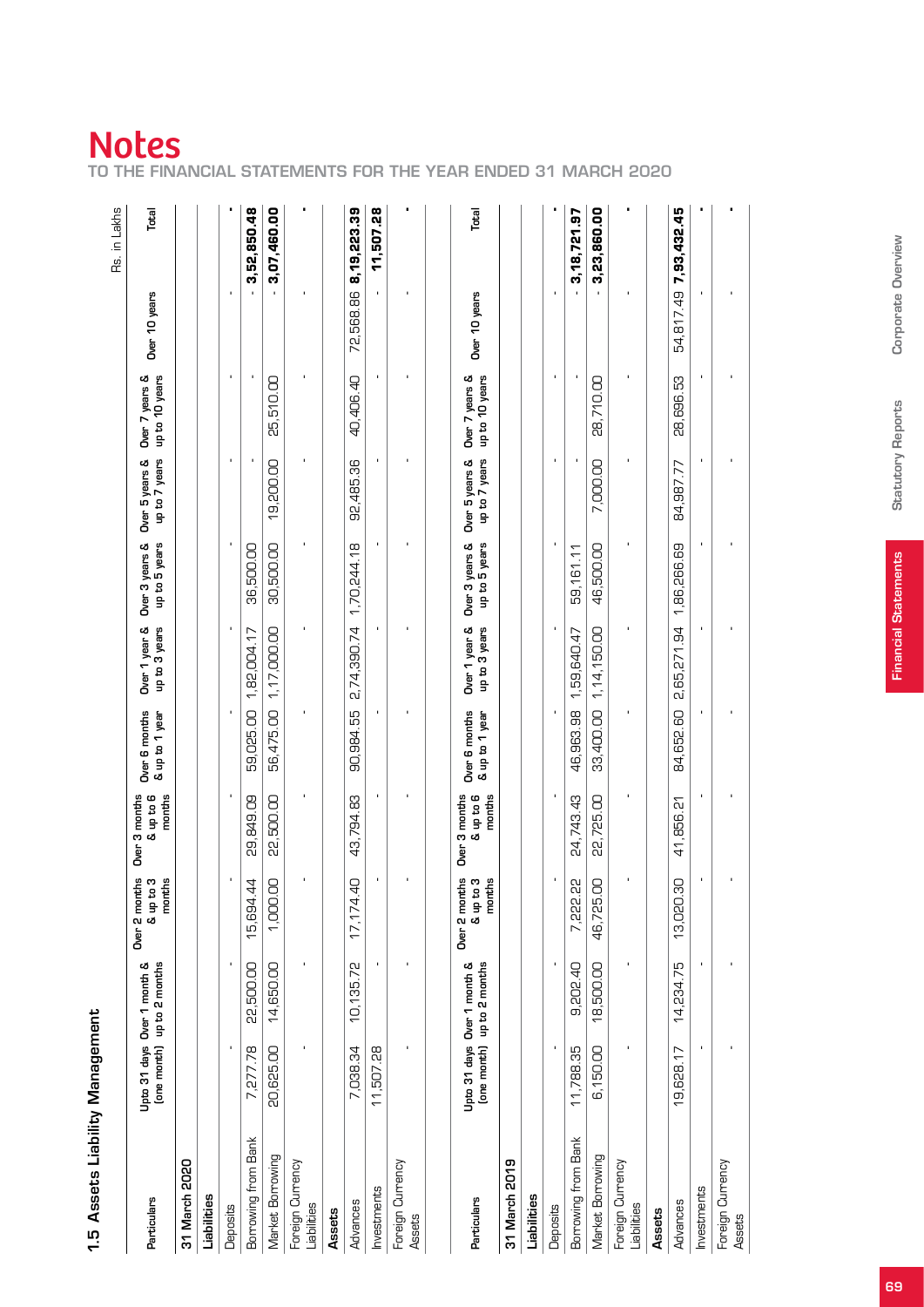to the Financial Statements for the year ended 31 March 2020

### 1.6 Exposure

### 1.6.1 Exposure to real estate sector

|                                                                                                                                                                                                                                                                                                                                                                                 | Rs. in Lakhs                   |
|---------------------------------------------------------------------------------------------------------------------------------------------------------------------------------------------------------------------------------------------------------------------------------------------------------------------------------------------------------------------------------|--------------------------------|
| Category                                                                                                                                                                                                                                                                                                                                                                        | 31 March 2020<br>31 March 2019 |
| a) Direct Exposure                                                                                                                                                                                                                                                                                                                                                              | NА                             |
| Residential Mortgages -<br>(ii)                                                                                                                                                                                                                                                                                                                                                 |                                |
| Lending fully secured by mortgages on residential property that is or will be occupied<br>by the borrower or that is rented;                                                                                                                                                                                                                                                    | 7,91,119.96<br>7,90,482.31     |
| Of the above Individual housing loan upto Rs. 15 lakh                                                                                                                                                                                                                                                                                                                           | 7,73,317.73<br>7,77,857.34     |
| (ii) Commercial Real Estate -                                                                                                                                                                                                                                                                                                                                                   |                                |
| Lending secured by mortgages on commercial real estates (office buildings, retail<br>space, multipurpose commercial premises, multi-family residential buildings,<br>multi-tenanted commercial premises, industrial or warehouse space, hotels, land<br>acquisition, development and construction, etc.). Exposure would also include non-<br>fund based (NFB) limits           | Nil<br>Nil                     |
| (iii) Investments in Mortgage Backed Securities (MBS) and other securitised exposures -                                                                                                                                                                                                                                                                                         |                                |
| a) Residential                                                                                                                                                                                                                                                                                                                                                                  | Nil<br>Nil                     |
| b) Commercial Real Estate                                                                                                                                                                                                                                                                                                                                                       | Nil<br>Nil                     |
| b) Indirect Exposure                                                                                                                                                                                                                                                                                                                                                            |                                |
| Fund based and non-fund based exposures on National Housing Bank (NHB) and Housing<br>Finance Companies (HFCs)                                                                                                                                                                                                                                                                  | Nil<br>Nil                     |
| 1.6.2<br>The Company does not have any exposure towards capital market.<br>Particulars                                                                                                                                                                                                                                                                                          | 31 March 2020<br>31 March 2019 |
| direct investment in equity shares, convertible bonds, convertible debentures and units of<br>(i)<br>equity oriented mutual funds the corpus of which is not exclusively invested in corporate<br>debt;                                                                                                                                                                         |                                |
| (ii) advances against shares / bonds / debentures or other securities or on clean basis<br>to individuals for investment in shares (including IPOs / ESOPs), convertible bonds,<br>convertible debentures and units of equity oriented mutual funds;                                                                                                                            |                                |
| (iii) advances for any other purposes where shares or convertible bonds or convertible<br>debentures or units of equity oriented mutual funds are taken as primary security;                                                                                                                                                                                                    |                                |
| (iv) advances for any other purposes to the extent secured by the collateral security of<br>shares or convertible bonds or convertible debentures or units of equity oriented<br>mutual funds i.e. where the primary security other than shares / convertible bonds /<br>convertible debentures $/$ units of equity oriented mutual funds does not fully cover the<br>advances; | NА<br>NA.                      |
| (v) secured and unsecured advances to stockbrokers and guarantees issued on behalf of<br>stockbrokers and market makers:                                                                                                                                                                                                                                                        |                                |
| (vi) loans sanctioned to corporates against the security of shares / bonds / debentures or<br>other securities or on clean basis for meeting promoter's contribution to the equity of<br>new companies in anticipation of raising resources;                                                                                                                                    |                                |
| (vii) bridge loans to companies against expected equity flows / issues;                                                                                                                                                                                                                                                                                                         |                                |
| (viii)All exposures to Venture Capital Funds (both registered and unregistered)                                                                                                                                                                                                                                                                                                 |                                |
| <b>Total Exposure to Capital Market</b>                                                                                                                                                                                                                                                                                                                                         |                                |

- 1.6.3 The Company has not financed any parent Company products and accordingly no disclosure is made pursuant to the provisions of point no. 3.7.3, Annexure 4 of NHB Notification No. NHB.HFC.CG-DIR.1/MD&CEO/2016 dated February 9th, 2017.
- 1.6.4 The Company has not exceeded the prudential exposure limits w.r.t. Single Borrower Limit (SBL)/Group Borrower Limit (GBL) and accordingly no disclosure is made pursuant to the provisions of point no. 3.7.4, Annexure 4 of NHB Notification No. NHB.HFC.CG-DIR.1/MD&CEO/2016 dated February 9th, 2017.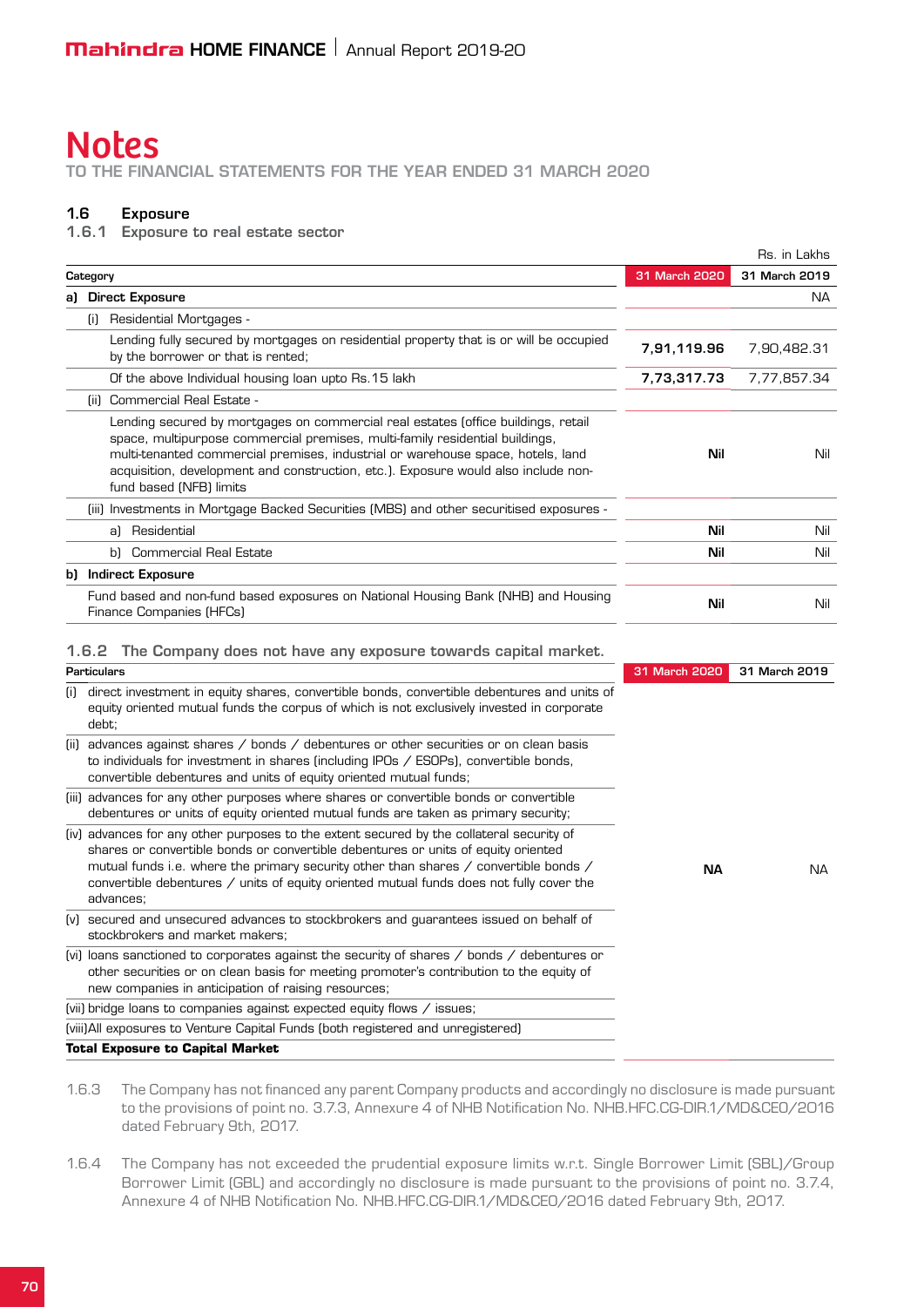Statutory Reports

**Statutory Reports** 

# **Notes**

### to the Financial Statements for the year ended 31 March 2020

1.6.5 The Company has not given any unsecured advances against collateral of rights, licenses, authorisations, etc. and accordingly no disclosure is made pursuant to the provisions of point no. 3.7.5, Annexure 4 of NHB Notification No. NHB.HFC.CG-DIR.1/MD&CEO/2016 dated February 9th, 2017.

### 1.7 Miscellaneous

- 1.7.1 The Company has not obtained registration from any Financial sector regulator other than National Housing Bank.
- 1.7.2 No Penalty has been imposed on the Company by National Housing Bank.

### 1.7.3 Related Party Policy :

All Contracts / arrangements/transactions entered into by the Company during the current year with related parties were in the ordinary course of business and on an arm's length basis.

Pursuant to section 134(3)(h) read with Rule 8(2) of the Companies (Accounts) Rules, 2014, there are no transactions to be reported under Section 188(1) of the Companies Act, 2013. Accordingly, the disclosure of related party transactions as required under Section 134(3)(h) of the Companies Act, 2013 in Form AOC 2 is not applicable.

The policy on related party transactions is approved by the audit committee and the board of directors of the Company.

### 1.7.4 Rating assigned by Credit Rating Agencies and migration of rating during the year.

During the year under consideration, India Ratings & Research Private Limited has reaffirmed the rating to the Company's bank facilities, non-convertible debentures and subordinated debt as 'IND AA+/stable' outlook and 'IND A1+' rating to the commercial paper issued by the Company.

CARE Ratings Limited (Formerly known as 'Credit Analysis & Research Limited') has reaffirmed the rating to the Company's non-convertible debentures and subordinated debt as 'CARE AA+/stable' outlook.

CRISIL Limited has reaffirmed 'CRISIL AA+/Stable' outlook to the Company's non-convertible debentures and subordinated debt and 'CRISIL A1+' rating to the Company's commercial paper.

### 1.7.5 Remuneration of Independent Directors

|                                              |                           |                           |                          | Rs. in Lakhs |
|----------------------------------------------|---------------------------|---------------------------|--------------------------|--------------|
| Particulars of Remuneration                  |                           | <b>Names of Directors</b> |                          |              |
| <b>Independent Directors</b>                 | Mr. Nityanath<br>Ghanekar | Mrs. Anjali Raina         | Mr. Narendra<br>Mairpady | <b>Total</b> |
| Fee for attending board / committee meetings | 4.80                      | 4.30                      | 3.60                     | 12.70        |
|                                              | (3.70)                    | [2.10]                    | (3.10)                   | (8.90)       |
| Commission                                   | 7.50                      | 7.50                      | 7.50                     | 22.50        |
|                                              | (7.50)                    | (7.50)                    | (7.50)                   | (22.50)      |
| Total                                        | 12.30                     | 11.80                     | 11.10                    | 35.20        |
|                                              | (11.20)                   | (9.60)                    | (10.60)                  | (31.40)      |

Notes: Figures in bracket represent corresponding figures of previous year.

**1.8** During the year there were no circumstances in which revenue recognition has been postponed pending the resolution of significant uncertainties.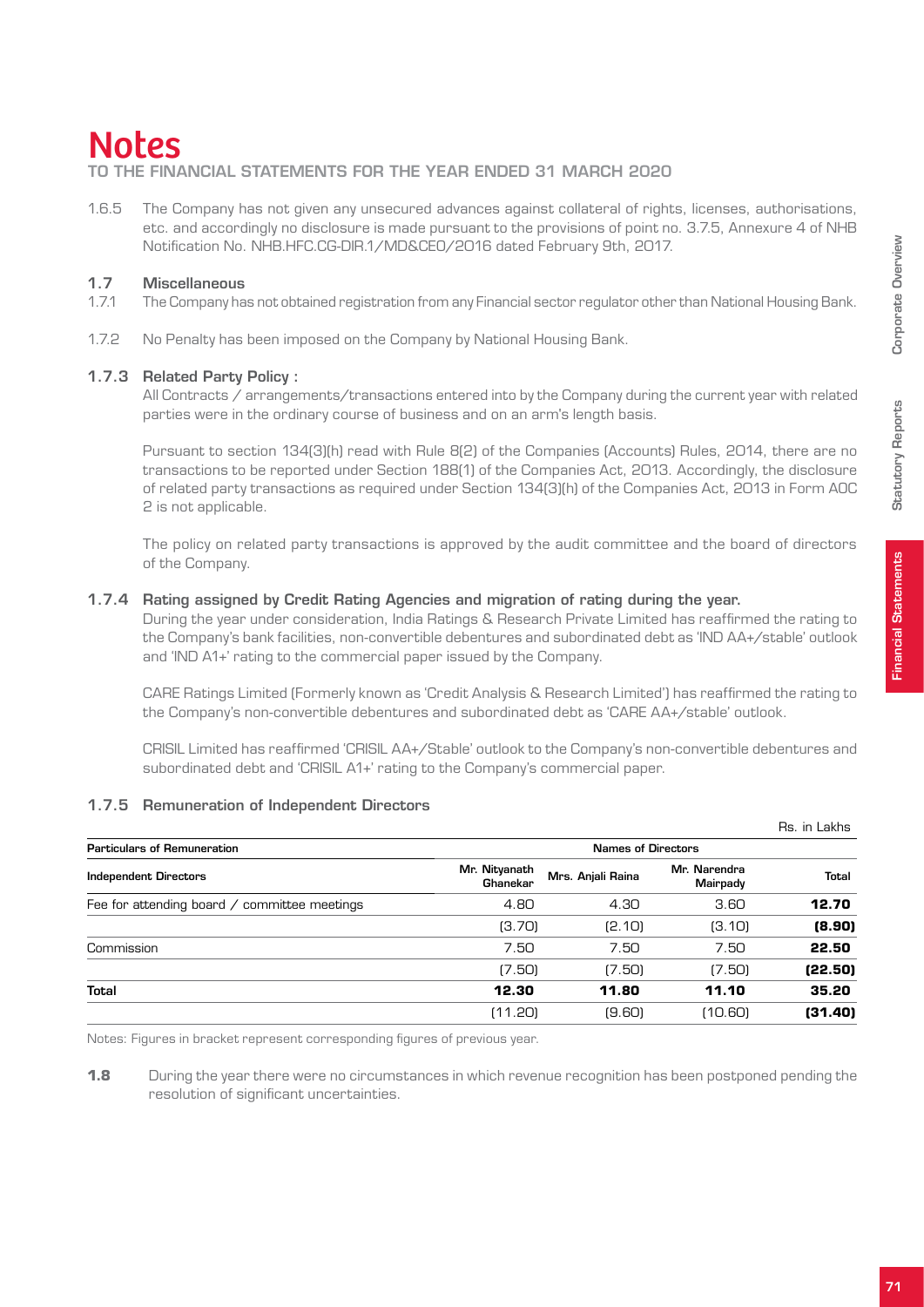to the Financial Statements for the year ended 31 March 2020

### 1.9 Other Disclosures

1.9.1 Provisions and Contingencies

|                                                                                                             |               | Rs in Lakhs   |
|-------------------------------------------------------------------------------------------------------------|---------------|---------------|
| Breakup of "Provisions & Contingencies" shown under the head Expenditure in Statement of Profit<br>and Loss | 31 March 2020 | 31 March 2019 |
| 1. Provisions for depreciation on Investment                                                                |               |               |
| 2. Provision made towards Income Tax                                                                        | 3.411.24      | 10.293.21     |
| 3. Provision towards NPA                                                                                    | 15.180.80     | 5.939.45      |
| 4. Provision for Standard Assets                                                                            | 849.99        | <b>POB PB</b> |
| 5. Other Provision and Contingencies                                                                        |               |               |

The Company has complied with norms prescribed under Housing Finance Companies (NHB) Directions, 2010 for recognizing non-performing assets in preparation of accounts

|               |               |               | Rs in Lakhs        |
|---------------|---------------|---------------|--------------------|
|               |               |               |                    |
| 31 March 2020 | 31 March 2019 | 31 March 2020 | 31 March 2019      |
|               |               |               |                    |
| 7,03,061.24   | 7,08,102.97   | 24,133.98     | 6,948.00           |
| 2,965.92      | 2,228.70      | 144.30        | 31.53              |
|               |               |               |                    |
| 32,138.40     | 28,267.33     | 908.97        | 79.49              |
| 7,468.48      | 5,394.86      | 219.85        | 13.86              |
|               |               |               |                    |
| 19,895.71     | 21.270.27     | 502.04        | 35.19              |
| 7,160.16      | 6,343.90      | 203.24        | 10.50              |
|               |               |               |                    |
| 31,642.96     | 24,813.89     | 846.84        | 31.12              |
| 19,209.12     | 10,560.66     | 537.94        | 14.53              |
|               |               |               |                    |
| 4,073.49      | 1,563.50      | 118.61        | 13.94              |
| 4,073.49      | 1,563.50      | 118.61        | 13.94              |
|               |               |               |                    |
| 271.15        | 189.74        | 24.25         |                    |
| 271.15        | 189.74        | 24.25         |                    |
|               |               |               |                    |
| 7,91,082.95   | 7,84,207.71   | 26,534.69     | 7,107.74           |
| 41,148.32     | 26,281.36     | 1,248.19      | 84.36              |
|               |               | Housing       | <b>Non Housing</b> |

Loan receivable includes Rs. 20741.44 Lakhs outstanding towards financing of insurance as of 31 March 2020 and Rs. 18,072.33 Lakhs as of 31 March 2019.

The Company has made adequate provision for Non Performing Assets identified, in accordance with the Housing Finance Companies (NHB) Directions, 2010. As per the practice consistently followed, the Company has also made additional provision on prudential basis. The cumulative additional provision made by the Company as on 31 March 2020 is Rs. 6,573.13 Lakhs (31 March 2019 is Rs. 2,668.51 Lakhs). Further In line with circular DOR.No.BP.BC.63/21.04.048/2020-21 dated 17 April 2020 issued by Reserve Bank of India, on COVID regulatory package - asset classification & provisioning, the Company has made an additional provisioning amounting of Rs. 932.21 Lakhs. This provision is 5% of the outstanding balance on the loan accounts specified as per the circular to be created as on 31 March 2020, where asset classification benefit is extended.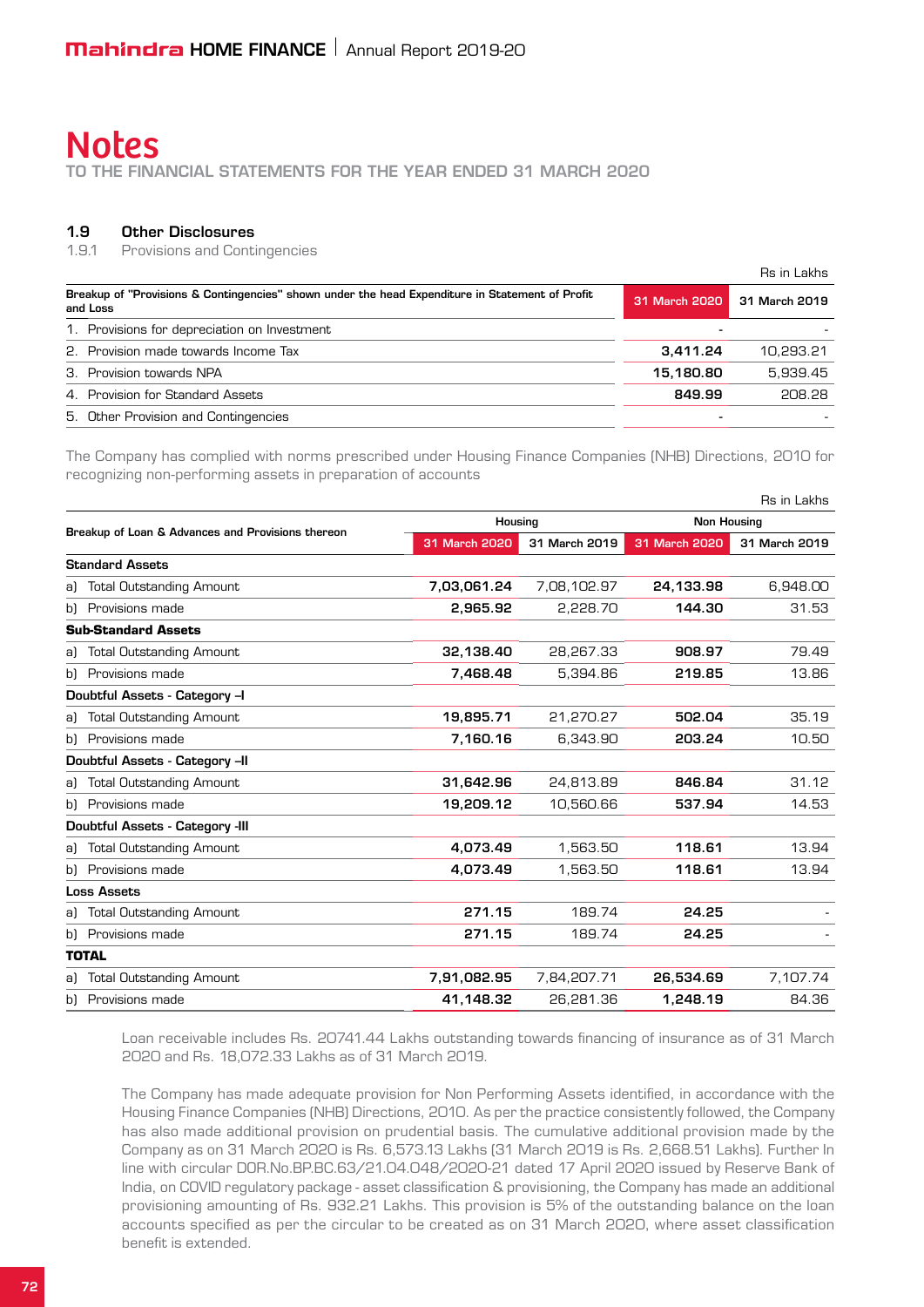## **Notes** to the Financial Statements for the year ended 31 March 2020

In line with Notification No. NHB.HFC.DIR.3/CMD/2011 & Notification No. NHB.HFC.DIR.18/MD&CEO/2017 (effective date 02 August, 2017) issued by National Housing Bank, the Company has made a provision 0.40 % and 0.25 % respectively on outstanding Standard Assets.

In accordance with Accounting Standard 29 (AS-29) "Provisions, Contingent Liabilities and Contingent Assets", the following are the details of the movement in provisions for the year ending 31 March 2019:

|                                                                           |               | Rs. in Lakhs  |
|---------------------------------------------------------------------------|---------------|---------------|
| Movement of provisions for NPAs (excluding provisions on standard assets) | 31 March 2020 | 31 March 2019 |
| a) Opening balance                                                        | 24.105.48     | 18.166.03     |
| b) Provisions made during the year                                        | 27.812.99     | 18.132.16     |
| c) Write-off of short provision/write-back of excess provisions           | (12.632.18)   | (12, 192, 71) |
| d) Closing balance                                                        | 39.286.29     | 24.105.48     |

|                                            |          | Rs. in Lakhs  |
|--------------------------------------------|----------|---------------|
| Movement of provisions for standard assets |          | 31 March 2019 |
| a) Opening balance                         | 2.260.23 | 2,051.95      |
| b) Provisions made during the year         | 849.99   | <b>208.28</b> |
| c) Closing balance                         | 3.110.22 | 2.260.23      |

#### 1.9.2 Draw Down from Reserves

The Company has not withdrawn any amount from any reserve in the current year or in the previous year.

#### 1.9.3 Concentration of Public Deposits, Advances, Exposures and NPAs

1.9.3.1 The Company is a non deposit accepting Housing Finance Company, hence there are no public deposits and accordingly no disclosure is made pursuant to the provisions of point no. 5.3.1, Annexure 4 of NHB Notification No. NHB.HFC.CG-DIR.1/MD&CEO/2016 dated February 9th, 2017.

#### 1.9.3.2 Concentration of Loans & Advances

|                                                                                         |                             | Rs. in Lakhs |  |
|-----------------------------------------------------------------------------------------|-----------------------------|--------------|--|
| Particulars                                                                             | 31 March 2020 31 March 2019 |              |  |
| Total Loans & Advances to twenty largest borrowers                                      | 658.32                      | 622.37       |  |
| Percentage of Loans & Advances to Twenty largest borrowers to Total Advances of the HFC | 0.08%                       | 0.10%        |  |

#### 1.9.3.3 Concentration of all exposure (including off-balance sheet exposure)

|                                                                                                                         |                             | Rs. in Lakhs |
|-------------------------------------------------------------------------------------------------------------------------|-----------------------------|--------------|
| <b>Particulars</b>                                                                                                      | 31 March 2020 31 March 2019 |              |
| Total Exposure to twenty largest borrowers / customers                                                                  | 680.60                      | 692.58       |
| Percentage of Exposure to twenty largest borrowers / customers to Total Exposure of the<br>HFC on borrowers / customers | 0.08%                       | 0.08%        |

#### 1.9.3.4 Concentration of NPAs

|                                        |               | Rs. in Lakhs                                           |
|----------------------------------------|---------------|--------------------------------------------------------|
| <b>Particulars</b>                     | 31 March 2020 | 31 March 2019                                          |
| Total Exposure to top ten NPA accounts | 266.07        | 250.52                                                 |
| 1.9.3.5<br>Sector - wise NPAs          |               |                                                        |
| Sr. Sector<br>No.                      |               | Percentage of NPAs to Total<br>Advances in that sector |
| A. Housing Loans:                      |               |                                                        |
| Individuals                            |               | 11.13%                                                 |
| Builders/Project Loans<br>2            |               | Nil                                                    |
| З<br>Corporates                        |               | Nil                                                    |
| Others (specify)<br>4                  |               | Nil                                                    |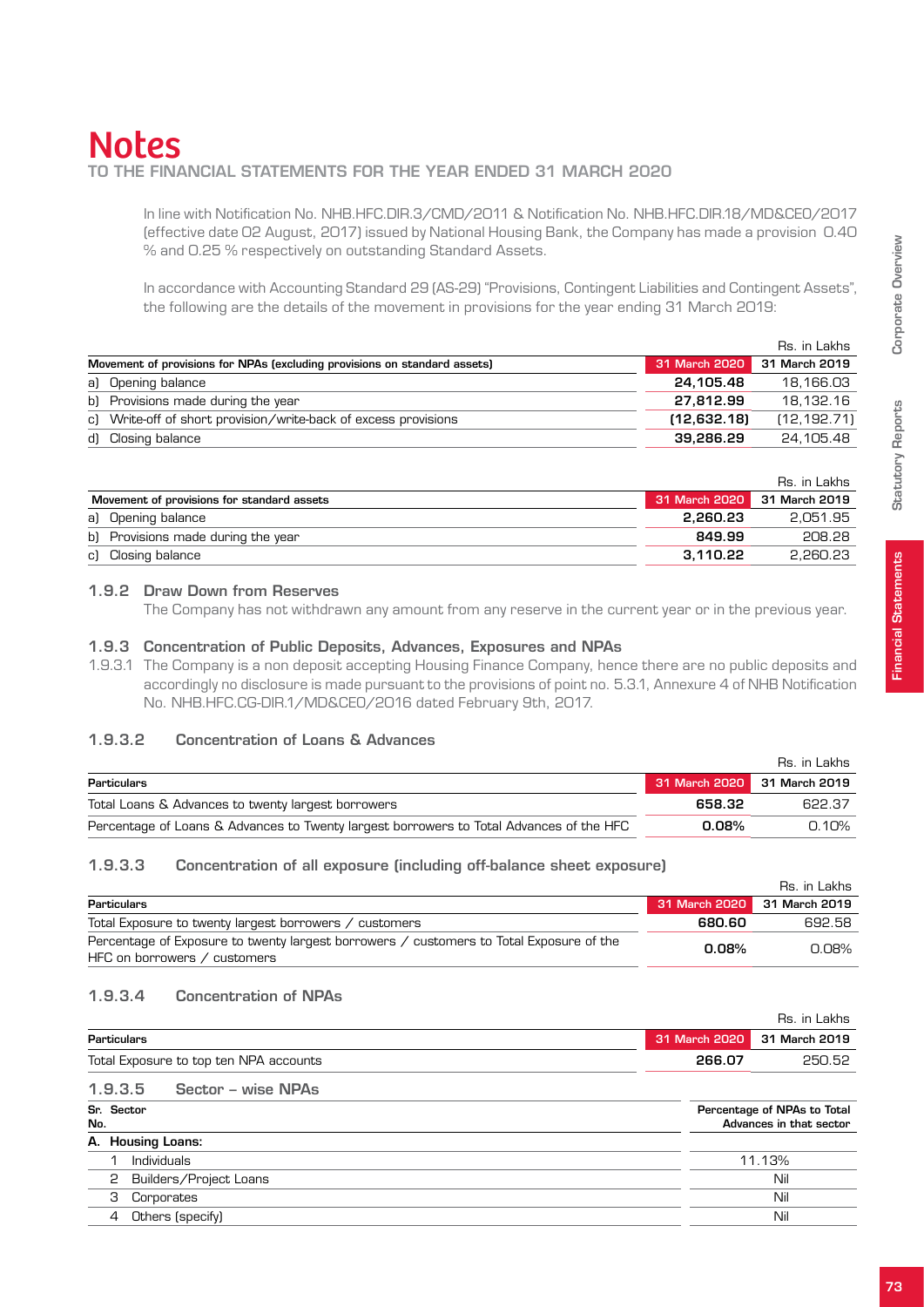# **Notes**

to the Financial Statements for the year ended 31 March 2020

| Sr. Sector<br>No. |                              | Percentage of NPAs to Total<br>Advances in that sector |
|-------------------|------------------------------|--------------------------------------------------------|
|                   |                              |                                                        |
|                   | <b>B.</b> Non-Housing Loans: |                                                        |
|                   | Individuals                  | $9.05\%$                                               |
|                   | 2 Builders/Project Loans     | Nil                                                    |
|                   | 3 Corporates                 | Nil                                                    |
| 4                 | Others (specify)             | Nil                                                    |
|                   |                              |                                                        |

#### 1.9.4 Movement of NPAs

|                                                                                |               | Rs. in Lakhs  |
|--------------------------------------------------------------------------------|---------------|---------------|
| <b>Particulars</b>                                                             | 31 March 2020 | 31 March 2019 |
| Net NPAs to Net Advances (%)<br>W                                              | 6.57%         | 6.81%         |
| Movement of NPAs (Gross)<br>(III)                                              |               |               |
| <b>Opening Balance</b><br>al                                                   | 76,264.47     | 65,793.54     |
| Additions during the year<br>bì                                                | 70,982.80     | 70,234.26     |
| Reductions during the year<br>c)                                               | (56, 824.83)  | [59,763.33]   |
| Closing Balance<br>d)                                                          | 90,422.44     | 76,264.47     |
| (III) Movement of Net NPAs                                                     |               |               |
| <b>Opening Balance</b><br>al                                                   | 52,158.99     | 47,627.51     |
| Additions during the year<br>b)                                                | 43,169.82     | 52,102.10     |
| Reductions during the year<br>C)                                               | (44, 192.66)  | (47, 570.62)  |
| Closing Balance<br>d)                                                          | 51,136.15     | 52,158.99     |
| (IV) Movement of provisions for NPAs (excluding provisions on standard assets) |               |               |
| <b>Opening Balance</b><br>a)                                                   | 24,105.48     | 18,166.03     |
| Provisions made during the year<br>bì                                          | 27,812.99     | 18,132.16     |
| Write-off of short provision/write-back of excess provisions<br>C)             | (12,632.18)   | (12, 192.71)  |
| <b>Closing Balance</b><br>d)                                                   | 39,286.29     | 24,105.48     |

#### 1.9.5 Overseas Assets

The Company does not own any overseas asset.

| Particulars           | 04        | 31 March 2019 |
|-----------------------|-----------|---------------|
| No overseas<br>assets | <b>NA</b> | NА            |

1.9.6 The Company does not have any off balance sheet Special Purpose Vehicles sponsored and accordingly no disclosure is made pursuant to the provisions of point no. 5.6, Annexure 4 of NHB Notification No. NHB.HFC. CG-DIR.1/MD&CEO/2016 dated February 9th, 2017.

#### 1.10 Disclosure of Customers Complaints

| Particulars                                               | 31 March 2020 31 March 2019 |     |
|-----------------------------------------------------------|-----------------------------|-----|
| a) No. of complaints pending at the beginning of the year | Nil                         | Nil |
| b) No. of complaints received during the year             | 64                          | 29  |
| c) No. of complaints redressed during the year            | 56                          | 29  |
| d) No. of complaints pending at the end of the year       |                             | Nil |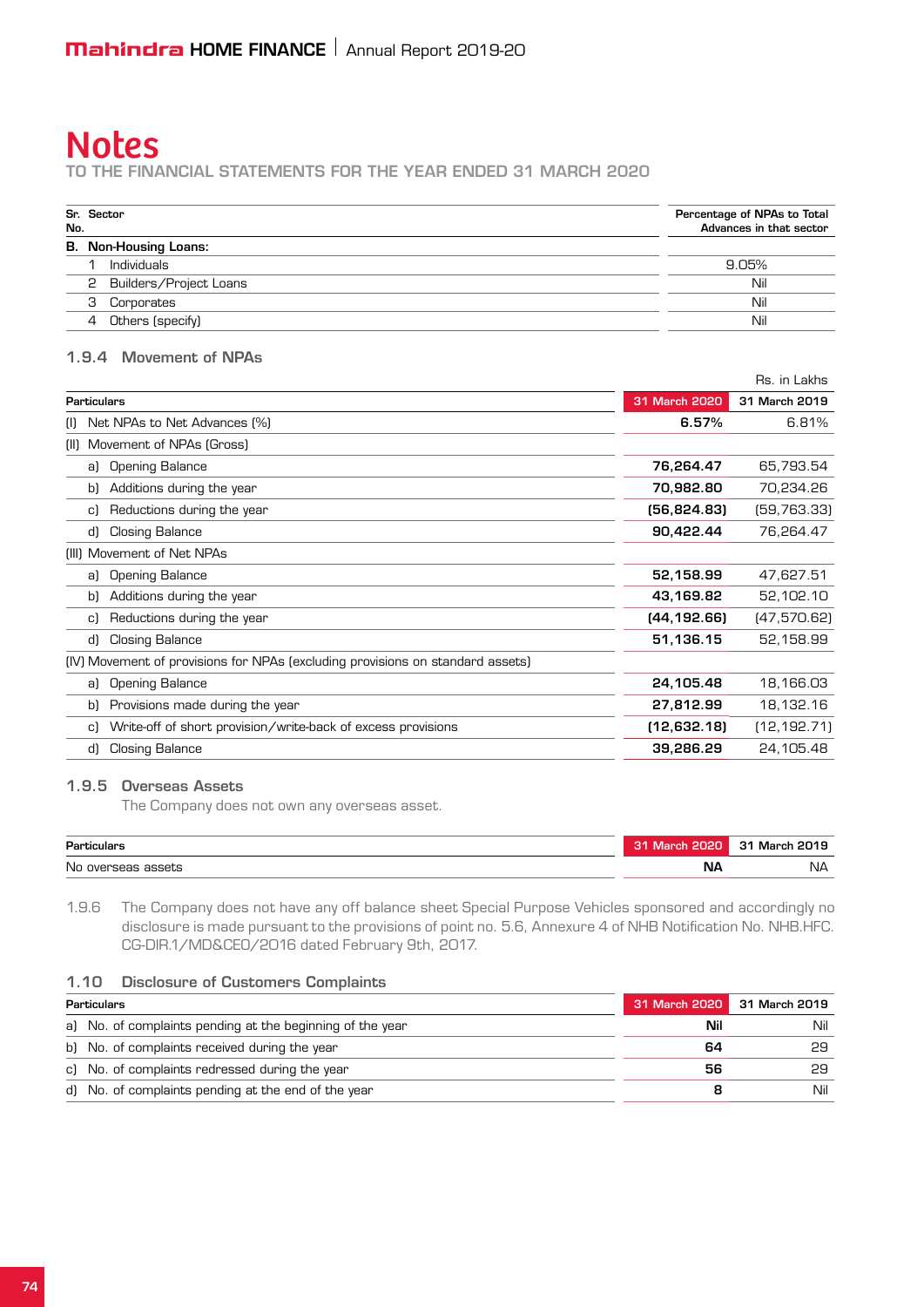### **Notes** to the Financial Statements for the year ended 31 March 2020

#### 1.11 Movement of Statutory Reserve

#### (As per Section 29C of the National Housing Bank Act, 1987) (In compliance with NHB Notification No. NHB.HFC.CG-DIR.1/MD&CEO/2016)

|                    |                                                                                                                                                                                       |               | Rs. in Lakhs  |
|--------------------|---------------------------------------------------------------------------------------------------------------------------------------------------------------------------------------|---------------|---------------|
| <b>Particulars</b> |                                                                                                                                                                                       | 31 March 2020 | 31 March 2019 |
|                    | Balance at the beginning of the year                                                                                                                                                  |               |               |
| a)                 | Statutory Reserve u/s 29C of the National Housing Bank Act, 1987                                                                                                                      | 135.00        | 110.00        |
| b)                 | Amount of special reserve u/s 36(1)(viii) of Income Tax Act, 1961 taken<br>into account for the purposes of Statutory Reserve under Section 29C of<br>the NHB Act, 1987               | 21,444.93     | 14,094.93     |
| Total              |                                                                                                                                                                                       | 21,579.93     | 14,204.93     |
|                    | Addition/Appropriation/Withdrawal during the year                                                                                                                                     |               |               |
|                    | Add: a) Amount Transferred u/s 29C of the NHB Act, 1987"                                                                                                                              | 25.00         | 25.00         |
| b)                 | Amount of special reserve u/s 36(1)(viii) of Income Tax Act, 1961 taken<br>into account for the purposes of Statutory Reserve under Section 29C of<br>the NHB Act, 1987               | 4,125.00      | 7.350.00      |
|                    | Less: a) Amount appropriated from the Statutory Reserve $u/s$ 29C of the NHB Act<br>1987                                                                                              |               |               |
| b)                 | Amount withdrawn from the Special Reserve u/s 36(1) [viii] of Income Tax<br>Act, 1961 which has been taken into account for the purposes of provision<br>u/s 29C of the NHB Act, 1987 |               |               |
|                    | Balance at the end of the year                                                                                                                                                        |               |               |
| a)                 | Statutory Reserve u/s 29C of the National Housing Bank Act, 1987                                                                                                                      | 160.00        | 135.00        |
| b)                 | Amount of special reserve u/s 36(1)(viii) of Income Tax Act, 1961 taken<br>into account for the purposes of Statutory Reserve under Section 29C of<br>the NHB Act, 1987               | 25,569.93     | 21,444.93     |
| <b>Total</b>       |                                                                                                                                                                                       | 25,729.93     | 21,579.93     |

1.12 The Company has not granted any loans or advances against collateral of gold jewellery.

For and on behalf of the Board of Directors Mahindra Rural Housing Finance Limited

| Ramesh Iver     | Jyotin Mehta    | Anuj Mehra             |
|-----------------|-----------------|------------------------|
| Director        | Director        | Managing Director      |
| IDIN: 002207591 | IDIN: 000335181 | <b>IDIN: 027121191</b> |

Dharmesh Vakharia Navin Joshi Chief Financial Officer Company Secretary

Mumbai 08, May 2020